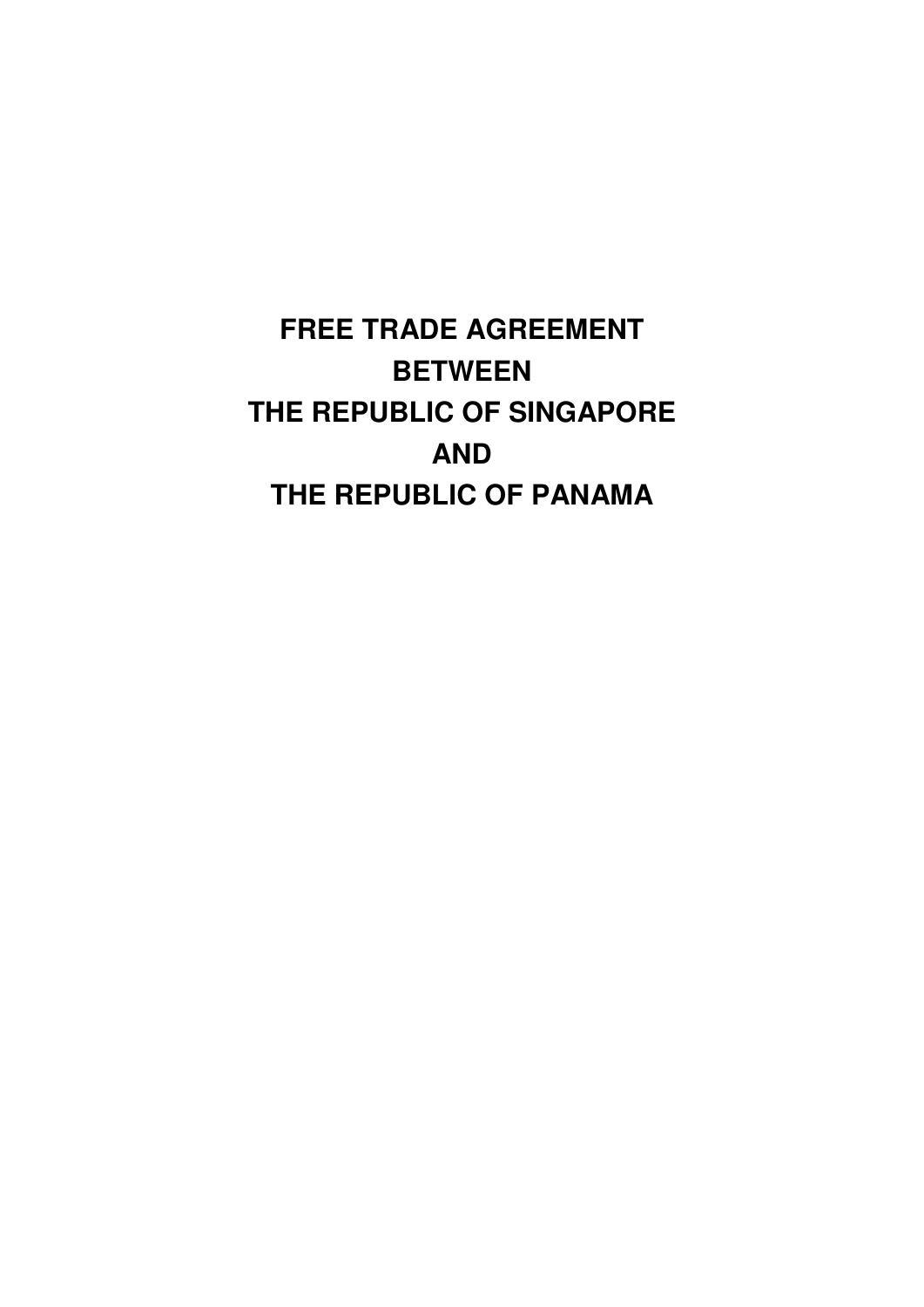# **PREAMBLE**

The Government of the Republic of Panama and the Government of the Republic of Singapore ("the Parties")

Conscious of the friendship and growing economic ties between them;

Considering the Joint Press Statement issued on 17 February, 2004, in Singapore, by Panama's Vice-President and Singapore's Minister for Trade and Industry, recording their intention to conclude a bilateral free trade agreement between Panama and Singapore;

Desiring to provide a platform from which to unlock the benefits of deeper economic ties between two strategically located trading centres, each serving the Americas and the Asia-Pacific region;

Desiring to improve the efficiency and competitiveness of their goods and services sectors and to promote and expand trade and investment flows between them;

Desiring to promote greater synergy between their respective economies with complementary strengths in certain sectors;

Recognising that strengthening of their closer economic partnership will bring economic and social benefits and improve living standards;

Building on their rights, obligations and undertakings under the World Trade Organization, and other multilateral, regional and bilateral agreements;

Considering that the expansion of their domestic market, through economic integration, is vital for accelerating their economic development;

Recognising the need for good corporate governance and a predictable, transparent and consistent business environment to enable business to conduct transactions freely, use resource efficiently and take investment and planning decisions with certainty; and

Conscious that a frameworks of rules for trade in goods, services, and investment will contribute to the promotion of closer links with other economies in the Americas and Asia-Pacific regions;

Have agreed as follows:-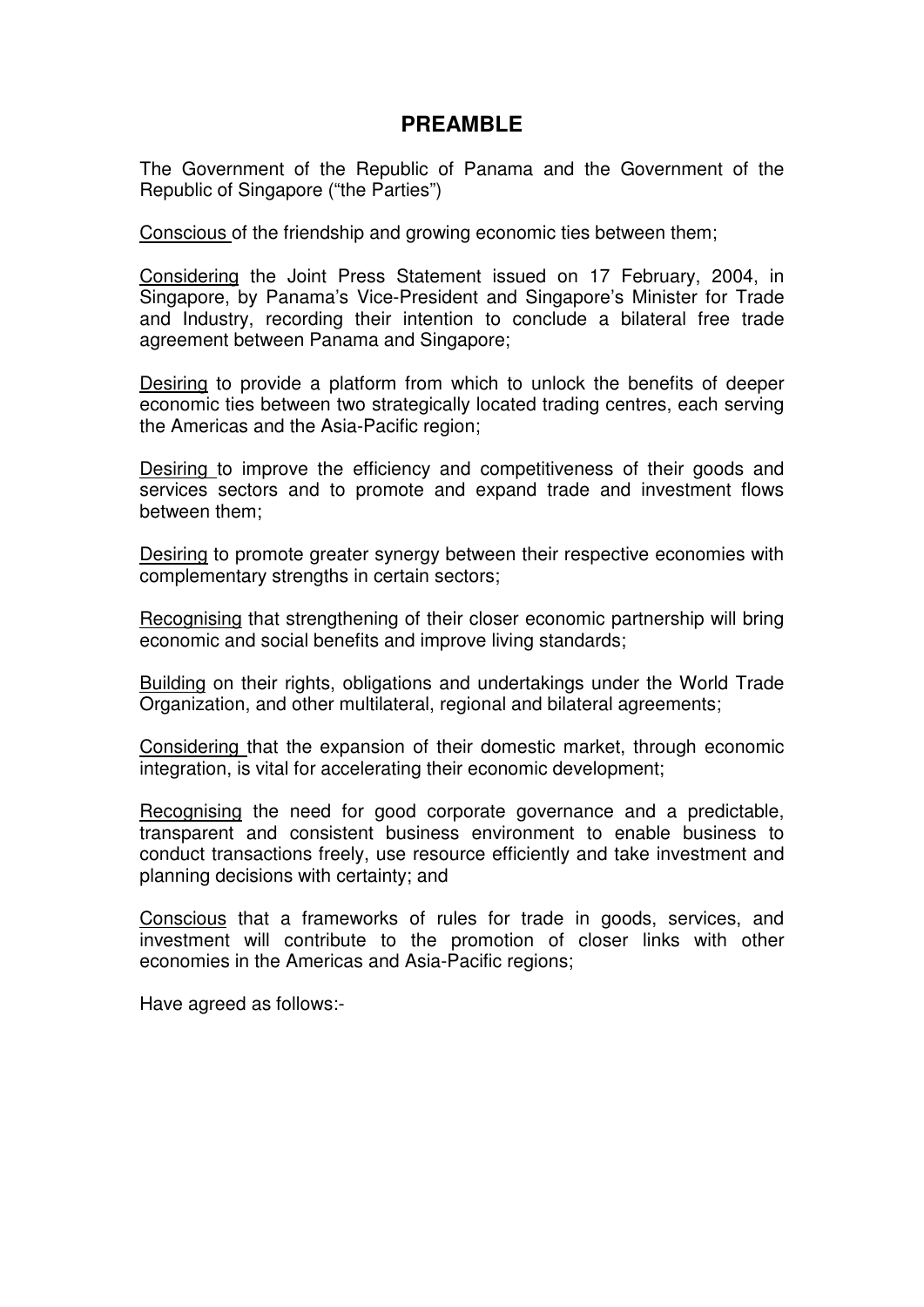# **CHAPTER 1 OBJECTIVES, ESTABLISHMENT OF A FREE TRADE AREA AND DEFINITIONS**

### **Article 1.1: Objectives**

- 1. The objectives of the Parties in concluding this Agreement are:
	- (a) to establish a free trade area that will promote market opportunities for goods, services and investment between them;
	- (b) to strengthen the relationship between them, through the conclusion of a free trade agreement, which addresses their economic interest and the evolution of the multilateral trading system;
	- (c) to establish a cooperative framework for further promote and enhance the economic, trade and investment cooperation between them;
	- (d) to liberalise and promote trade in goods and services between them and to establish a transparent, predictable and facilitative investment regime;
	- (e) to improve the efficiency and competitiveness of their goods and services sectors and expand trade and investment between them;
	- (f) to establish a framework of transparent rules to govern and regulate trade and investment between them;
	- (g) to maximise opportunities for cooperation between them in logistics sectors and in services, such as telecommunication, maritime and banking;
	- (h) to promote and facilitate cooperation activities between them;
	- (i) to facilitate and enhance economic cooperation and integration with other economies in the Americas and the Asia-Pacific region; and
	- (j) to build upon their commitments at the World Trade Organization, and to support its efforts to create a predictable, and more free and open global trading environment.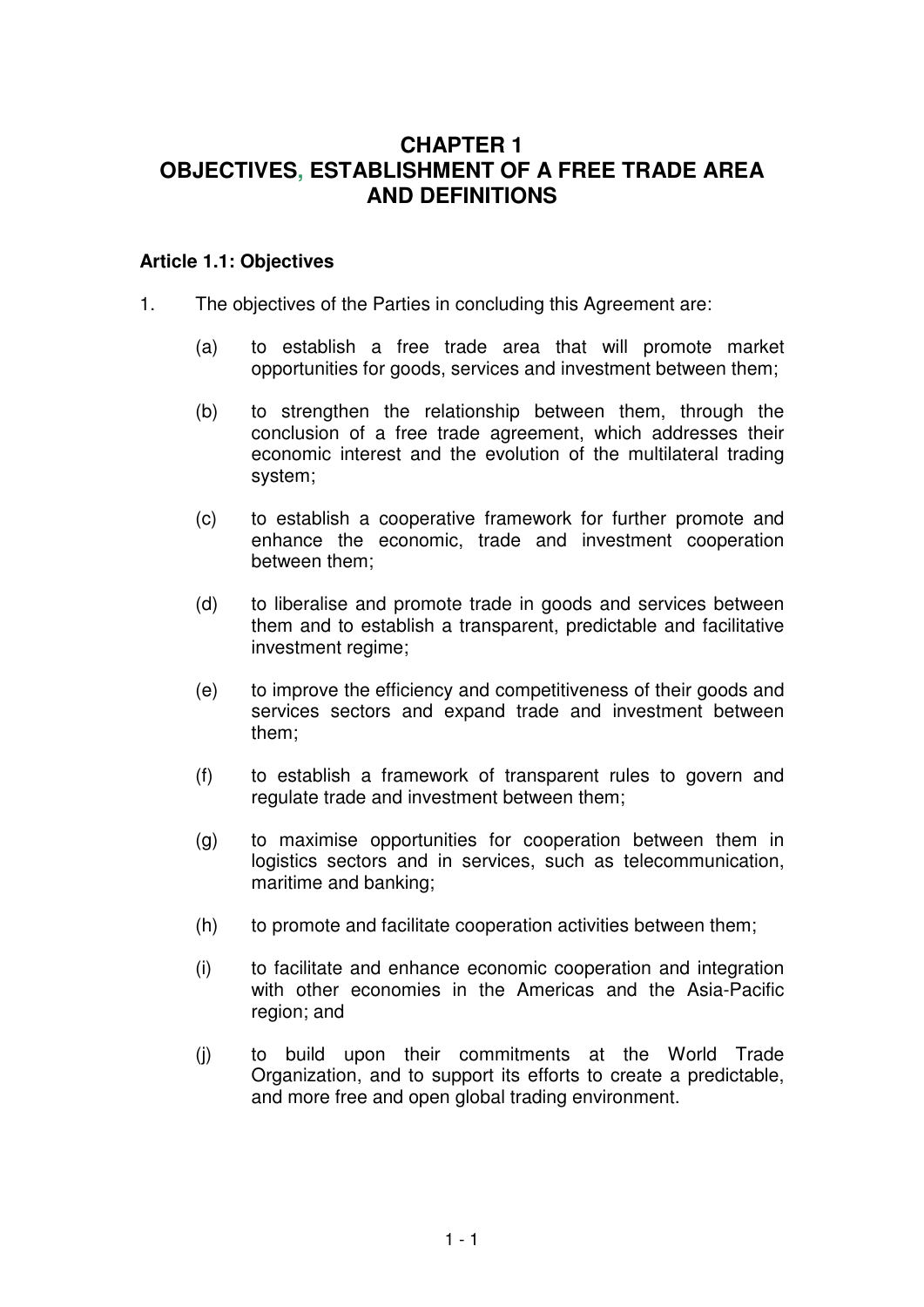# **Article 1.2: Establishment of a Free Trade Area**

1. The Parties to this Agreement, consistent with Article XXIV of the General Agreement on Tariffs and Trade 1994 and Article V of the General Agreement on Trade in Services, hereby establish a free trade area.

2. The Parties reaffirm their existing rights and obligations with respect to each other under existing bilateral and multilateral agreements to which both Parties are party, including the WTO Agreement.

3. This Agreement shall not be construed to derogate from any international legal obligations between the Parties that entitles goods or services, or suppliers of goods or services, or investors or investments of investors, to treatment more favourable than that accorded by this Agreement.

# **Article 1.3: Definitions of General Application**

Unless otherwise provided for this Agreement, the following definitions shall apply:

1. **Customs Valuation Agreement** means the Agreement on Implementation of Article VII of the General Agreement on Tariffs and Trade 1994, which is part of the WTO Agreement;

2. **days** means calendar days, including weekends and holidays;

3. **enterprise** means any entity constituted or organized, under applicable law, whether or not for profit, and whether privately-owned or governmentallyowned, including any corporation, trust, partnership, sole proprietorship, joint venture, or other association;

4. **enterprise of a Party** means an enterprise constituted or organized, under the law of a Party;

5. **GATS** means the General Agreement on Trade in Services, which is part of the WTO Agreement;

6. **GATT 1994** means the General Agreement on Tariffs and Trade 1994, which is part of the WTO Agreement;

7. **Goods of a Party** means domestic products as these are understood in the GATT 1994 or such goods as the Parties may agree, and includes originating goods of that Party<sup>1</sup>;

8. **measure** includes any law, regulation, rule, procedure or administrative action adopted or maintained by a Party;

 $\overline{a}$ 

 $1$  For greater certainty, goods and products shall be understood to have the same meaning unless the context otherwise requires.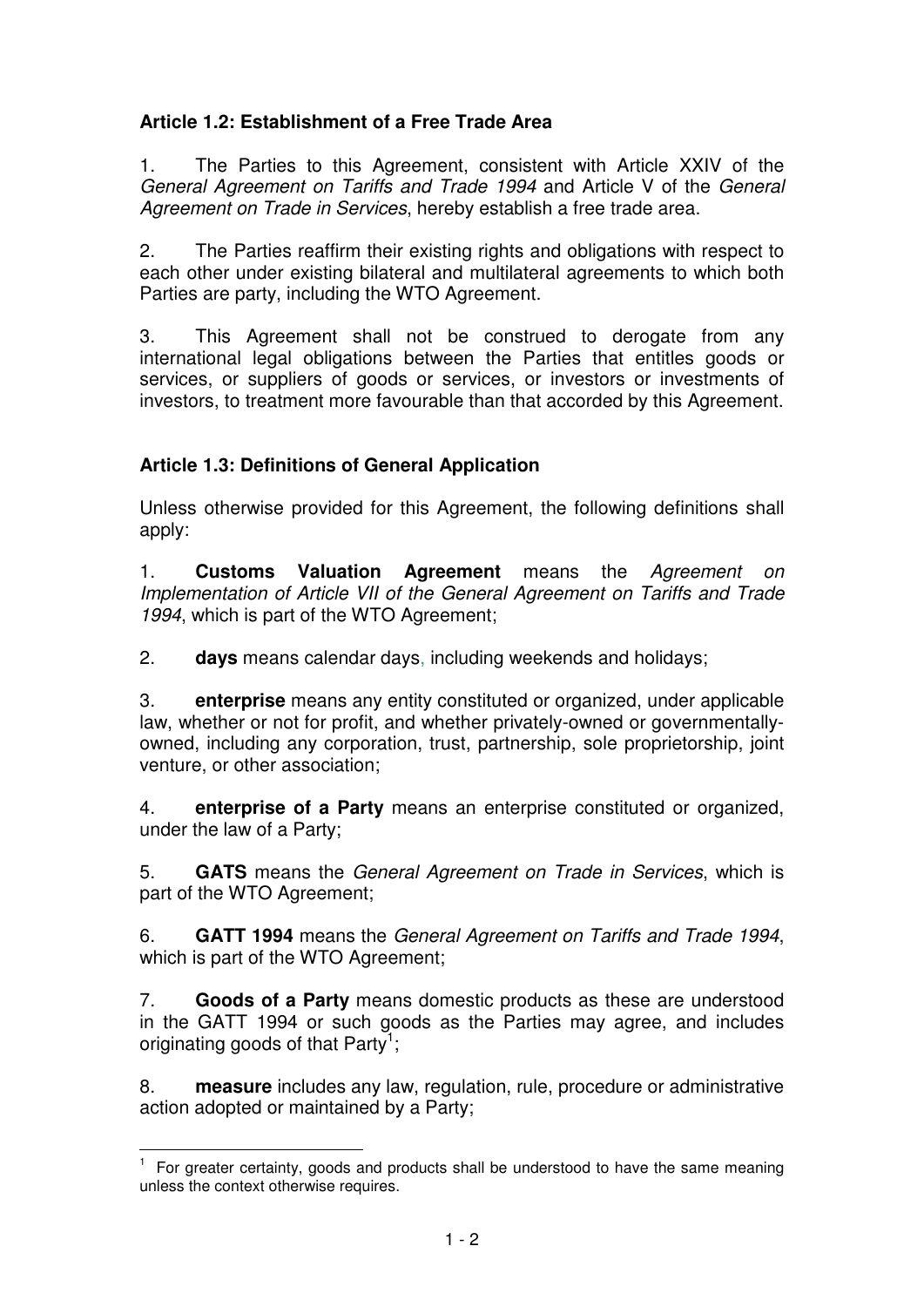9. **national** means a natural person who has the nationality of a Party according to Annex 1A;

10. **natural person of a Party** means a natural person that resides in the territory of the Party or elsewhere and who under the law of that Party is a national of that Party or has the right of permanent residence in that Party;

11. **originating goods** means goods qualifying under the rules of origin set out in Chapter 3 (Rules of Origin);

12. **Party** means any country for which this Agreement is in force;

13. **person** means a natural person or an enterprise;

14. **person of a Party** means a natural person or an enterprise of a Party;

15. **territory** means for a Party the territory of that Party as set out in Annex 1A;

16. **TRIPS Agreement** means the Agreement on Trade-Related Aspects of Intellectual Property which is part of the WTO Agreement; and

17. **WTO Agreement** means the Marrakesh Agreement Establishing the World Trade Organization, done on April 15, 1994.

## **Article 1.4: Extent of Obligations**

1. Each Party is fully responsible for the observance of all the provisions of this Agreement.

2. In fulfilling its obligations and commitments under this Agreement, each Party shall ensure their observance by regional and local governments and authorities in its territory as well as their observance by non-governmental bodies in the exercise of powers delegated by central, regional or local governments and authorities within its territory**.**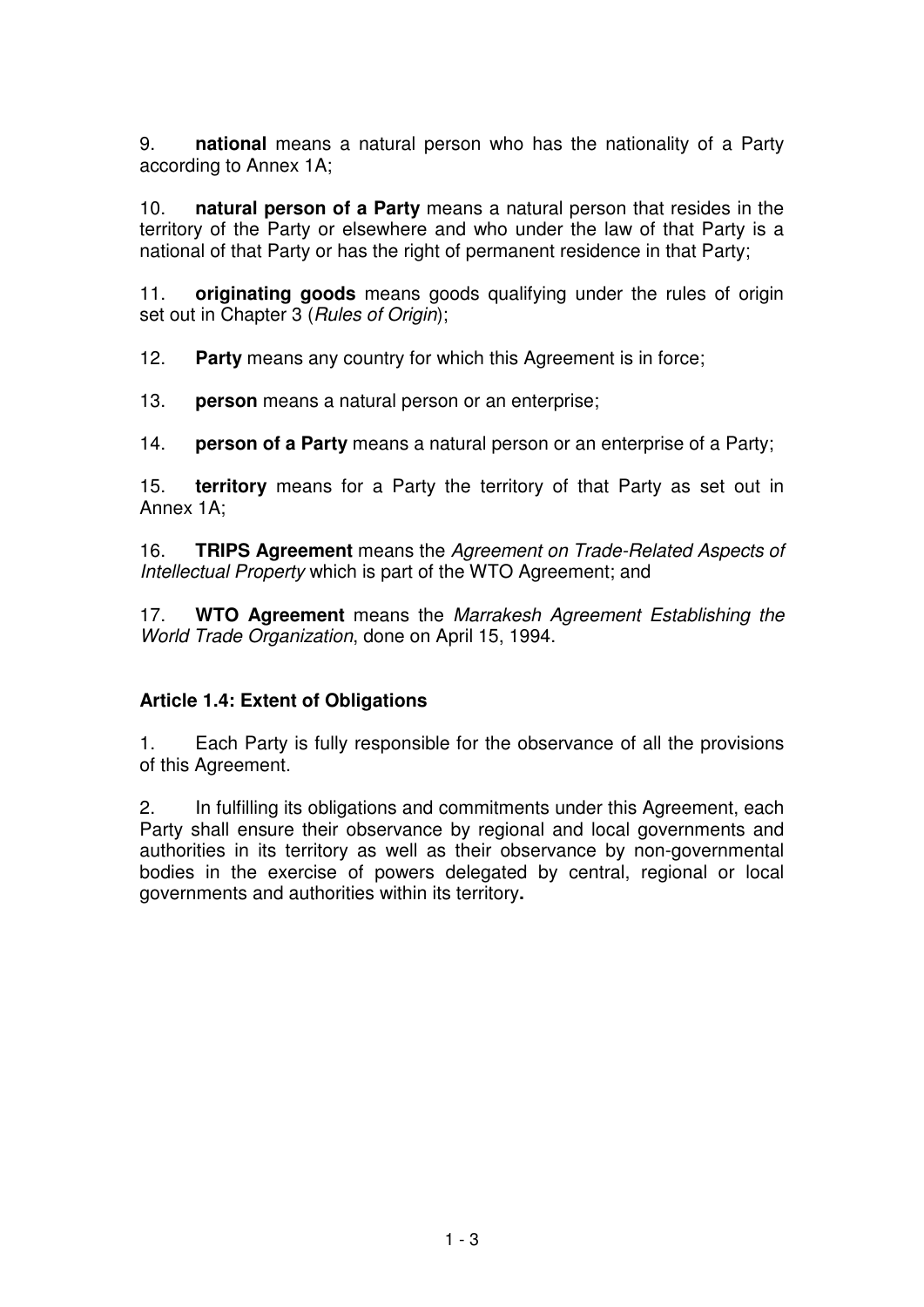# **Annex 1A Country-Specific Definitions**

For purposes of this Agreement, unless otherwise specified:

- (1) National means:
	- (a) with respect to **Panama,** any person who is a citizen within the meaning of its Constitution and domestic laws; and
	- (b) with respect to **Singapore**, any person who is a citizen within the meaning of its Constitution and domestic laws.
- (2) Territory means:
	- (a) with respect to **Panama**: the land, maritime and air space under its sovereignty, as well as its exclusive economic zone and its continental shelf within which it exercises its sovereign rights and jurisdiction in accordance with international law and its domestic law;
	- (b) with respect to **Singapore:** its land territory, internal waters and territorial sea as well as and any maritime area situated beyond the territorial sea which has been or might in future be designated under its national law, in accordance with international law, as an area within which Singapore may exercise sovereign rights or jurisdiction with regard to the sea, sea-bed, the subsoil and the natural resources.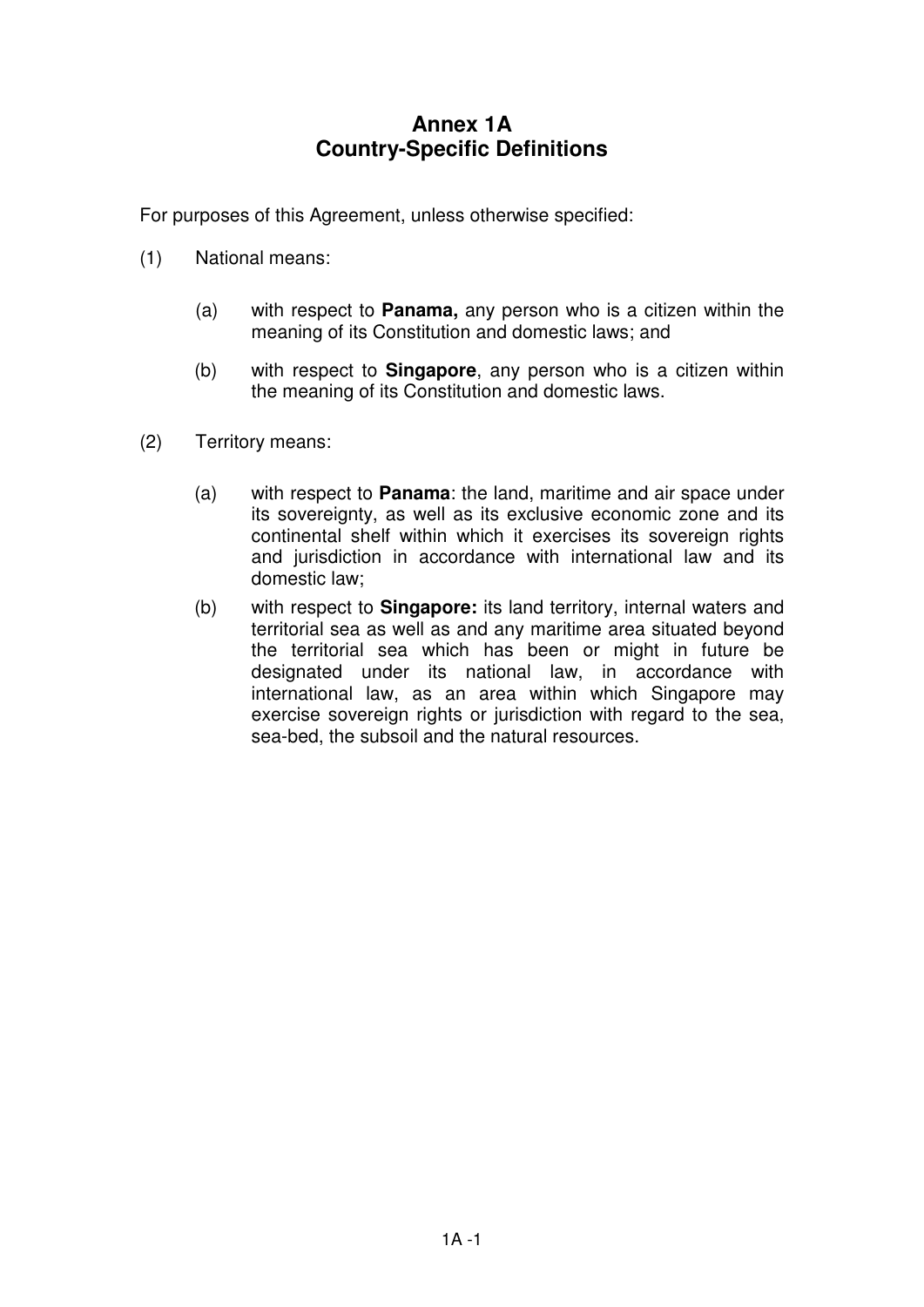# **CHAPTER 2 TRADE IN GOODS**

### **Article 2.1: Scope and Coverage**

This Chapter applies to trade in goods of a Party, unless otherwise provided.

### **Article 2.2: National Treatment**

1. Each Party shall accord national treatment to the goods of the other Party in accordance with Article III of GATT 1994, including its interpretative notes.

2. To this end, Article III of GATT 1994 and its interpretative notes are incorporated into and made part of this Agreement, mutatis mutandis.

### **Article 2.3: Customs Duties Elimination Schedule**

1. Except as otherwise provided in this Agreement, each Party shall progressively eliminate its customs duties on originating goods in accordance with Annex 2.3 (Customs Duties Elimination Schedule).

2. During the customs duties elimination process, the Parties agree to apply to originating goods traded between them, the lesser of the customs duties resulting from a comparison between the rate established in accordance with Annex 2.3 (Customs Duties Elimination Schedule) and the existing rate pursuant to Article II of GATT 1994.

3. Each Party shall not increase an existing customs duty or introduce a new customs duty on the importation of originating goods from the territory of the other Party.

4. Upon request by any Party, the Parties shall consult to consider accelerating the elimination of customs duties as set out in Annex 2.3 (Customs Duties Elimination Schedule) or incorporating into one Party's schedule, goods that are not subject to the elimination schedule. Further commitments between the Parties to accelerate the elimination of a customs duty on a good or to include a good in Annex 2.3 (Customs Duties Elimination Schedule) shall supercede any duty rate or staging category determined pursuant to their Schedules. These commitments shall enter into force on such dates as may be agreed between the Parties after they have exchanged notification certifying that they have completed their necessary internal legal procedures.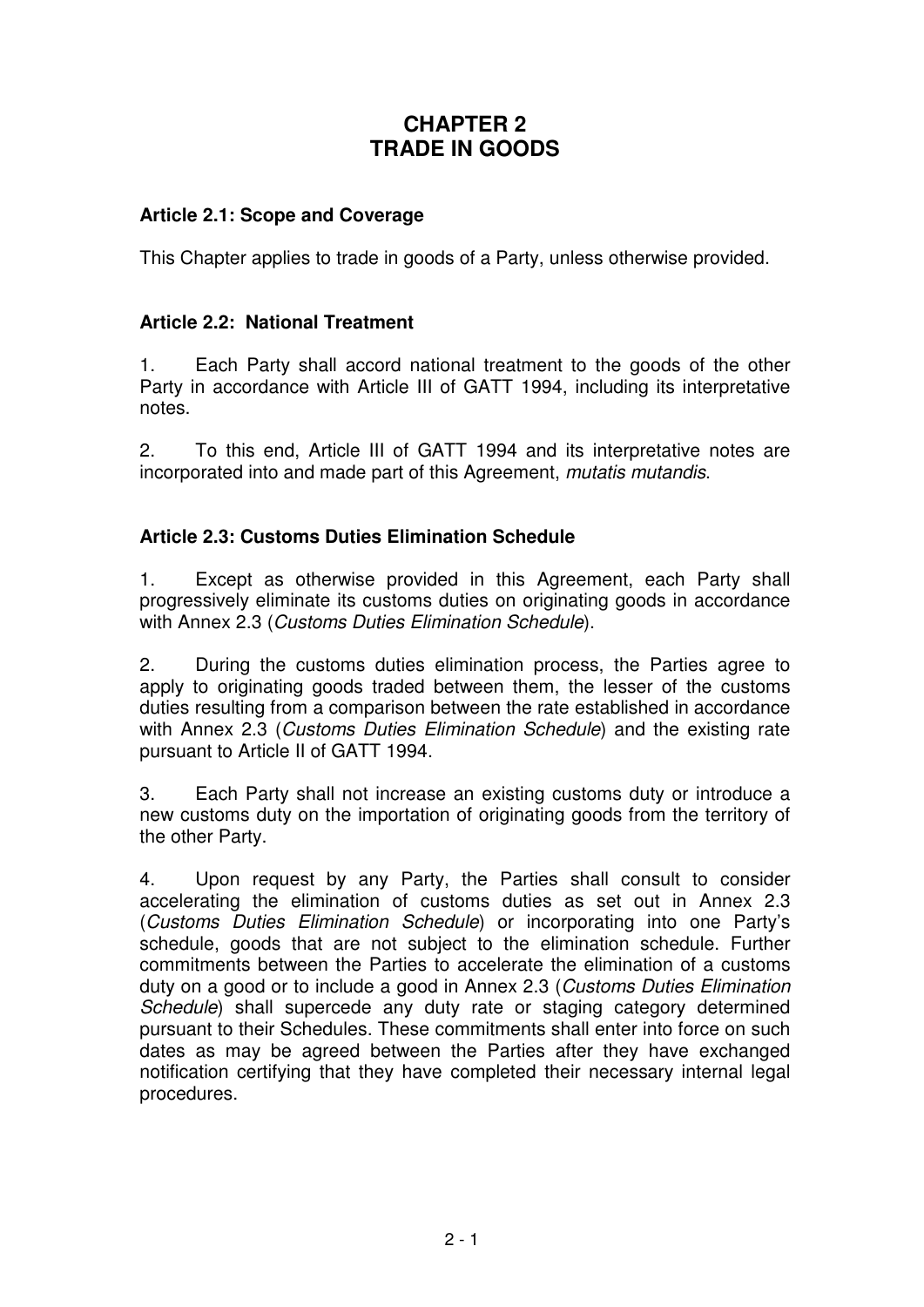## **Article 2.4: Export Duties**

A Party shall not adopt or maintain any duty, tax or other charge on the exportation of goods to the territory of the other Party, unless such duty, tax or charge is adopted or maintained on any such good when destined for domestic consumption.

### **Article 2.5: Customs Valuation**

The Parties shall determine the customs value of goods traded between them in accordance with the provisions of Article VII of GATT 1994 and the WTO Agreement on Implementation of Article VII of GATT 1994.

### **Article 2.6: Customs Processing Fees**

After two years of the entry into force of this Agreement, neither Party shall apply an existing customs processing fee, nor shall the Parties adopt new customs processing fees on originating goods from the territory of the other Party.

### **Article 2.7: Temporary Admission of Goods**

1. Each Party shall grant duty-free temporary admission for the following goods, imported by or for the use of a resident of the other Party:

- (a) professional equipment, including software and broadcasting and cinematographic equipment, necessary for carrying out the business activity, trade or profession of a business person who qualifies for temporary entry pursuant to the laws of the importing country; and
- (b) goods intended for display or demonstration at exhibitions, fairs or similar events, including commercial samples for the solicitation of orders, and advertising firms.

2. A Party shall not condition the duty-free temporary admission of a good referred to in paragraph 1, other than to require that such good:

- (a) be used solely by or under the personal supervision of a resident of the other Party in the exercise of the business activity, trade or profession of that person;
- (b) not be sold, leased or consumed while in its territory;
- (c) be accompanied by a security in an amount no greater than the charges that would otherwise be owed on entry or final importation releasable upon exportation of the good;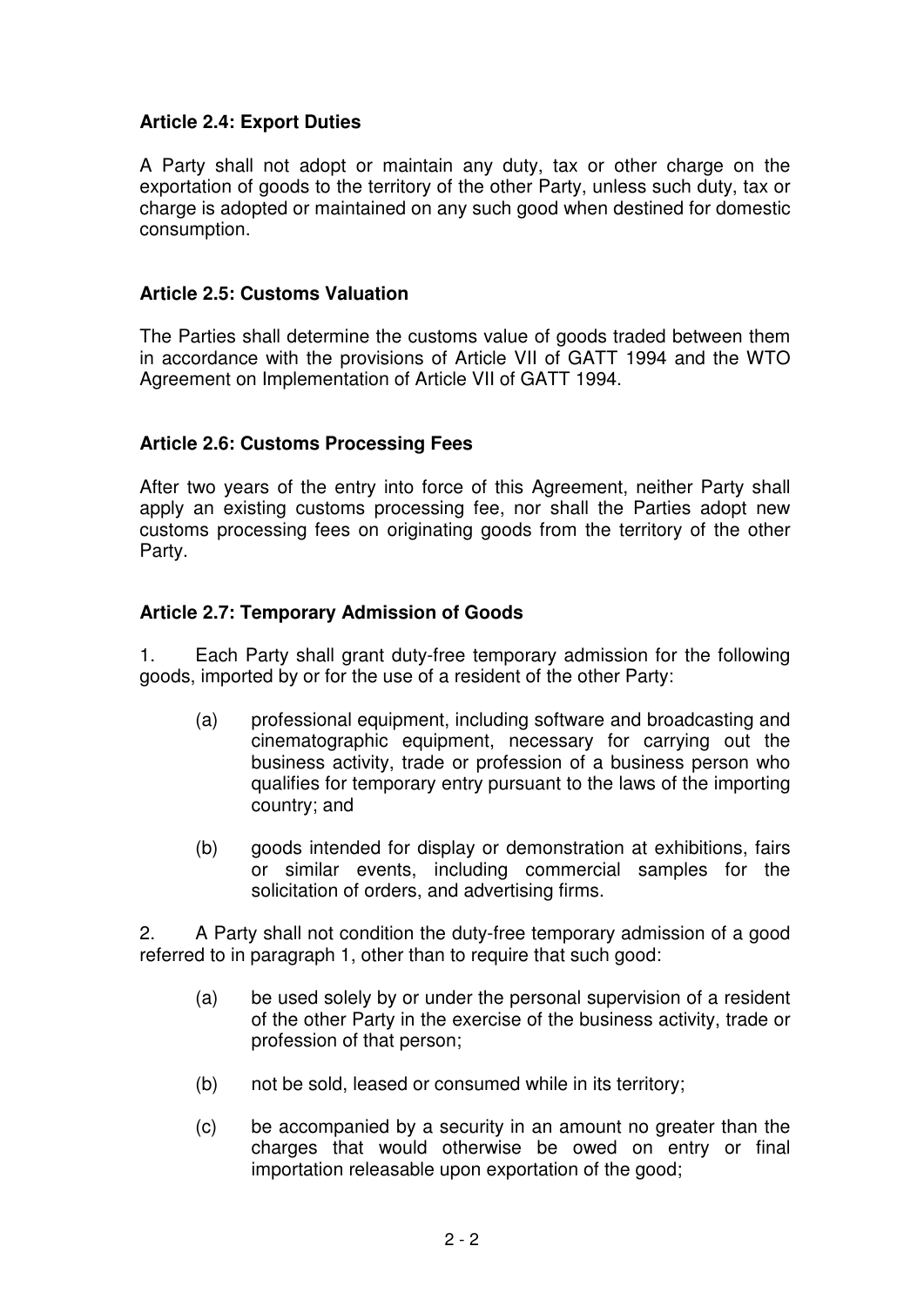- (d) be capable of identification when exported;
- (e) be exported within 3 months or such other period of time as is reasonably related to the purpose of the temporary admission;
- (f) be imported in no greater quantity than is reasonable for their intended use; and
- (g) be otherwise admissible into the Party's territory under its laws.

3. If any condition that a Party imposes under paragraph 2 has not been fulfilled, the Party may apply the customs duty and any other charge that would normally be owed on entry or final importation of the good, and any other charges or penalties provided for under its domestic law.

4. Each Party shall, at the request of the person concerned and for reasons deemed valid by the Customs authorities, extend the time limit for temporary admission beyond the period initially fixed.

5. Each Party shall permit temporarily admitted goods to be exported through a customs port other than that through which they were imported.

6. Each Party shall relieve the importer of liability for failure to export a temporarily admitted good under presentation of satisfactory proof to Customs authorities that the good has been destroyed within the original time limit for temporary admission or any lawful extension. Prior approval will have to be sought from the Customs authorities of the importing Party before the good can be destroyed.

## **Article 2.8: Re-Entry of Repaired or Altered Goods**

1. A Party shall not apply a customs duty to a good, regardless of its origin, that re-enters its territory after that good has been exported temporarily from its territory to the territory of the other Party for repair or alteration, regardless of whether such repair or alteration could be performed in its territory.

2. A Party shall not apply a customs duty to a good, regardless of its origin, imported temporarily from the territory of the other Party for repair or alteration.

- 3. For the purposes of this Article:
	- (a) the repair or alterations shall not destroy the essential characteristics of a good or change it into a different commercial item;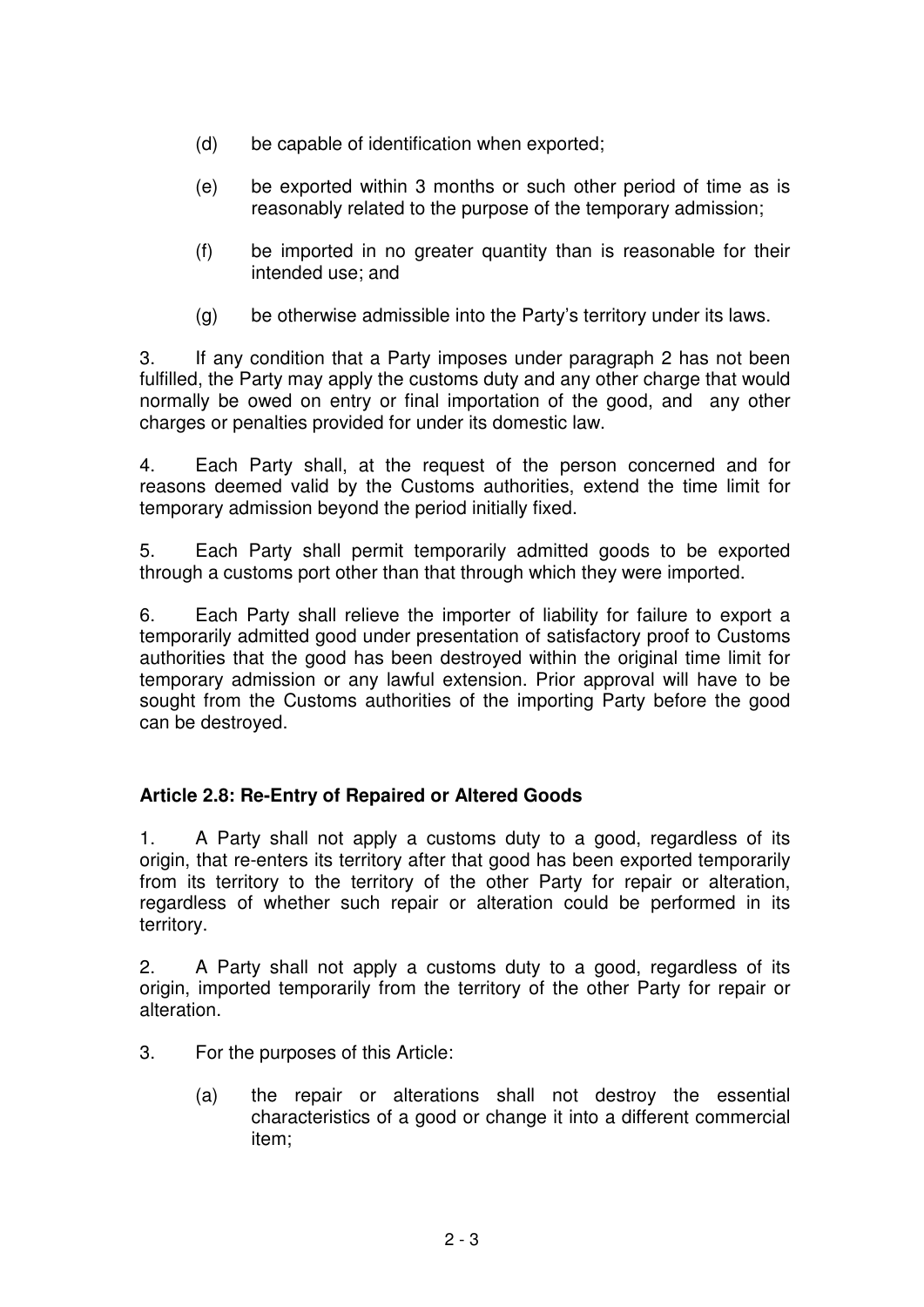- (b) operations carried out to transform an unfinished good into a finished good shall not be considered repairs or alterations; and
- (c) parts or pieces of the goods may be subject to repairs or alterations.

### **Article 2.9: Non-Tariff Measures**

1. Neither Party shall adopt or maintain any non-tariff measures on the importation of any good of the other Party or on the exportation of any good destined for the territory of the other Party, except in accordance with its WTO rights and obligations, or in accordance with other provisions of this Agreement.

2. Each Party shall ensure the transparency of its non-tariff measures permitted under paragraph 1 and that they are not prepared, adopted or applied with a view to or with the effect of creating unnecessary obstacles to trade between the Parties.

### **Article 2.10: Subsidies and Countervailing Measures**

1. The Parties agree to prohibit export subsidies on all goods, including agriculture goods.

2. Notwithstanding paragraph 1, the Parties reaffirm their commitment to abide by the provisions of Article VI and XVI of the GATT 1994, the WTO Agreement on Subsidies and Countervailing Measures, and the WTO Agreement on Agriculture.

## **Article 2.11: Anti-Dumping**

1. With respect to the application of anti-dumping measures, the Parties reaffirm their commitment to the provisions of the Anti-Dumping Agreement.

- 2. Notification procedures shall be as follows:
	- (a) immediately following the acceptance of a properly documented application from an industry in one Party for the initiation of an anti-dumping investigation in respect of goods from the other Party, the Party that has accepted the properly documented application shall immediately inform the other Party of such acceptance; and
	- (b) where a Party considers that in accordance with Article 5 of the Anti-Dumping Agreement there is sufficient evidence to justify the initiation of an anti-dumping investigation, it shall give written notice to the other Party in accordance with Article 12.1 of that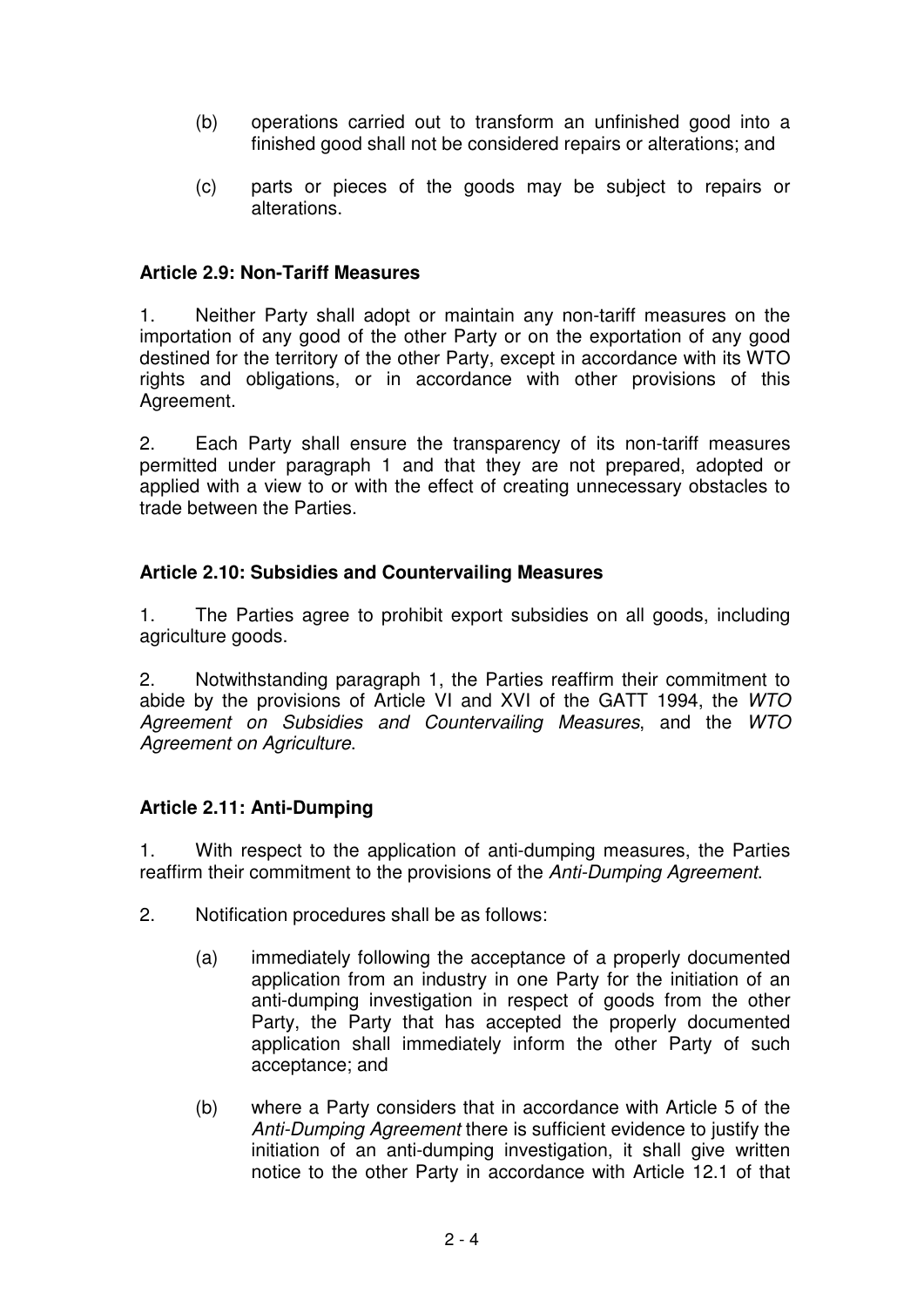Agreement, and observe the requirements of Article 17.2 of that Agreement concerning consultations;

3. At the first session of the Administrative Commission convened pursuant to Article 17.1.3 (Administrative Commission of the Agreement), the Parties shall, in the course of reviewing the general implementation and functioning of this Agreement, consider and review this Article, and shall include a consideration of any recommendation by the WTO Committee on Anti-Dumping Practices.

## **Article 2.12: Bilateral Safeguard Measures**

1. If as a result of the reduction or elimination of a customs duty under this Agreement, an originating good of the one Party is being imported into the territory of the other Party in such increased quantities, in absolute terms or relative to domestic production, and under such conditions that the imports of such originating good from the exporting Party constitute a substantial cause of serious injury to a domestic industry producing a like or directly competitive good of the importing Party, such Party may:

- (a) suspend the further reduction of any rate of customs duty on the good provided for under this Agreement; or
- (b) increase the rate of customs duty on the good to a level not to exceed the lesser of:
	- (i) the MFN applied rate of duty on the good in effect at the time the action is taken, or
	- (ii) the MFN applied rate of duty on the good in effect on the day immediately preceding the date of entry into force of this Agreement.

2. The following conditions and limitations shall apply with regard to an investigation or a measure described in paragraph 1:

- (a) a Party shall notify the other Party in writing upon initiation of an investigation described in paragraph 2(c) and shall consult with the other Party as far in advance of taking any such measure as practicable, with a view to reviewing the information arising from the investigation, exchanging views on the measure and reaching an agreement on compensation as set out in paragraph 4;
- (b) any safeguard measure shall be taken no later than 1 year after the date of the initiation of the investigation;
- (c) a Party shall take a measure only following an investigation by that Party's competent authorities in accordance with Articles 3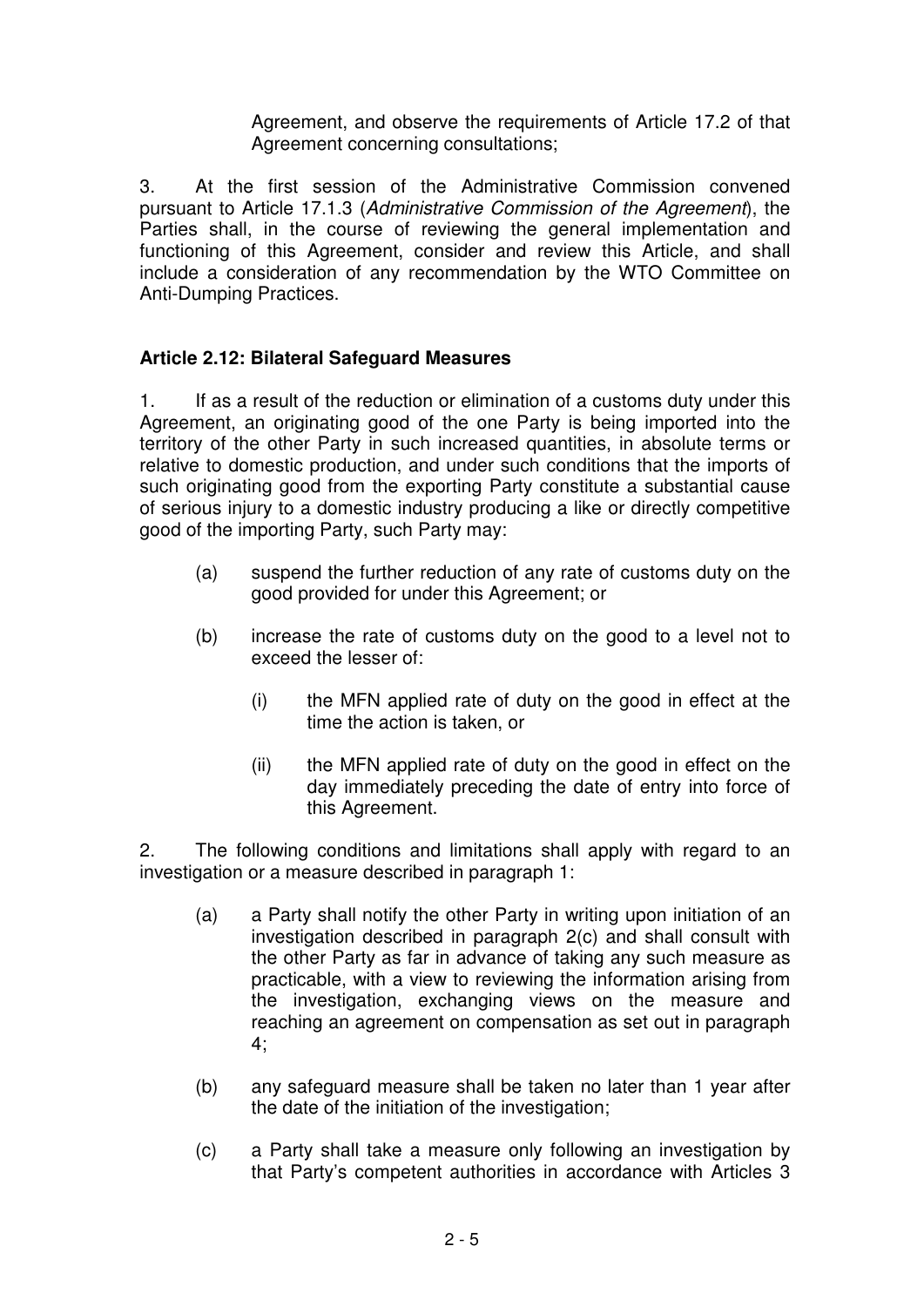and 4.2(c) of the Agreement on Safeguards; and to this end, Articles 3 and 4.2(c) of the Agreement on Safeguards are incorporated into and made a part of this Agreement, *mutatis* mutandis;

- (d) in the investigation described in sub-paragraph (c), a Party shall comply with the requirements of Article 4.2(a) of the Agreement on Safeguards; and to this end, Article 4.2(a) is incorporated into and made a part of this Agreement, mutatis mutandis;
- (e) no measure may be maintained against a good:
	- (i) except to the extent and for such time as may be necessary to prevent or remedy serious injury and to facilitate adjustment; and
	- (ii) for a period exceeding one year, except in the case provided for under paragraph 3; or
	- (iii) beyond the expiration of the transition period, except with the consent of the Party against whose originating good the measure is taken;
- (f) no measure under this Article may be applied more than once against the same good;
- (g) where the expected duration of the measure is over one year, the importing Party shall progressively liberalize it at regular intervals during the period of application;
- (h) the transition period means two years beginning from the date of entry into force of this Agreement, except where the tariff elimination for the good against which the action is taken occurs over a longer period of time, in which case, the transition period shall be the period of staged tariff elimination for that good; and
- (i) on the termination of a safeguard measure, the rate of duty shall immediately be the rate which would have been in effect but for the measure.

3. If the competent authorities of a Party determine, in conformity with the procedures set out in paragraph 2, that a safeguard measure continues to be necessary to prevent or remedy serious injury and to facilitate adjustment and that there is evidence that the industry is adjusting, the Party may extend the application of the safeguard measure for an additional two years.

4. The Party proposing to take or taking a measure described in paragraph 1 shall endeavour to provide to the other Party mutually agreed trade liberalizing compensation in the form of concessions having substantially equivalent trade effects or equivalent to the value of the additional duties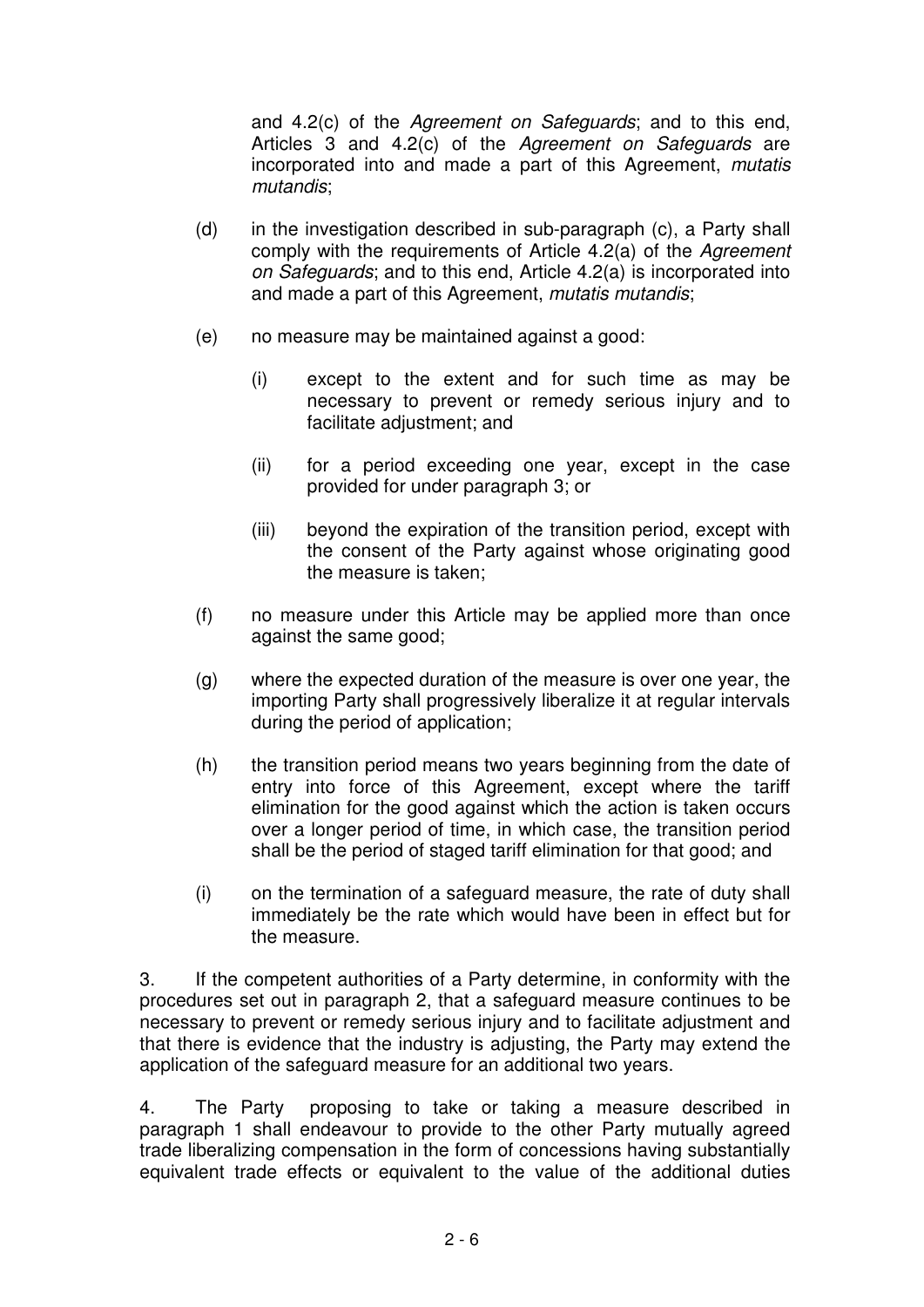expected to result from the measure. If the Parties are unable to agree on compensation within 30 days from the date the Party announces a decision to take the measure, the Party against whose good the measure is taken may take action having trade effects substantially equivalent to the measure described in paragraph 1. The Party taking the action shall apply the action only for the minimum period necessary to achieve the substantially equivalent effects, and in any event, only while the measure under paragraph 1 is being applied.

- 5. For the purposes of this Article:
	- (a) domestic industry means the producers as a whole of the like or directly competitive product operating in the territory of a Party, or those whose collective output of the like or directly competitive product constitutes a major proportion of the total domestic production of that product;
	- (b) serious injury means a significant overall impairment in the position of a domestic industry, except that where an originating good is being imported into the territory of a Party in increased quantities relative to domestic production, "serious injury" shall be found to exist only when the difference between the volume of domestic production and the volume of imports of such originating good decreases over three consecutive years; and
	- (c) substantial cause means a cause which is important and not less than any other cause.

### **Article 2.13: Global Safeguard Measures**

Each Party retains its rights and obligations under Article XIX of GATT 1994 and the Agreement on Safeguards. This Agreement does not confer any additional rights or obligations on the Parties with regard to global safeguard measures, except that a Party taking a global safeguard measure may exclude imports of an originating good from the other Party if such imports are not a substantial cause of serious injury or threat thereof.

## **Article 2.14: Transparency**

Article X of GATT 1994 is incorporated into and shall form part of this Agreement.

### **Article 2.15: Committee on Trade in Goods and Rules of Origin**

1. The Administrative Commission may establish an ad hoc Committee on Trade in Goods and Rules of Origin to perform the following functions: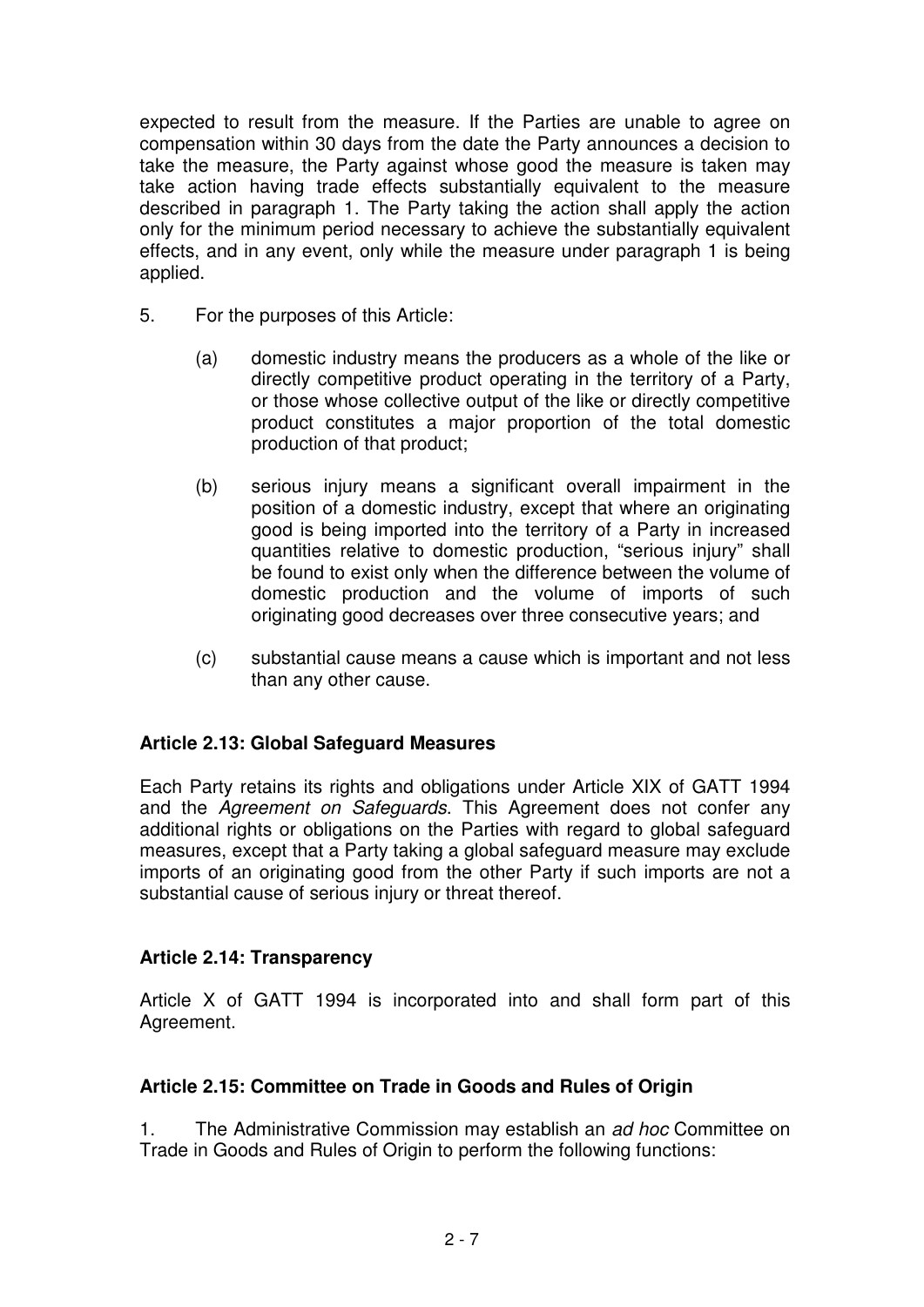- (a) to oversee and review the implementation of this Chapter and Chapter 3 (Rules of Origin), and to ensure that the benefits of trade arising from these Chapters accrue to both Parties equitably; and
- (b) to provide advice to the Parties on matters relating to Trade in Goods and Rules of Origin, which may include identification and recommendation of measures to promote and facilitate improved market access and to accelerate the tariff elimination and reduction process.

2. Within the scope of this Chapter, if a Party concludes a preferential agreement with a non-Party under Article XXIV of GATT 1994, it shall, upon request from the other Party, afford adequate opportunity to negotiate any additional benefits granted within the Trade in Goods chapter of that preferential agreement.

# **Article 2.16: Definitions**

For the purposes of this Chapter:

1. **Anti-Dumping Agreement** means the Agreement on Implementation of Article VI of GATT 1994, which is part of the WTO Agreement;

2. **customs duties** means any customs or import duty and a charge of any kind imposed in connection with the importation of a good, including any form of surtax or surcharge in connection with such importation, but does not include any:

- (a) charge equivalent to an internal tax imposed consistently with Article III:2 of GATT 1994 in respect of the like domestic good or in respect of goods from which the imported good has been manufactured or produced in whole or in part;
- (b) anti-dumping or countervailing duty that is applied pursuant to a Party's domestic law; and
- (c) fee or other charge in connection with importation commensurate with the cost of services rendered.

3. **global safeguard measure** means a measure applied under Article XIX of GATT 1994 and the WTO Agreement on Safeguards;

4. **MFN** means "most-favoured nation" treatment in accordance with Article I of GATT 1994; and

5. **Safeguards Agreement** means the Agreement on Safeguards, which is part of the WTO Agreement.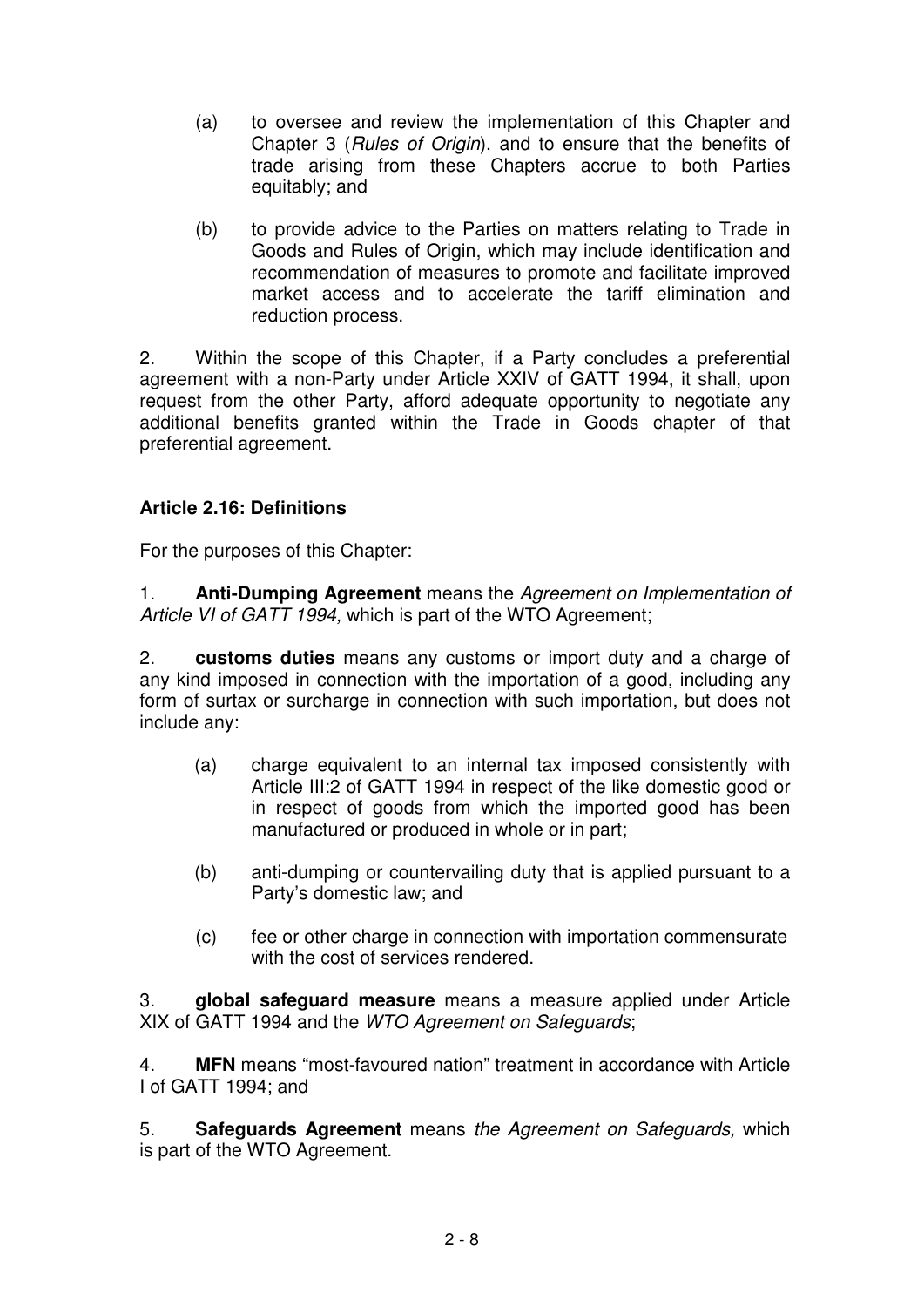# **ANNEX 2.3 CUSTOMS DUTIES ELIMINATION SCHEDULE**

# **FOR PANAMA**

1. Except as otherwise provided for in a Party's schedule of customs duties elimination, the following staging categories apply to the elimination of customs duties by each Party pursuant to Article 2.3 (Customs Duties Elimination Schedule):

- (a) customs duties on goods provided for in the items in staging category A shall be eliminated entirely and such goods will be duty-free on the date this Agreement enters into force;
- (b) customs duties on goods provided for in the items in staging category B shall be eliminated from base rates in five equal annual stages beginning on the date this Agreement enters into force, and such goods shall be duty-free, effective January 1 of year five;
- (c) customs duties on goods provided for in the items in staging category C shall be eliminated from base rates in ten equal annual stages beginning on the date this Agreement enters into force, and such goods shall be duty-free, effective January 1 of year ten;
- (d) customs duties on goods provided for in the items in staging category D shall remain at base rates for years one through ten; thereafter, such goods shall be duty-free, effective January 1 of year eleven; and
- (e) customs duties on goods provided for in the items in staging category E shall remain at base rates.

2. Customs duties not higher than those effective April 2005 shall be approved as a base rate when applying the provisions of this Agreement. After the entry into force of this Agreement, if a Party were to lower customs duties below the approved base rate, the new customs duties shall replace the approved base rate as the new base rate. Whereas, if a Party were to raise customs duties above the existing base rate, they shall be no higher than the approved base rate.

3. For the purpose of the elimination of customs duties in accordance with this note, interim staged rates shall be rounded down, at least to the nearest tenth of a percentage point or, if the rate of duty is expressed in monetary units, at least to the nearest 0.001 of the official monetary unit of the Party.

4. For the purposes of this Annex, year one means 1 July 2006.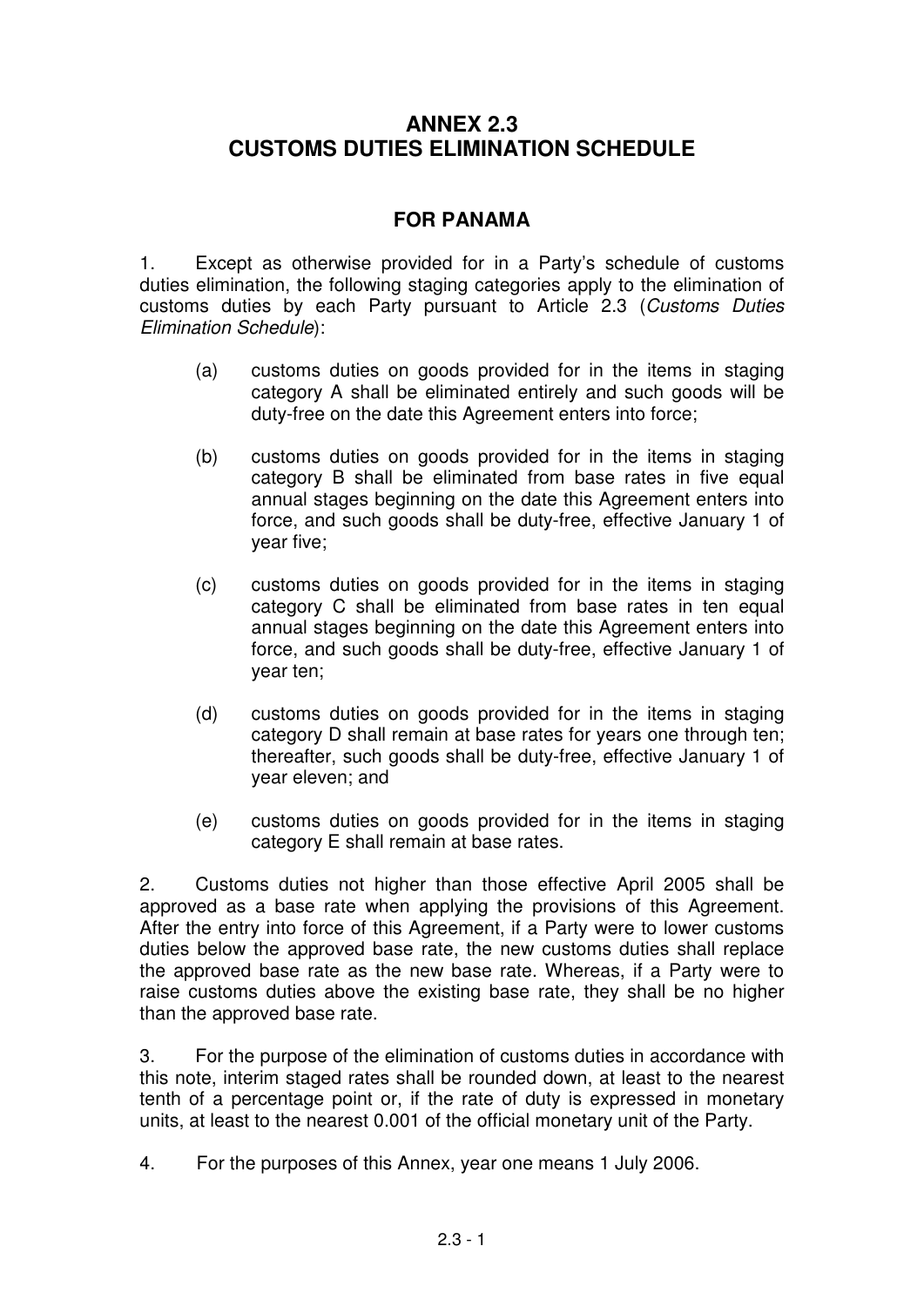# **FOR SINGAPORE**

Pursuant to Article 2.3 (Customs Duties Elimination Schedule), Singapore shall eliminate customs duties on all originating goods of Panama as of the date of entry into force of this Agreement.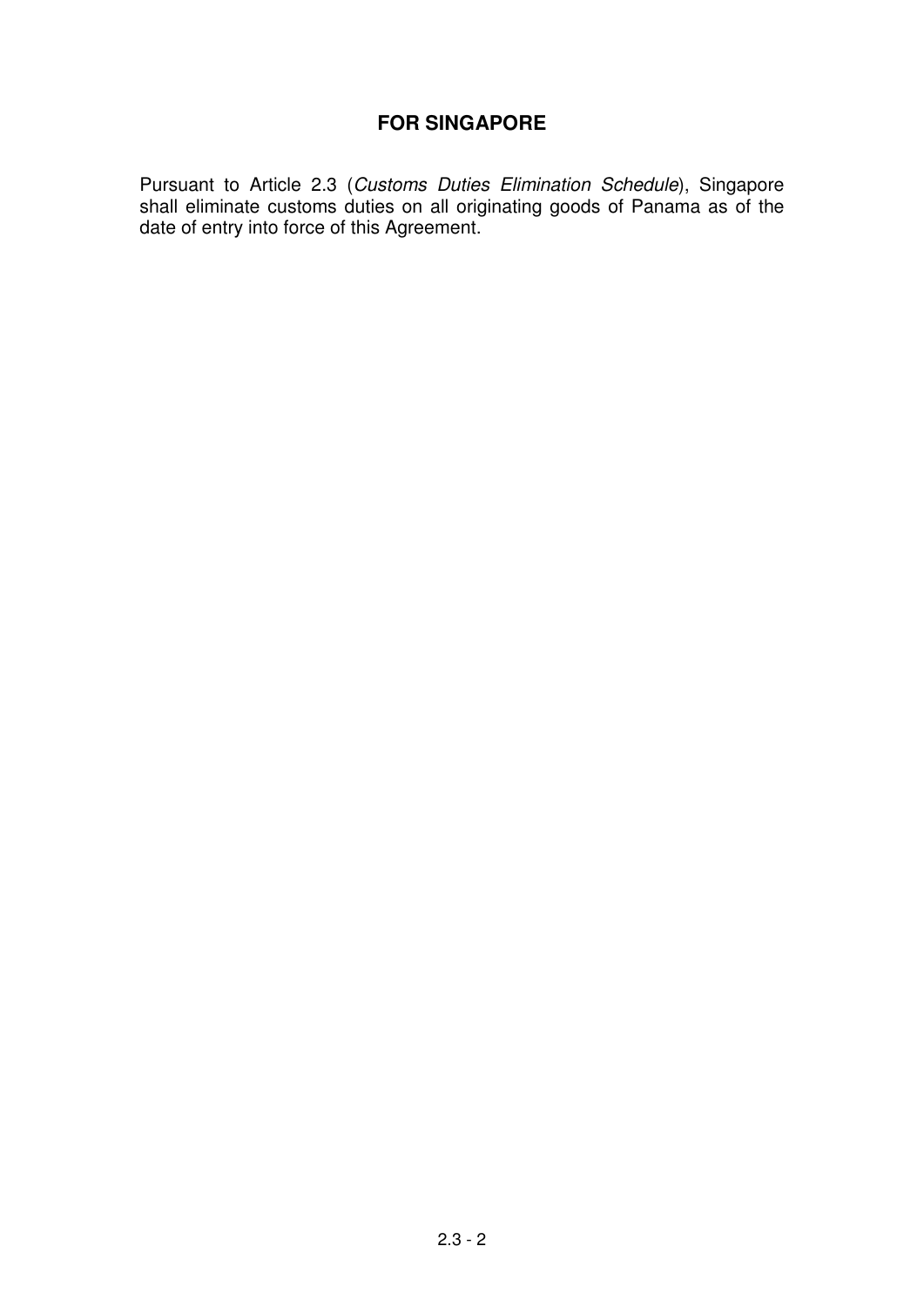# **CHAPTER 3 RULES OF ORIGIN**

# **Section A: Origin Determination**

### **Article 3.1: Originating Goods**

For the purposes of this Agreement, goods shall be deemed originating and eligible for preferential treatment if they conform to the origin requirement under any of the following conditions:

- (a) goods wholly produced or obtained in the territory of the exporting Party; or
- (b) goods not wholly produced or obtained in the territory of the exporting Party, provided that the said goods are eligible under Article 3.3; or
- (c) as otherwise provided for under this Chapter.

### **Article 3.2: Wholly Obtained or Produced Goods**

Goods wholly obtained or produced entirely in the territory of one or both of the Parties means goods that are:

- (a) mineral goods extracted or taken from that Party's soil, waters, seabed or beneath the seabed;
- (b) plants and plant products harvested in the territory of that Party;
- (c) live animals born and raised in the territory of that Party;
- (d) goods obtained from animals referred to in sub-paragraph (c);
- (e) goods obtained from hunting, trapping, fishing, or aquaculture conducted in the territory of that Party;
- (f) goods (fish, shellfish, and other marine life) taken from outside its Economic Exclusive Zone as defined in the United Nations Convention on the Law of the Sea by vessels registered, licensed or recorded with a Party, and entitled to fly its flag;
- (g) goods produced and/or made on board a factory ship exclusively from products referred to in sub-paragraph (f), provided such factory ship is registered, licensed or recorded with a Party, and entitled to fly its flag;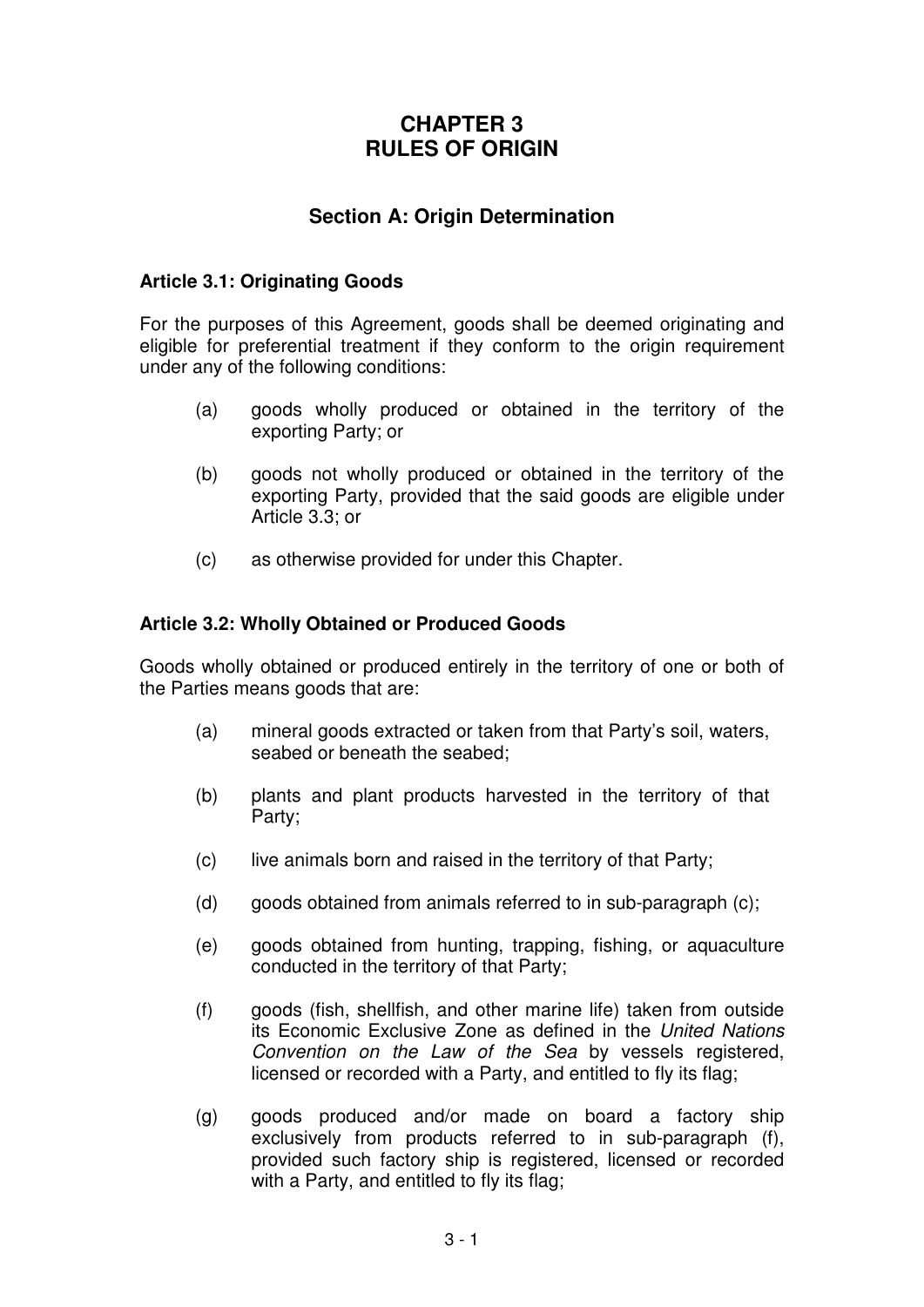- (h) goods taken by a Party, or a person of a Party, from the seabed or beneath the seabed outside its Economic Exclusive Zone, provided that the Party has rights as defined in the United Nations Convention on the Law of the Sea to exploit such seabed;
- (i) waste and scrap derived from:
	- (i) production in the territory of that Party; or
	- (ii) used goods, collected in the territory of that Party, provided such goods are fit only for the recovery of raw materials;
- (j) recovered goods derived in the territory of a Party from used goods; or
- (k) a good produced in the territory of that Party exclusively from goods referred to in sub-paragraphs (a) through (j) above, or from their derivatives, at any stage of production.

### **Article 3.3: Not Wholly Obtained or Produced Goods**

1. For the purposes of this Agreement, a good, which has undergone sufficient production in the territory of a Party, as provided under this Article, shall be treated as an originating good of that Party.

2. A good is considered to have undergone sufficient production in the territory of a Party if:

- (a) it satisfies the product-specific rule as set out in Annex 3A (Product-Specific Rules); or
- (b) where there is no product-specific rule set out in Annex 3A (Product-Specific Rules), fulfils a qualifying value content of not less than 35% determined in accordance with Article 3.4.

### **Article 3.4: Qualifying Value Content**

1. For the purpose of Article 3.3, the following formula for qualifying value content shall be applied:

$$
\frac{F.O.B. - N.Q.M.}{F.O.B.} \times 100\% \ge 35\%
$$

where: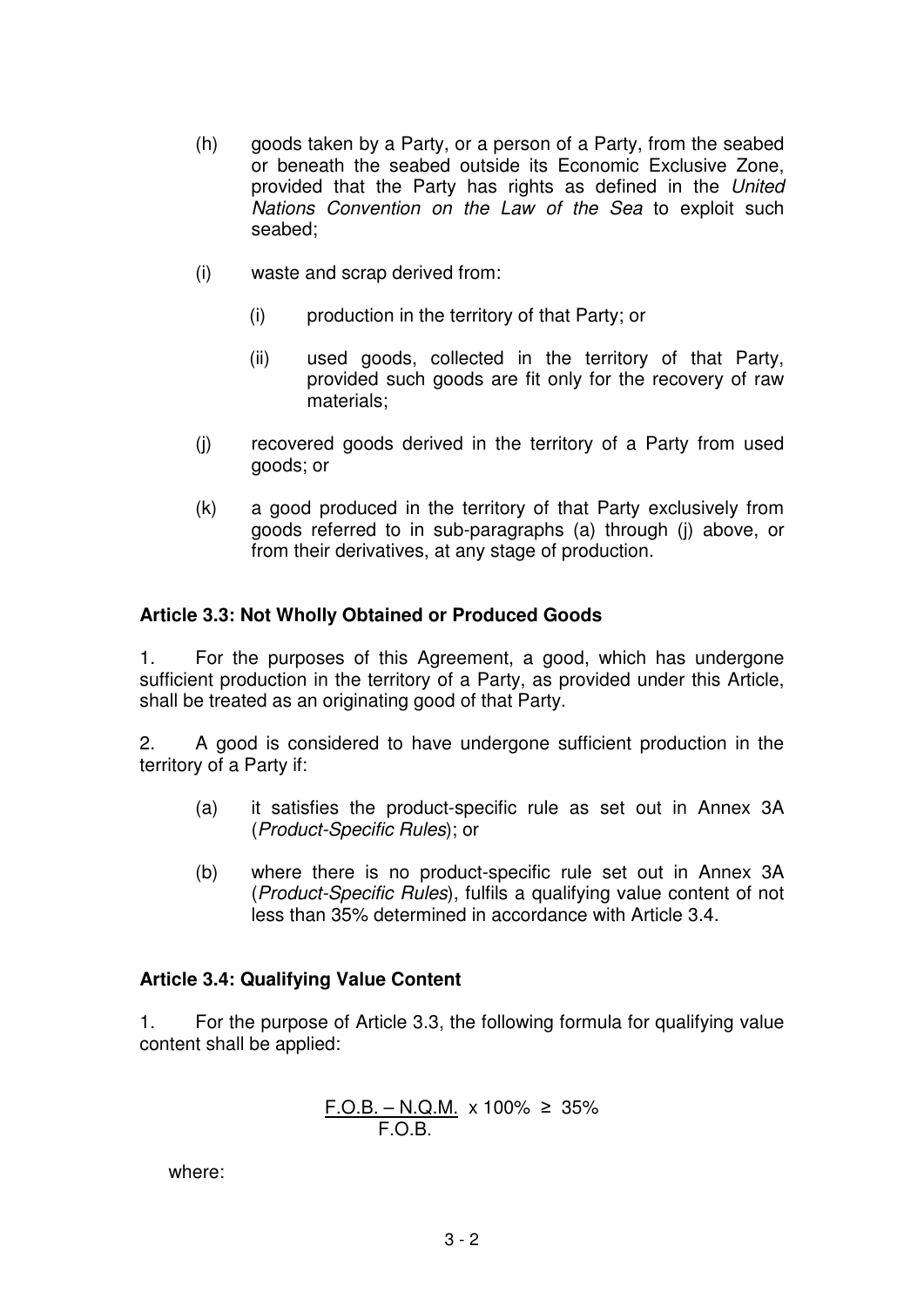- (a) F.O.B. is the Free-On-Board value, which refers to the value of a good payable by the buyer to the seller, regardless of the mode of shipment, not including any internal excise taxes, reduced, exempted, or repaid when the good is exported; and
- (b) N.Q.M. is the non-qualifying value of materials used by the producer in the production of the good, calculated in accordance with paragraph 2.

2. For the purpose of calculating the non-qualifying value of materials pursuant to paragraph 2(b), the following formula shall be applied:

$$
N.Q.M. = T.V.M. - Q.V.M.
$$

where:

- (a) T.V.M. is the total value of materials; and
- (b) Q.V.M. is the qualifying value of materials, which is the value of the materials that can be attributed to one or both the Parties.
- 3. For the purpose of paragraph 2:
	- (a) The qualifying value of materials shall be:
		- (i) the total value of the material if the material satisfies the requirements of paragraph 3(b); or
		- (ii) the value of the material that can be attributed to one or both of the Parties if the material does not satisfy the requirements of paragraph 3(b); and
	- (b) For the purposes of paragraph 3(a), a material shall be considered to have satisfied the requirements of this paragraph if:
		- (i) the content of the value of the material that can be attributed to one or both of the Parties is not less than 35% of the total value of the material; and
		- (ii) the material has undergone its last production or operation in the territory of either Party.

4. The value of a material used in the production of a good in the territory of a Party shall be the C.I.F. value and shall be determined in accordance with the Agreement on Customs Valuation, or if this is not known and cannot be ascertained, the first ascertainable price paid for the material in the Party.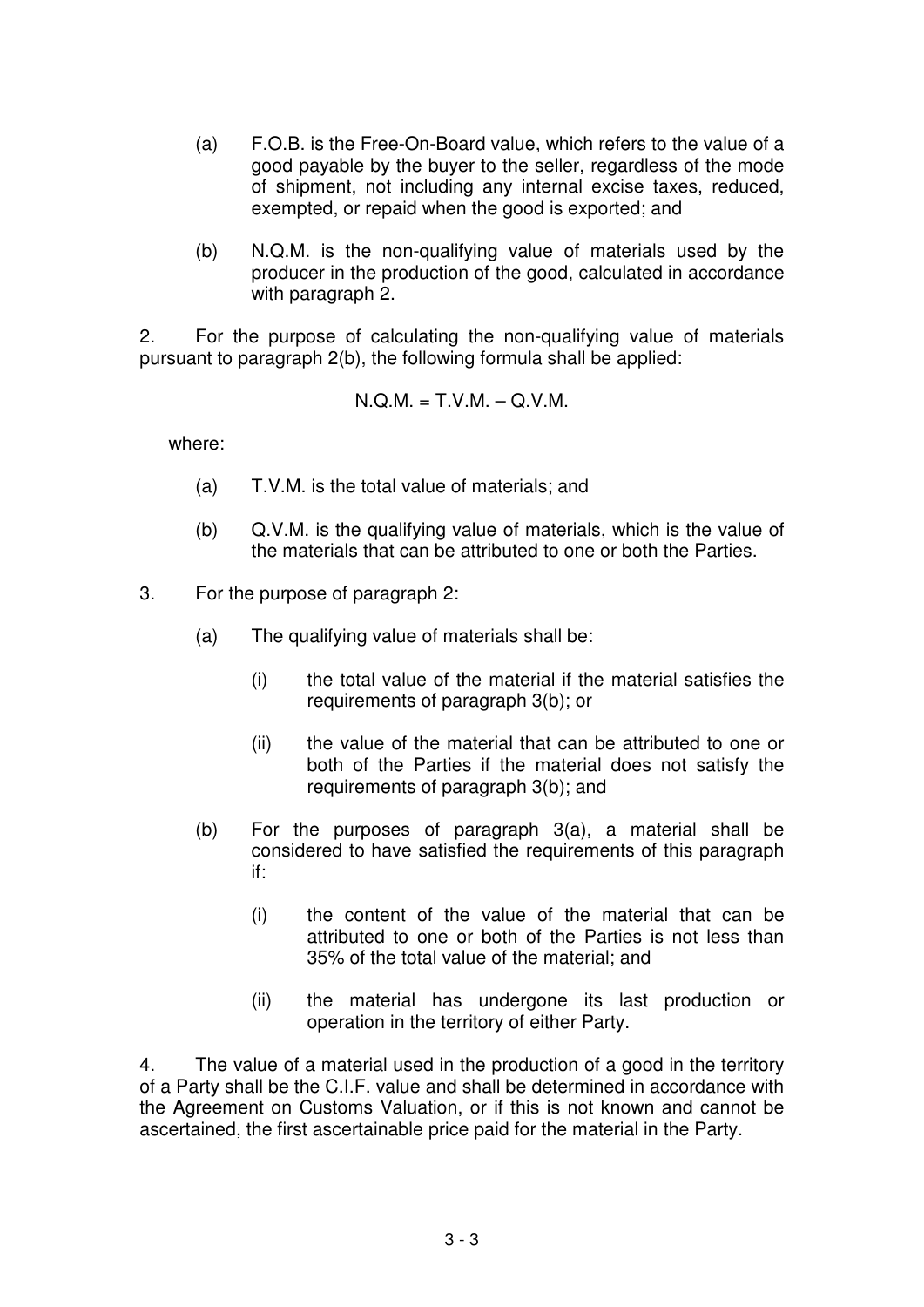## **Article 3.5: De Minimis**

1. A good shall be considered to be an originating good if the value of all non-originating materials used in the production of that good that do not satisfy the requirement of change in tariff classification set out in Annex 3A (Product-Specific Rules) is not more than ten percent (10%) of the F.O.B. value of the good.

2. For a good provided for in Chapters 50 through 63 of the Harmonised System, the percentage indicated in the paragraph 1 refers to the weight of fibres or yarns with respect to the weight of the good being produced.

3. Paragraph 1 does not apply to a non-originating material used in the production of goods provided for in the Harmonised System headings of 04.01, 04.02, 04.06, 09.01, 16.01, 16.02, 17.02, 20.09, 22.02, 23.01 and in the Harmonised System subheadings of 2101.11, 2101.12, and 2103.20 unless the non-originating material is provided for in a different subheading than the good for which origin is being determined under this Article.

# **Article 3.6: Accumulation**

1. Each Party shall provide that originating goods or materials of a Party, incorporated into a good in the territory of the other Party, shall be considered to originate in the territory of the other Party.

2. Each Party shall provide that a good is originating where the good is produced in the territory of one or both Parties at different stages undertaken by one or more producers, provided that the good satisfies the requirements in Article 3.2 and all other applicable requirements in this Chapter.

# **Article 3.7: Accessories, Spare Parts, Tools**

Each Party shall provide that accessories, spare parts, or tools delivered with a good that form part of the good's standard accessories, spare parts, or tools, shall be treated as originating goods if the good is an originating good, and shall be disregarded in determining whether all the non-originating materials used in the production of the good undergo the applicable change in tariff classification, provided that:

- (a) the accessories, spare parts, or tools are not invoiced separately from the good;
- (b) the quantities and value of the accessories, spare parts, or tools are customary for the good; and
- (c) if the good is subject to a qualifying value content, the value of the accessories, spare parts, or tools shall be taken into account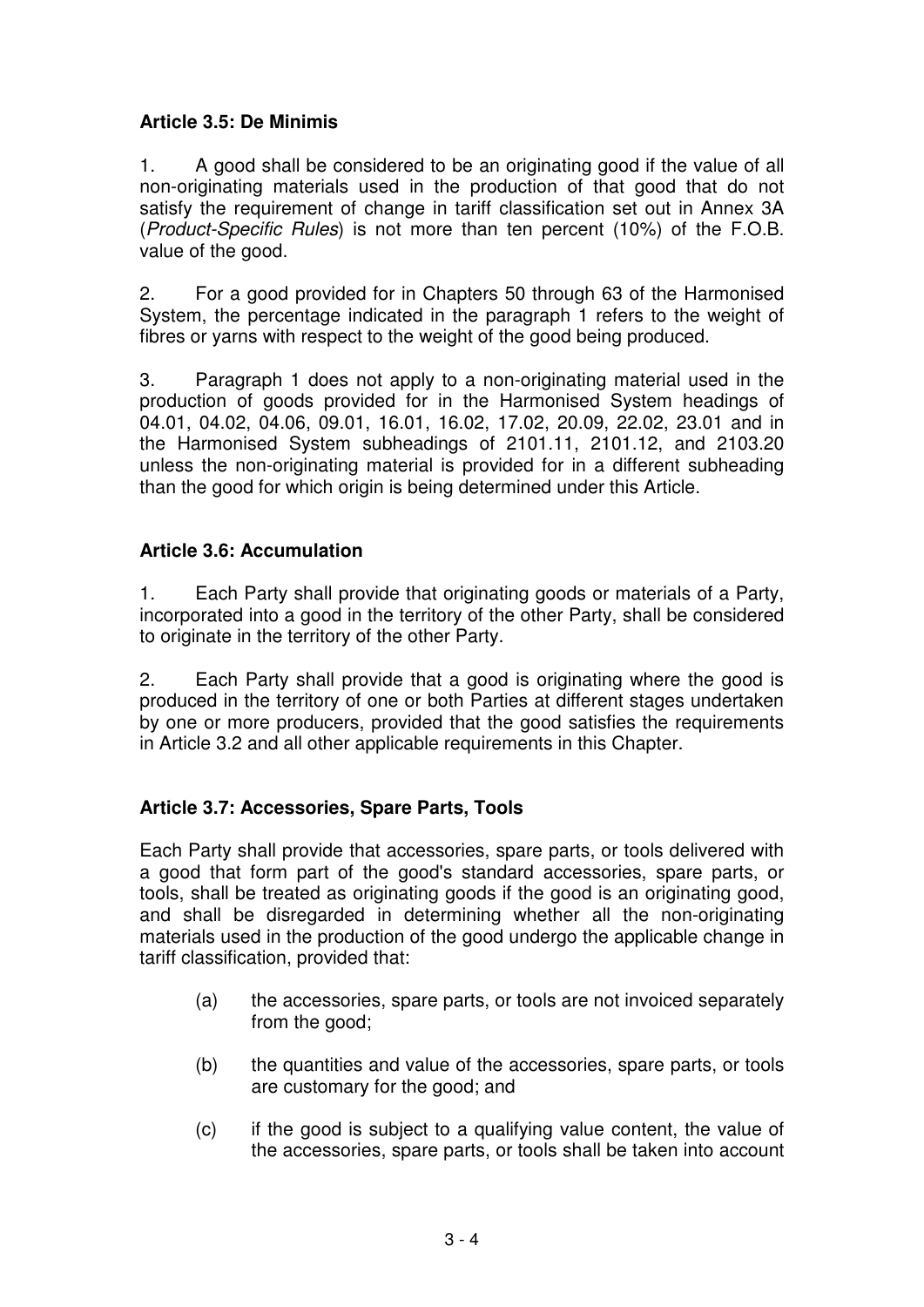as originating or non-originating materials, as the case may be, in calculating the qualifying value content of the good.

# **Article 3.8: Packaging Materials and Containers for Retail Sale**

Each Party shall provide that packaging materials and containers in which a good is packaged for retail sale, if classified with the good, shall be disregarded in determining whether all the non-originating materials used in the production of the good undergo the applicable change in tariff classification set out in Annex 3A (Product-Specific Rules) and, if the good is subject to a qualifying value content requirement, the value of such packaging materials and containers shall be taken into account as originating or nonoriginating materials, as the case may be, in calculating the qualifying value content of the good.

# **Article 3.9: Packing Materials and Containers for Shipment**

Each Party shall provide that packing materials and containers in which a good is packed for shipment shall be disregarded in determining whether a good is originating.

# **Article 3.10: Fungible Goods and Materials**

3. Each Party shall provide that the determination of whether fungible goods or materials are originating goods shall be made either by physical segregation of each good or material or through the use of any inventory management method, such as averaging, last-in, first-out, or first-in, first out, recognized in the generally accepted accounting principles of the Party in which the production is performed or otherwise accepted by the Party in which the production is performed.

4. Each Party shall provide that an inventory management method selected under paragraph 1 for particular fungible goods or materials shall continue to be used for those fungible goods or materials throughout the fiscal year of the person that selected the inventory management method.

## **Article 3.11: Indirect Materials**

1. Each Party shall provide that an indirect material shall be treated as an originating material without regard to where it is produced and its value shall be the cost registered in the accounting records of the producer of the good.

2. For the purposes of this article, indirect material means a good used in the production, testing or inspection of a good but not physically incorporated into the good, or a good used in the maintenance of buildings or the operation of equipment associated with the production of a good, including: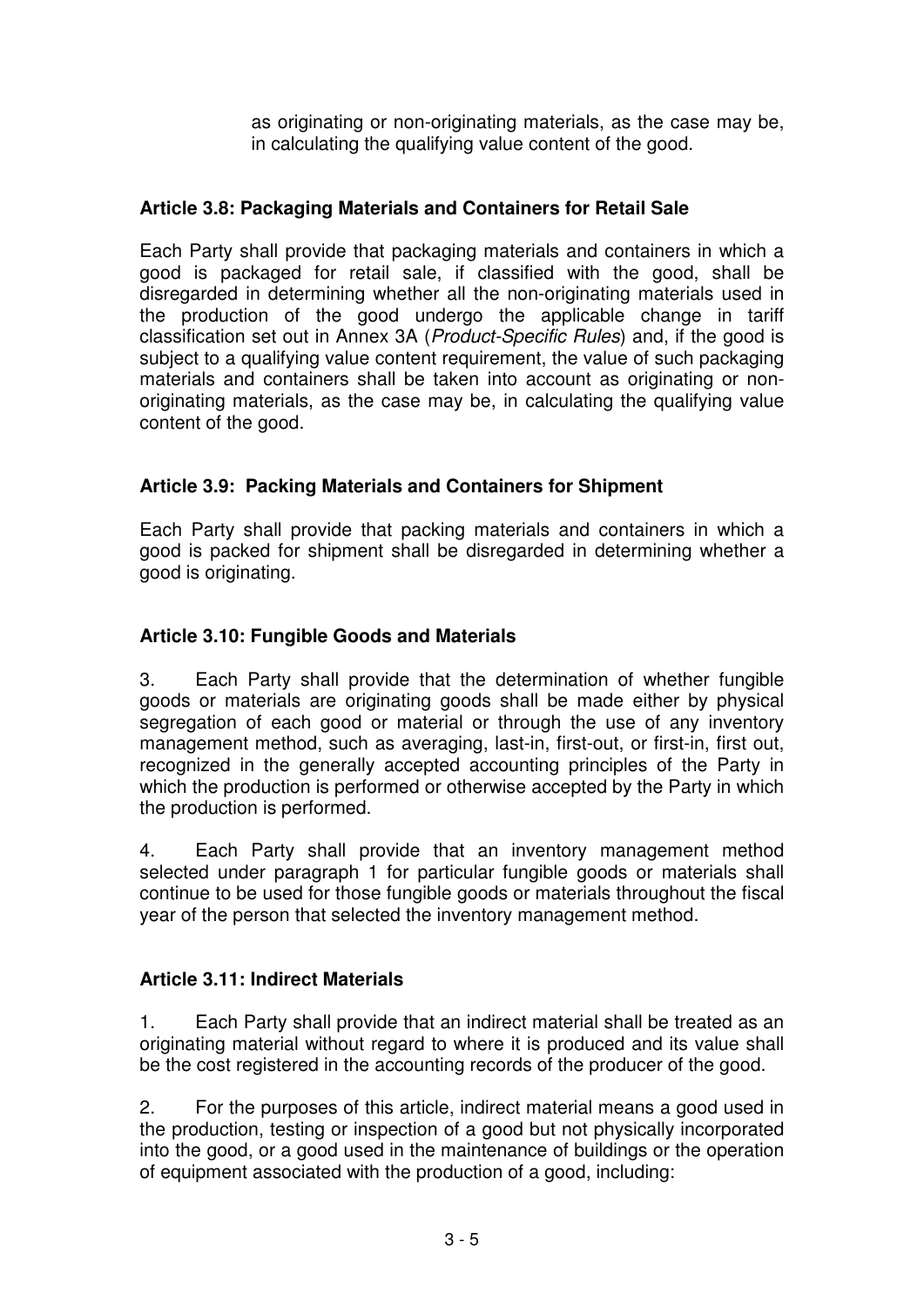- (a) fuel and energy;
- (b) tools, dies, and molds;
- (c) spare parts and materials used in the maintenance of equipment and buildings;
- (d) lubricants, greases, compounding materials, and other materials used in production or used to operate equipment and buildings;
- (e) gloves, glasses, footwear, clothing, safety equipment and supplies;
- (f) equipment, devices, and supplies used for testing or inspecting the goods;
- (g) catalysts and solvents; and
- (h) any other goods that are not incorporated into the good but whose use in the production of the good can reasonably be demonstrated to be a part of that production.

# **Section B: Consignment Criteria**

## **Article 3.12: Third Country Transportation**

A good shall not be considered to be an originating good if the good undergoes subsequent production or any other operation outside the territories of the Parties, other than unloading, reloading, or any other operation necessary to preserve it in good condition or to transport the good to the territory of a Party.

# **Section C: Consultation and Modifications**

### **Article 3.13: Committee on Trade in Goods and Rules of Origin**

1. The Administrative Commission may establish an ad hoc Committee on Trade in Goods and Rules of Origin to perform the following functions:

(a) to oversee and review the implementation of this Chapter and Chapter 2 (Trade in Goods), and to ensure that the benefits of trade arising from these Chapters accrue to both parties equitably;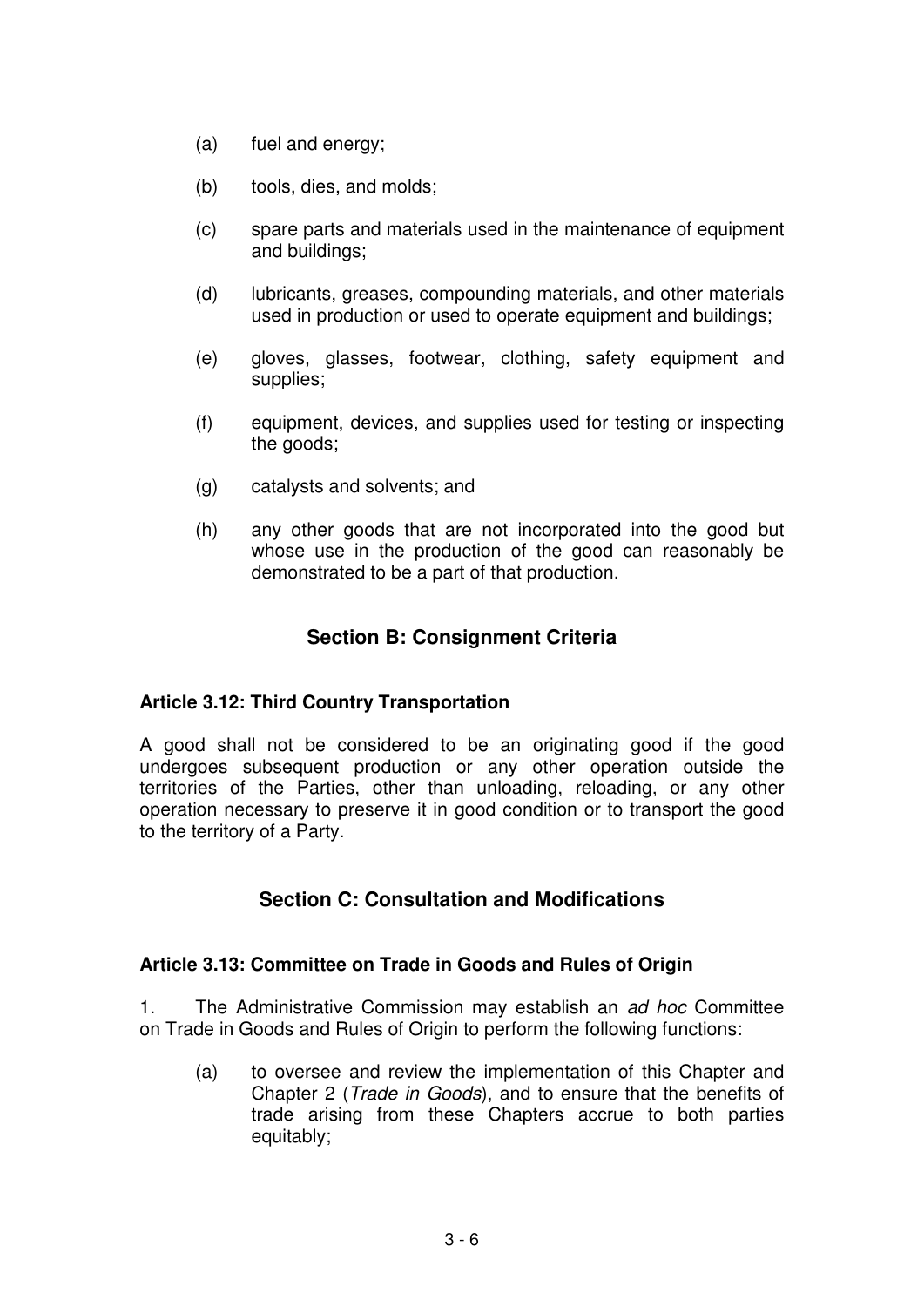- (b) to provide advice to the Parties on matters relating to Trade in Goods and Rules of Origin, which may include identification and recommendation of measures to promote and facilitate improved market access and to accelerate the tariff elimination and reduction process; and
- (c) review the rules set out in this Chapter as and when necessary upon the request of either Party and make such modifications as may be agreed upon.

# **Section D: Definitions**

# **Article 3.14: Definitions**

For purposes of this Chapter:

1. **aquaculture** means the farming of aquatic organisms including fish, molluscs, crustaceans, other aquatic invertebrates and aquatic plants, from seedstock such as eggs, fry, fingerlings and larvae, by intervention in the rearing or growth processes to enhance production, such as regular stocking, feeding, protection from predators, etc.;

2. **fungible goods or materials** means goods or materials that are interchangeable for commercial purposes and whose properties are essentially identical;

3. **generally accepted accounting principles** means the recognized consensus or substantial authoritative support in the territory of a Party, with respect to the recording of revenues, expenses, costs, assets, and liabilities, the disclosure of information and the preparation of financial statements. These standards may encompass broad guidelines of general application as well as detailed standards, practices, and procedures;

4. **material** means a good that is used in the production of another good;

5. **non-originating material** means a material that has not satisfied the requirements of this Chapter;

6. **producer** means a person who grows, raises, mines, harvests, fishes, traps, hunts, manufactures, processes, assembles or dis-assembles a good;

7. **production** means growing, raising, mining, harvesting, fishing, trapping, hunting, manufacturing, processing, assembling or dis-assembling a good;

8. **recovered goods** means materials in the form of individual parts that result from: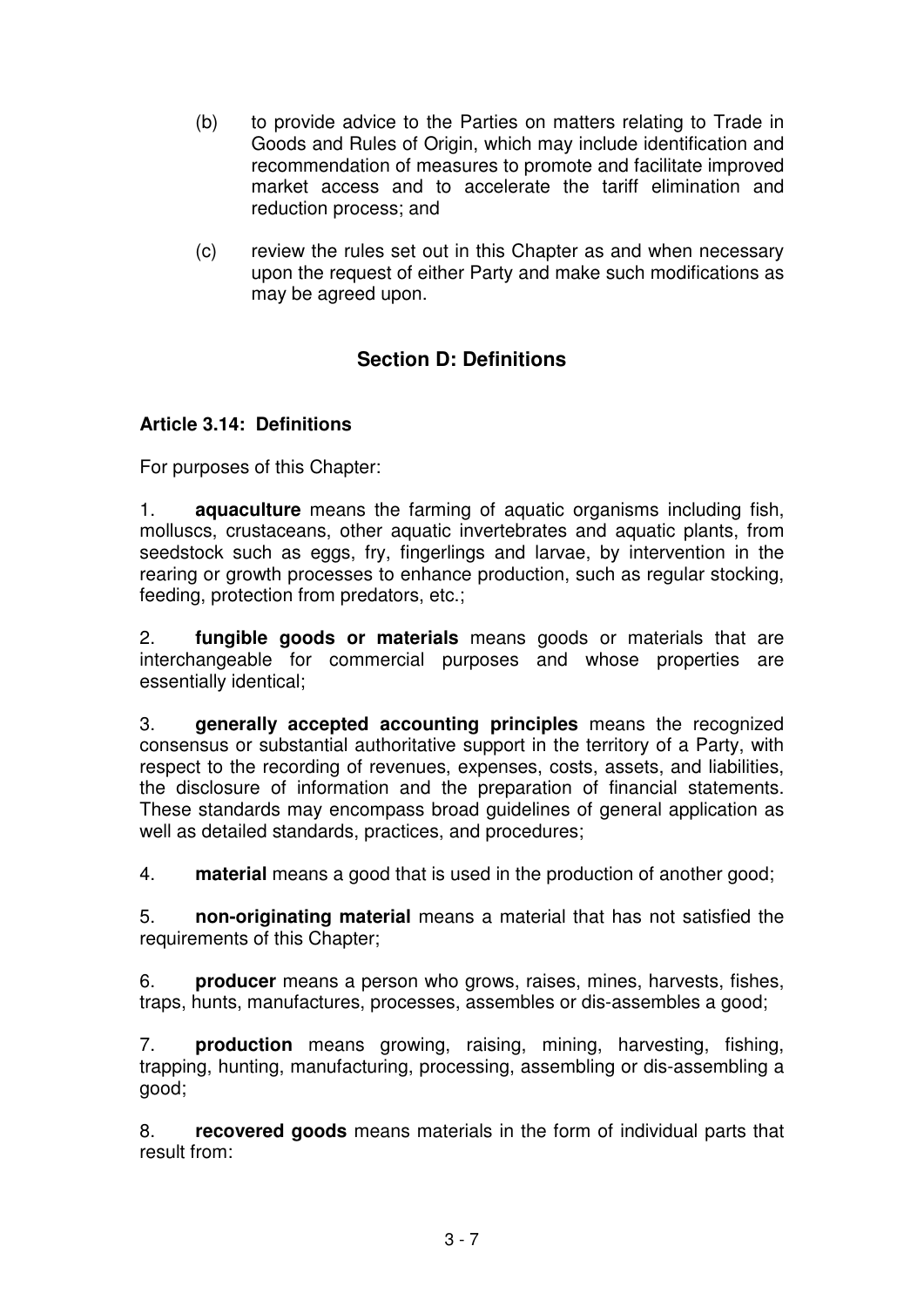- (a) the complete disassembly of used goods into individual parts; and
- (b) the cleaning, inspecting, or testing, and as necessary for improvement to sound working condition one or more of the following processes: welding, flame spraying, surface machining, knurling, plating, sleeving, and rewinding in order for such parts to be assembled with other parts, including other recovered parts in the production of a remanufactured good;

9. **remanufactured good** means an industrial good of Harmonised System Chapters 84, 85, 87, 90 and Harmonised System heading 94.02 that, assembled in the territory of a Party:

- (a) is entirely or partially comprised of recovered goods;
- (b) has the same life expectancy and meets the same performance standards as a new good; and
- (c) enjoys the same factory warranty as such a new good; and
- 10. **used** means used or consumed in the production of goods.

# **Section E: Application and Interpretation**

## **Article 3.15: Application and Interpretation**

For purposes of this Chapter:

- (a) the basis for tariff classification is the Harmonised Commodity Description and Coding System;
- (b) any cost and value referred to in this Chapter shall be recorded and maintained in accordance with the generally accepted accounting principles applicable in the territory of the Party in which the good is produced.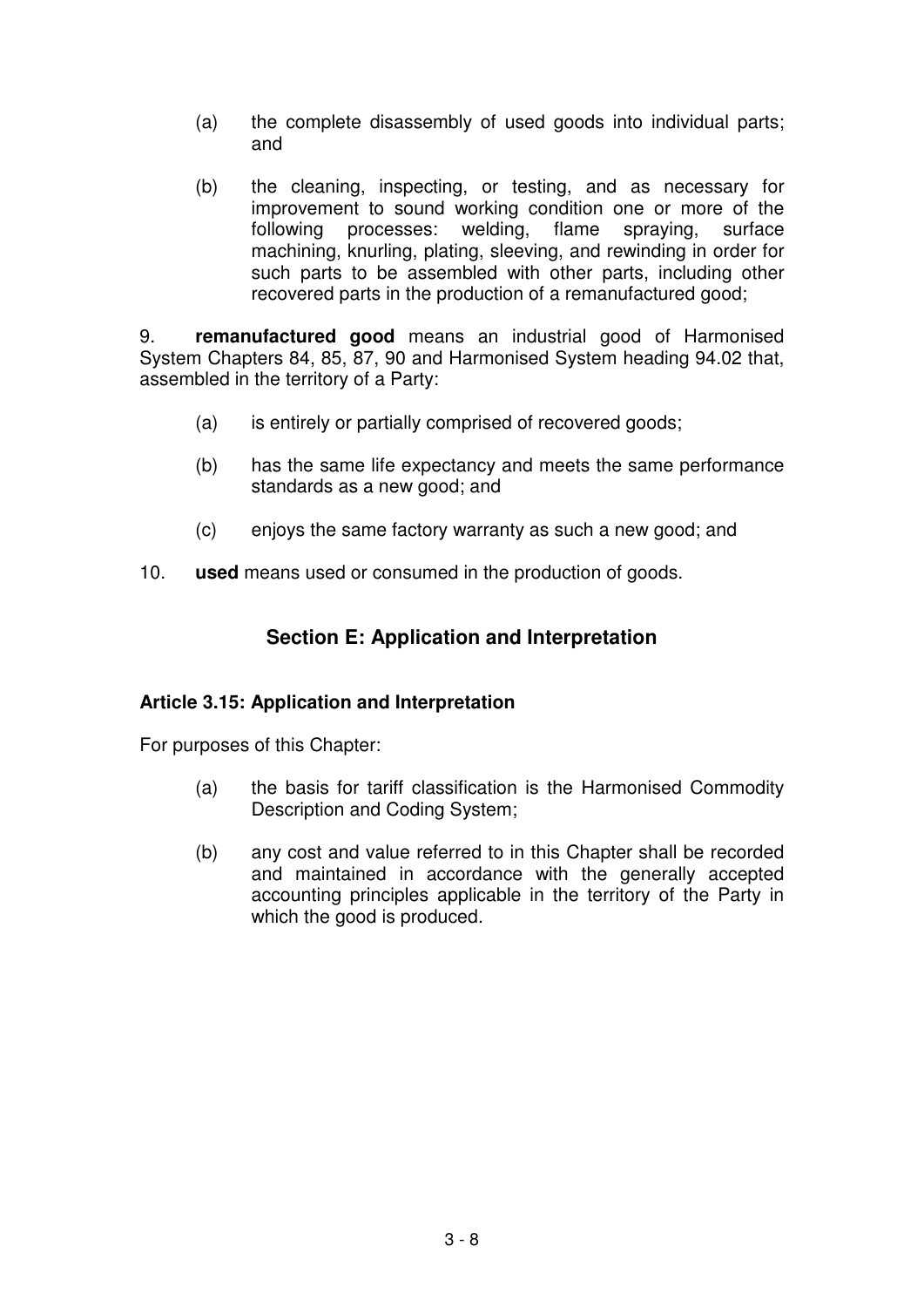# **CHAPTER 4 CUSTOMS PROCEDURES**

### **Article 4.1: Scope**

This Chapter shall apply, in accordance with the Parties' respective national laws, rules and regulations, to customs procedures required for clearance of goods traded between the Parties.

### **Article 4.2: General Provisions**

1. The Parties recognise that the objectives of this Agreement may be promoted by the simplification of customs procedures for their bilateral trade.

2. Customs procedures of both Parties shall conform, where possible, with the standards and recommended practices of the World Customs Organisation.

3. The Customs administrations of both Parties shall periodically review their customs procedures with a view to their further simplification and the development of further mutually beneficial arrangements to facilitate bilateral trade.

## **Article 4.3: Publication and Notification**

1. Each Party shall ensure that its laws, regulations, procedures, and administrative rulings governing customs matters are promptly published, either on the internet or in print form.

2. Each Party shall designate, establish, and maintain one or more inquiry points to address inquiries from interested persons pertaining to customs matters, and should make available on the internet information concerning procedures for making such inquiries.

3. For greater certainty, nothing in this Article or in any part of this Agreement shall require any Party to publish law enforcement procedures and internal operational guidelines including those related to conducting risk analysis and targeting methodologies.

### **Article 4.4: Risk Management**

1. The Parties should adopt risk management approach in its customs activities based on its identified risk of goods in order to facilitate the clearance of low risk consignments, while focusing its inspection activities on high-risk goods.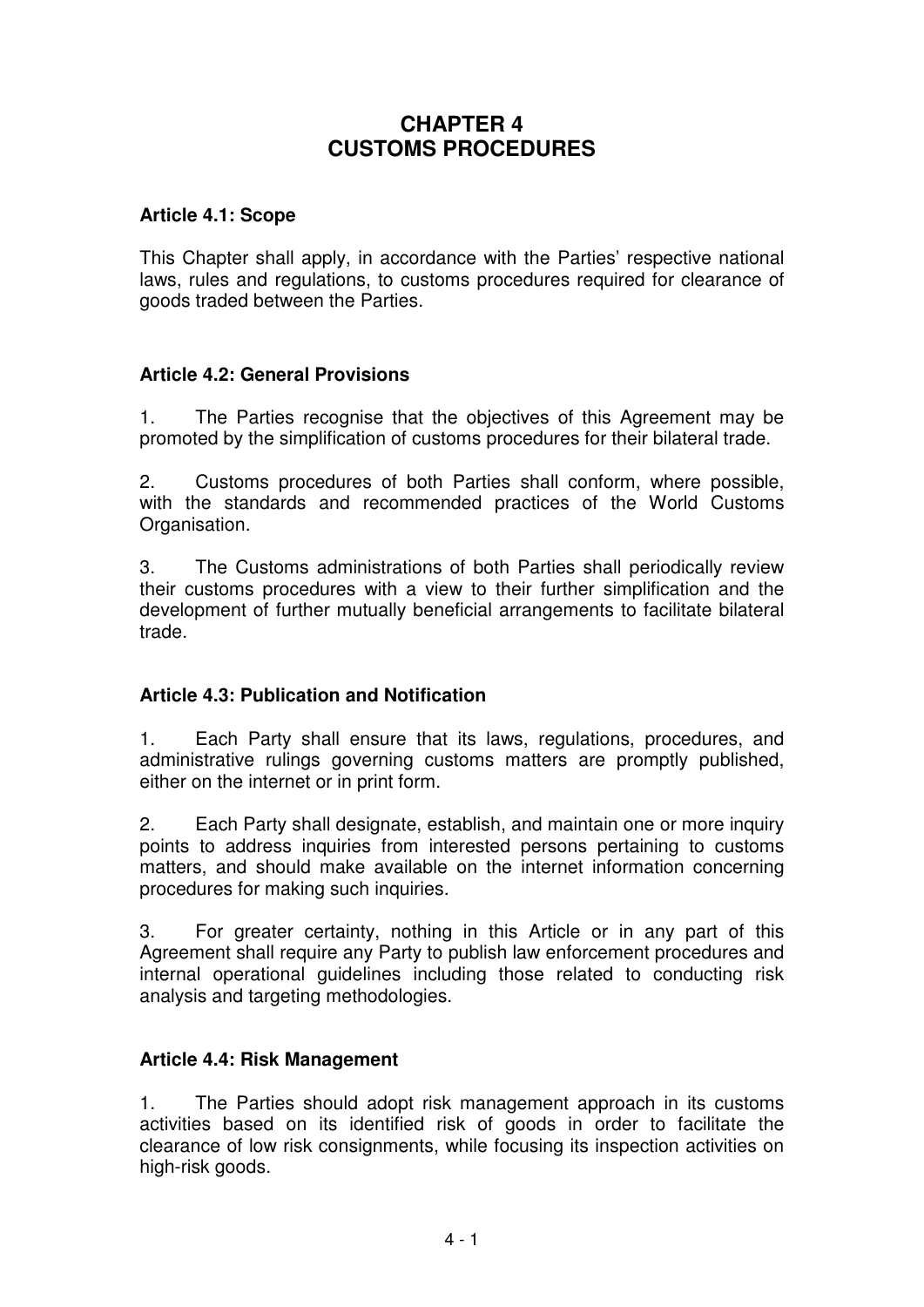2. The Parties shall exchange information on risk management techniques in the performance of their customs procedures.

# **Article 4.5: Paperless Trading**

1. The Parties shall endeavour to provide an electronic environment that supports business transactions between their respective customs administration and their trading communities.

2. The Parties shall exchange views and information on realising and promoting paperless trading between their respective customs administration and their trading communities.

3. The customs administrations of both Parties, in implementing initiatives which provide for the use of paperless trading, shall take into account the methodologies agreed in the World Customs Organisation.

# **Article 4.6: Certification of Origin**

1. For the purpose of obtaining preferential tariff treatment in the other Party, a proof of origin in the form of a certification of origin shall be completed and signed by an exporter or producer of a Party, certifying that a good qualifies as an originating good for which an importer may claim preferential treatment upon the importation of the good into the territory of the other Party ("certification of origin").

2. For the purpose of paragraph 1, the Parties shall, by the date of entry into force of this Agreement, agree on a list setting out the data elements required for the certification of origin. Such list may thereafter be revised by mutual consent of the Parties.

3. The Parties agree that the certification of origin need not be in a prescribed format and the data elements for this certification of origin are those stated in the Annex 4.6.

- 4. Each Party shall:
	- (a) require an exporter in its territory to complete and sign a certification of origin for any exportation of good for which an importer may claim preferential tariff treatment upon importation of the goods into the territory of the other Party; and
	- (b) provide that where an exporter in its territory is not the producer of the good, the exporter may complete and sign a certification of origin on the basis of: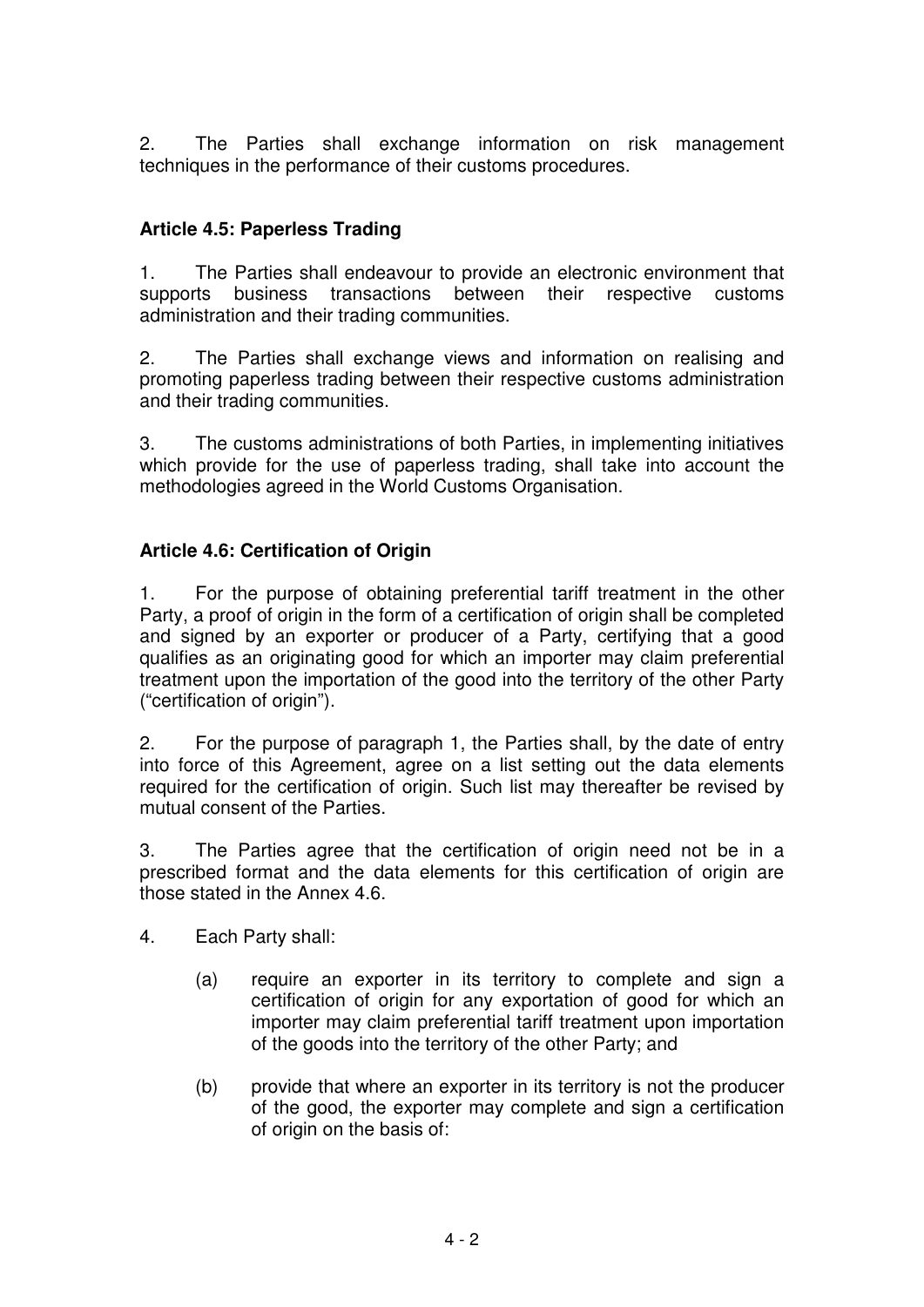- (i) his knowledge of whether the good qualifies as an originating good;
- (ii) his reasonable reliance on the producer's written representation that the good qualifies as an originating good; or
- (iii) a completed and signed certification for the good voluntarily provided to the exporter by the producer.

5. Nothing in paragraph 4 shall be construed to require a producer to provide a certification of origin to an exporter.

6. Each Party shall provide that a certification of origin that has been completed and signed by an exporter or producer in the territory of the other Party that is applicable to a single importation of a good into the Party's territory shall be accepted by its customs administration for 12 months from the date on which the certification of origin was signed.

7. For greater certainty, evaluation of the certification mechanism with the objective of verifying the responsiveness of such mechanism to the interests of both Parties shall be made by the Administrative Commission established in accordance with Article 17.1 (Administrative Commission of the Agreement).

## **Article 4.7: Waiver of Certification of Origin**

1. Provided that the importation does not form part of a series of importations that may reasonably be considered to have been undertaken or arranged for the purpose of avoiding the certification requirements, a Party shall provide that a certification of origin shall not be required in the following instances:

- (a) importation of goods where the customs value does not exceed US\$1,000 or its equivalent in the currency of the importing Party or a greater value to be established by the Party, except that it may require that the invoice accompanies a declaration certifying that the good qualifies as an originating good; or
- (b) importation of goods for which the importing Party has waived the requirement to present a certification of origin.

## **Article 4.8: Obligations Relating to Importations**

1. Except as otherwise provided for in this Chapter, each Party shall require an importer who makes a claim for preferential tariff treatment under this Agreement to: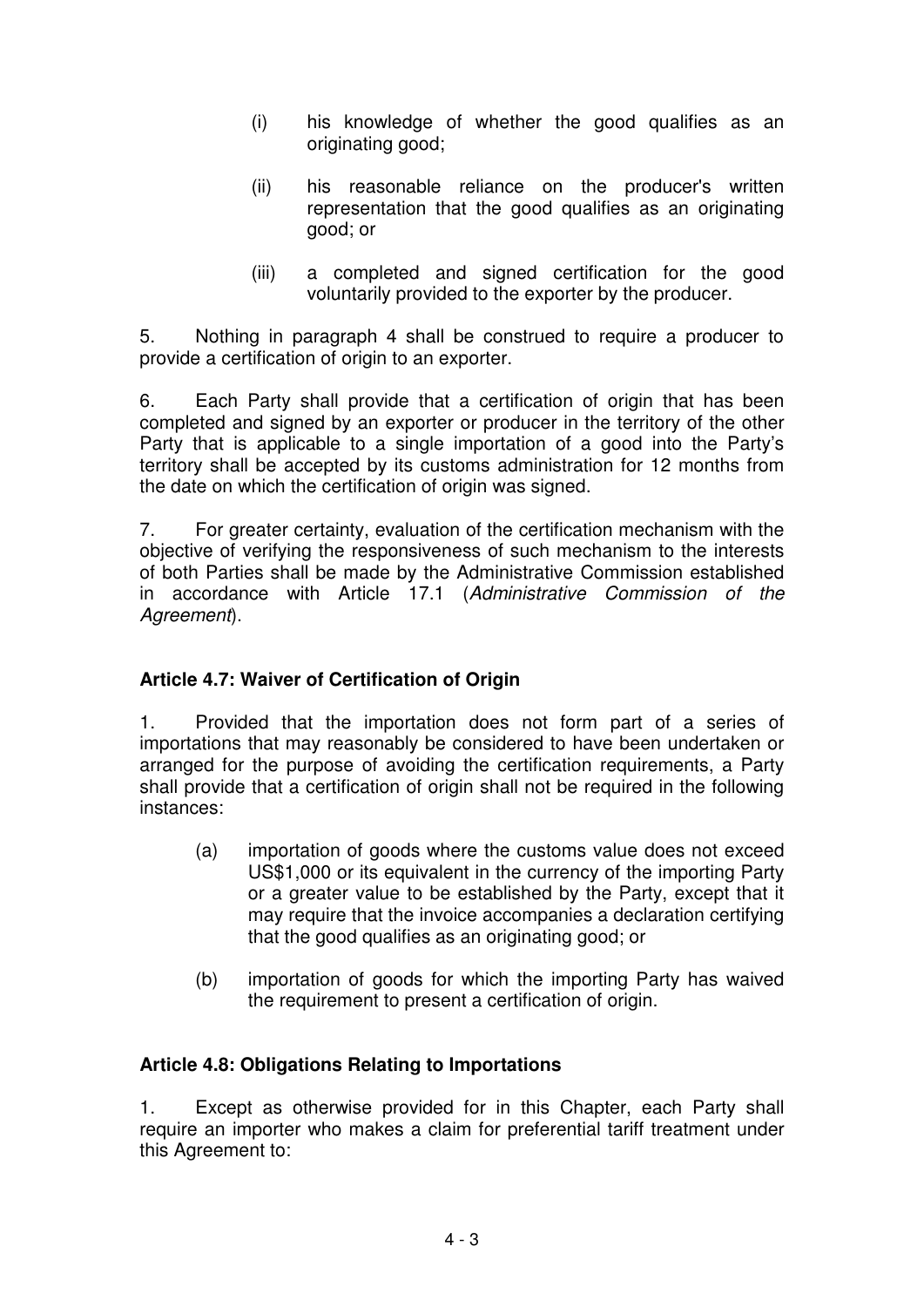- (a) request preferential tariff treatment at the time of importation of an originating product, whether or not he has a certification of origin;
- (b) make a written declaration that the good qualifies as an originating good;
- (c) have the certification of origin in its possession at the time that the declaration is made, if it is required by the importing Party's customs administration;
- (d) provide an original or a copy of the certification of origin as may be requested by the importing Party's customs administration and, if required by that Customs administration, any other such documentation relating to the importation of the product; and
- (e) promptly make a corrected declaration and pay any duties owing where the importer has reason to believe that a certification of origin on which a declaration was based contains information that is not correct, before the competent authority notices the error.

2. A Party may deny preferential tariff treatment under this Agreement to an imported good if the importer fails to comply with any requirement in this Article.

3. Each Party shall in accordance with its laws, provide that where a good would have qualified as an originating good when it was imported into the territory of that Party, the importer of the good may, within a period specified by the importing Party's law, apply for a refund of any excess duties paid as a result of the goods not having been accorded preferential treatment.

## **Article 4.9: Record Keeping Requirement**

1. Each Party shall provide that an exporter and a producer in its territory that completes and signs a certification of origin shall maintain in its territory, for three years after the date on which the certification of origin was signed or for such longer period as the Party may specify, all records relating to the origin of a good for which preferential tariff treatment was claimed in the territory of the other Party, including records associated with the:

- (a) purchase of, cost of, value of, shipping of, and payment for, the good that is exported from its territory;
- (b) sourcing of, the purchase of, cost of, value of, and payment for, all materials, including indirect materials, used in the production of the good that is exported from its territory; and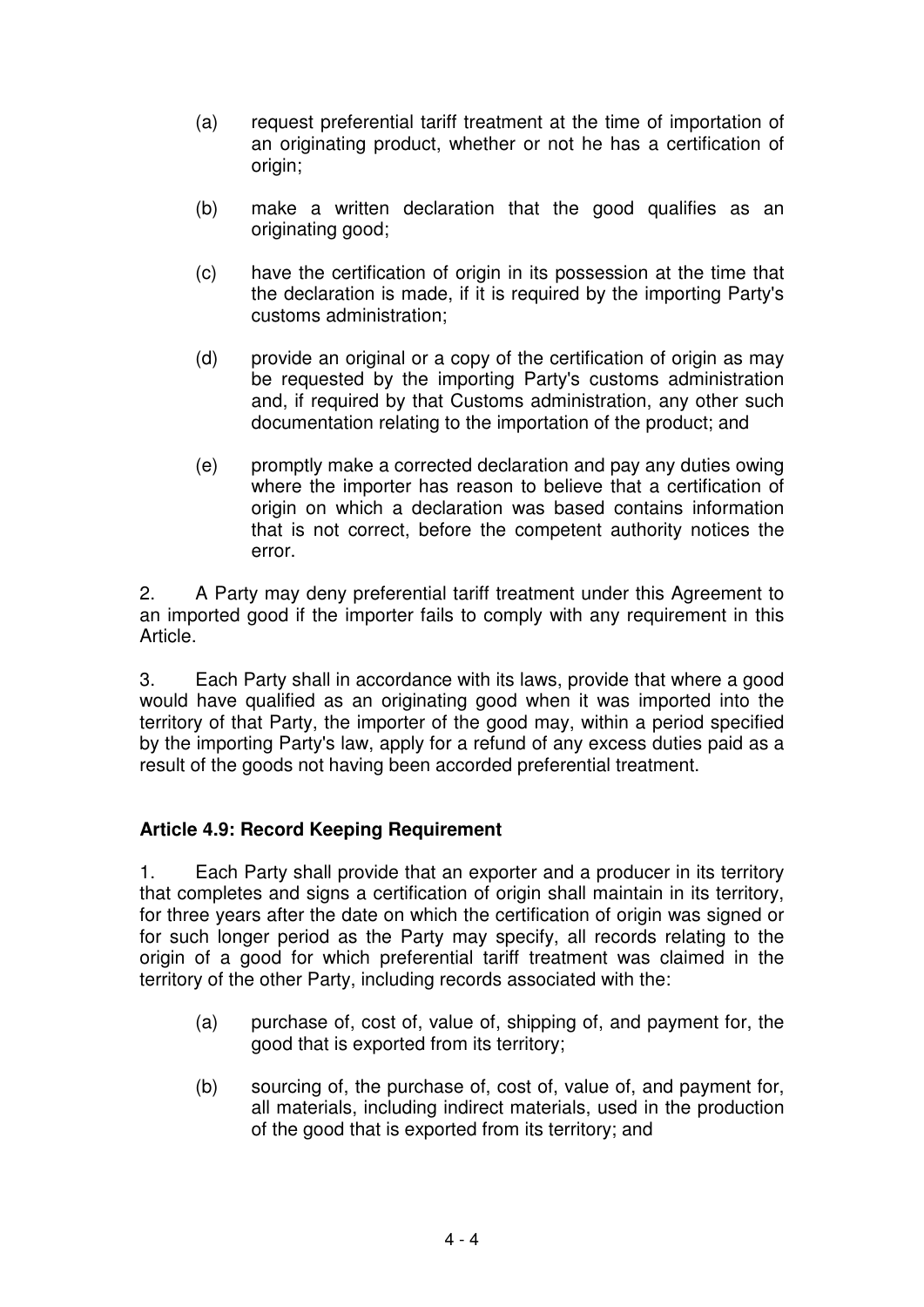(c) production of the good in the form in which the good is exported from its territory.

2. Each Party shall provide that an importer claiming preferential tariff treatment for a good imported into the Party's territory shall maintain in that territory, for three years after the date of importation of the good or for such longer period as the Party may specify, such documentation, including a copy of the certification of origin, as the Party may require relating to the importation of the good.

3. The records to be maintained in accordance to paragraphs 1 and 2 shall include electronic records and shall be maintained in accordance with the domestic laws and practices of each Party.

### **Article 4.10: Origin Verification**

1. For purposes of determining the authenticity and the veracity of the information given in the certification of origin to verify the eligibility of goods for preferential tariff treatment, the importing Party may, through its competent authority, conduct verification by means of:

- (a) requests for information from the importer;
- (b) request for assistance from the competent authority of the exporting Party as provided for in paragraph 2 below;
- (c) written questionnaires to an exporter or a producer in the territory of the other Party through the competent authority;
- (d) visits to the premises of an exporter or a producer in the territory of the other Party, subject to the consent of the exporter or the producer, in accordance with any procedures that the Parties jointly adopt pertaining to the verification; or
- (e) such other procedures as the Parties may agree.

2. For the purpose of paragraph 1(b), the competent authority of the importing Party:

- (a) may request the competent authority of the exporting Party to assist it in:
	- (i) verifying the authenticity of a certification of origin; and / or
	- (ii) verifying the accuracy of any information contained in the certification of origin; and / or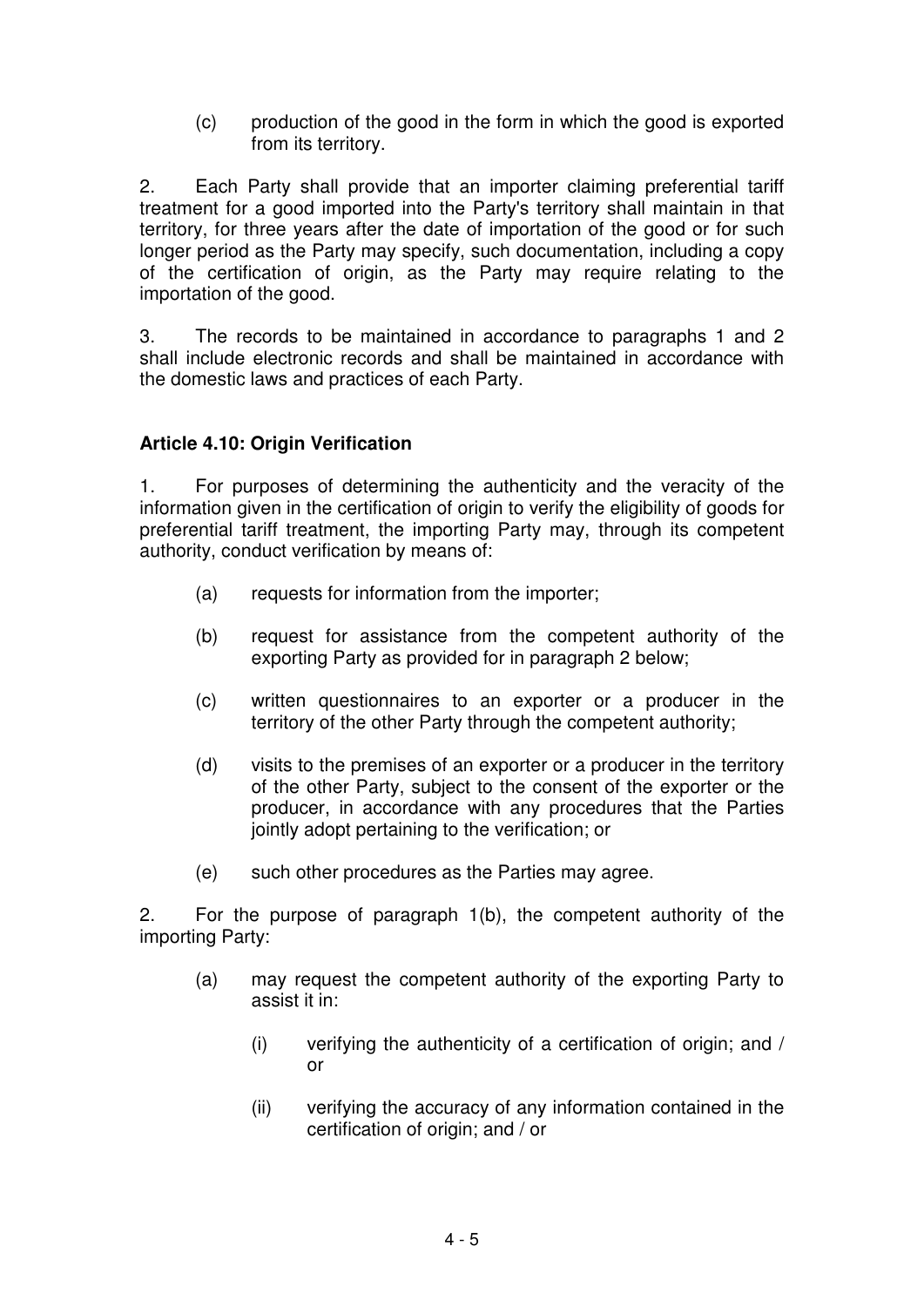- (iii) conducting in its territory some related investigations or inquiries, and to issue the corresponding reports.
- (b) shall provide the competent authority of the other Party with:
	- (i) the reasons why such assistance is sought;
	- (ii) the certification of origin, or a copy thereof; and
	- (iii) any information and documents as may be necessary for the purpose of providing such assistance.

3. To the extent allowed by its domestic law and practices, the exporting Party shall co-operate in any action to verify eligibility.

4. A Party may deny preferential tariff treatment to an imported good where:

- (a) the exporter, producer or importer fails to respond to written requests for information or questionnaires within a reasonable period of time; or
- (b) after receipt of a written notification for a verification visit agreed upon by the importing and exporting Parties, the exporter or producer does not provide its written consent within a reasonable period of time.

5. The Party conducting a verification shall, through its competent authority, provide the exporter or producer whose good is the subject of the verification with a written determination of whether the good qualifies as an originating good, including findings of fact and the legal basis for the determination.

## **Article 4.11: Advance Rulings**

1. Each Party shall provide for the issuance of written advance rulings, prior to the importation of a good into its territory, to an importer of the good in its territory or to an exporter or producer of the good in the other Party, as to whether the good qualifies as an originating good. The importing Party shall issue its determination regarding the origin of the good within 120 days of an application for advance ruling.

2. The importing Party shall apply an advance ruling to importation into its territory of the good for which the ruling was issued. The customs administrations of both Parties may establish a validity period for an advance ruling of not less than 2 years from the date of its issuance.

3. The importing Party may modify or revoke an advance ruling: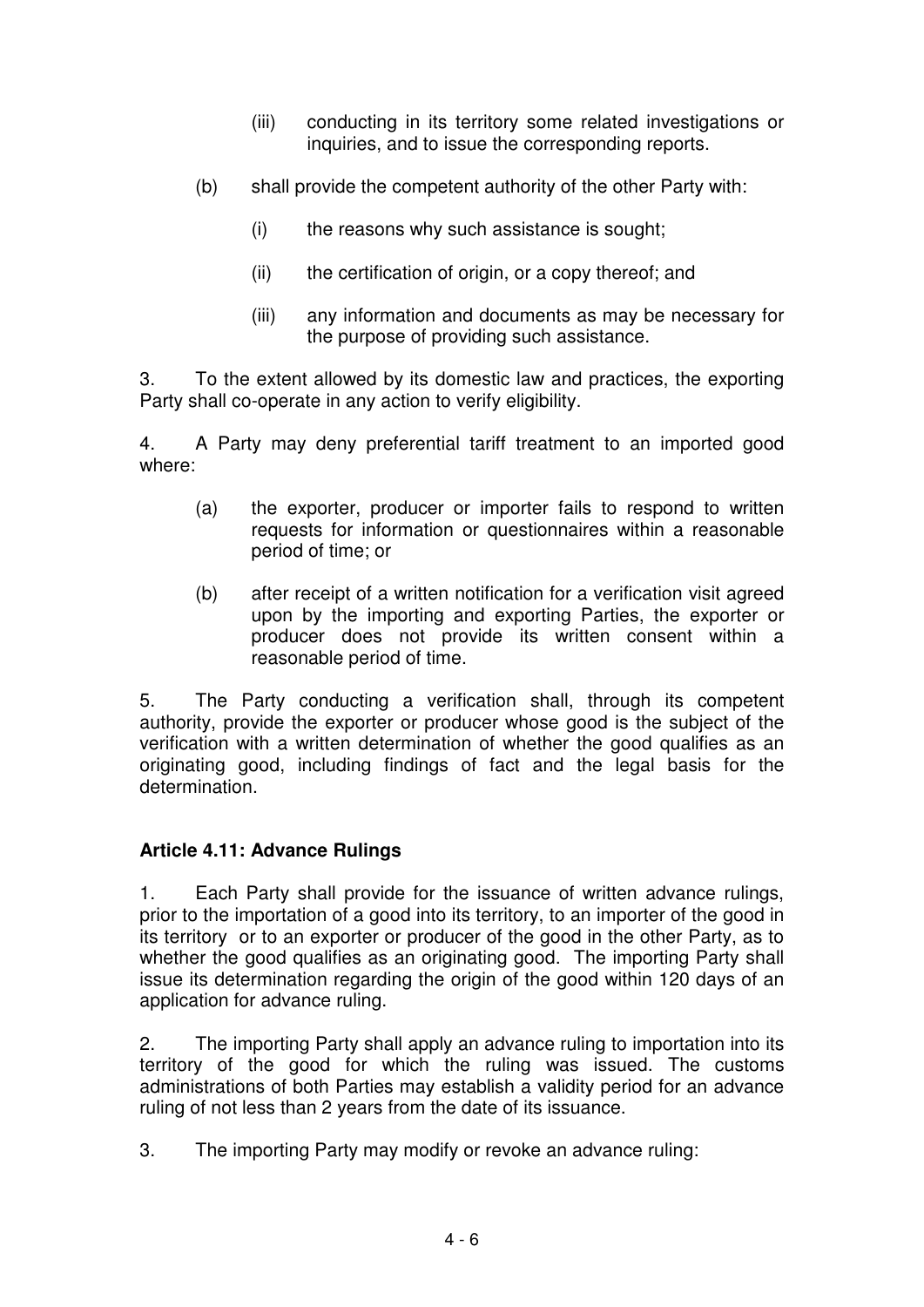- (a) if the ruling was based on an error of fact;
- (b) if there is a change in the material facts or circumstances on which the ruling was based;
- (c) to conform with a modification of this Chapter; or
- (d) to conform with a judicial decision or a change in its domestic law.

4. Each Party shall provide that any modification or revocation of an advance ruling shall be effective on the date on which the modification or revocation is issued, or on such later date as may be specified therein, and shall not be applied to importations of a good that have occurred prior to that date, unless the person to whom the advance ruling was issued has not acted in accordance with its terms and conditions.

5. Notwithstanding paragraph 4, the issuing Party shall postpone the effective date of the modification or revocation of an advance ruling by a period not exceeding 90 days where the person to whom the advance ruling was issued demonstrates that he has relied in good faith to his detriment on that ruling.

### **Article 4.12: Penalties**

 $\overline{a}$ 

Each Party shall maintain criminal, civil or administrative penalties, whether solely or in combination, for violations of its laws and regulations relating to this Chapter.

## **Article 4.13: Review and Appeal**

1. With respect to determinations relating to eligibility for preferential treatment or advance rulings under this Agreement, each Party shall provide that exporters or producers from the other Party and importers in its territory have access to:

- (a) at least one level of administrative review of determinations by its customs authorities independent<sup>1</sup> of either the official or office responsible for the decision under review; and
- (b) judicial review<sup>2</sup> of decisions taken at the final level of administrative review.

 $1$  For greater certainty, it is understood that the level of administrative review may include the Ministry supervising the customs administration.

 $2$  The review of the determination or decision taken at the final level of administrative review may take the form of common law judicial review.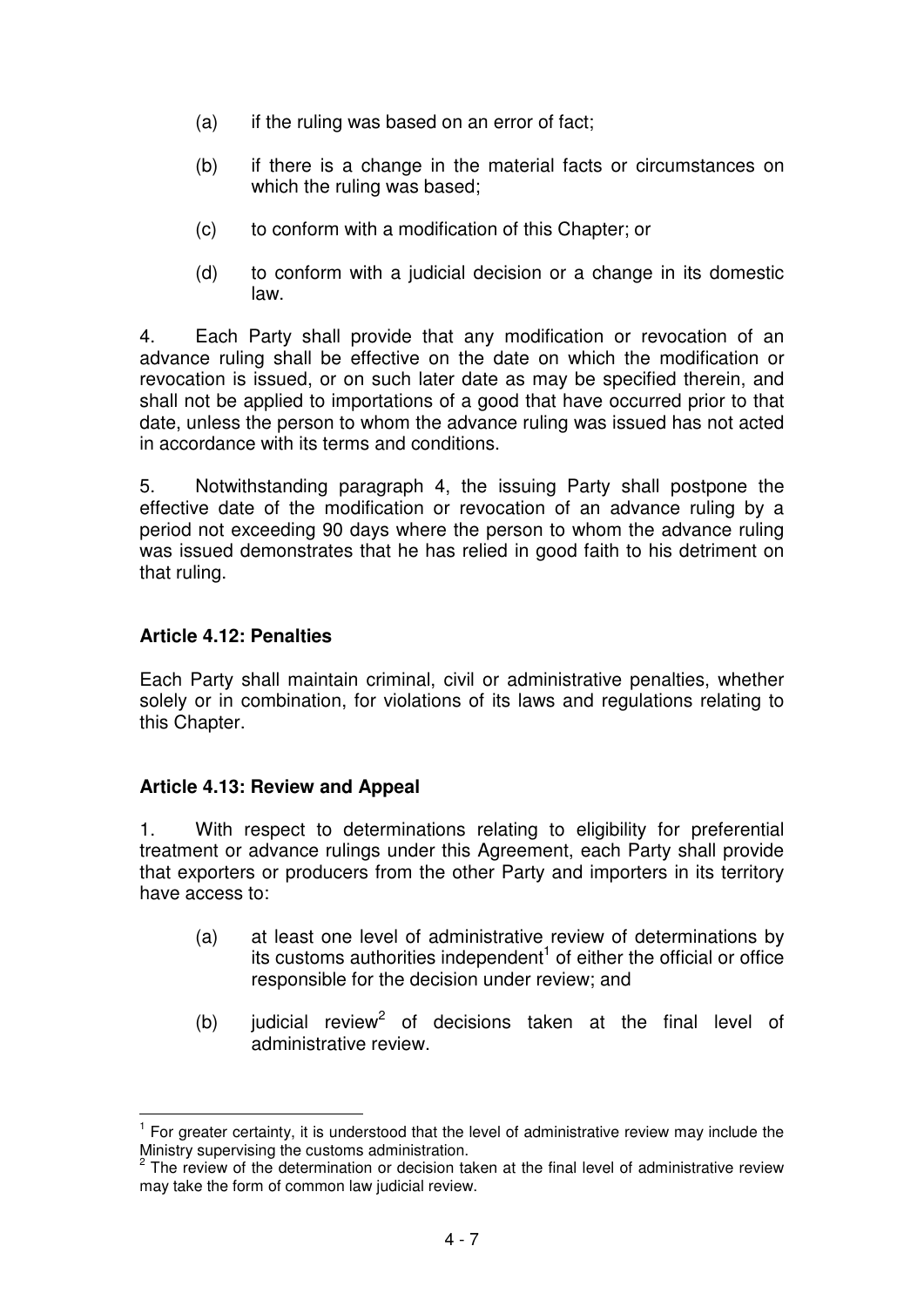### **Article 4.14: Confidentiality**

1. Nothing in this Agreement shall be construed to require a Party to furnish or allow access to confidential information, the disclosure of which would impede law enforcement, or be otherwise contrary to the public interest, or which would prejudice the legitimate commercial interests of particular enterprises, public or private.

2. Each Party shall maintain, in accordance with its domestic laws, the confidentiality of information collected pursuant to this Chapter and shall protect that information from disclosure that could prejudice the competitive position of the persons providing the information.

### **Article 4.15: Sharing of Best Practices and Cooperation**

1. The Parties shall facilitate initiatives for the exchange of information on best practices in relation to customs procedures.

2. Each Party shall notify the other Party of the following determinations, measures and rulings, including to the greatest extent practicable those that are prospective in application:

- (a) a determination of origin issued as the result of verification conducted pursuant to Article 4.10, once the petitions of review and appeal referred to in Article 4.13 are exhausted;
- (b) a determination of origin that the Party considers contrary to a ruling issued by the customs authority of the other Party with respect to the tariff classification or value of a good, or of materials used in the production of a good;
- (c) a measure establishing or significantly modifying an administrative policy that is likely to affect future determinations of origin; and
- (d) an advance ruling or its modification, pursuant to Article 4.11.
- 3. The Parties shall endeavour to cooperate in the following aspects:
	- (a) for purposes of facilitating the flow of trade between their territories, such customs-related matters as the collection and exchange of statistics regarding the importation and exportation of goods and including the exchange of information on originating goods; and
	- (b) the collection and exchange of documentation on customs procedures.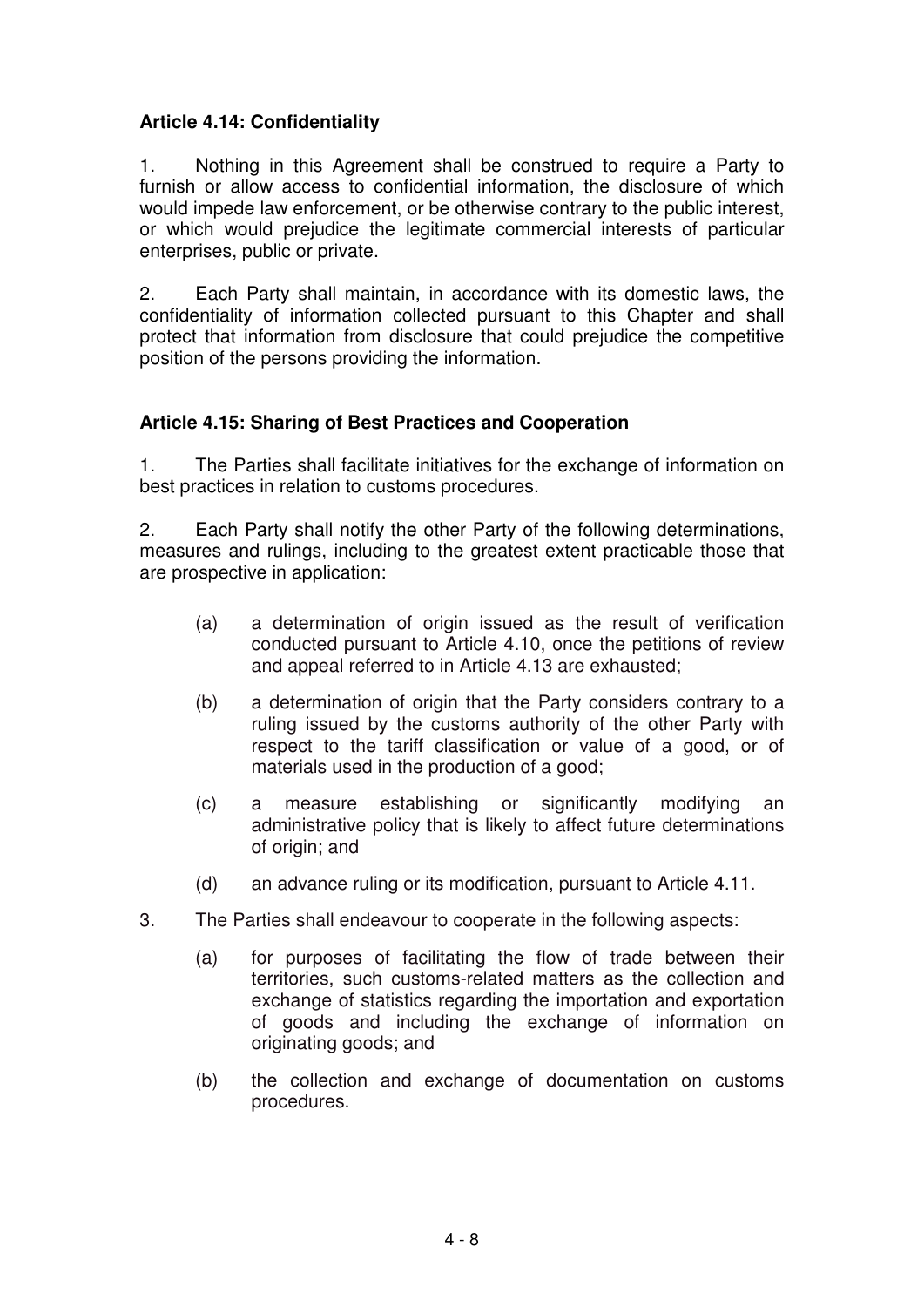# **ANNEX 4.6 LIST OF DATA ELEMENTS FOR THE CERTIFICATION OF ORIGIN**

In accordance with the provision set out in Article 4.6.3, the data elements of the certification of origin are as follows:

## **1. Name and address of the exporter or producer:**

The full legal name, address (including city and country), telephone number, and email address if applicable of the exporter or producer(s). State whether the exporter is also the producer.

### **2. Name and address of the importer:**

The full legal name, address (including city and country), telephone number and e-mail address if applicable, of the importer.

### **3. Description of goods:**

This entails a full description of each good. The description should contain sufficient detail to relate it to the invoice description and to the Harmonised System (HS) description of the good. If the certification covers a single shipment of goods, it should list the quantity and unit of measurement of each good, including the series number, if possible, as well as the invoice number, such as the shipping order number, purchase order number or any other number that can be used to identify the goods.

### **4. HS Tariff Classification number:**

The HS tariff classification to six digits, or as otherwise specified in the Rules of Origin, for each good.

### **5. Preference Statement:**

The exporter or producer of the goods covered by this certification of origin declares that these goods meet the Panama-Singapore Free Trade Agreement Rules of Origin.

### **6. Authorised Signature:**

This includes the date and signature of the exporter or producer.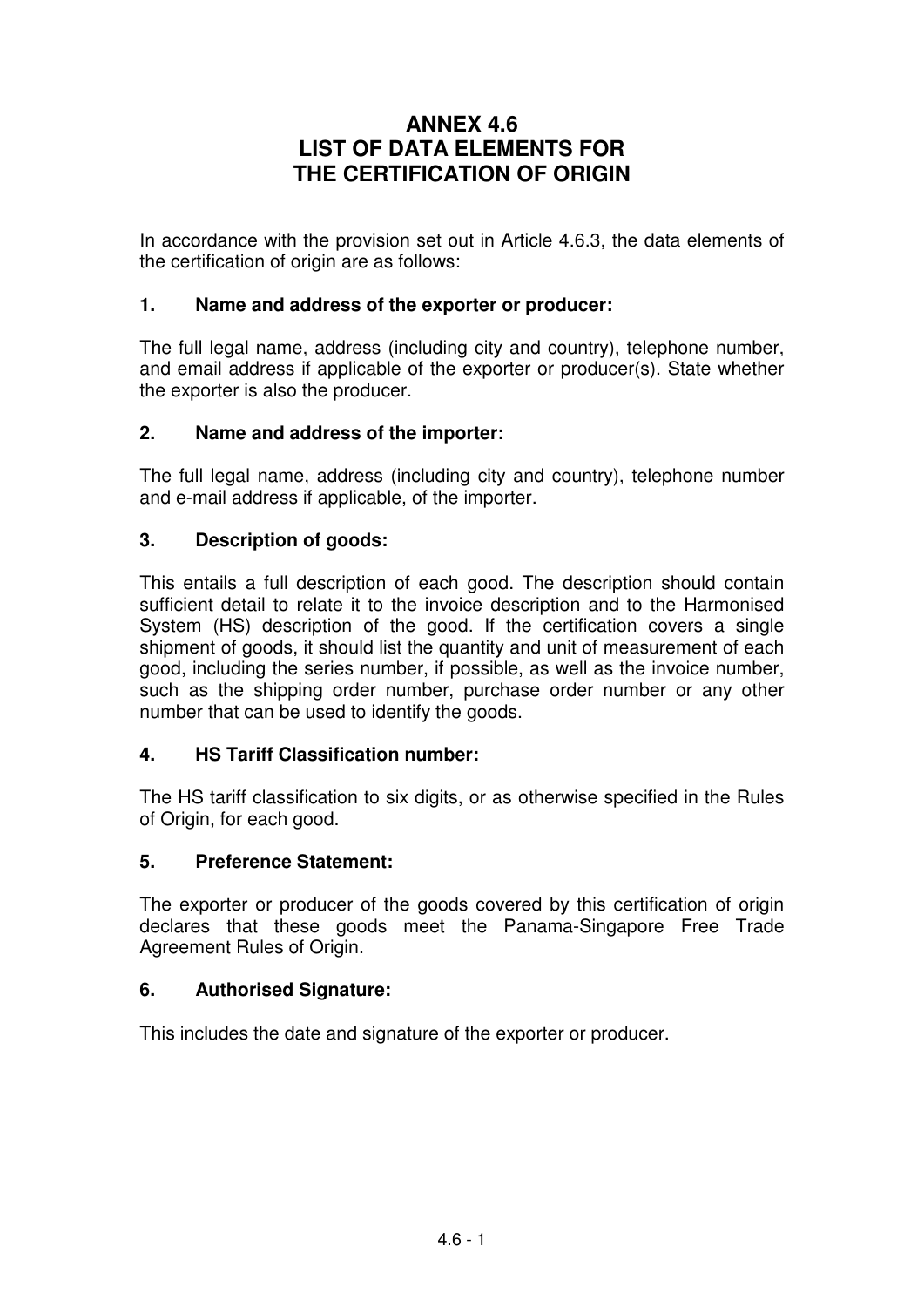# **CHAPTER 5 SANITARY AND PHYTOSANITARY MEASURES**

### **Article 5.1: Objectives**

The objectives of this Chapter are to protect human, animal, or plant life or health in the territory of the Parties, and to provide a framework to address any bilateral sanitary and phytosanitary matters so as to facilitate and increase trade between the Parties.

### **Article 5.2: Scope and Coverage**

1. This Chapter applies to all sanitary and phytosanitary measures that may, directly or indirectly, affect trade between the Parties.

- 2. For this purpose:
	- (a) Sanitary or Phytosanitary measure means any measure referred to in Annex A, paragraph 1 of the WTO Agreement on the Application of Sanitary and Phytosanitary Measures ("SPS Agreement");
	- (b) Trade between the Parties refers to trade in goods produced, processed or manufactured in the territory of the Parties.

3 This Chapter does not apply to standards, technical regulations and conformity assessment procedures as defined in the WTO Agreement on Technical Barriers to Trade which are covered by Chapter 6 (Technical Barriers to Trade) of this Agreement.

### **Article 5.3: General Provisions**

1 The Parties affirm their existing rights and obligations with respect to each other under the SPS Agreement.

2 With a view to facilitating and increasing bilateral trade, the Parties shall seek to enhance their cooperation in the area of sanitary and phytosanitary measures and deepen their mutual understanding and awareness of their respective systems.

### **Article 5.4: Trade Facilitation**

1. The Parties shall cooperate and jointly identify work in the field of sanitary and phytosanitary measures with a view to facilitating trade between the Parties. In particular, the Parties shall seek to identify initiatives that are appropriate for the particular issues or sectors. Such initiatives may include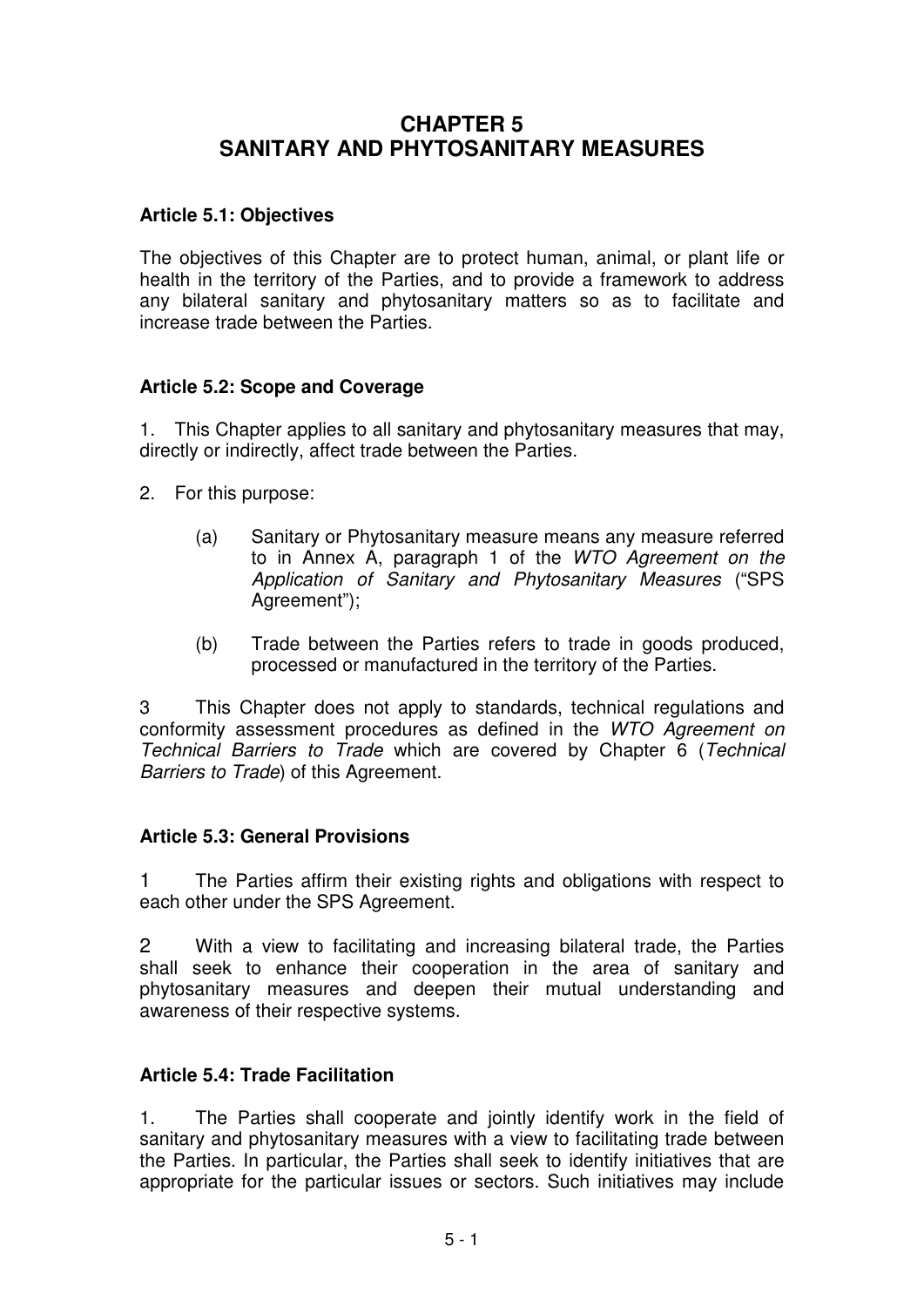cooperation on regulatory issues, such as unilateral recognition of equivalence, harmonisation or other cooperative arrangements.

2. At the request of the other Party, each Party shall give favourable consideration to any sector-specific proposal that the other Party makes for consideration under this Chapter.

### **Article 5.5: Coordinators**

1. To facilitate the implementation of this Chapter and cooperation between the Parties, each Party shall designate a Coordinator, who shall be responsible for coordinating with interested persons in the Party's territory and communicating with the other Party's Coordinator in all matters pertaining to this Chapter. The Coordinators' functions shall include:

- (a) monitoring the implementation and administration of this Chapter;
- (b) enhancing communication between the Parties' agencies and ministries with responsibility for sanitary and phytosanitary matters, seeking to facilitate a Party's response to written requests for information from the other Party in print or electronically without undue delay, and in any case within 30 days after the date of receipt of the request, at no cost or at reasonable cost;
- (c) facilitating information exchange so as to enhance mutual understanding of each Party's sanitary and phytosanitary measures and the regulatory processes that relate to those measures and their impact on trade in such goods between the Parties;
- (d) promptly addressing any bilateral sanitary and phytosanitary issue that a Party raises to enhance cooperation and consultation between the Parties to facilitate trade between the Parties;
- (e) promoting the use of international standards by both Parties in their respective adoption and application of sanitary and phytosanitary measures;
- (f) reviewing progress on addressing sanitary and phytosanitary matters that may arise between the Parties' agencies and ministries with responsibility for such matters; and
- (g) without prejudice to Article 17.1 (Administrative Commission of the Agreement), convening, as necessary and appropriate, an ad hoc technical working group for addressing requests for technical clarification with the objective of identifying practical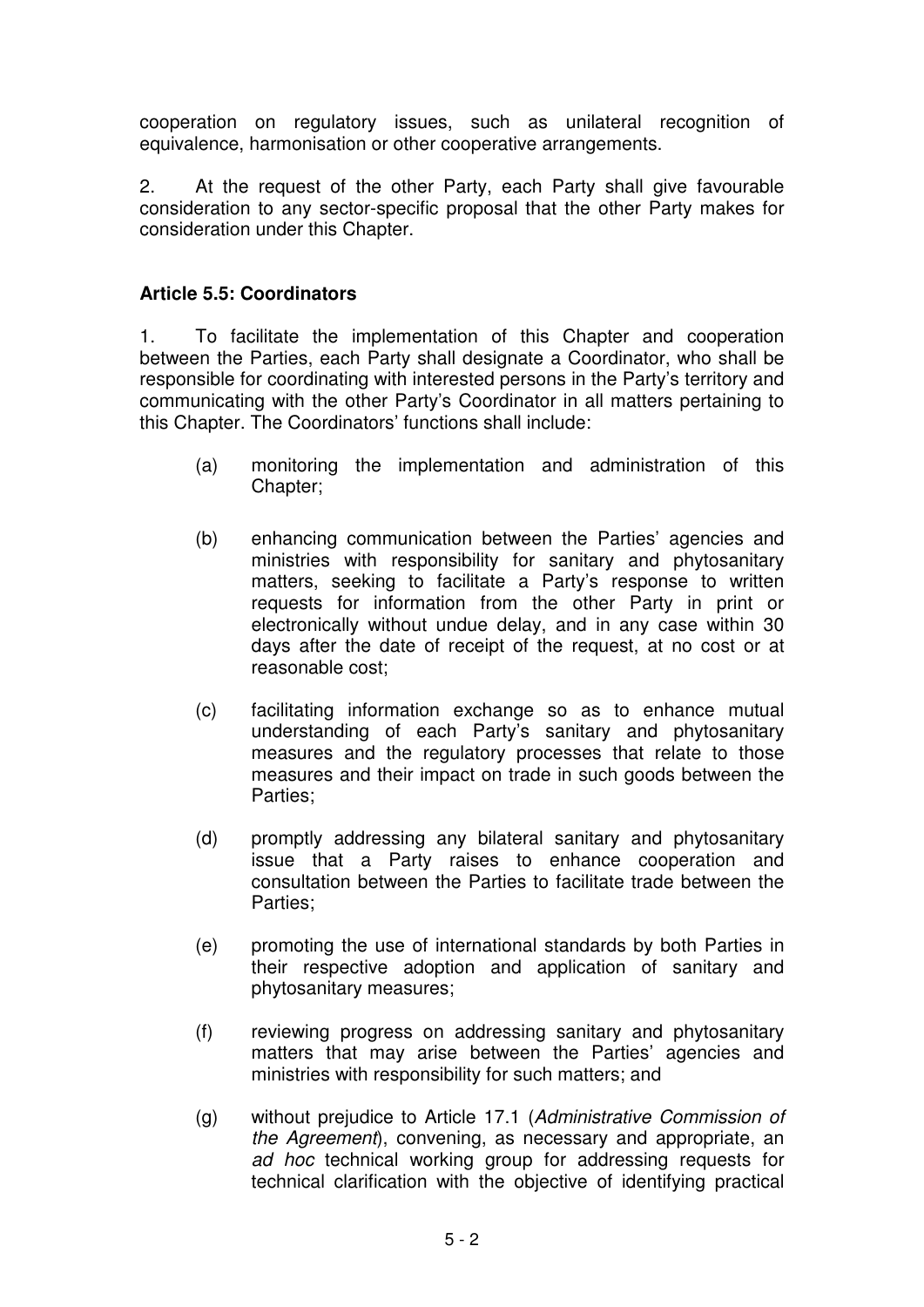and workable solution that would facilitate trade. Both Parties shall endeavour to convene the ad hoc technical working group without undue delay.

2. The Coordinators shall normally carry out their functions through agreed communication channels such as telephone, facsimile, emails, whichever is most expedient in the discharge of their functions.

### **Article 5.6: Final Provisions**

1. Nothing in this Chapter shall limit the authority of a Party to determine the level of protection it considers necessary for the protection of, inter alia, human health or safety, animal or plant life or health or the environment. In pursuance of this, each Party retains all authority to interpret its laws, regulations and administrative provisions.

- 2. For the purposes of Article 5.5, the Coordinator for:
	- (a) Panama shall be:

Ministry of Trade and Industries Edison Plaza, Ave, Ricardo J. Alfaro, El Paical, 2nd Floor Panama, Republic of Panama Tel: (507) 360-0690 Fax : (507) 360-0691 Email: admtratados@mici.gob.pa

(b) Singapore shall be:

Ministry of Trade and Industry, Trade Division, 100 High Street # 09-01, The Treasury, Singapore 179434, Republic of Singapore Tel: (65) 6225 9911 Fax: (65) 6332 7260 Email: mti\_fta@mti.gov.sg

or their successors or designated contact points.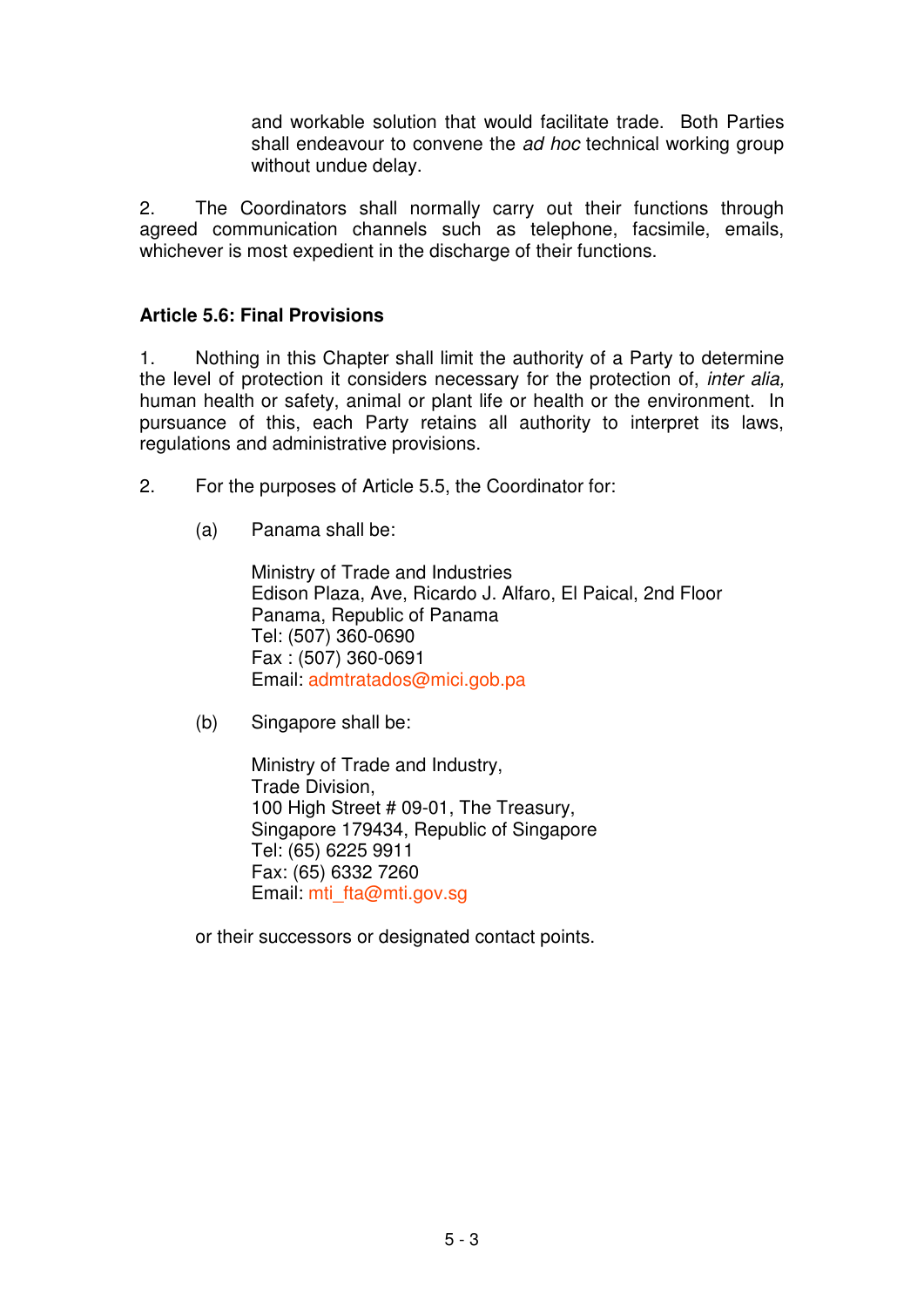# **CHAPTER 6 TECHNICAL BARRIERS TO TRADE**

## **Article 6.1: Objective and Scope**

1. The objective of this Chapter is to provide a framework to address the impact of technical barriers to trade between the Parties.

2. For this purpose, technical barriers to trade shall cover all standards, technical regulations and conformity assessment procedures that may directly or indirectly affect trade in goods and / or assessments of manufacturers or manufacturing processes of goods traded between the Parties.

3. Standards, technical regulations and conformity assessment procedures shall have the meanings assigned to those terms in Annex 1 of the WTO Agreement on Technical Barriers to Trade ("TBT Agreement").

## **Article 6.2: Coverage**

1. The Parties affirm their existing rights and obligations under the TBT Agreement.

2. The Parties additionally affirm their commitment to the modalities whichever is most expedient in the framework as set out in this Chapter so as to facilitate and increase trade in goods and / or assessments of manufacturers or manufacturing processes of goods traded between the Parties.

3. This Chapter does not apply to sanitary and phytosanitary measures as defined in the WTO Agreement on Application of Sanitary and Phytosanitary Measures which are covered by Chapter 5 (Sanitary and Phytosanitary Measures) of this Agreement.

4. This Chapter applies to all goods and/or assessments of manufacturers or manufacturing processes of goods traded between the Parties, regardless of the origin of those goods, unless otherwise specified by a Party under the modalities in this framework.

## **Article 6.3: International Standards**

1. Consistent with Article 2.4 of the TBT Agreement, each Party shall use, to the maximum extent possible, relevant international standards as a basis for its technical regulations.

2. In determining whether an international standard, guide, or recommendation within the meaning of Articles 2, 5 and Annex 3 of the TBT Agreement exists, each Party shall apply the principles set out in Decisions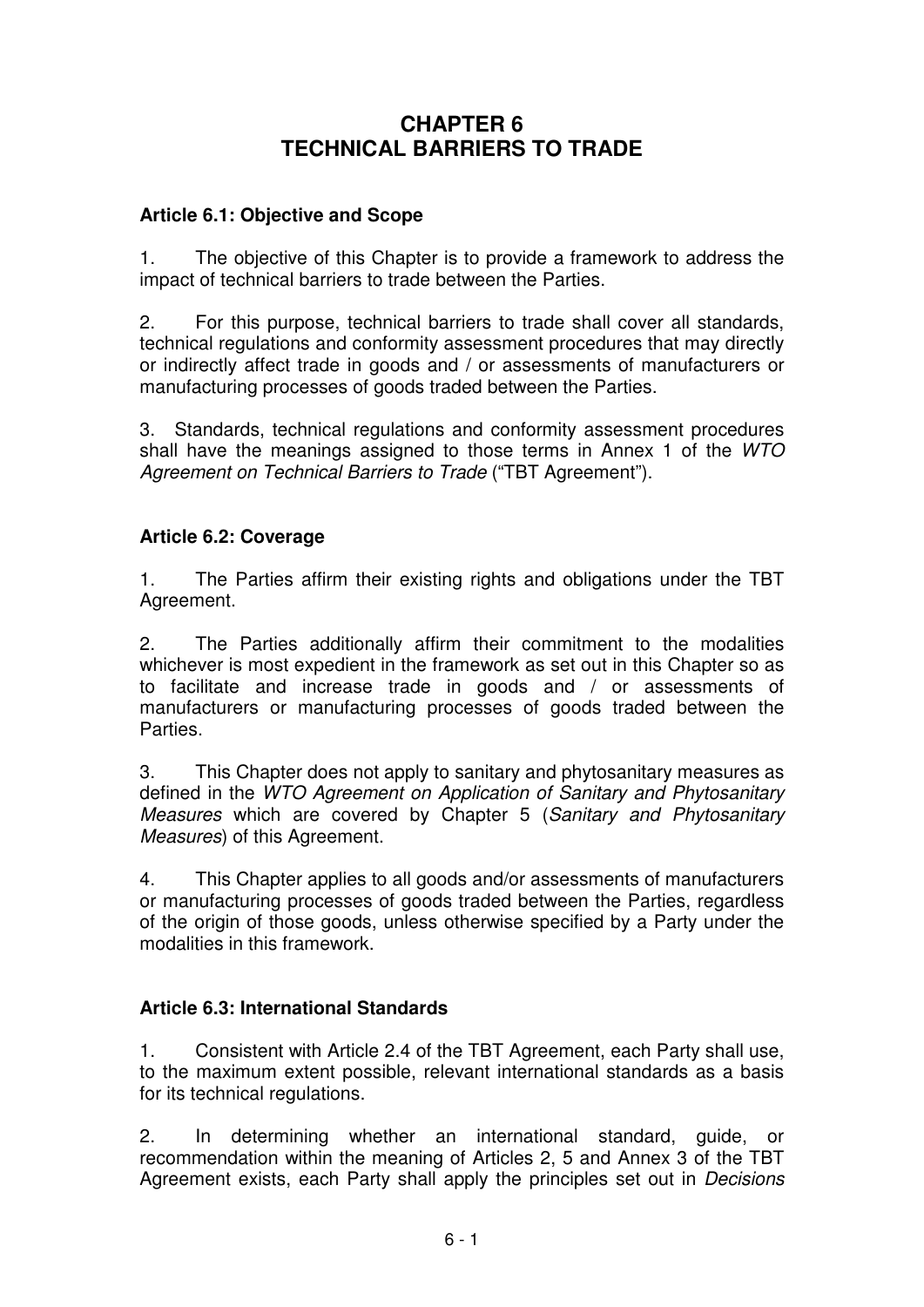and Recommendations adopted by the Committee since 1 January 1995, G/TBT/1/Rev.8, 23 May 2002, Section IX (Decision of the Committee on Principles for the Development of International Standards, Guides and Recommendations with relation to Articles 2, 5 and Annex 3 of the TBT Agreement) issued by the WTO Committee on Technical Barriers to Trade.

## **Article 6.4: Trade Facilitation**

1. The Parties shall cooperate and jointly identify work in the field of standards, technical regulations, and conformity assessment procedures, with a view to facilitating market access. In particular, the Parties shall seek to identify initiatives that are appropriate for the particular issues or sectors. Such initiatives may include cooperation on regulatory issues, such as unilateral recognition or harmonisation of technical regulations and standards, alignment to international standards, reliance on a supplier's declaration of conformity, and use of accreditations to qualify conformity assessment bodies.

2. At the request of the other Party, each Party shall encourage nongovernmental bodies in its territory to cooperate with the non-governmental bodies in the territory of the other Party with respect to particular standards or conformity assessment procedures.

## **Article 6.5: Conformity Assessment Procedures**

1. The Parties recognise that a broad range of mechanisms exists to facilitate the acceptance of conformity assessment results, including:

- (a) the importing Party's reliance on a supplier's declaration of conformity;
- (b) voluntary arrangements between conformity assessment bodies from each Party's territory;
- (c) agreements on mutual acceptance of the results or certification of conformity assessment procedures with respect to specified regulations conducted by bodies located in the territory of the other Party;
- (d) accreditation procedures for qualifying conformity assessment bodies;
- (e) government designation of conformity assessment bodies; and
- (f) recognition by one Party of the results of conformity assessment procedures performed in the other Party's territory on a unilateral basis for a sector nominated by that Party.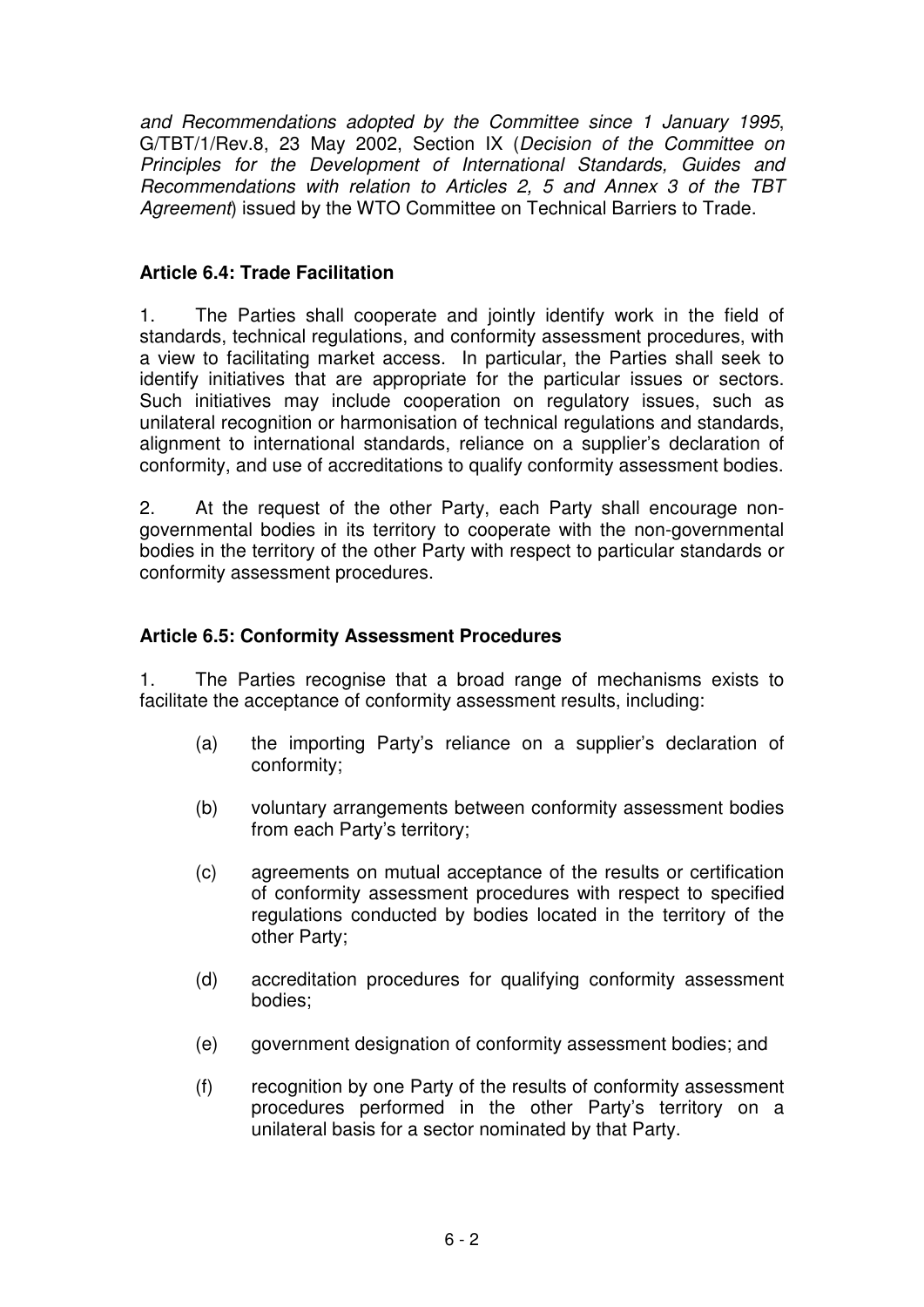2. To this end, the Parties shall intensify their exchange of information on the variety of mechanisms to facilitate the acceptance of conformity assessment results or certification.

3. Where a Party does not accept the results of a conformity assessment procedure performed in the territory of the other Party, it shall, on request of the other Party, explain its reasons.

4. Each Party shall accredit, approve, license, or otherwise recognise conformity assessment bodies in the territory of the other Party on terms no less favourable than those it accords to conformity assessment bodies in its territory. If a Party accredits, approves, licenses, or otherwise recognises a body assessing conformity with a particular technical regulation or standard in its territory and it refuses to accredit, approve, license, or otherwise recognise a body assessing conformity with that technical regulation or standard in the territory of the other Party, it shall, on request, explain the reasons for its refusal.

5. Where a Party declines a request from the other Party to engage in or conclude negotiations to reach agreement on facilitating recognition in its territory of the results of conformity assessment procedures conducted by bodies in the territory of the other Party, it shall, on request, explain its reasons. The Parties may agree to further engagement, including through the possible establishment of an ad hoc working group, as provided for in Article 17.1 (Administrative Commission of the Agreement)

# **Article 6.6: Equivalence of Standards and Technical Regulations**

1. Each Party shall give favourable consideration to accepting as equivalent the standards and technical regulations of the other Party, even if they differ from its own standards and technical regulations, provided that the said standards and technical regulations produce the outcomes equivalent to those produced by its own standards and technical regulations, with both meeting the legitimate objective or achieve the same level of protection.

2. Where a Party does not accept a standard and technical regulation of the other Party as equivalent to its own standard and technical regulation, it shall, at the request of the other Party, explain the reasons for not accepting the said standard and regulation as equivalent. The Parties may agree to further engagement on accepting equivalence of particular standard and technical regulations, including through the possible establishment of an ad hoc working group, as provided for in Article 17.1 (Administrative Commission of the Agreement).

3. No Party may have recourse to the provisions for Dispute Settlement under Chapter 15 (Dispute Settlement) of this Agreement for any matter related to this Chapter.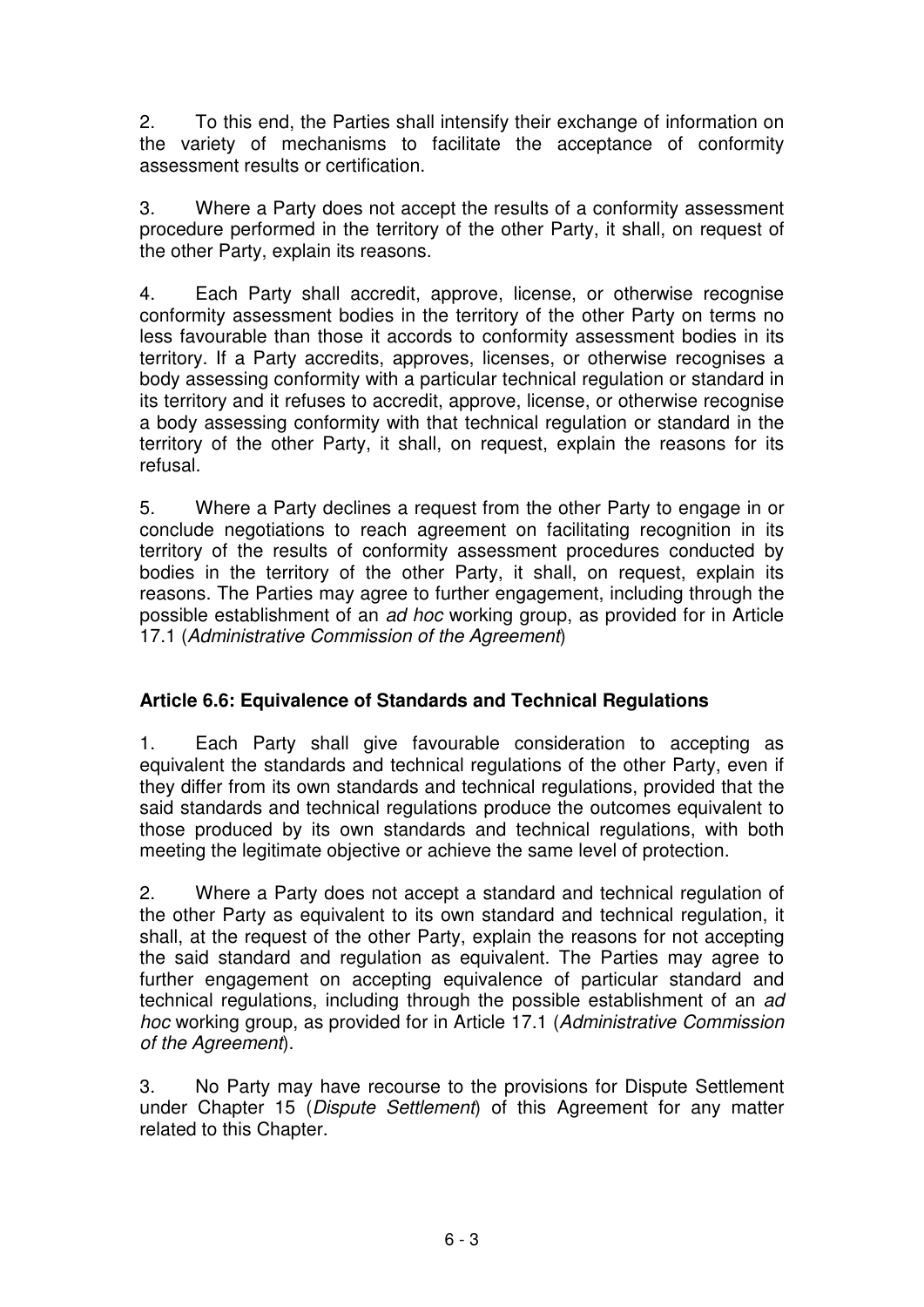## **Article 6.7: Information Exchange**

Each Party shall respond expeditiously to any enquiry from the other Party on standards, technical regulations or conformity assessment procedures relating to any good and / or assessments of manufacturers or manufacturing processes of goods traded between the Parties. Any information or explanation that is provided shall be given in print or electronically.

## **Article 6.8: Confidentiality**

1. Nothing in this Chapter shall be construed to require either Party to furnish or allow access to information the disclosure of which it considers would:

- (a) be contrary to its essential security interests;
- (b) be contrary to the public interest as determined by its domestic laws, regulations and administrative provisions;
- (c) be contrary to any of its domestic laws, regulations and administrative provisions including but not limited to those protecting personal privacy or the financial affairs and accounts of individual customers of financial institutions;
- (d) impede law enforcement; or
- (e) prejudice legitimate commercial interests of particular public or private enterprises.

2. In pursuance to Articles 6.5, 6.6, 6.7 and 6.9, a Party shall, in accordance with its applicable laws, protect the confidentiality of any proprietary information disclosed to it.

## **Article 6.9: Coordinators**

1. To facilitate the implementation of this Chapter and cooperation between the Parties, each Party shall designate a Coordinator, who shall be responsible for coordinating with interested persons in the Party's territory and communicating with the other Party's Coordinator in all matters pertaining to this Chapter. The Coordinators' functions shall include:

(a) monitoring the implementation and administration of this Chapter;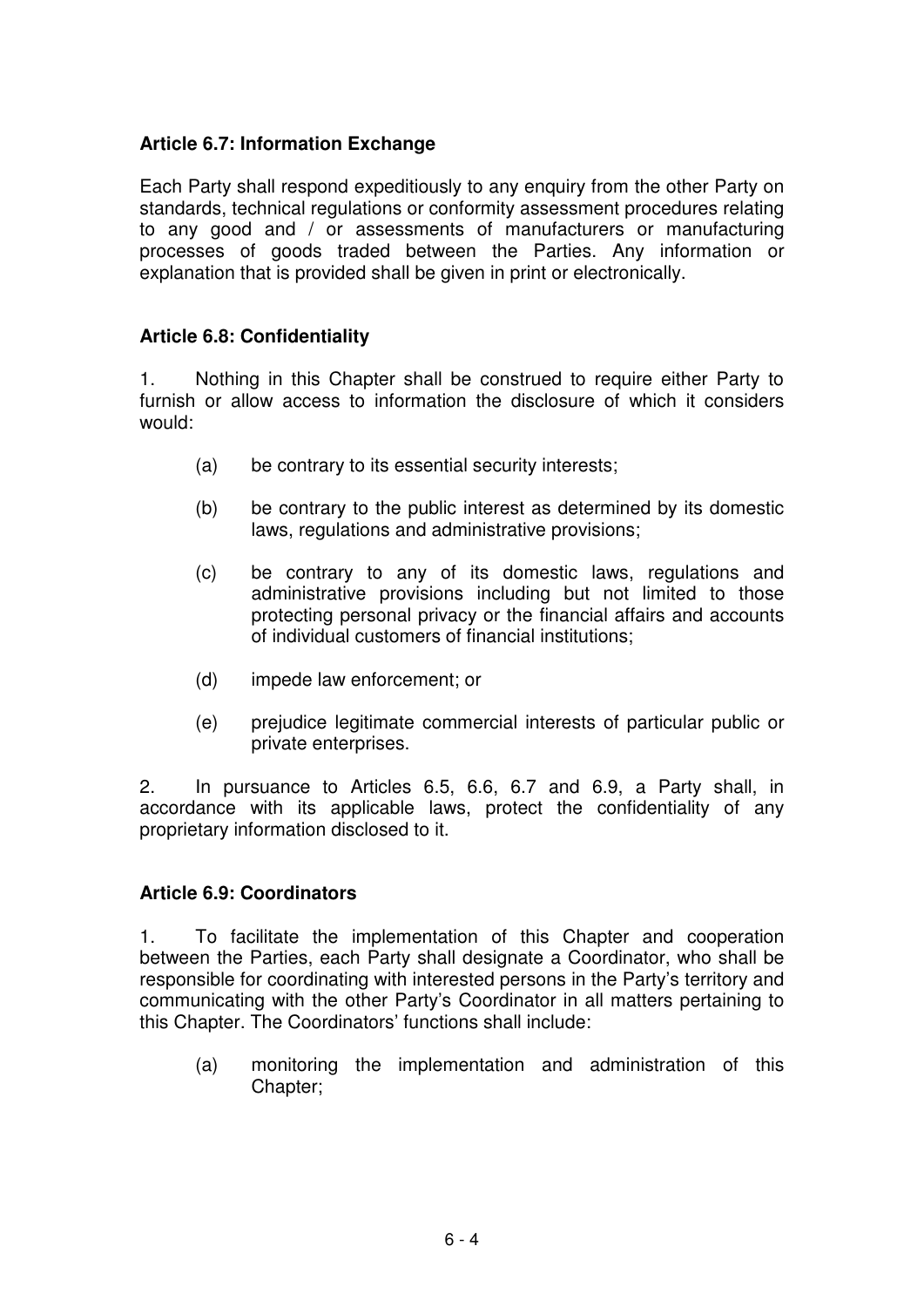- (b) promptly addressing any issue that a Party raises related to the development, adoption, application, or enforcement of standards, technical regulations or conformity assessment procedures;
- (c) enhancing cooperation in the development and improvement of standards, technical regulations, and conformity assessment procedures;
- (d) exchanging information on standards, technical regulations, and conformity assessment procedures, in response to all reasonable requests for such information from a Party;
- (e) considering and facilitating any sector-specific proposal a Party makes for further cooperation among governmental and nongovernmental conformity assessment bodies;
- (f) facilitating the consideration of a request by a Party for the recognition of the results of conformity assessment procedures, including a request for the negotiation of an agreement, in a sector nominated by that Party;
- (g) facilitating cooperation in the areas of specific technical regulations by referring enquiries from a Party to the appropriate regulatory authorities;
- (h) promptly consulting on any matter arising under this Chapter upon request by a Party; and
- (i) reviewing this Chapter in light of any developments under the TBT Agreement, and developing recommendations for amendments to this Chapter in light of those developments.

3. The Coordinators shall normally carry out their functions through agreed communication channels such as telephone, facsimile, emails, whichever is most expedient in the discharge of their functions.

## **Article 6.10: Final Provisions**

1. Nothing in this Chapter shall limit the authority of a Party to determine the level of protection it considers necessary for the protection of, inter alia, human health or safety, animal or plant life or health or the environment. In pursuance of this, each Party retains all authority to interpret its laws, regulations and administrative provisions.

2. For the purposes of Article 6.9, the Coordinator for: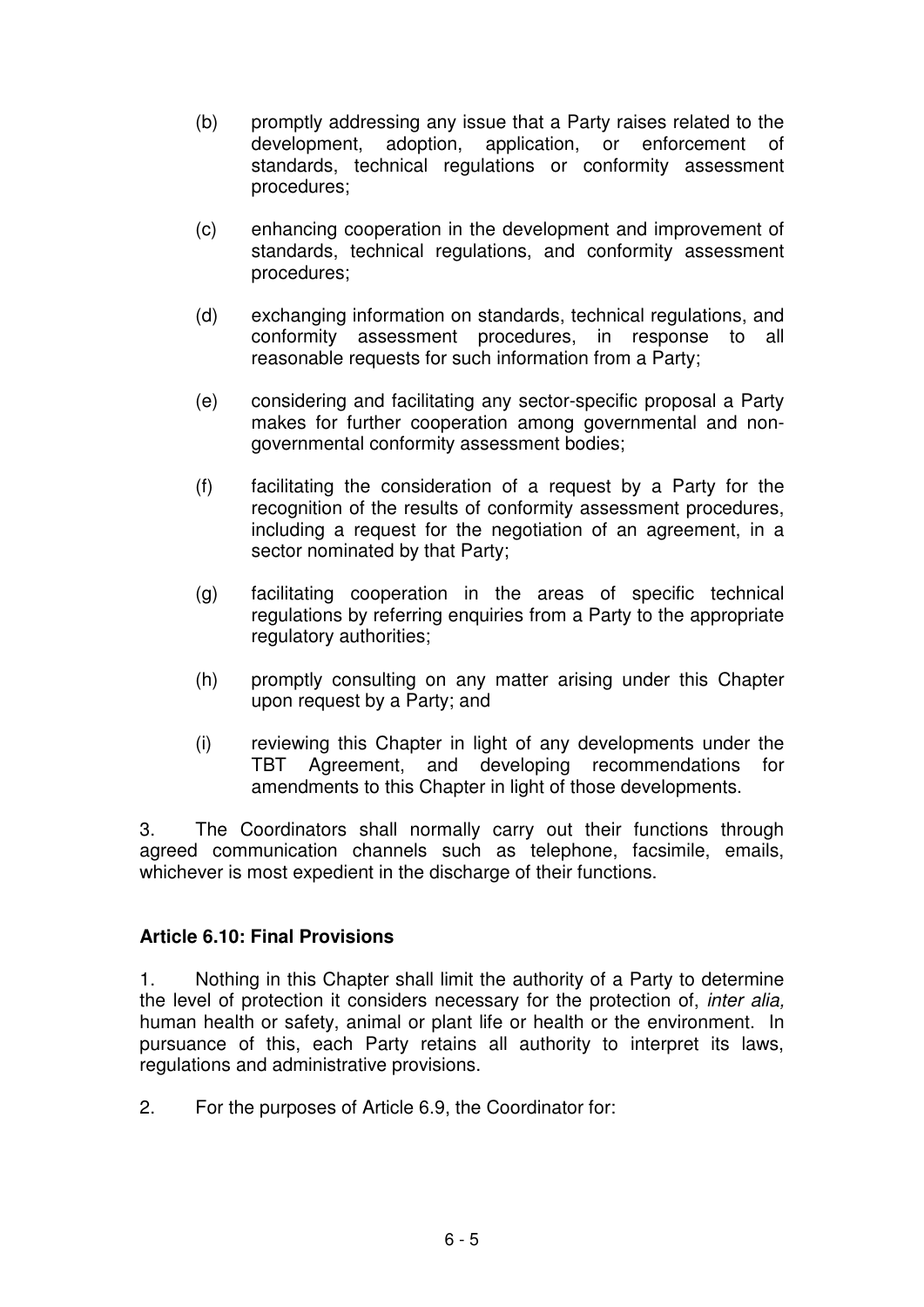(a) Panama shall be:

Ministry of Trade and Industries Edison Plaza, Ave, Ricardo J. Alfaro, El Paical, 2nd Floor Panama, Republic of Panama Tel: (507) 360-0690 Fax: (507) 360-0691 Email: admtratados@mici.gob.pa

(b) Singapore shall be:

 Ministry of Trade and Industry, Trade Division, 100 High Street # 09-01, The Treasury, Singapore 179434, Republic of Singapore Tel: (65) 6225 9911 Fax: (65) 6332 7260 Email: mti\_fta@mti.gov.sg

or their successors or designated contact points.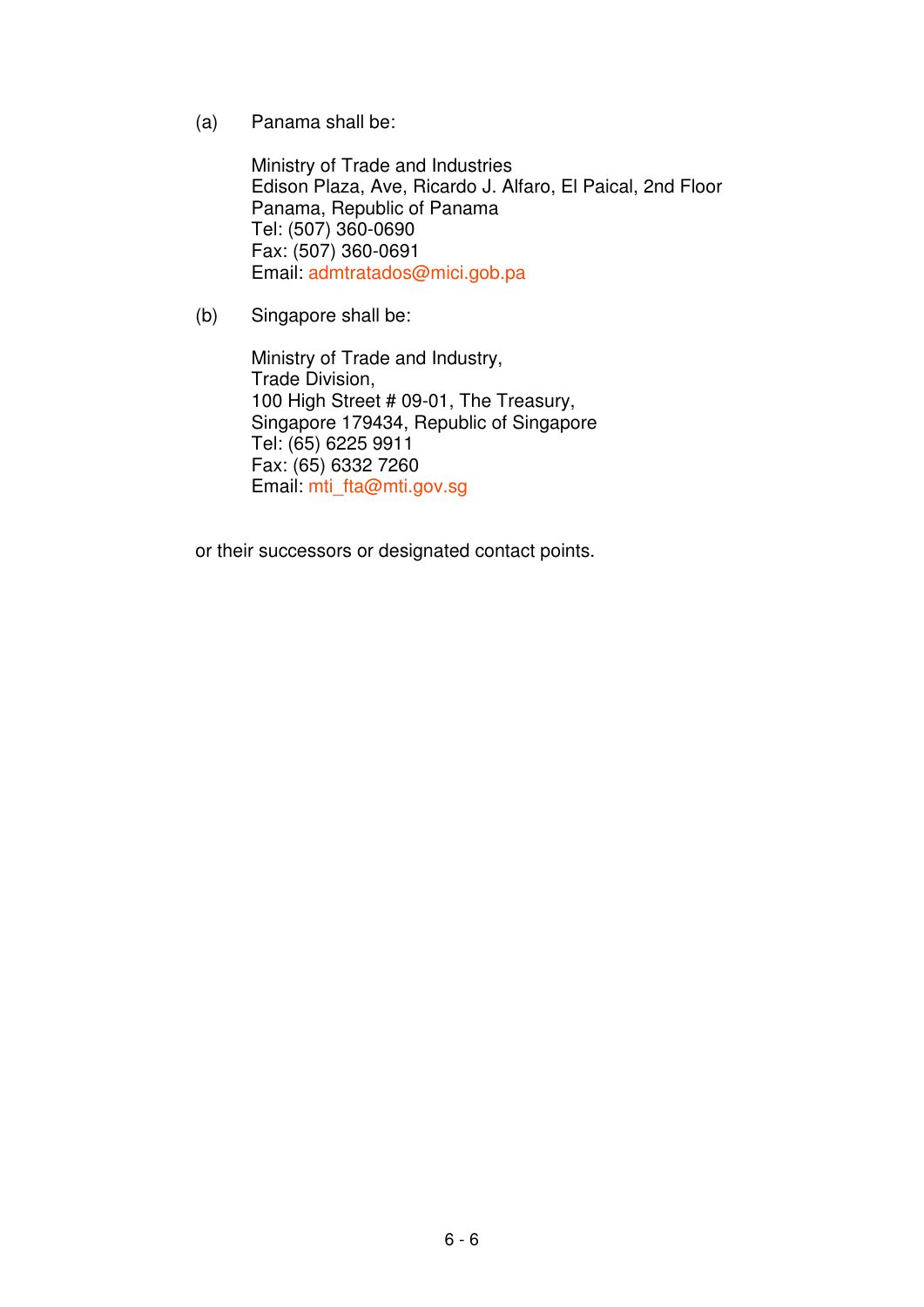# **CHAPTER 7 COMPETITION POLICY**

## **Article 7.1: Anti-competitive Business Conduct**

1. Each Party shall endeavour to adopt or maintain competition laws to proscribe anti-competitive business conduct, with the objective of promoting economic efficiency and consumer welfare, and shall take appropriate action with respect to such conduct. The Parties recognize that undertaking these obligations will enhance the fulfilment of the objectives of this Agreement. Anti-competitive business conduct includes, but is not limited to:

- (a) anti-competitive horizontal arrangements between competitors;
- (b) misuse of market power, including predatory pricing by businesses;
- (c) anti-competitive vertical arrangements between businesses; and
- (d) anti-competitive mergers and acquisitions.

2. Each Party shall maintain an authority responsible for the enforcement of its national competition laws. The enforcement policy of each Party's national competition authority is not to discriminate on the basis of the nationality of the subjects of their proceedings. Each Party shall ensure that:

- (a) before it imposes a sanction or remedy against any person for violating its competition law, it affords the person the opportunity to be heard and to present evidence, within a reasonable time; and
- (b) a domestic court or tribunal, at the person's request, reviews any such sanction or remedy.

3. Nothing in this Chapter shall be construed to infringe each Party's autonomy in developing its competition policies or in deciding how to enforce its competition laws.

4. The Parties shall ensure the application of the principles of nondiscrimination, transparency and due process to the competition measures adopted or maintained according to paragraph 1 and to each Party's laws and their enforcement.

## **Article 7.2: Confidentiality**

1. Nothing in this Chapter shall require the provision of information that is: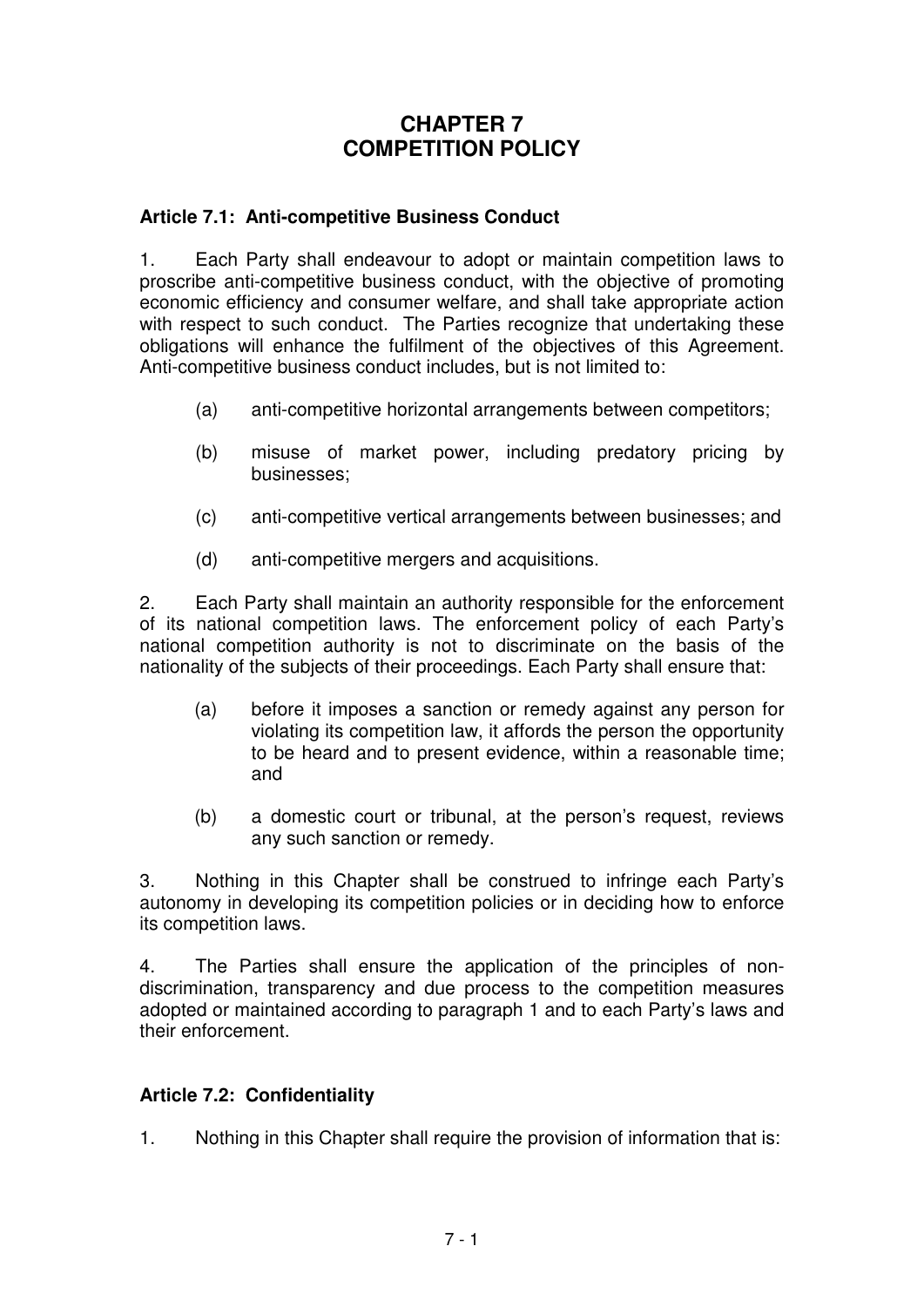- (a) classified as confidential by a Party or its competition authority; or
- (b) contrary to a Party's laws or policies.

2. Each Party shall, subject to its laws or policies, maintain the confidentiality of any information communicated to it in confidence by the other Party and oppose any application for disclosure of such information. Any information communicated shall only be used for the purpose of the enforcement action for which it was communicated.

## **Article 7.3: Cooperation**

The Parties agree to cooperate in the area of competition law and policy development by establishing consultation mechanisms and exchanging information. The Parties recognise the importance of cooperation and coordination in order to further effective competition law and policy development in the free trade area, in a manner consistent with their domestic laws, by establishing consultation mechanisms and exchanging information.

## **Article 7.4: Transparency and Information Requests**

1. The Parties recognize the value of transparency in government competition policies.

2. On request, each Party shall make available to the other Party, public information concerning its competition law enforcement activities.

3. On request, each Party shall make available to the other Party public information concerning exemptions provided under its competition laws. Requests shall specify the particular goods and markets of interest and include an indication whether or not the exemption restricts trade or investment between the Parties.

## **Article 7.5: Consultations**

To foster understanding between the Parties, or to address specific matters that arise under this Chapter, a Party shall, on request of the other Party, enter into consultations. In its request, the requesting Party shall indicate, if relevant, how the matter affects trade or investment between the Parties. The requested Party shall accord full and sympathetic consideration to the concerns of the other Party.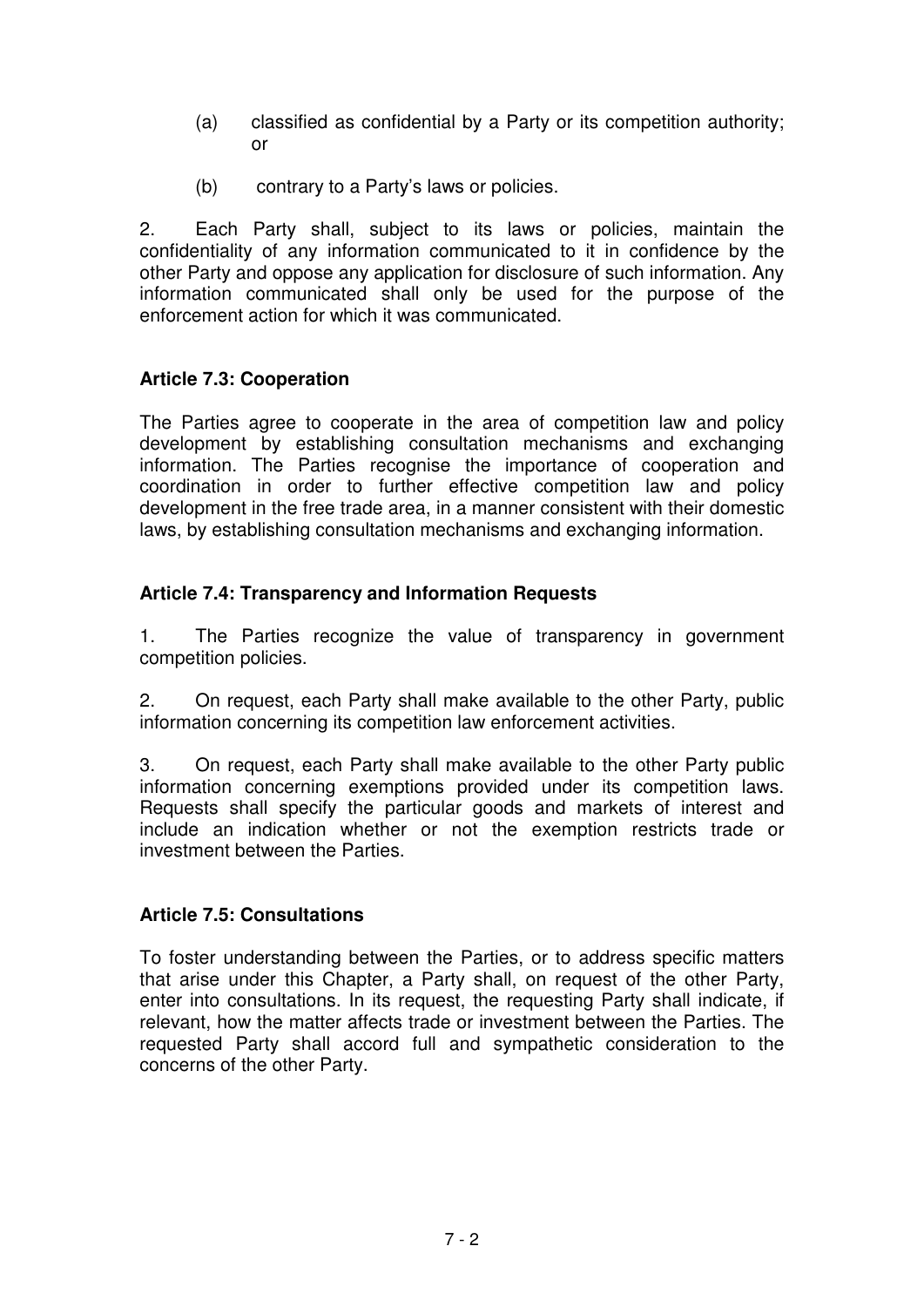# **Article 7.6: Disputes**

No Party may have recourse to the provisions for Dispute Settlement under Chapter 15 (Dispute Settlement) of this Agreement for any matter related to this Chapter.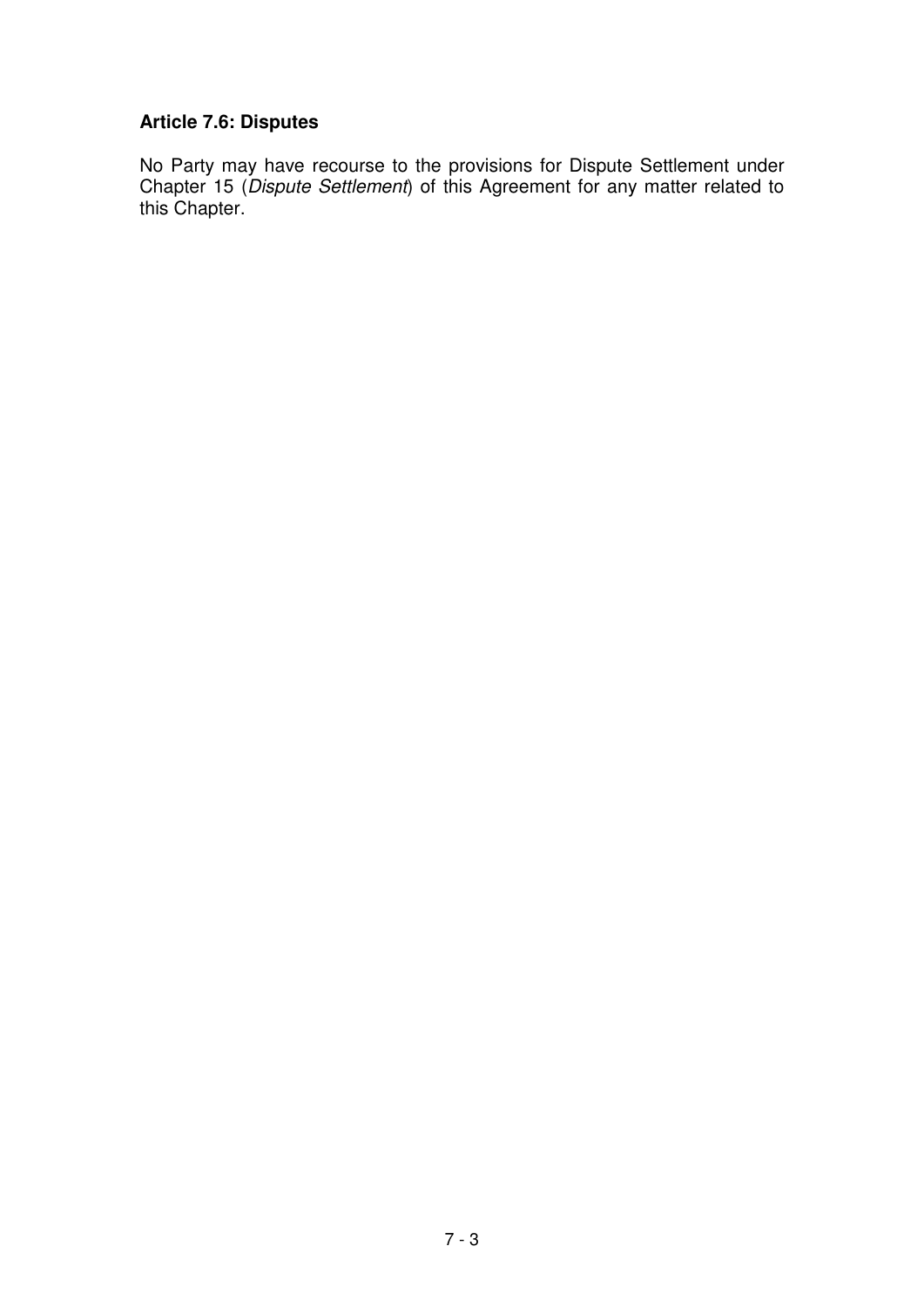# **CHAPTER 8 GOVERNMENT PROCUREMENT**

### **Article 8.1: General**

1. The Parties agree to establish a single government procurement market, in order to maximize competitive opportunities for their suppliers and reduce costs of doing business for both government and the private sectors;

- 2. This shall be achieved by the Parties through:
	- (a) ensuring the opportunity exists for their suppliers to compete on an equal and transparent basis for government procurements;
	- (b) ensuring the non-application against their suppliers of preferential schemes and other forms of discrimination based on the place of origin of goods and services;
	- (c) promoting the use of electronic means for government procurement; and
	- (d) ensuring fair and non-discriminatory processes, and mechanisms to eliminate any potential conflict of interest between persons administering the processes and suppliers participating in the processes.

3. In the event that a Party makes commitments under agreements relating to government procurement, which both are parties to, which are more favourable to the other Party than the commitments made under Annex 8A, the more favourable offer shall immediately and unconditionally apply.

## **Article 8.2: Scope and Coverage**

1. This Chapter applies to any law, regulation, procedure or practice regarding any procurement by entities covered by this Chapter as specified in Annex 8A.

2. This Chapter applies to procurement by any contractual means, including through methods such as purchase or lease, rental or hire purchase, with or without an option to buy, of goods or services, or any combination of goods and services.

3. No entity shall require institutions not included in Annex 8A to award contracts with the intent of avoiding the obligations of this Chapter.

4. This Chapter applies to any procurement contract of a value of not less than the relevant threshold specified in Annex 8A.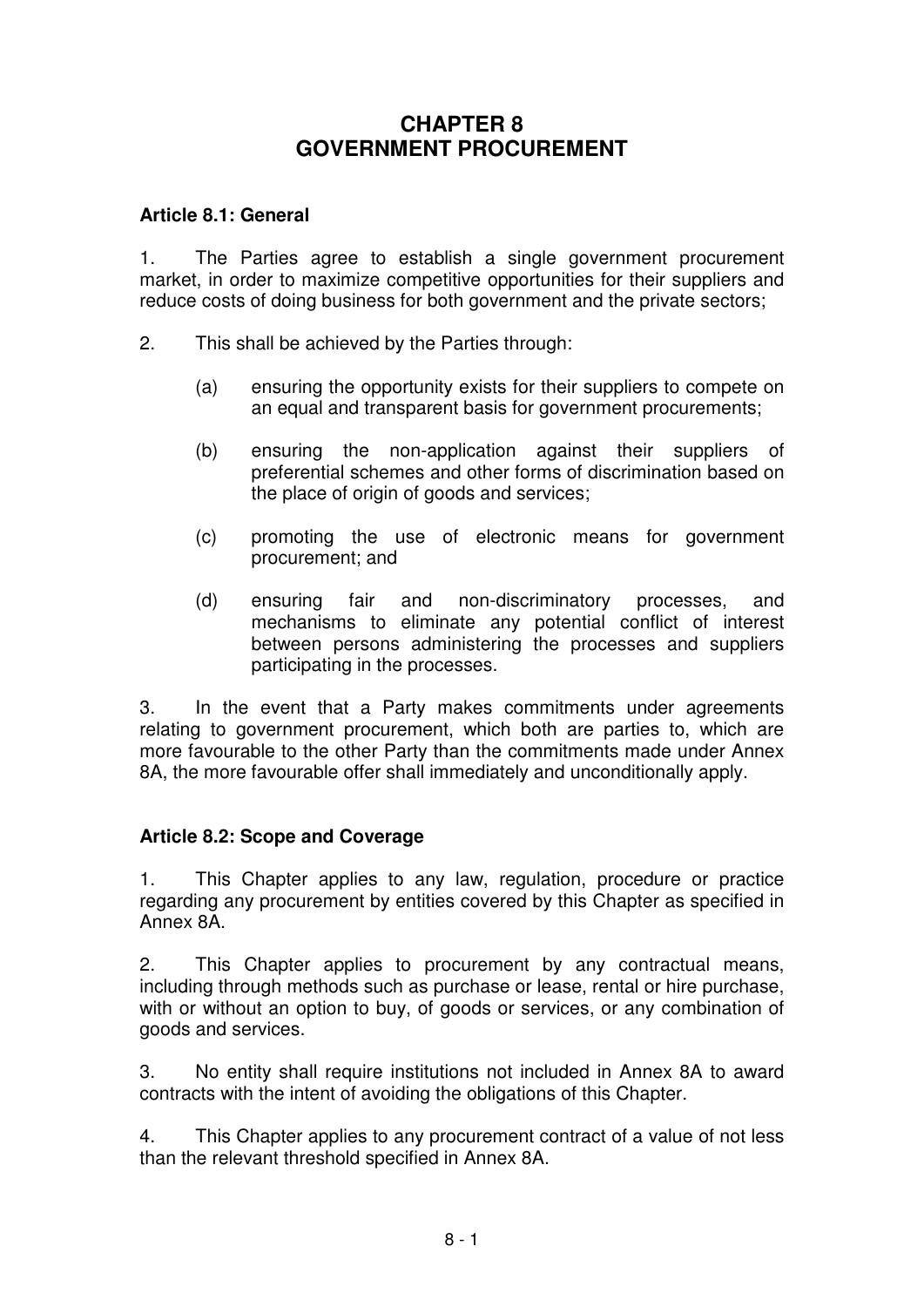- 5. This Chapter does not apply to:
	- (a) non-contractual agreements or any form of governmental assistance, including cooperative agreements, grants, loans, equity infusions, guarantees, fiscal incentives, and governmental provision of products and services to persons or governmental authorities not specifically covered under Annex 8A;
	- (b) purchases funded by loans and grants made to a Party or to an entity of a Party by a person, international entities, associations, international organizations or other States or foreign governments, to the extent that the conditions of such assistance are inconsistent with the provisions of this Chapter. In the case of such inconsistency, the conditions of the assistance shall prevail;
	- (c) acquisition of fiscal agency services or depository services, liquidation and management services for regulated financial institutions, and sale and distribution services for government debt;
	- (d) hiring of government employees and related employment measures; and
	- (e) purchases made under exceptionally advantageous conditions which only arise in the very short term. This provision is:
		- (i) intended to cover unusual disposals by companies which are not normally suppliers, or disposal of assets of businesses in liquidation or receivership; and
		- (ii) not intended to cover routine purchases from regular suppliers.

6. No entity may prepare, design or otherwise structure or divide, at any stage of the procurement, any procurement with the intent of avoiding the obligations of this Chapter.

7. The provisions of this Chapter do not affect the rights and obligations provided for in Chapters 2 (Trade in Goods), 3 (Rules of Origin), 9 (Investment), 10 (Cross-Border Trade in Services) and 11 (Financial Services).

8. Nothing in this Chapter shall prevent either Party from modifying its procurement policies, procedures or contractual means, provided they are not inconsistent with this Chapter.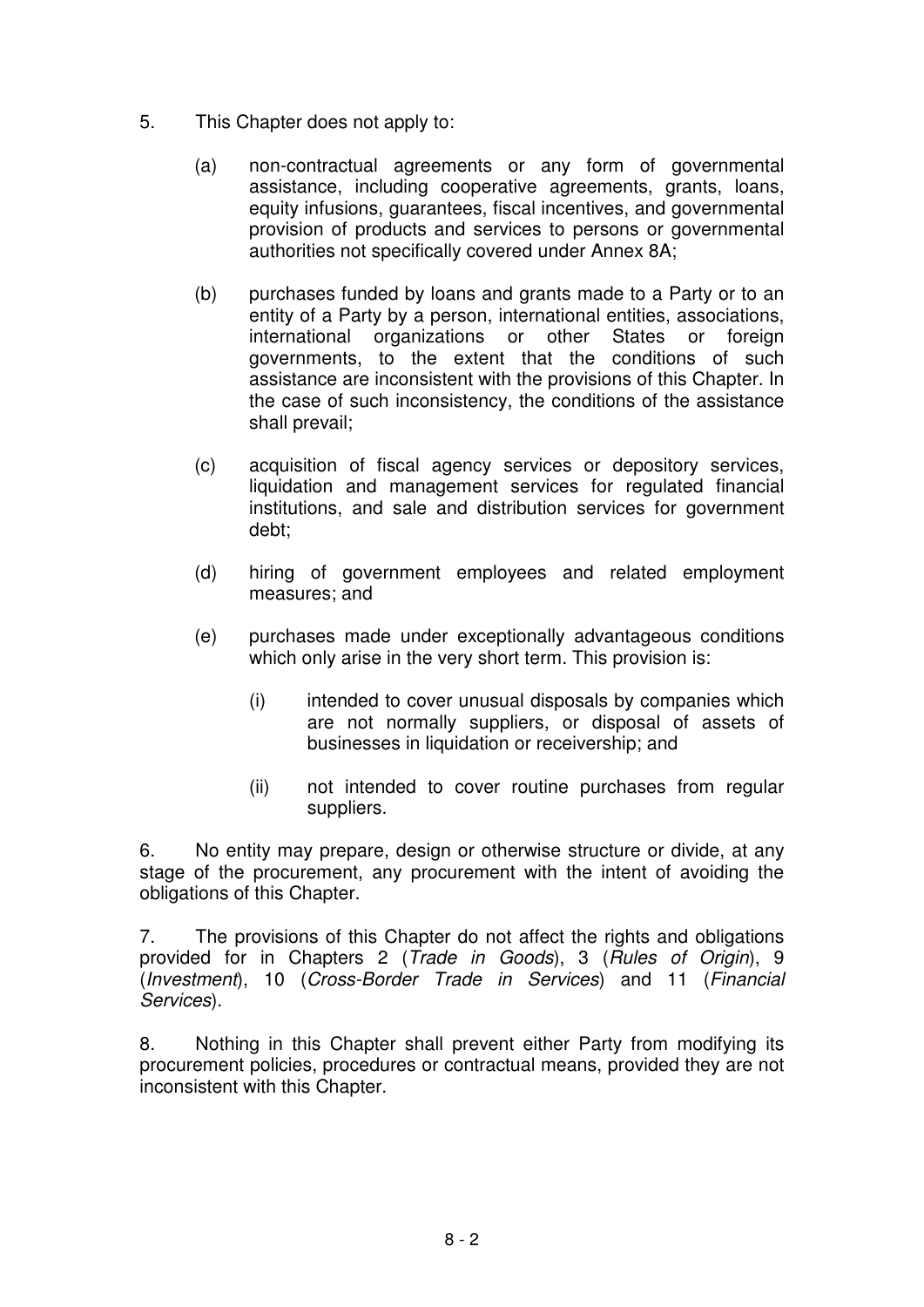## **Article 8.3: National Treatment and Non-Discrimination**

1. With respect to all laws, regulations, procedures and practices regarding government procurement covered by this Chapter, each Party shall provide immediately and unconditionally to the goods, services and suppliers of the other Party offering such goods and services, treatment no less favourable than that accorded to domestic goods, services and suppliers.

2. With respect to all laws, regulations, procedures and practices regarding government procurement covered by this Chapter, each Party shall ensure that its entities shall not:

- (a) treat a locally established supplier less favourably than another locally established supplier on the basis of degree of foreign affiliation or ownership; and
- (b) discriminate against a locally established supplier on the basis that that the good or services offered by that supplier are goods or services of the other Party.

3. The provisions of paragraphs 1 and 2 shall not apply to customs duties and charges of any kind imposed on or in connection with importation, the method of levying such duties and charges, other import regulations and formalities, and measures affecting trade in services other than laws, regulations, procedures and practices regarding government procurement covered by this Chapter.

## **Article: 8.4: Valuation of Contracts**

The following provisions shall apply in determining the value of contracts for purposes of implementing this Chapter:

- (a) valuation shall take into account all forms of remuneration, including any premiums, fees, commissions and interest receivable;
- (b) the selection of a valuation method by a government body shall not be made, nor shall any procurement requirement be divided, with the intention of avoiding the application of this Chapter; and
- (c) in cases where an intended procurement includes option clauses, the basis for valuation shall be the total value of the maximum permissible procurement, inclusive of optional purchases.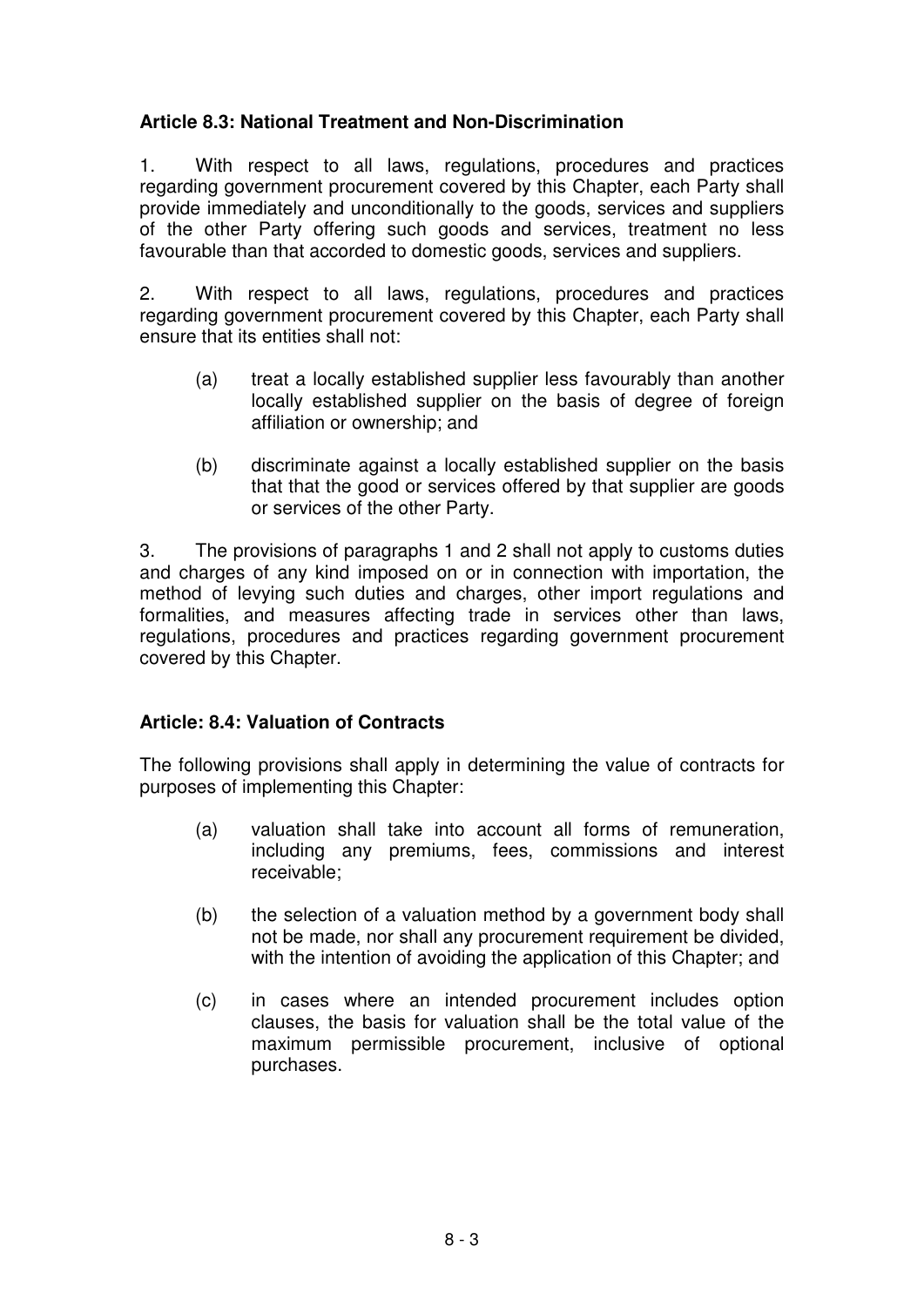## **Article 8.5: Rules of Origin**

A Party shall not apply rules of origin to goods supplied for purposes of government procurement covered by this Chapter from the other Party, which are different from the rules of origin applied in the normal course of trade and at the time of the transaction in question to supplies of the same goods from that other Party.

## **Article 8.6: Offsets**

Entities shall not, in the course of a procurement, impose, seek or consider offsets.

## **Article 8.7: Publication of Procurement Measures**

1. Each Party shall promptly publish any law and regulation and the modifications thereof, and make publicly available any judicial decision and administrative ruling of general application and procedure specifically governing procurement covered by this Chapter in publicly accessible media.

2. Upon the request of a Party, the other Party will provide a copy of a judicial decision or administrative ruling of general application and procedure relating to procurement.

## **Article 8.8: Publication of Notice of Intended Procurement**

1. Except as otherwise provided for in Article 8.13 (Limited Tendering Procedures), procuring entities shall publish a notice inviting interested suppliers to submit tenders for each procurement covered by this Chapter. This notice shall be published in publicly accessible media and made accessible during the entire period established for tendering for the relevant procurement.

2. Each notice of intended procurement shall include a description of the intended procurement, any conditions that suppliers must fulfill to participate in the procurement, the name of the entity issuing the notice, the address where suppliers may obtain all documents relating to the procurement, the time limits and address for submission of tenders and the delivery dates of the goods or services to be procured.

## **Article 8.9: Time Limits for the Tendering Processes**

1. An entity shall prescribe time limits for the tendering process that allows sufficient time for suppliers to prepare and submit responsive tenders, taking into account the nature and complexity of the procurement. An entity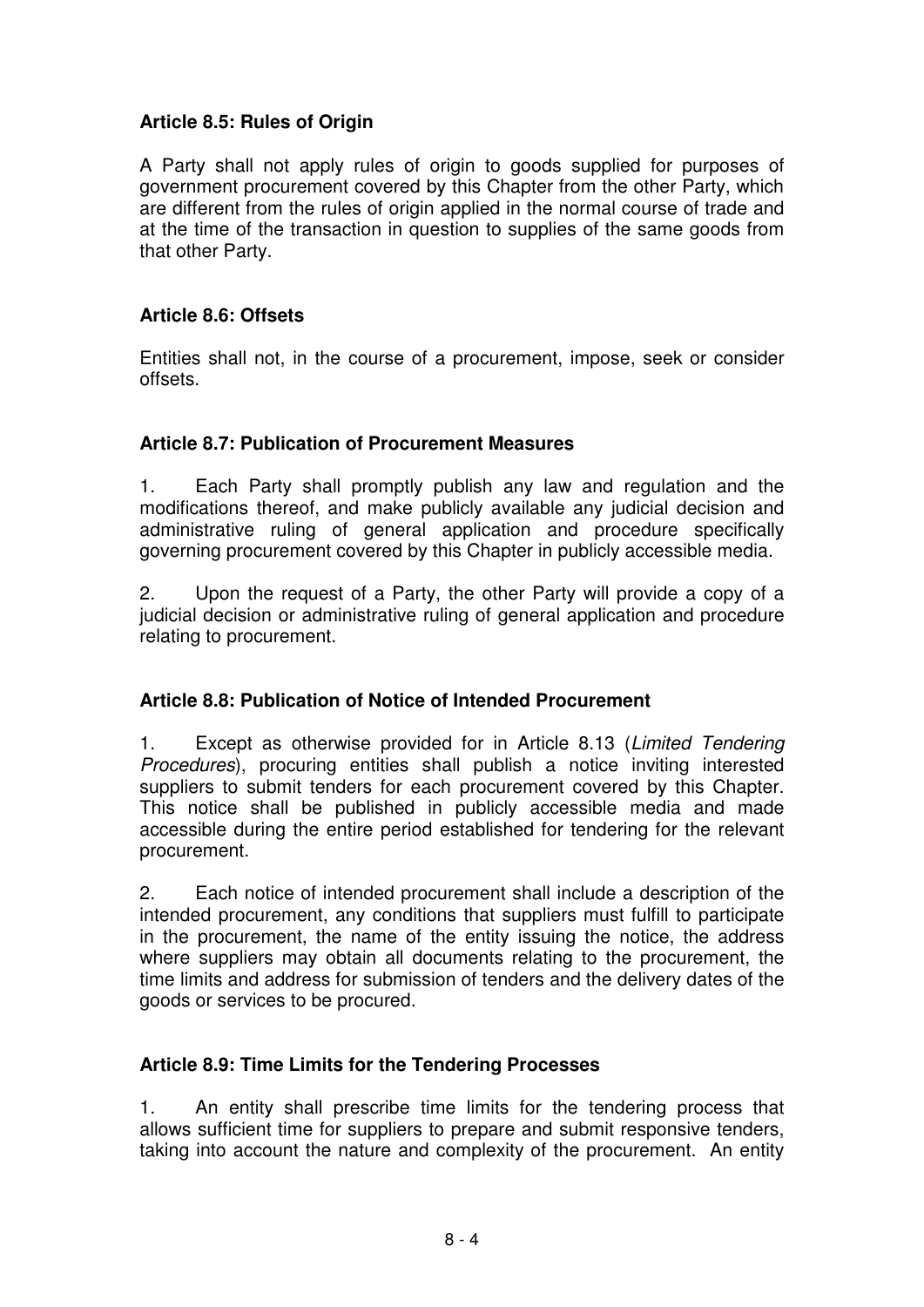shall provide no less than 30 days between the date on which it publishes the notice of intended procurement and the deadline for submitting tenders.

2. Notwithstanding paragraph 1, an entity may establish a time period of less than 30 days, provided that the time period is sufficiently long to enable suppliers to prepare and submit responsive tenders and shall in no case be less than five working days, where the procurement is published by the entity by electronic means.

## **Article 8.10: Tender Documentation**

1. An entity shall provide interested suppliers with tender documentation that includes all the information necessary to permit suppliers to prepare and submit responsive tenders. The documentation shall include all the criteria that the entity will consider in awarding the contract, including all cost factors, and the weights or, where appropriate, the relative values that the entity will assign to these criteria in evaluating tenders.

2. An entity shall endeavour to make available relevant tender documentation on the internet or a comparable publicly available computerbased telecommunications network openly accessible to all suppliers. Where an entity does not publish all the tender documentation by electronic means, the entity shall, on request of a supplier, promptly make the documentation available in written form to the supplier.

3. Where an entity, during the course of a procurement, modifies the criteria referred to in paragraph 1, it shall transmit all such modifications in writing or by electronic means:

- (a) to all suppliers that are participating in the procurement at the time the criteria was modified, if the identities of such suppliers are known, and in all other cases, in the same manner the original information was transmitted; and
- (b) in adequate time to allow such suppliers to modify and re-submit their tenders, as appropriate.

## **Article 8.11: Technical Specifications**

1. Technical specifications laying down the characteristics of the goods or services to be procured shall not be prepared, adopted or applied with a view to, or with the effect of creating unnecessary obstacles to trade among the Parties.

2. Technical specifications prescribed by an entity shall, where appropriate, be: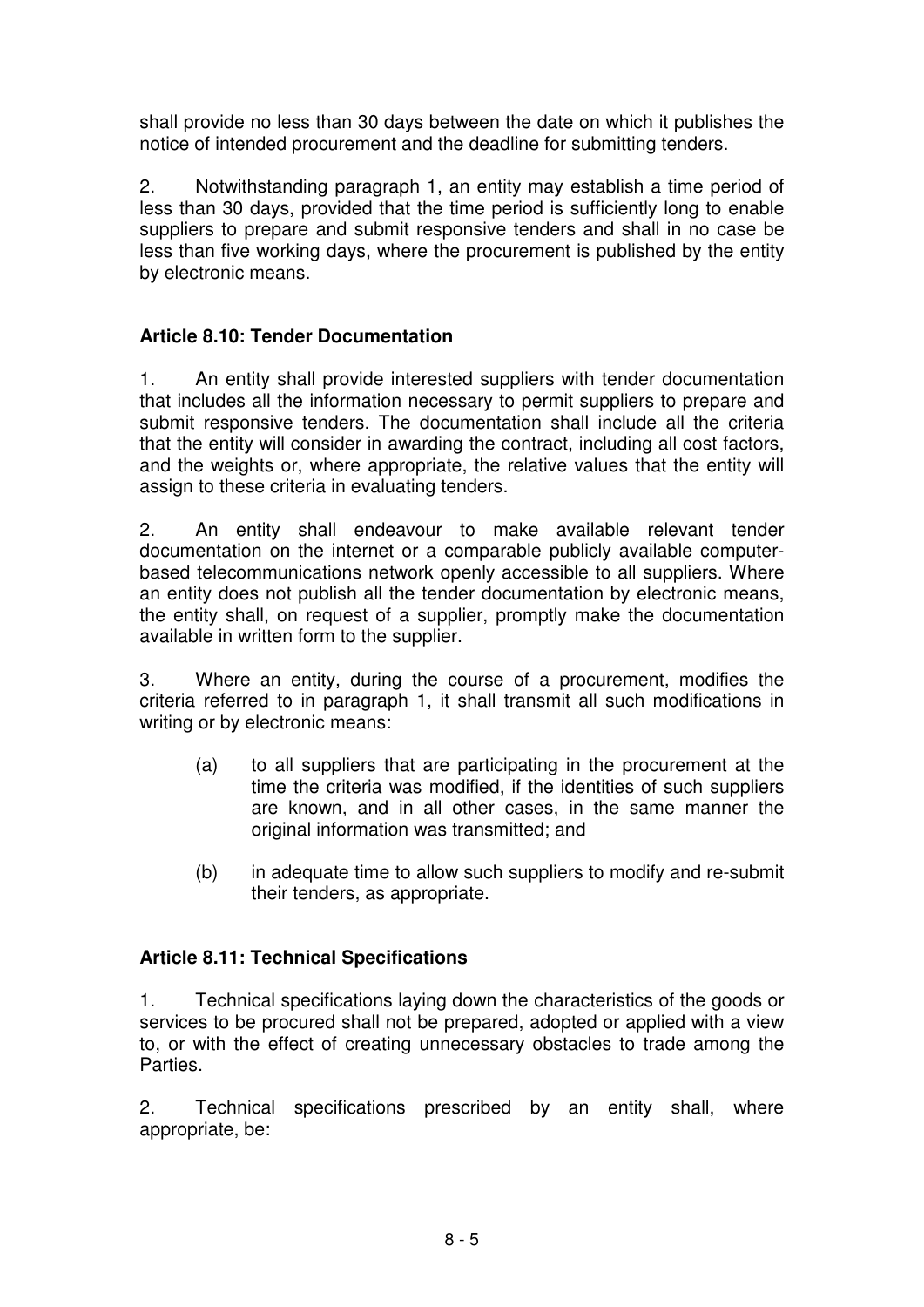- (a) in terms of performance requirements rather than design or descriptive characteristics; and
- (b) based on international standards, where applicable; otherwise, on recognised national standards.

3. There shall be no requirement or reference to a particular trademark or trade name, patent, design or type, specific origin or producer or supplier unless there is no sufficiently precise or intelligible way of otherwise describing the procurement requirements and provided that, in such cases, words such as "or equivalent" are included in the tender documentation.

4. Entities shall not seek or accept, in a manner that would have the effect of precluding competition, advice that may be used in the preparation or adoption of any technical specification for a specific procurement from a person that may have a commercial interest in that procurement.

## **Article 8.12: Registration and Qualification of Suppliers**

1. In the process of registering and / or qualifying suppliers, the entities of a Party shall not discriminate between domestic suppliers and suppliers of the other Party.

2. Any conditions for participation in open tendering procedures shall be no less favourable to suppliers of the other Party than to domestic suppliers.

3. The process of, and the time required for, registering and / or qualifying suppliers shall not be used in order to keep suppliers of the other Party off a list of suppliers or from being considered for a particular procurement.

4. Entities maintaining permanent lists of registered and / or qualified suppliers shall ensure that suppliers may apply for registration or qualification at any time, and that all registered and qualified suppliers are included in the lists within a reasonably short time.

5. Nothing in this Article shall preclude an entity from excluding a supplier from a procurement on grounds such as bankruptcy or false declaration, provided that such an action is consistent with the national treatment provisions of this Chapter.

## **Article 8.13: Limited Tendering Procedures**

1. Entities shall award contracts by means of open tendering procedures, in the course of which any interested supplier may submit a tender.

2. Provided that the tendering procedure is not used to avoid competition or to protect domestic suppliers, entities may award contracts by means other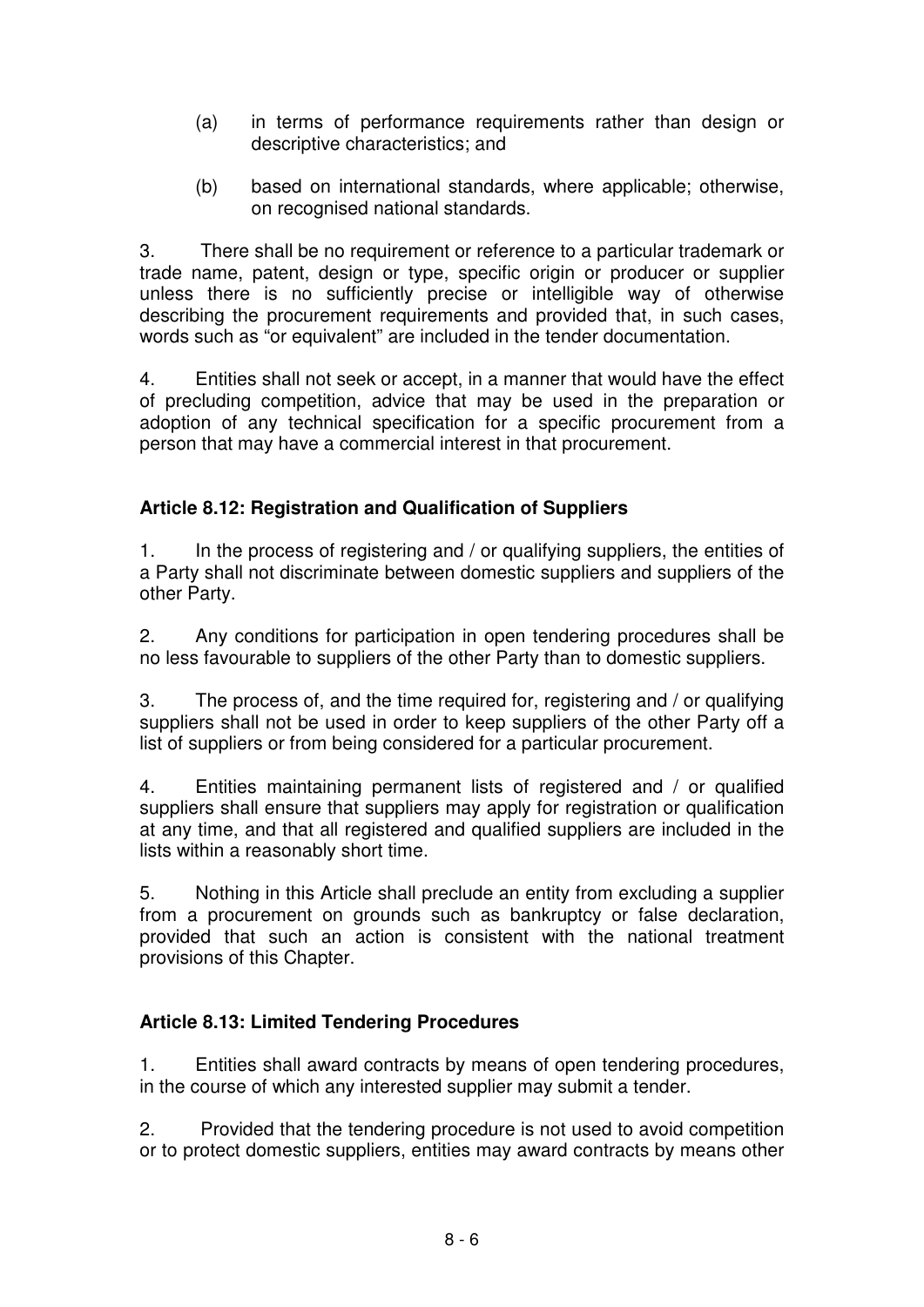than open tendering procedures in the following circumstances, where applicable:

- (a) in the absence of tenders that conform to the essential requirements in the tender documentation provided in a prior invitation to tender, including any conditions for participation, on condition that the requirements of the initial procurement are not substantially modified in the contract as awarded;
- (b) where, for works of art, or for reasons connected with the protection of exclusive rights, such as patents or copyrights, or proprietary information, or where there is an absence of competition for technical reasons, the goods or services can be supplied only by a particular supplier and no reasonable alternative or substitute exists;
- (c) for additional deliveries by the original supplier that are intended either as replacement parts, extensions, or continuing services for existing equipment, software, services or installations, where a change of supplier would compel the entity to procure goods or services not meeting requirements of inter-changeability with existing equipment, software, services, or installations;
- (d) for goods purchased on a commodity market;
- (e) where an entity procures a prototype or a first good or service that is developed at its request in the course of, and for, a particular contract for research, experiment, study or original development. When such contracts have been fulfilled, subsequent procurements of such goods or services shall be subject to the principles and procedures laid down in this Chapter;
- (f) where additional construction services that were not included in the initial contract but that were within the objectives of the original tender documentation have, due to unforeseeable circumstances, become necessary to complete the construction services described therein. However, the total value of contracts awarded for additional construction services may not exceed 50 percent of the amount of the initial contract;
- (g) for new construction services consisting of the repetition of similar construction services which conform to a basic project for which an initial contract was awarded in accordance with Articles 8.3 to 8.12;
- (h) in so far as is strictly necessary where, for reasons of urgency brought about by events unforeseeable by the entity, the goods or services could not be obtained in time by means of an open tendering procedure and the use of an open tendering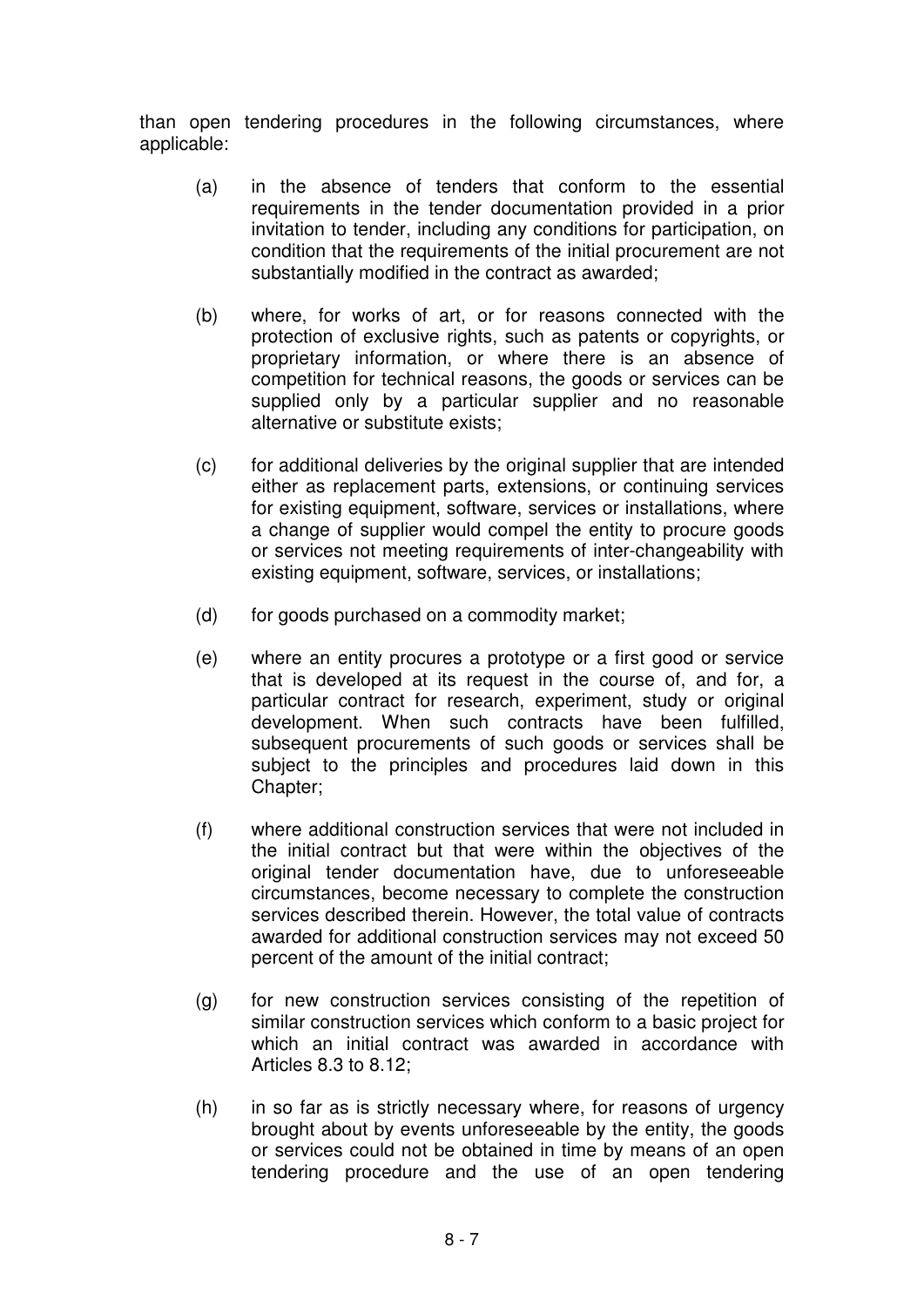procedure would result in serious injury to the entity, or the entity's program responsibilities, or the Party; or

(i) in the case of contracts awarded to the winner of a design contest provided that the contest has been organized in a manner which is consistent with the principles of this Chapter. The contest shall be judged by an independent jury with a view to design contracts being awarded to the winners.

3. An entity shall maintain a record for a period of at least one year from the date of the award of a contract, or prepare a written report on the contract awarded under these provisions, containing the name of the entity, the value and kind of goods or services procured, country of origin and the specific justifications for use of tender procedures other than open tendering procedures, as provided in paragraph 2.

## **Article 8.14: Information on Awards**

1. Subject to Article 8.20 (Non-Disclosure of Information), an entity shall promptly inform suppliers participating in a tendering procedure of its contract award decision. The award notice should include at least the following information:

- (a) the name of the entity;
- (b) a description of the goods or services procured;
- (c) the name of the winning supplier;
- (d) the value of the contract award; and
- (e) where the entity has not used open tendering procedure, an indication of the circumstances according to Article 8.13 (Limited Tendering Procedures) justifying the procedures used.

2. Entities shall, on request from an unsuccessful supplier of the other Party which participated in the relevant tender, promptly provide pertinent information concerning reasons for the rejection of its tender, unless the release of such information would impede law enforcement or otherwise be contrary to the public interest or would prejudice the legitimate commercial interest of particular enterprises, public or private, or might prejudice fair competition between suppliers.

## **Article 8.15: Modifications and Rectifications to Coverage**

1. When an entity or party thereof listed in Annex 8A is corporatised or privatized as a legal entity separate and distinct from the Government of a Party, regardless of whether or not the Government holds any shares in such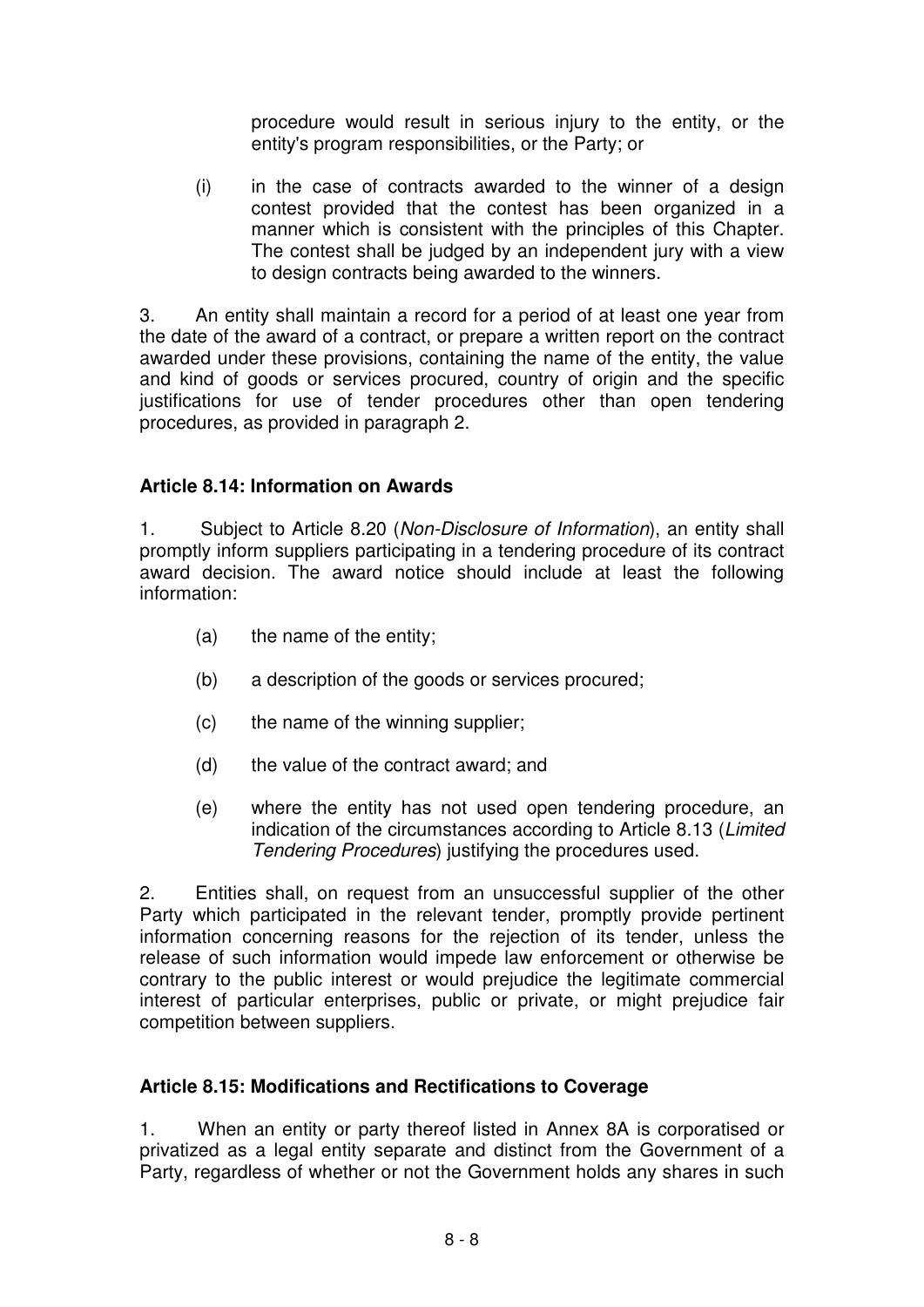a legal entity, this Chapter shall no longer apply to that entity or the party thereof that is so corporatised or privatized. A Party shall notify the other Party of the name of such an entity before it is corporatised or privatized or as soon as possible thereafter. The Parties agree that no claim for compensatory adjustments shall be made in all such cases.

2. A Party may make technical rectifications of a purely formal nature to its coverage under this Chapter, or minor amendments to its schedules in Annex 8A to this Chapter, provided that it notifies the other Party in writing and that the other Party does not object in writing within 30 days of the notification. For such technical rectifications or minor amendments, no compensatory adjustments need to be provided to the other Party.

## **Article 8.16: Transparency**

The Parties shall apply all procurement laws, regulations, procedures and practices consistently, fairly and equitably so that their corporate governance structures provide transparency to potential suppliers.

## **Article 8.17: Electronic Procurement**

1. The Parties shall, within the context of their commitment to promote electronic commerce, seek to provide opportunities for government procurement to be undertaken through electronic means, hereinafter referred to as "e-procurement".

2. Each Party shall work toward a single entry point for the purpose of enabling suppliers to access information on procurement opportunities in its territory.

3. Each Party shall endeavour to make procurement opportunities that are available to the public accessible to suppliers via the Internet or any publicly available electronic medium. Each Party shall endeavour to make available relevant documentation by the same means.

4. Each Party shall encourage its entities to publish, as early as possible in the fiscal year, information regarding the entity's indicative procurement plans in the e-procurement portal.

## **Article 8.18: Challenge Procedures**

1. In the event of a complaint by a supplier of a Party that there has been a breach of this Chapter in the context of procurement by an entity of the other Party, that Party shall encourage the supplier to seek resolution of its complaint in consultation with the entity of the other Party. In such instances the entity of the other Party shall accord timely and impartial consideration to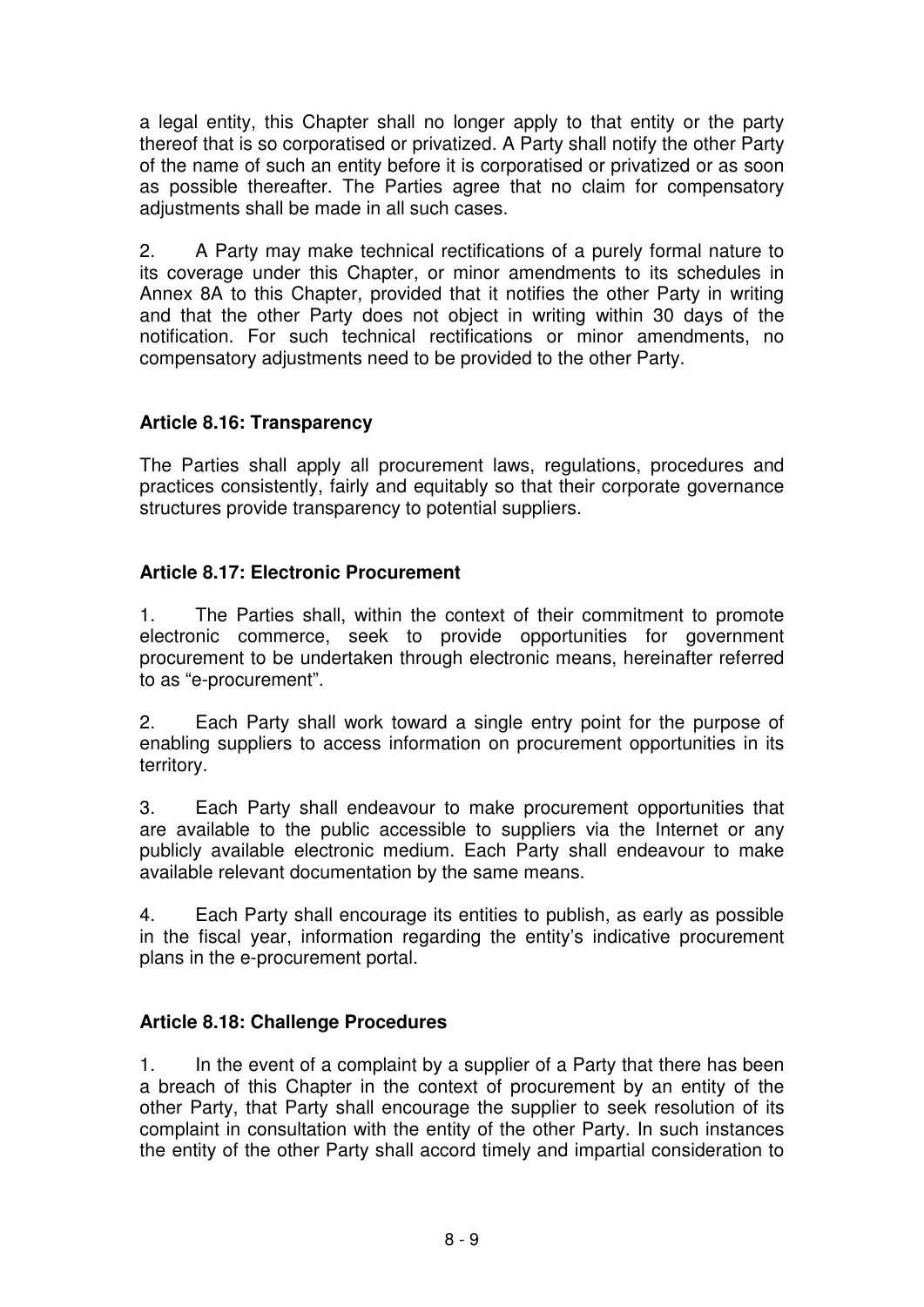any such complaint, in such a manner that is not prejudicial to obtaining corrective measures under the challenge system.

2. Each Party shall provide suppliers of the other Party with nondiscriminatory, timely, transparent and effective procedures, consistent with the principle of due process, to challenge alleged breaches of this Chapter arising in the context of procurements in which they have, or have had, an interest.

3. Each Party shall provide its challenge procedures in writing and make them generally available. An entity's total liability under these procedures for any breach of this Chapter or compensation for loss or damages suffered shall be limited to the costs for tender preparation reasonably incurred by the supplier for the purpose of the procurement.

## **Article 8.19: Exceptions**

1. Nothing in this Chapter shall be construed to prevent any Party from taking any action or not disclosing any information which it considers necessary for the protection of its essential security interests relating to procurement indispensable for national security or for national defence purpose.

2. Subject to the requirement that such measures are not applied in a manner which would constitute a means of arbitrary or unjustifiable discrimination between countries where the same conditions prevail or a disguised restriction on international trade, nothing in this Chapter shall be construed to prevent any Party from imposing or enforcing measures:

- (a) necessary to protect public morals, order or safety;
- (b) necessary to protect human, animal or plant life or health;
- (c) necessary to protect intellectual property; or
- (d) relating to the products or services of handicapped persons, of philanthropic institutions or of prison labour.

## **Article 8.20: Non-Disclosure of Information**

1. The Parties, their entities, and their review authorities shall not disclose confidential information, if such disclosure would prejudice the legitimate commercial interests of a particular person or might prejudice fair competition between suppliers, without the formal authorisation of the person that provided such information to the Party.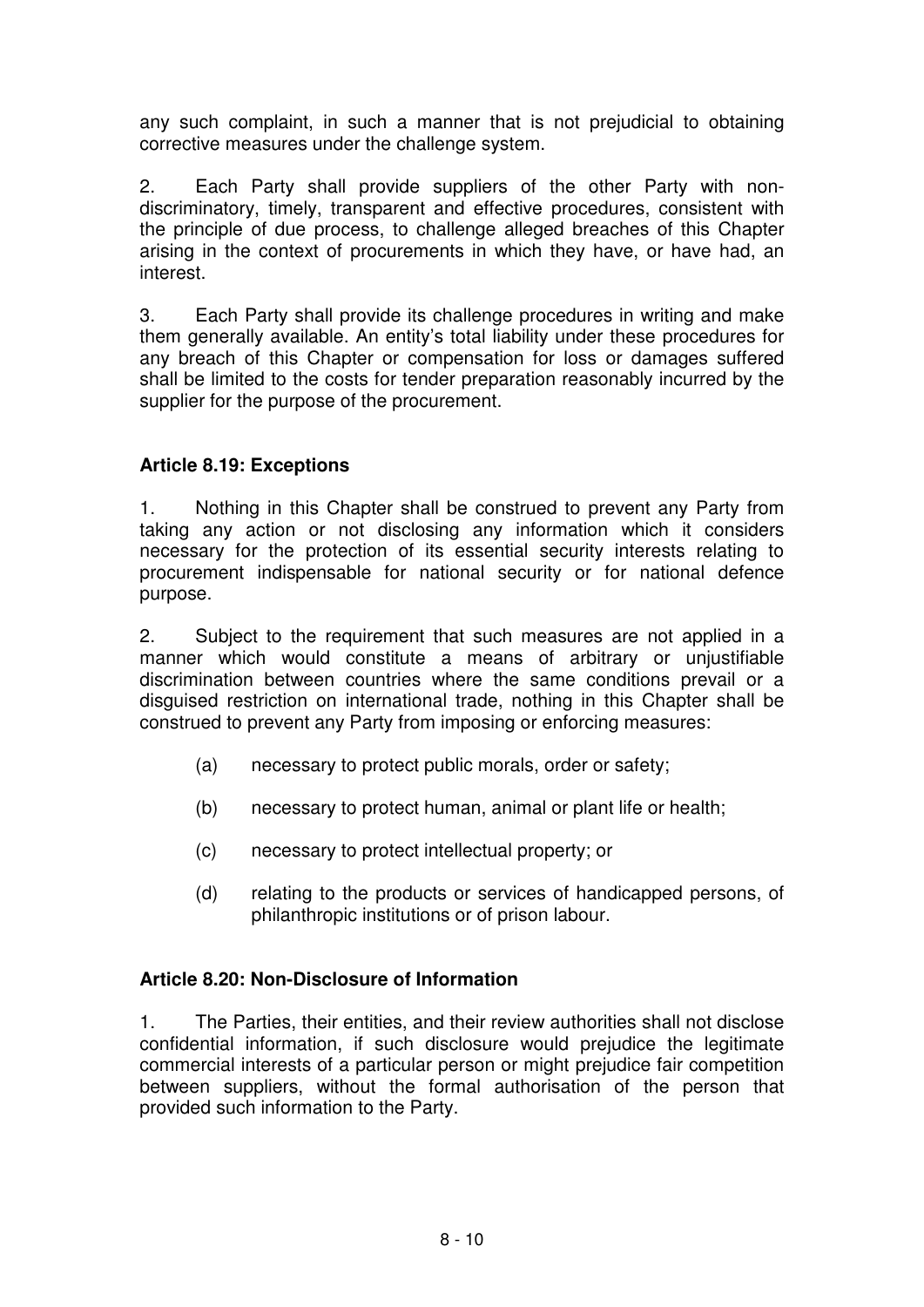2. Nothing in this Chapter shall be construed as requiring a Party or its entities to disclose confidential information, if such disclosure would impede law enforcement or otherwise be contrary to the public interest.

## **Article 8.21: Cooperation**

The Parties agree make available information and share best practices relating to government procurement, including the development and use of electronic means in government procurement systems.

## **Article 8.22: Definitions**

For purposes of this Chapter:

1. **entity** means an entity of a Party listed in Annex 8A;

2. **offsets** means measures used to encourage local development or improve the balance-of-payments accounts by means of domestic content, licensing of technology, investment requirements, counter-trade or similar requirements:

3. **publish** means to disseminate information in an electronic or paper medium that is distributed widely and is readily accessible to the general public; and

4. **supplier** means a person that has provided, provides or could provide goods or services to an entity.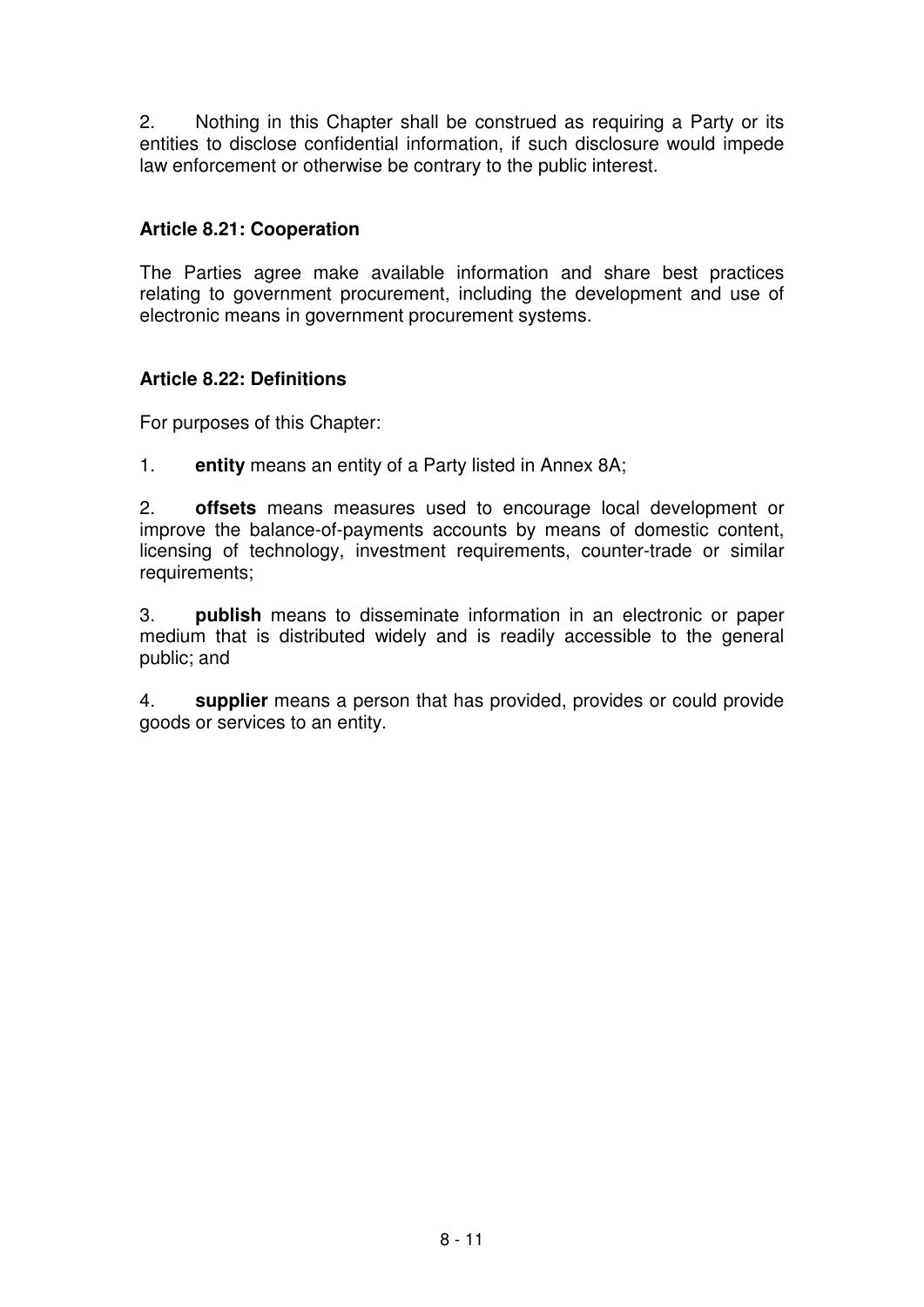# **ANNEX 8A GOVERNMENT PROCUREMENT**

# **Section A: Central Level of Government Entities**

1. This Chapter applies to the entities of the central level of government listed in this Section, where the value of the procurement is estimated to equal or exceed the following relevant threshold, for procurement of:

- (a) Goods and Services: SDR 130,000; and
- (b) Construction services: SDR 5,000,000.

2. Unless otherwise specified, this Chapter covers all agencies subordinate to the entities listed in each Party's Schedule.

## **Schedule of Panama**

Asamblea Legislativa Contraloría General de la República Ministerio de Comercio e Industrias Ministerio de Desarrollo Agropecuario Ministerio de Economía y Finanzas Ministerio de Educación (Note 2) Ministerio de Desarrollo Social Ministerio de Obras Públicas Ministerio de Relaciones Exteriores Ministerio de Trabajo y Desarrollo Laboral Ministerio de Vivienda Órgano Judicial

#### **Notes to the Schedule of Panama**

1. This Chapter does not cover procurement for the issuance of currency, coinage, tax or postage stamps.

2. Ministerio de Educación: This Chapter does not cover the procurement of goods classified under Divisions 21, 22, 23, 24, 26, 27, 28 and 29 of the United Nations Central Product Classification (CPC).

3. Exceptions to coverage set forth in Section F apply to this Section.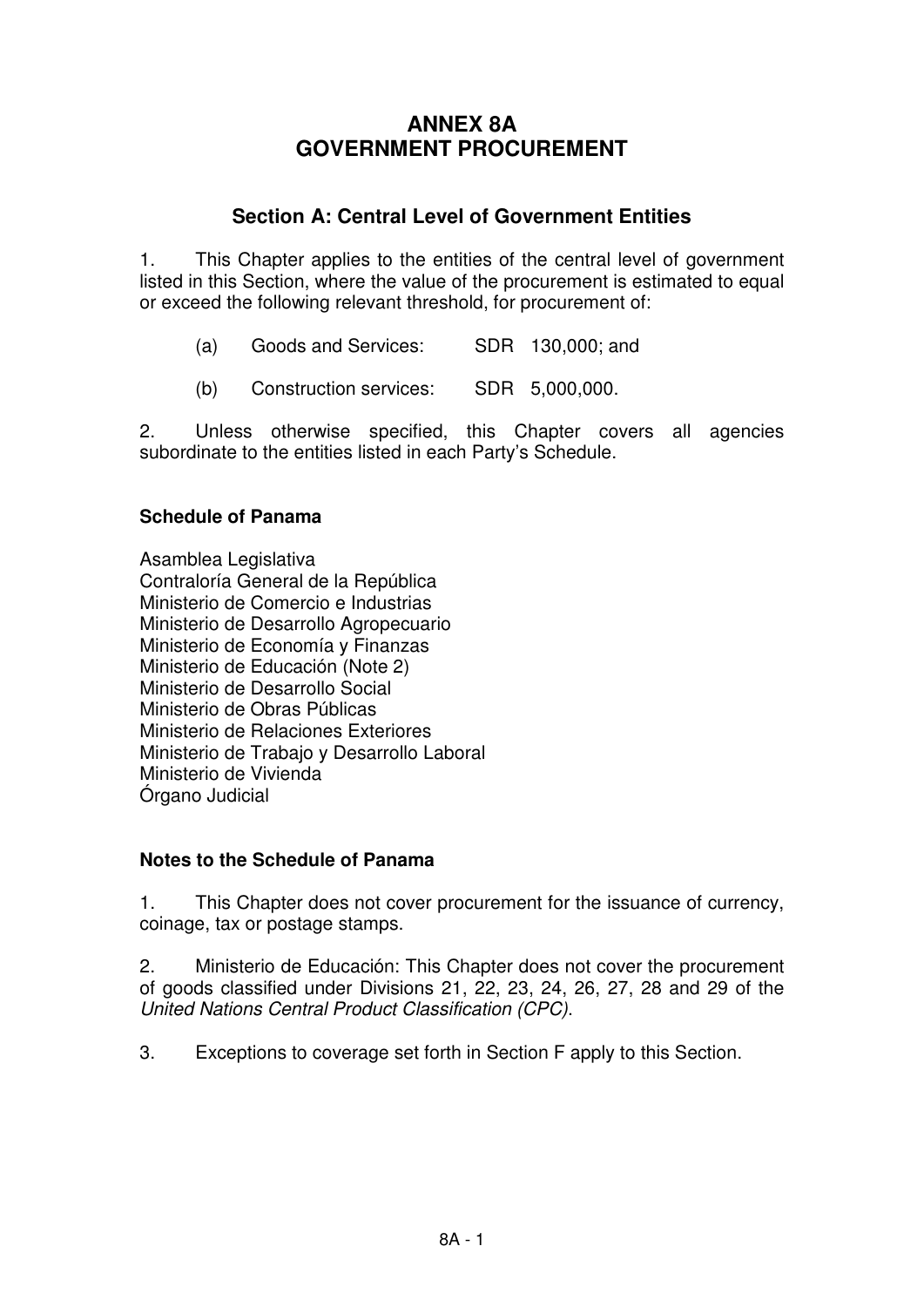## **Schedule of Singapore**

Auditor-General's Office Attorney-General's Office Cabinet Office Istana **Judicature** Ministry of Transport Ministry of Community Development and Sports Ministry of Education Ministry of Environment Ministry of Finance Ministry of Foreign Affairs Ministry of Health Ministry of Home Affairs Ministry of Information, Communications and the Arts Ministry of Manpower Ministry of Law Ministry of National Development Ministry of Trade and Industry Parliament Presidential Councils Prime Minister's Office Public Service Commission Ministry of Defence

## **Notes to the Schedule of Singapore**

1. This Chapter will generally apply to purchases by the Singapore Ministry of Defence of the following FSC (For complete listing of U.S. Federal Supply Classification, see: www.scrantonrtg.com/secrc/fsc-codes/fsc.html) categories (others being excluded) subject to the Government of Singapore's determinations under the provision of Article 8.19 (Exceptions) of this Chapter.

#### FSC Description

- 22 Railway Equipment
- 23 Ground Effect Vehicles, Motor Vehicles, Trailers and Cycles
- 24 Tractors
- 25 Vehicular Equipment Components
- 26 Tires and Tubes
- 29 Engine Accessories
- 30 Mechanical Power Transmission Equipment
- 31 Bearings
- 32 Woodworking Machinery and Equipment
- 34 Metalworking Machinery
- 35 Service and Trade Equipment
- 36 Special Industry Machinery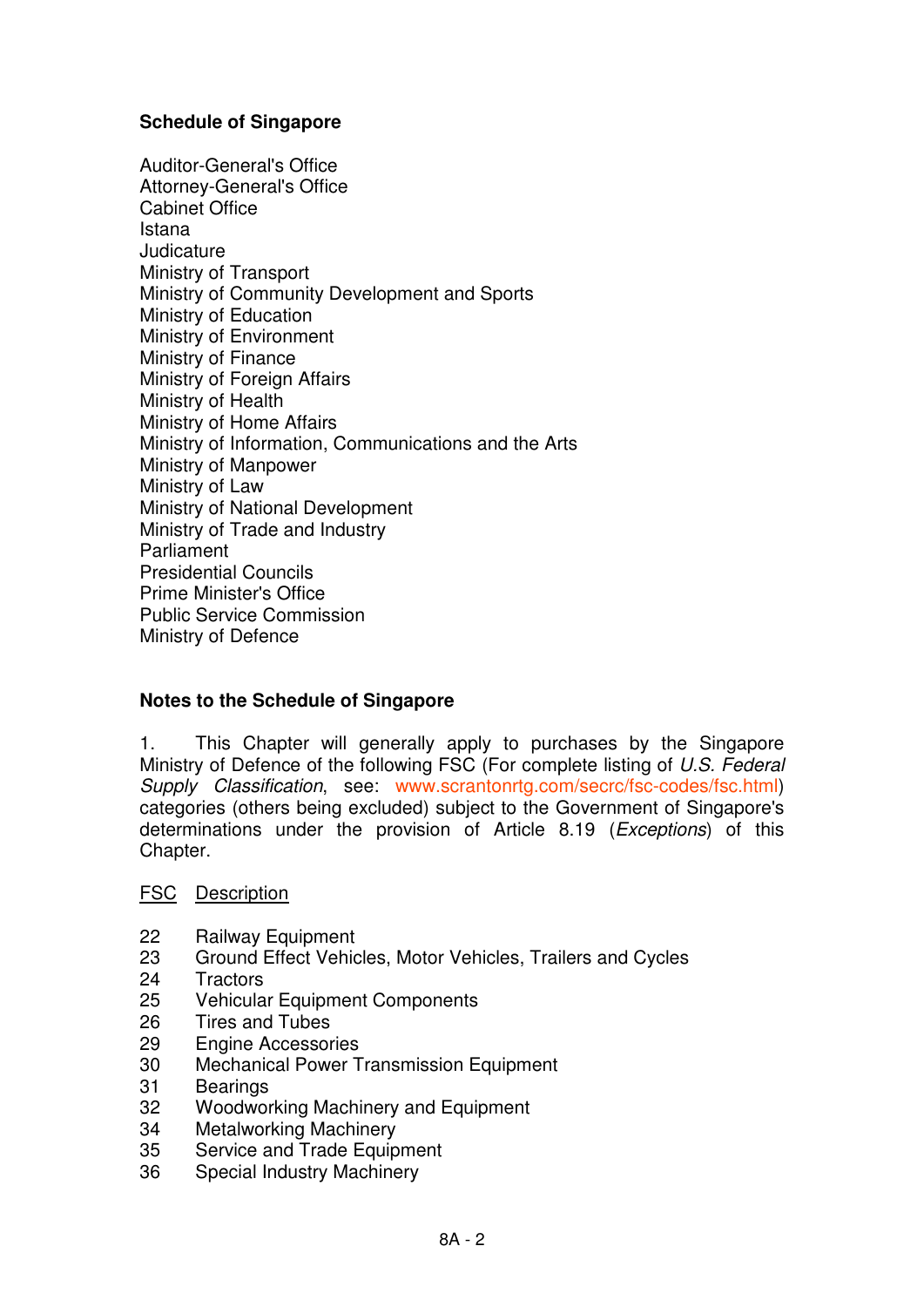- 37 Agricultural Machinery and Equipment
- 38 Construction, Mining, Excavating and Highway Maintenance **Equipment**
- 39 Materials Handling Equipment
- 40 Rope, Cable, Chain and Fittings
- 41 Refrigeration, Air Conditioning and Air Circulating Equipment
- 42 Fire Fighting, Rescue and Safety Equipment
- 43 Pumps and Compressors
- 44 Furnace, Steam Plant and Drying Equipment
- 45 Plumbing, Heating and Sanitation Equipment
- 46 Water Purification and Sewage Treatment Equipment
- 47 Pipe, Tubing, Hose and Fittings
- 48 Valves
- 51 Handtools
- 52 Measuring Tools
- 53 Hardware and Abrasives
- 54 Prefabricated Structures and Scaffolding
- 55 Lumber, Millwork, Plywood and Veneer
- 56 Construction and Building Materials
- 61 Electric Wire, and Power and Distribution Equipment
- 62 Lighting, Fixtures and Lamps
- 63 Alarm, Signal and Security Detection Systems
- 65 Medical, Dental and Veterinary Equipment and Supplies
- 67 Photographic Equipment
- 68 Chemicals and Chemical Products
- 69 Training Aids and Devices
- 70 General Purpose Automatic Data Processing Equipment, Software, Supplies and Support Equipment
- 71 Furniture
- 72 Household and Commercial Furnishings and Appliances
- 73 Food Preparation and Serving Equipment
- 74 Office Machines, Text Processing Systems and Visible Record **Equipment**
- 75 Office Supplies and Devices
- 76 Books, Maps and other Publications
- 77 Musical Instruments, Phonographs and Home-Type Radios
- 78 Recreational and Athletic Equipment
- 79 Cleaning Equipment and Supplies
- 80 Brushes, Paints, Sealers and Adhesives
- 81 Containers, Packaging and Packing Supplies
- 83 Textiles, Leather, Furs, Apparel and Shoe Findings, Tents and Flags
- 84 Clothing, Individual Equipment, and Insignia
- 85 Toiletries
- 87 Agricultural Supplies
- 88 Live Animals
- 89 Subsistence
- 91 Fuels, Lubricants, Oils and Waxes
- 93 Non-metallic Fabricated Materials
- 94 Non-metallic Crude Materials
- 95 Metal Bars, Sheets and Shapes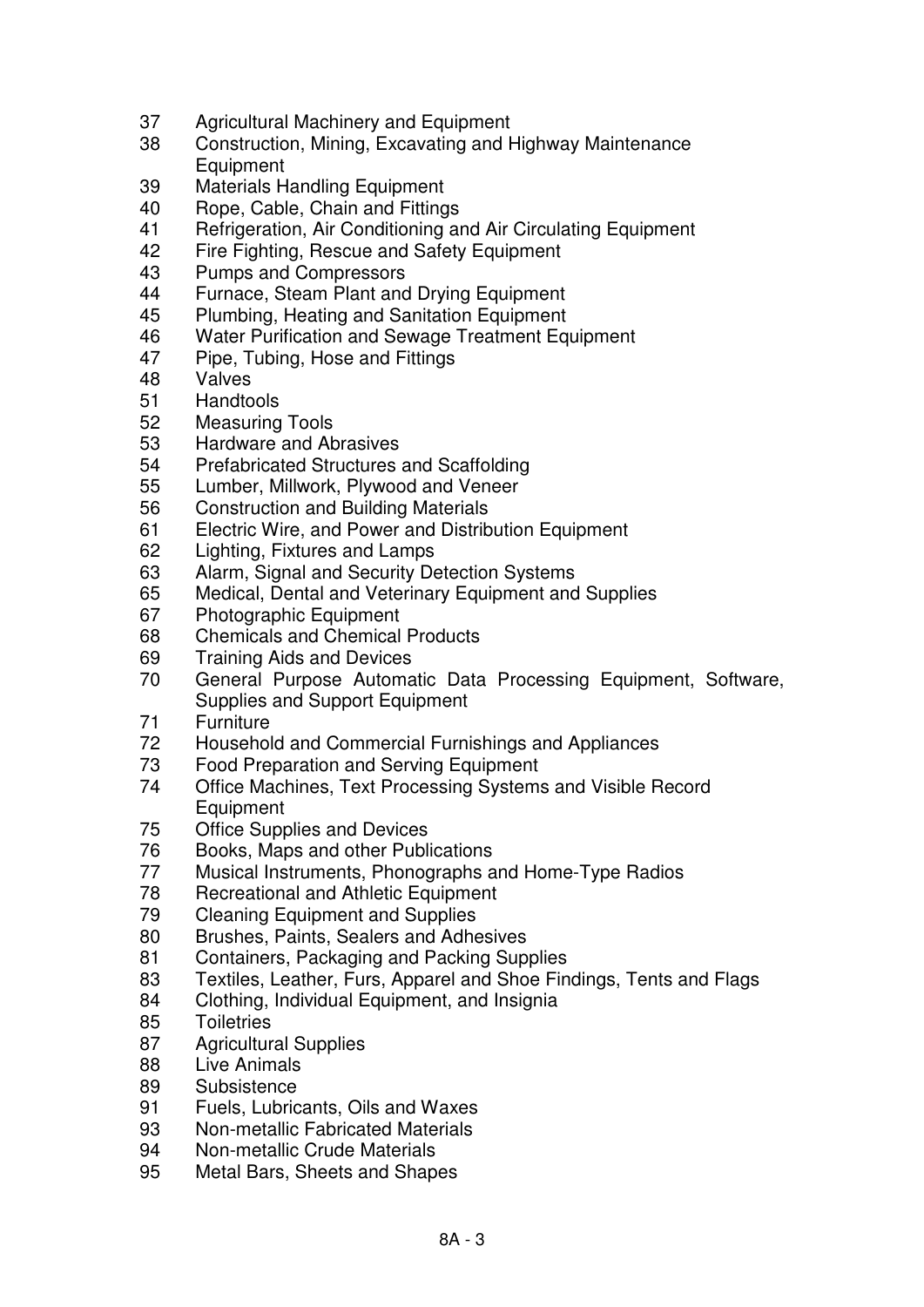- 96 Ores, Minerals, and their Primary Products
- 99 Miscellaneous
- 2. This Chapter shall not apply to any procurement in respect of:
	- (a) construction contracts for chanceries abroad and headquarters buildings made by the Ministry of Foreign Affairs; and
	- (b) contracts made by the Internal Security Department, Criminal Investigation Department, Security Branch and Central Narcotics Bureau of the Ministry of Home Affairs as well as procurement that have security considerations made by the Ministry.

3. This Chapter shall not apply to any procurement made by a covered entity on behalf of a non-covered institution.

## **Section B: Other Government Entities**

1. This Chapter applies to the other covered entities listed in each Party's Schedule to this Section where the value of the procurement is estimated to equal or exceed the following relevant threshold, for procurement of:

- (a) Goods and Services: SDR 400,000; and
- (b) Construction services: SDR 5,000,000.

2. Unless otherwise specified, this Chapter covers only the entities listed in each Party's Schedule in this Section.

#### **Schedule of Panama**

Autoridad de Aeronáutica Civil Autoridad de la Micro Pequeña y Mediana Empresa Autoridad de la Región Interoceánica Autoridad del Tránsito y Transporte Terrestre (Note 1) Autoridad Marítima de Panamá Autoridad Nacional del Ambiente Banco de Desarrollo Agropecuario Bingos Nacionales Comisión de Libre Competencia y Asuntos del Consumidor Comisión Nacional de Valores Defensoría del Pueblo Ente Regulador de los Servicios Públicos Instituto de Investigación Agropecuaria Instituto de Mercadeo Agropecuario Instituto de Seguro Agropecuario Instituto Nacional de Cultura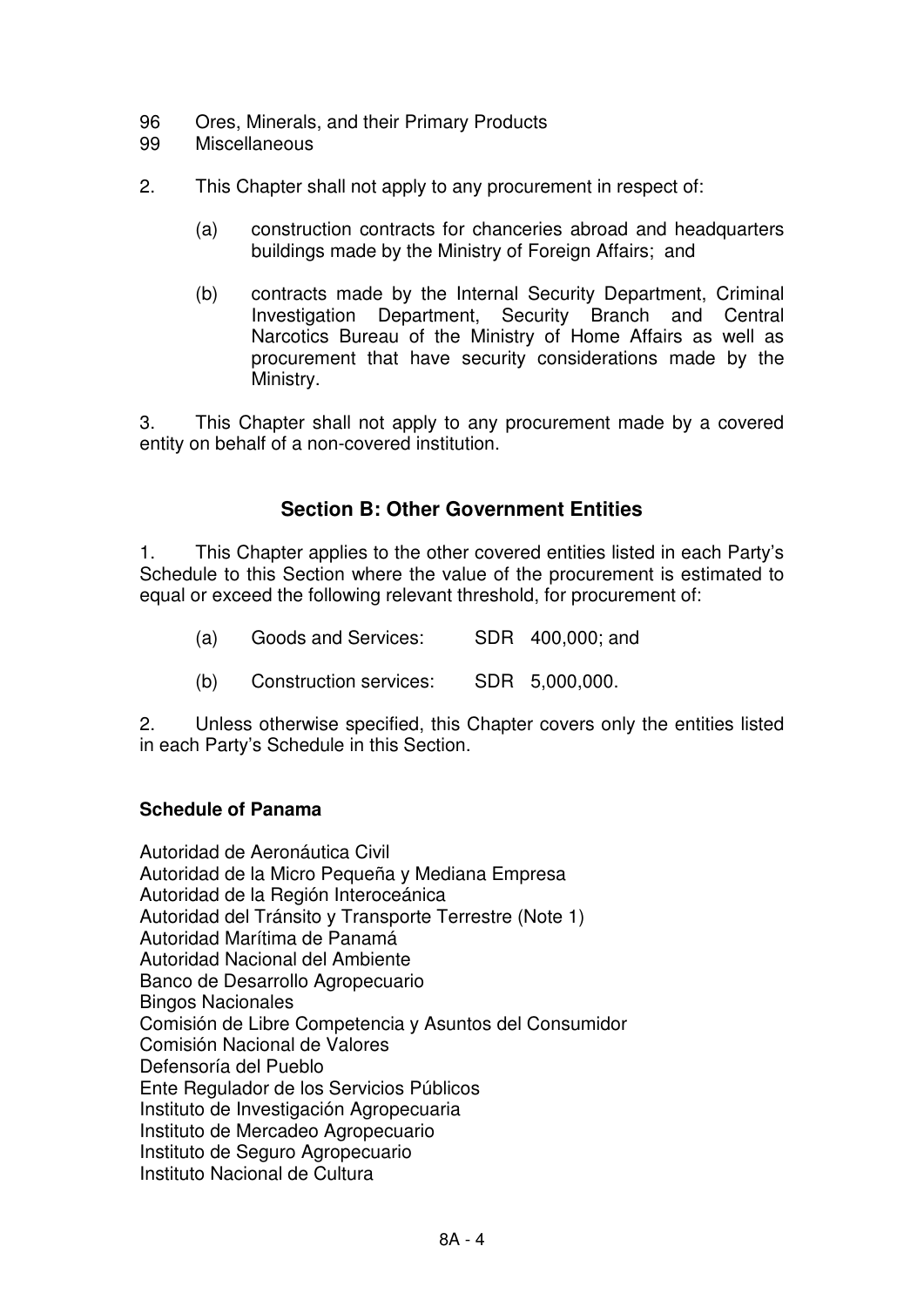Instituto Nacional de Deportes Instituto Nacional de Formación Profesional Instituto Panameño Autónomo Cooperativo Instituto Panameño de Habilitación Especial Instituto Panameño de Turismo Instituto para la Formación y Aprovechamiento de Recursos Humanos Registro Público de Panamá Superintendencia de Bancos Universidad Autónoma de Chiriquí Universidad Especializada de las Américas Universidad Tecnológica de Panamá Zona Libre de Colón

## **Notes to the Schedule of Panama**

1. Autoridad del Tránsito y Transporte Terrestre: This Chapter does not cover the procurement of license plates or identification stickers for motor vehicles and bicycles.

2. Exceptions to coverage set forth in Section F apply to this Section.

# **Schedule of Singapore**

Agency for Science, Technology and Research Board of Architects Civil Aviation Authority of Singapore Building and Construction Authority Economic Development Board Housing and Development Board Info–communications Development Authority of Singapore Inland Revenue Authority of Singapore International Enterprise Singapore Land Transport Authority of Singapore Jurong Town Corporation Maritime and Port Authority of Singapore Monetary Authority of Singapore Nanyang Technological University National Parks Board National University of Singapore Preservation of Monuments Board Professional Engineers Board Public Transport Council Sentosa Development Corporation Singapore Broadcasting Authority Singapore Tourism Board Standards, Productivity and Innovation Board Urban Redevelopment Authority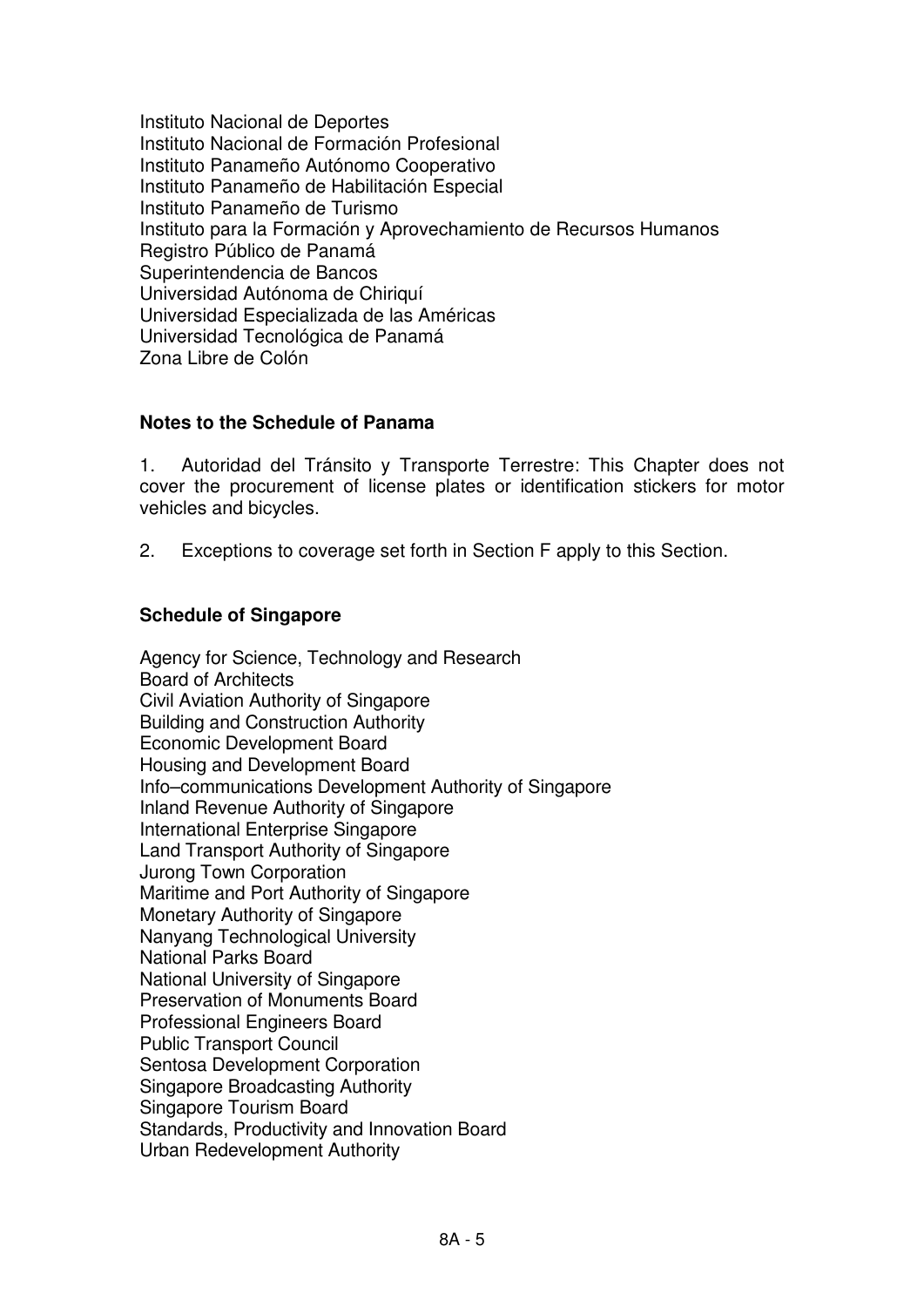## **Note to the Schedule of Singapore**

This Chapter shall not apply to any procurement made by a covered entity on behalf of a non-covered institution.

# **Section C: Goods**

This Chapter applies to all goods procured by the entities listed in Sections A and B for each Party, subject to the Notes to the respective Sections and the General Notes of each Party.

## **Section D: Services**

This Chapter applies to services procured by the entities listed in Sections A and B, only if are included in each Party's Schedule to this Section (others being excluded), subject to the Notes to the respective Sections, the General Notes, and the Notes to this Section.

#### **Schedule of Panama**

This positive list includes the following services, in accordance with the United Nations Central Product Classification (Provisional CPC) System and the MTN.GNS/W/120 Classification system.

| Code                  | <b>Provisional CPC Description</b>                                                                                                                                                                                                                                                                                           |
|-----------------------|------------------------------------------------------------------------------------------------------------------------------------------------------------------------------------------------------------------------------------------------------------------------------------------------------------------------------|
| 61111                 | Wholesale trade services of motor vehicles                                                                                                                                                                                                                                                                                   |
| 7523                  | Value-added telecommunications.                                                                                                                                                                                                                                                                                              |
|                       | h. electronic mail; i. voice mail; j. information extraction online<br>and from databases; k. electronic data interchange (EDI)<br>services; I. broadened/value-added facsimile services,<br>including storage and retrieval services; m. code and protocol<br>conversion; n. processing of data and / or online information |
| 84                    | (including transaction processing); o. other.                                                                                                                                                                                                                                                                                |
|                       | Information technology and related services                                                                                                                                                                                                                                                                                  |
| 86401                 | Market research services                                                                                                                                                                                                                                                                                                     |
| 865                   | Management consulting services                                                                                                                                                                                                                                                                                               |
| 8672                  | <b>Engineering services</b>                                                                                                                                                                                                                                                                                                  |
| 8675<br>871           | Related scientific and technical consulting services<br><b>Advertising services</b>                                                                                                                                                                                                                                          |
| 88442<br>9404<br>9405 | Publishing and printing. Editorials only. Excludes: Press<br>Cleaning services of exhaust gases<br>Noise abatement services                                                                                                                                                                                                  |
| 9406                  | Nature and landscape protection services. (Part of CPC<br>94060) Exclusively: Services for conducting studies on the<br>relationship between the environment and climate, including<br>natural disaster assessment services and services to mitigate<br>the effects of natural disasters.                                    |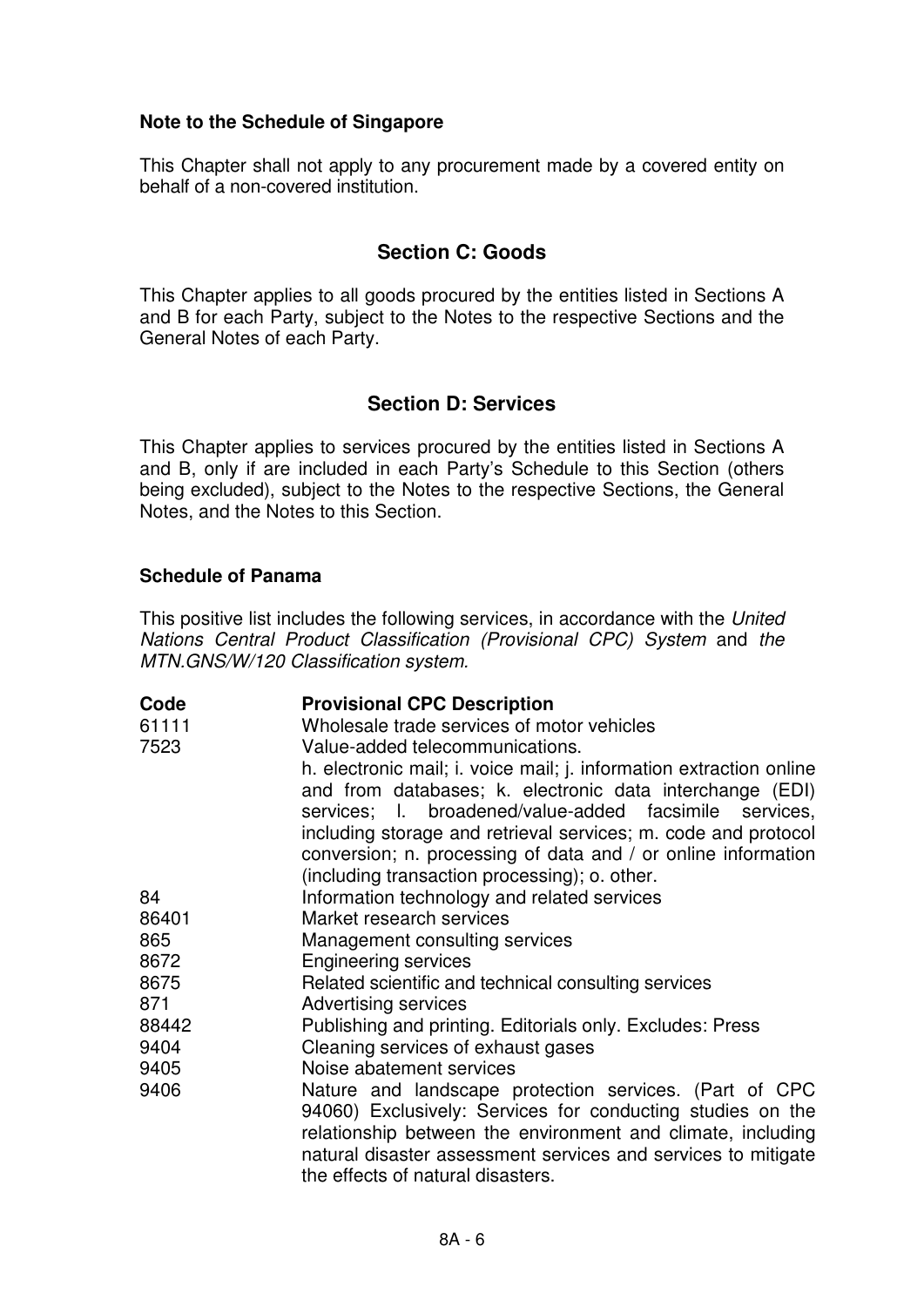| 96112<br>96113<br>96121<br>96122<br>96311 | Motion Picture or Video Tape Production Services<br>Motion Picture or Video Tape Distribution Services<br><b>Motion Picture Projection Services</b><br><b>Video Tape Projection Services</b><br><b>Library Services</b> |
|-------------------------------------------|-------------------------------------------------------------------------------------------------------------------------------------------------------------------------------------------------------------------------|
| Code                                      | <b>MTN.GNS/W/120 Description</b>                                                                                                                                                                                        |
| 641-643                                   | Hotels and Restaurants (including catering)                                                                                                                                                                             |
| 862                                       | Accounting, Auditing and Book-keeping Services                                                                                                                                                                          |
| 7512                                      | <b>Courier Services</b>                                                                                                                                                                                                 |
| 8671                                      | <b>Architectural Services</b>                                                                                                                                                                                           |
| 874                                       | <b>Building-Cleaning Services</b>                                                                                                                                                                                       |
| 87909                                     | <b>Convention services</b>                                                                                                                                                                                              |
| 8861-8866                                 | Maintenance and repair of equipment (not including<br>maritime vessels, aircraft or other transport equipment)                                                                                                          |

## **Others**

| Ξ.                       | <b>Biotechnology Services</b>                                                                                                                  |
|--------------------------|------------------------------------------------------------------------------------------------------------------------------------------------|
| ÷.                       | <b>Exhibition Services</b>                                                                                                                     |
| ÷.                       | <b>Commercial Market Research</b>                                                                                                              |
| $\overline{\phantom{0}}$ | Interior Design Services, Excluding Architecture                                                                                               |
| -                        | Professional, Advisory and Consulting Services<br>Relating to Agriculture, Forestry, Fishing and Mining,<br><b>Including Oilfield Services</b> |
|                          |                                                                                                                                                |

## **Notes to the Schedule of Panama**

1. This Chapter covers the procurements of dredging services.

2. The limitations and conditions specified in the Republic of Panama's offer under GATS negotiations apply to this Section.

3. The non conforming measures set forth in Annexes I, II and III to Chapter 9 (Investment), Chapter 10 (Cross-Border Trade in Services) and Chapter 11 (Financial Services) applies to this Section.

4. Exceptions to coverage set forth in Section F apply to this Section.

## **Schedule of Singapore**

The following services as contained in document MTN.GNS/W/120 are offered:

| CPC     | Description                                    |
|---------|------------------------------------------------|
| 862     | Accounting, Auditing and Book-keeping Services |
| 8671    | <b>Architectural Services</b>                  |
| 865     | <b>Management Consulting Services</b>          |
| 874     | <b>Building-Cleaning Services</b>              |
| 641-643 | Hotels and Restaurants (incl. catering)        |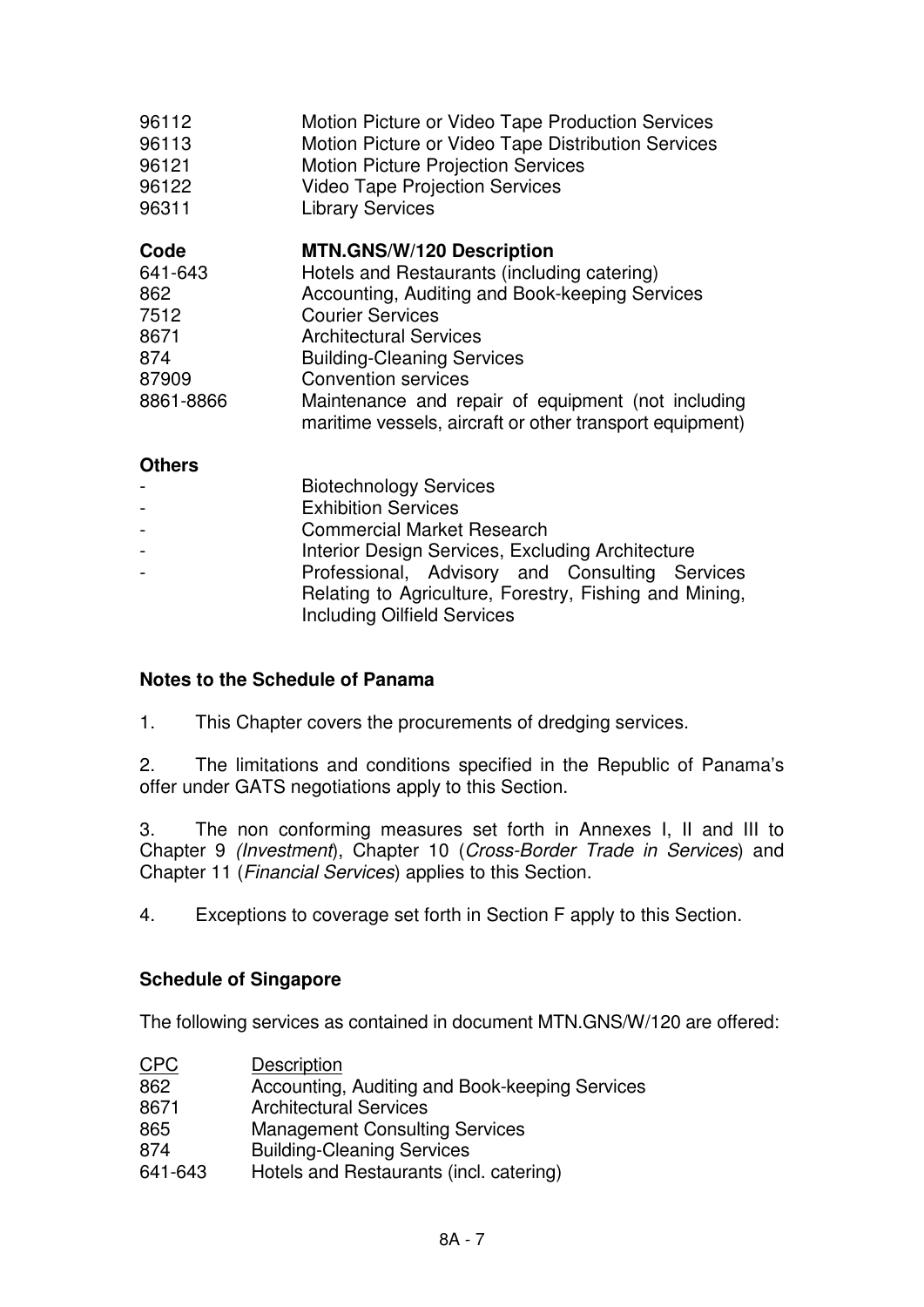- 74710 Travel Agencies and Tour Operators
- 7472 Tourist Guide Services
- 843 Data Processing Services
- 844 Database Services
- 932 Veterinary Services
- 84100 Consultancy Services Related to the Installation of Computer **Hardware**
- 84210 Systems and Software Consulting Services
- 87905 Translation and Interpretation Services
- 7523 Electronic Mail
- 7523 Voice Mail
- 7523 On-Line Information and Database Retrieval
- 7523 Electronic Data Interchange
- 96112 Motion Picture or Video Tape Production Services
- 96113 Motion Picture or Video Tape Distribution Services
- 96121 Motion Picture Projection Services
- 96122 Video Tape Projection Services
- 96311 Library Services
- 8672 Engineering Services
- 8675 Related scientific and technical consulting services
- 8861-8866 Maintenance and repair of equipment (not including maritime vessels, aircraft or other transport equipment) (Note 2)
- 7512 Courier Services
- Biotechnology Services
- Exhibition Services
- Commercial Market Research
- Interior Design Services, Excluding Architecture
- Professional, Advisory and Consulting Services Relating to Agriculture, Forestry, Fishing and Mining, Including Oilfield **Services**

# **Notes to the Schedule of Singapore**

1. This Chapter covers the procurements of dredging services.

2. This Chapter does not cover procurements of these services made by the Elections Department for elections related procurements.

3. The offer regarding services is subject to the limitations and conditions specified in the Government of Singapore's offer under the GATS negotiations.

4. This Chapter shall not apply to any procurement made by a covered entity on behalf of a non-covered entity.

# **Section E: Construction Services**

This Chapter applies to construction services procured by the entities listed in Sections A and B, only if are included in each Party's Schedule to this Section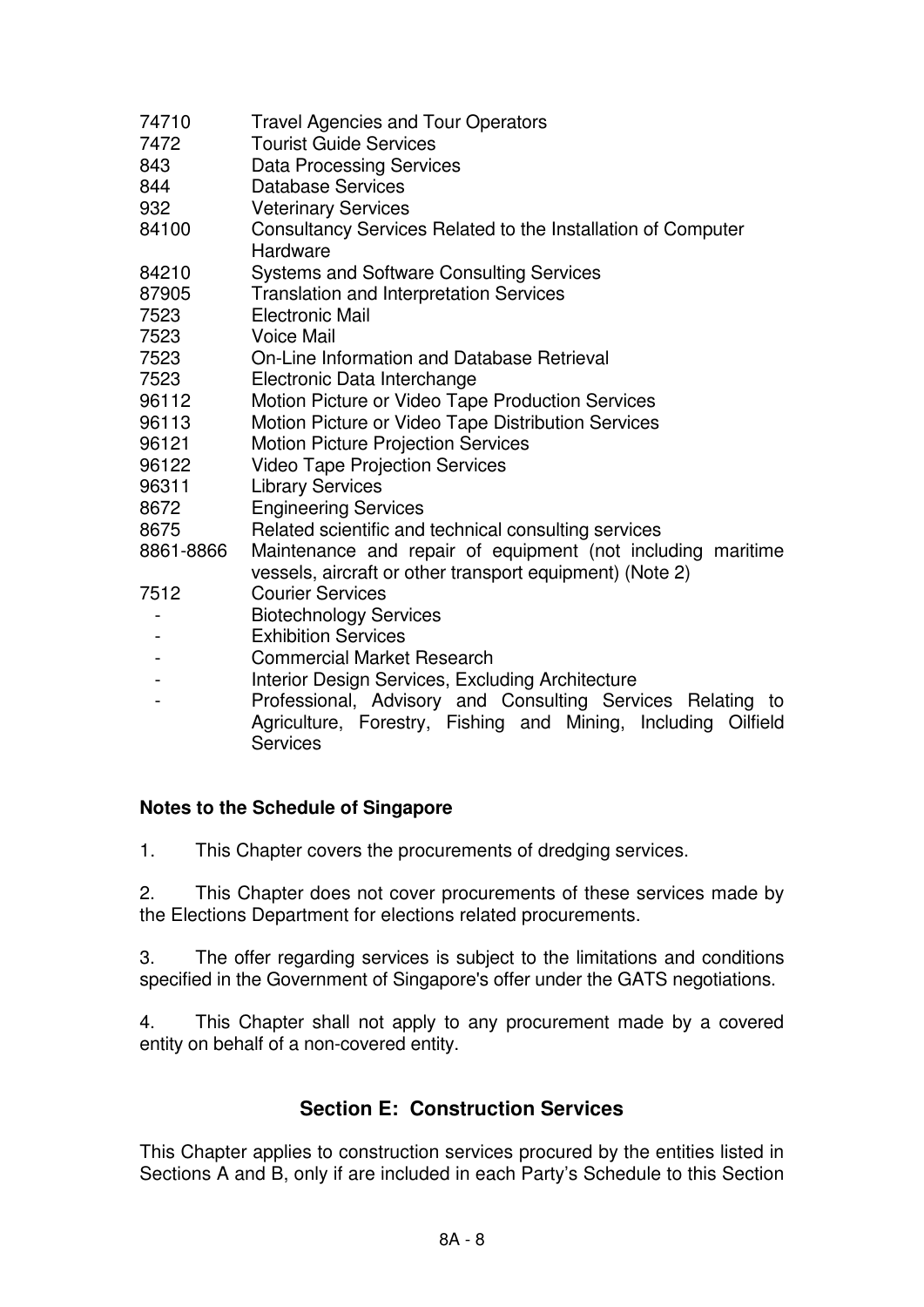(others being excluded), subject to the Notes to the respective Sections, the General Notes, and the Notes to this Section.

## **Schedule of Panama**

This positive list includes the following construction services, in accordance with the United Nations Central Product Classification System (Provisional CPC).

| Code: | <b>Provisional CPC Description</b>                                                                                             |
|-------|--------------------------------------------------------------------------------------------------------------------------------|
| 511   | Pre-erection work at construction sites                                                                                        |
| 512   | Construction work for buildings                                                                                                |
| 513   | Construction work for civil engineering                                                                                        |
| 514   | Assembly and erection of prefabricated constructions                                                                           |
| 515   | Special trade construction work                                                                                                |
| 516   | Installation work                                                                                                              |
| 517   | Building completion and finishing work                                                                                         |
| 518   | Renting services related to equipment for construction or<br>demolition of buildings or civil engineering works, with operator |

#### **Notes to the Schedule of Panama**

1. Individuals in charge of engineering or architectural works must be qualified professional engineers or architects in Panama.

2. The limitations and conditions specified in the Republic of Panama's offer under GATS negotiations apply to this Section.

3. The non conforming measures set forth in Annexes I, II and III to Chapter 9 (Investment), Chapter 10 (Cross-Border Trade in Services) and Chapter 11 (Financial Services) applies to this Section.

4. Exceptions to coverage set forth in Section F apply to this Section.

#### **Schedule of Singapore**

The following list of construction services as contained in document MTN.GNS/W/120 are offered:

| 512<br>General construction work for buildings<br>513<br>Installation and assembly work<br>514, 516<br>Building completion and finishing work<br>517<br>511, 515, 518 Others | CPC | Description<br>General construction work for civil engineering |
|------------------------------------------------------------------------------------------------------------------------------------------------------------------------------|-----|----------------------------------------------------------------|
|------------------------------------------------------------------------------------------------------------------------------------------------------------------------------|-----|----------------------------------------------------------------|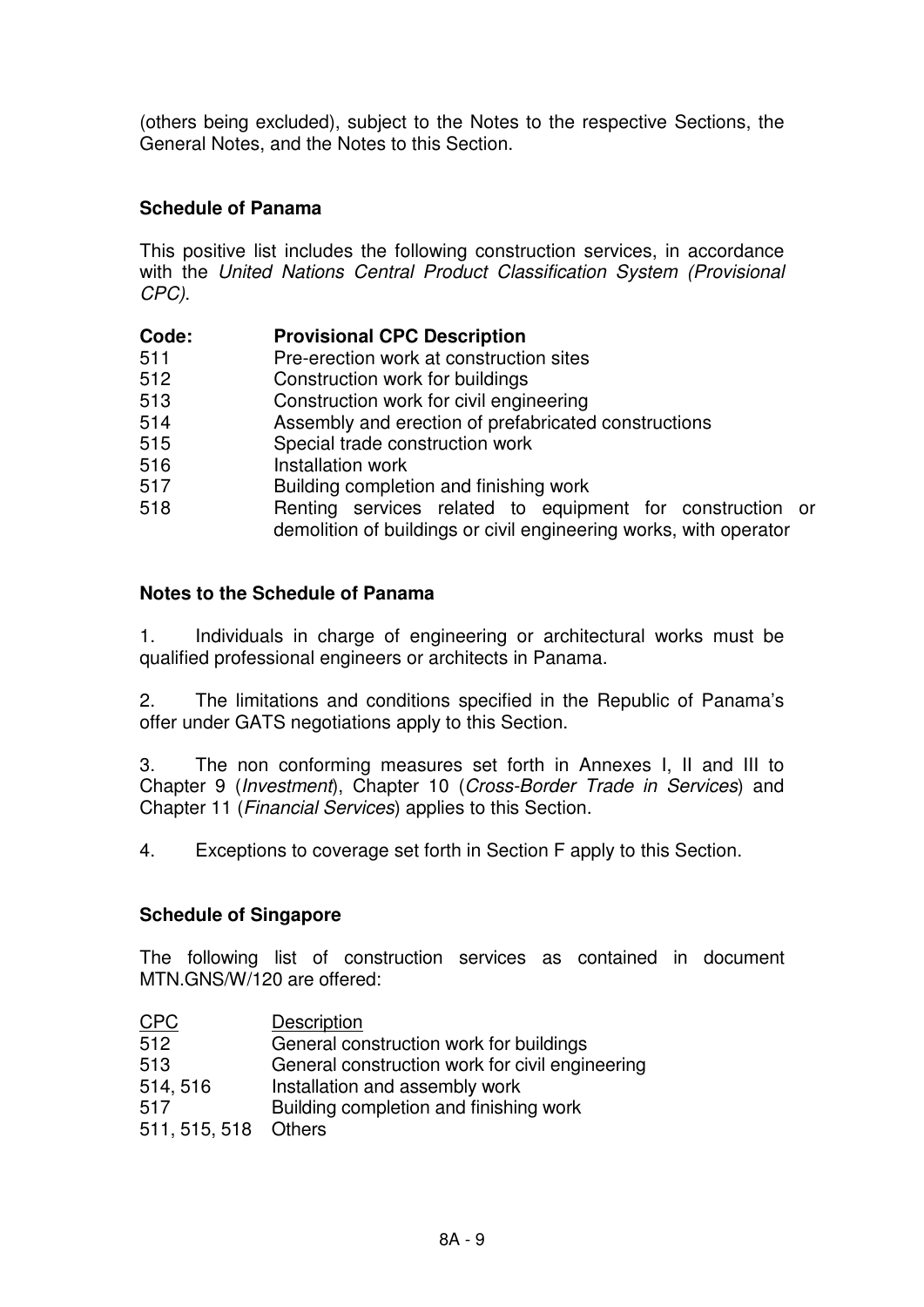## **Notes to the Schedule of Singapore**

1. Individuals in charge of engineering or architectural works must be qualified professional engineers or architects in Singapore.

2. The offer regarding construction services is subject to the limitations and conditions specified in the Government of Singapore's offer under the GATS negotiations.

3. This Chapter shall not apply to any procurement made by a covered entity on behalf of a non-covered entity.

# **Section F: General Notes**

Unless otherwise specified herein, the following General Notes in each Party's Schedule apply without exception to this Chapter, including to all sections of this Annex.

## **Schedule of Panama**

This Chapter shall not apply to:

1. Procurements made under the system of concessions granted by the State, other than public works concession contracts and build-operate-transfer contracts.

2. Procurements designed to promote micro, small and medium enterprises.

3. Procurements of agricultural products linked to agricultural development and support and food aid programs, as well as those deemed sensitive by the Republic of Panama.

4. Procurements that are directly or indirectly related to social and/or geographic development programs.

5. Procurements made by a covered entity on behalf of a non-covered institution.

#### **Schedule of Singapore**

This Chapter shall not apply to:

Procurements made by a covered entity on behalf of a non-covered institution.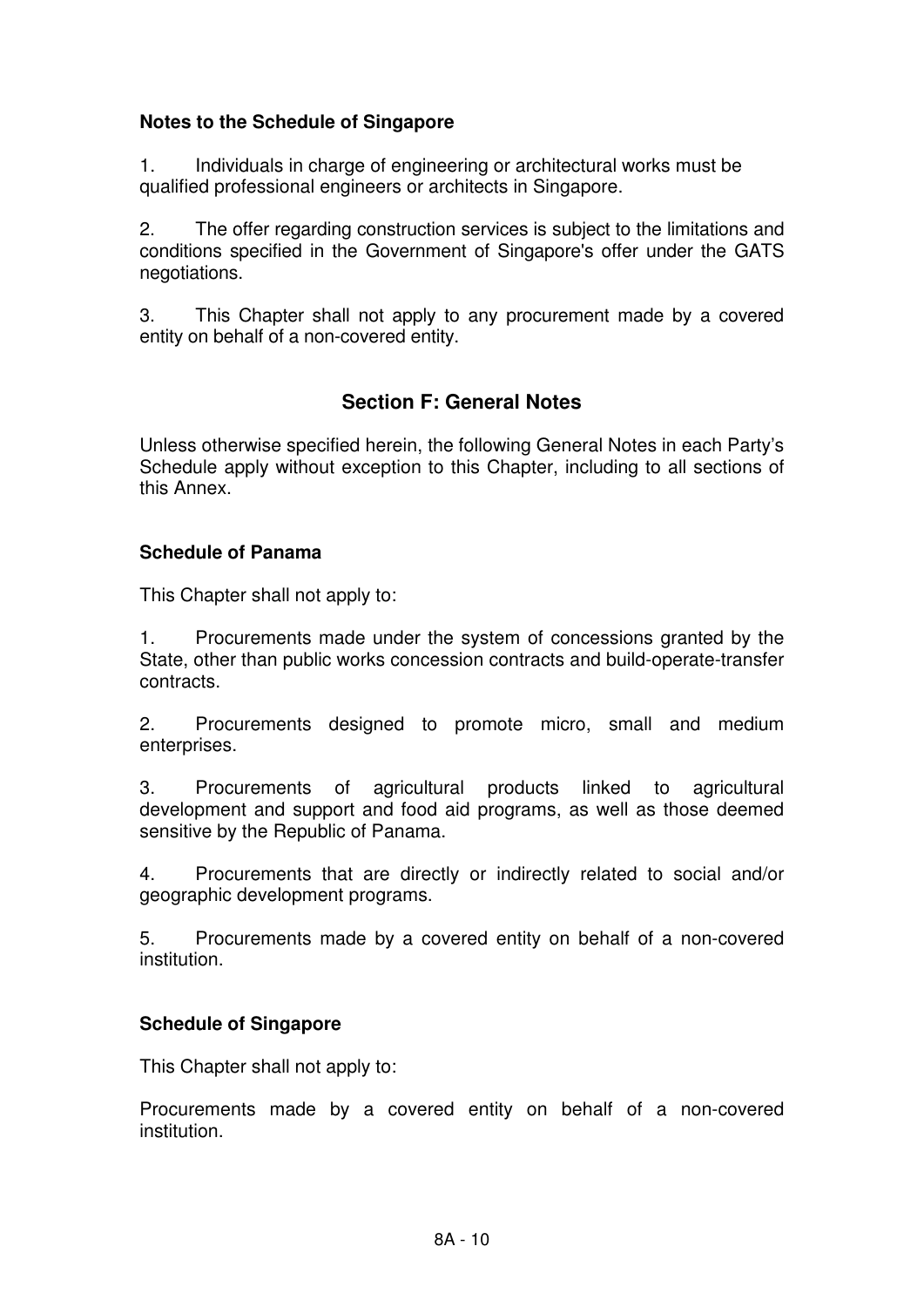# **CHAPTER 9 INVESTMENT**

## **Article 9.1: Definitions**

For the purposes of this Chapter:

1. **enterprise** means any entity constituted or organized under applicable law, whether or not for profit, and whether privately or governmentally owned or controlled, including a corporation, trust, partnership, sole proprietorship, joint venture, association, or similar organization; and a branch of an enterprise;

2. **enterprise of a Party** means an enterprise constituted or organized under the law of a Party, and a branch located in the territory of a Party;

3. **freely useable currency** means a currency widely used to make payments for international transactions as classified by the International Monetary Fund;

4. **investment** means every kind of asset, owned or controlled, directly or indirectly, by an investor, that includes characteristics such as the commitment of capital or other resources, the expectation of gain or profit, or the assumption of risk, including but not limited to the following<sup>1</sup>:

(a) an enterprise;

 $\overline{a}$ 

- (b) shares, stock, and other forms of equity participation in an enterprise, including rights derived therefrom;
- (c) bonds, debentures, and loans and other debt instruments of an enterprise<sup>23</sup>, including rights derived therefrom;

 $<sup>1</sup>$  For the purpose of the definition of "investment", returns that are invested shall be treated as</sup> investments and any alteration of the form in which assets are invested or reinvested shall not affect their character as investments. "Return" means an amount yielded by or derived from an investment, including profits, dividends, interest, capital gains, royalty payments, payments in connection with intellectual property rights, and all other lawful income.

 $2$  For the purpose of this Chapter, "loans and other debt instruments" described in paragraph 4(c) and "claims to money or to any contractual performance" described in paragraph 4(f) refers to assets which relate to a business activity and do not refer to assets which are of a personal nature, unrelated to any business activity. The Parties further agree that claims to payment immediately due resulting from the sale of goods and services are not investments. Some forms of debt, such as bonds, debentures and long-term notes, are more likely to have the characteristics of an investment, while other forms of debt are less likely to have such characteristics.

<sup>&</sup>lt;sup>3</sup> Subject to Panama's non-conforming measure on Panama Canal Authority in Annex II (Non-Conforming Measures) and based on the constitutional financial autonomy given to the Panama Canal Authority ("PCA"), the following are excluded from the scope of this Chapter: (i) with respect to paragraph (c) to the definition of "investment", loans and other debt instruments that are issued by the PCA; and (ii) with respect to paragraph (e) to the definition of "investment", construction contracts that are awarded by the PCA.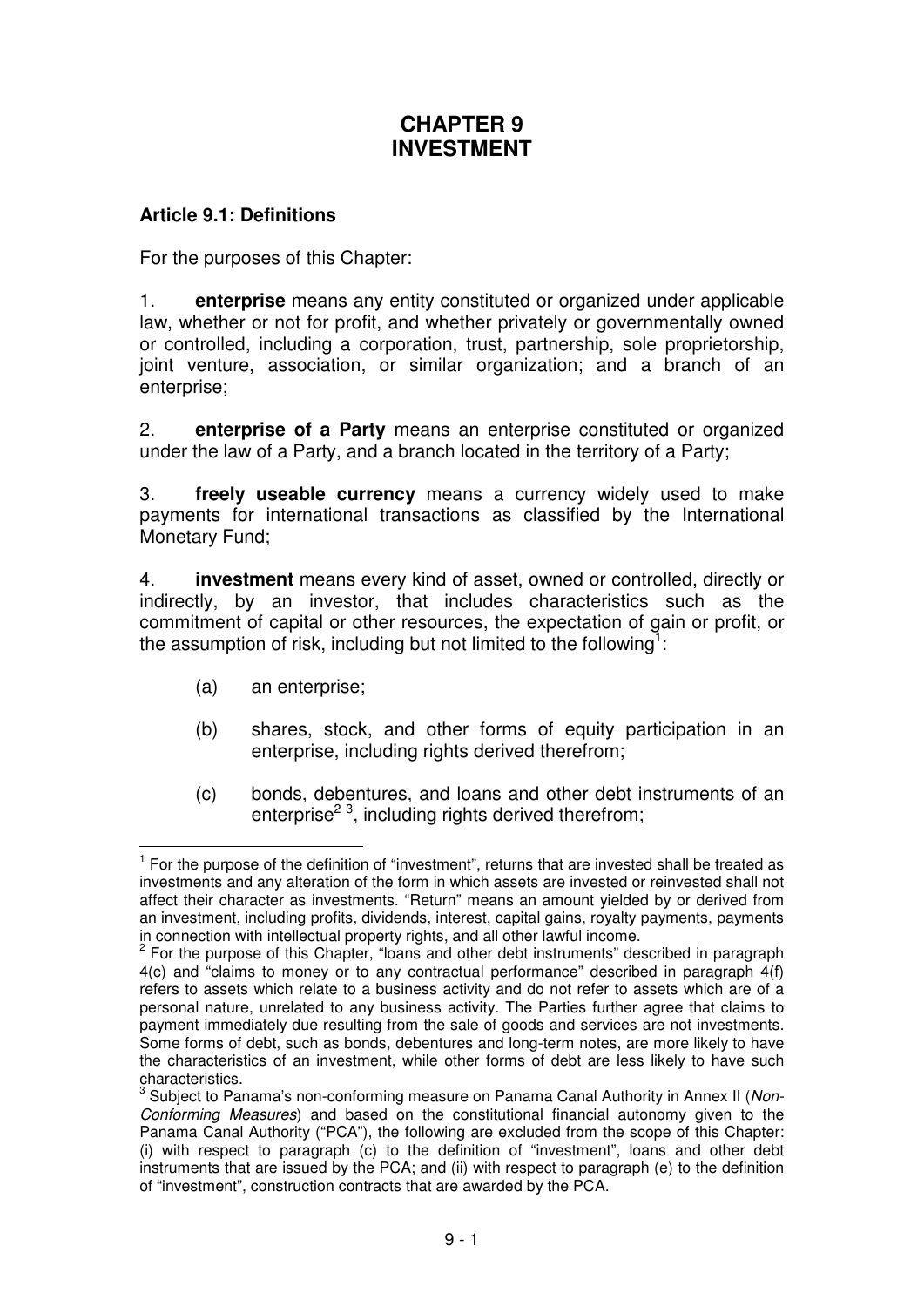- (d) futures, options, and other derivatives;
- (e) turnkey, construction, management, production, concession, revenue-sharing, and other similar contracts;
- (f) claims to money or to any contractual performance related to a business and having an economic value;
- (g) intellectual property rights and goodwill;
- (h) licenses, authorizations, permits, and similar rights conferred pursuant to applicable domestic law<sup>45</sup>, including any concession to search for, cultivate, extract or exploit natural resources; and
- (i) other tangible or intangible, movable or immovable property, and related property rights, such as leases, mortgages, liens, and pledges.

5. **investor** means an enterprise of a Party, or a natural person of a Party, as defined in Article 1.3 (Definitions of General Application), that has made, is in the process of making, or is seeking to make an investment;

## **Article 9.2: Scope and Coverage**

1. This Chapter applies to measures adopted or maintained by a Party relating to:

- (a) investors of the other Party;
- (b) investments of investors of the other Party, made, in the process of being made, or sought to be made, in the territory of the former Party;
- (c) with respect to Article 9.6, all the investments in the territory of the Party.
- 2. This Chapter shall not apply to:

 $\overline{a}$ 

- (a) any taxation measure unless otherwise provided;
- (b) government procurement; and

<sup>&</sup>lt;sup>4</sup> Whether a particular type of license, authorisation, permit, or similar instrument (including a concession, to the extent that it has the nature of such an instrument) is an investment within the scope of this Chapter depends on such factors as the nature and extent of the rights that the holder has under the domestic law of the Party.

<sup>&</sup>lt;sup>5</sup> The term "investment" does not include an order or judgment entered in a judicial or administrative action.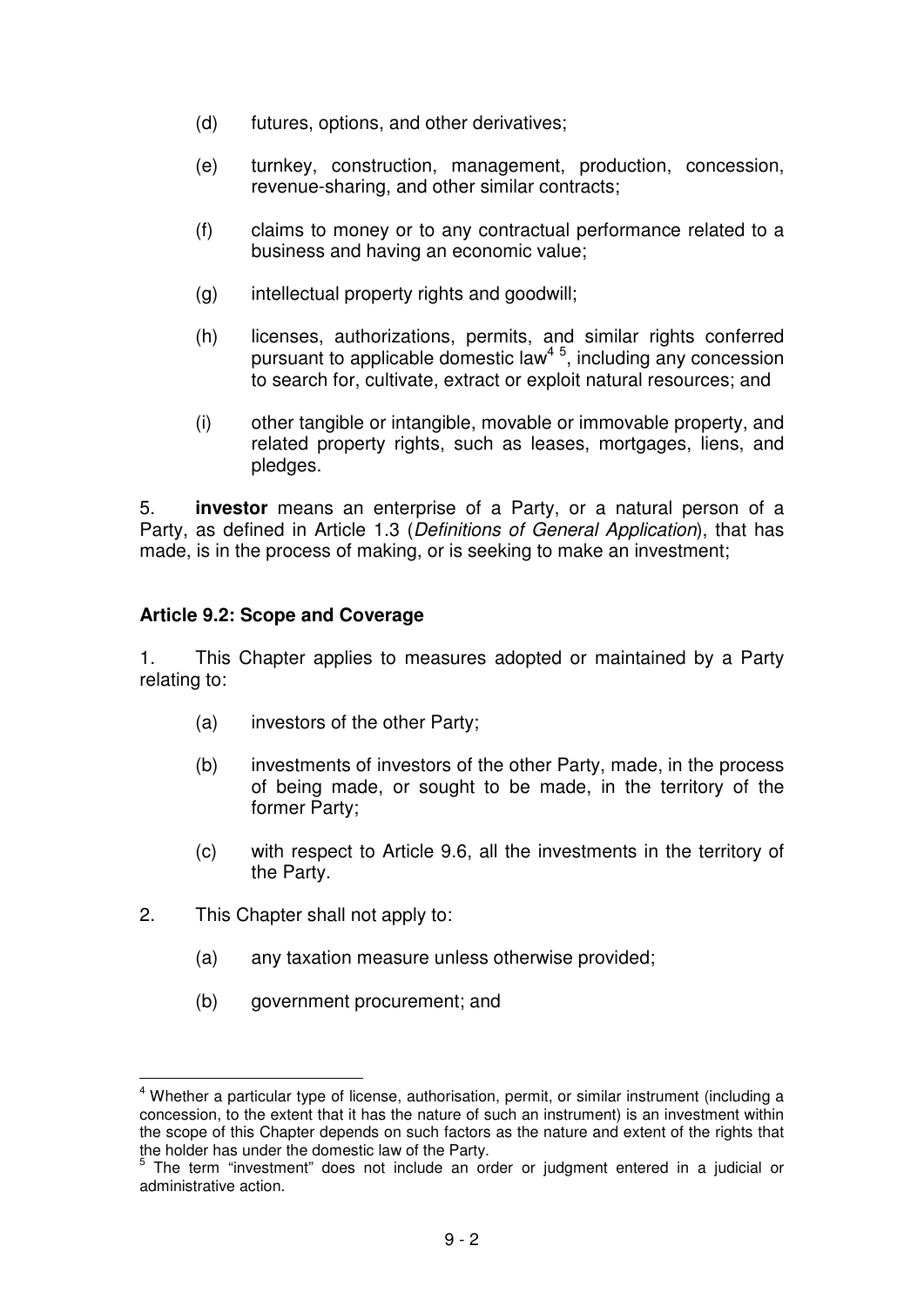(c) services supplied in the exercise of governmental authority within the territory of each respective Party. For the purposes of this Chapter, a service supplied in the exercise of governmental authority means any service that is supplied neither on a commercial basis nor in competition with one or more service suppliers.

3. In the event of any inconsistency between this Chapter and another Chapter, the other Chapter shall prevail over this Chapter to the extent of the inconsistency.

4. This Chapter shall not apply to measures adopted or maintained by a Party to the extent that they are covered by Chapter 11 (Financial Services).

5. The requirement by a Party that a service provider of the other Party post a bond or other form of financial security as a condition of providing a service into its territory does not of itself make this Chapter applicable to the provision of that cross-border service. This Chapter applies to that Party's treatment of the posted bond or financial security.

6. This Chapter does not apply to claims arising out of events which occurred, or claims which had been raised, prior to the entry into force of this Agreement.

## **Article 9.3: National Treatment**

1. Each Party shall accord to investors of the other Party treatment no less favourable than that it accords, in like circumstances, to its own investors with respect to the establishment, acquisition, expansion, management, conduct, operation, and sale or other disposition of investments in its territory.

2. Each Party shall accord to investments of investors of the other Party treatment no less favourable than that it accords, in like circumstances, to investments in its territory of its own investors with respect to the establishment, acquisition, expansion, management, conduct, operation, and sale or other disposition of investments.

## **Article 9.4: Most-Favoured Nation Treatment**

1. Each Party shall accord to investors of the other Party treatment no less favourable than that it accords, in like circumstances, to investors of any non-Party with respect to the establishment, acquisition, expansion, management, conduct, operation, and sale or other disposition of investments in its territory.

2. Each Party shall accord to investments of investors of the other Party treatment no less favourable than that it accords, in like circumstances, to investments in its territory of investors of any non-Party with respect to the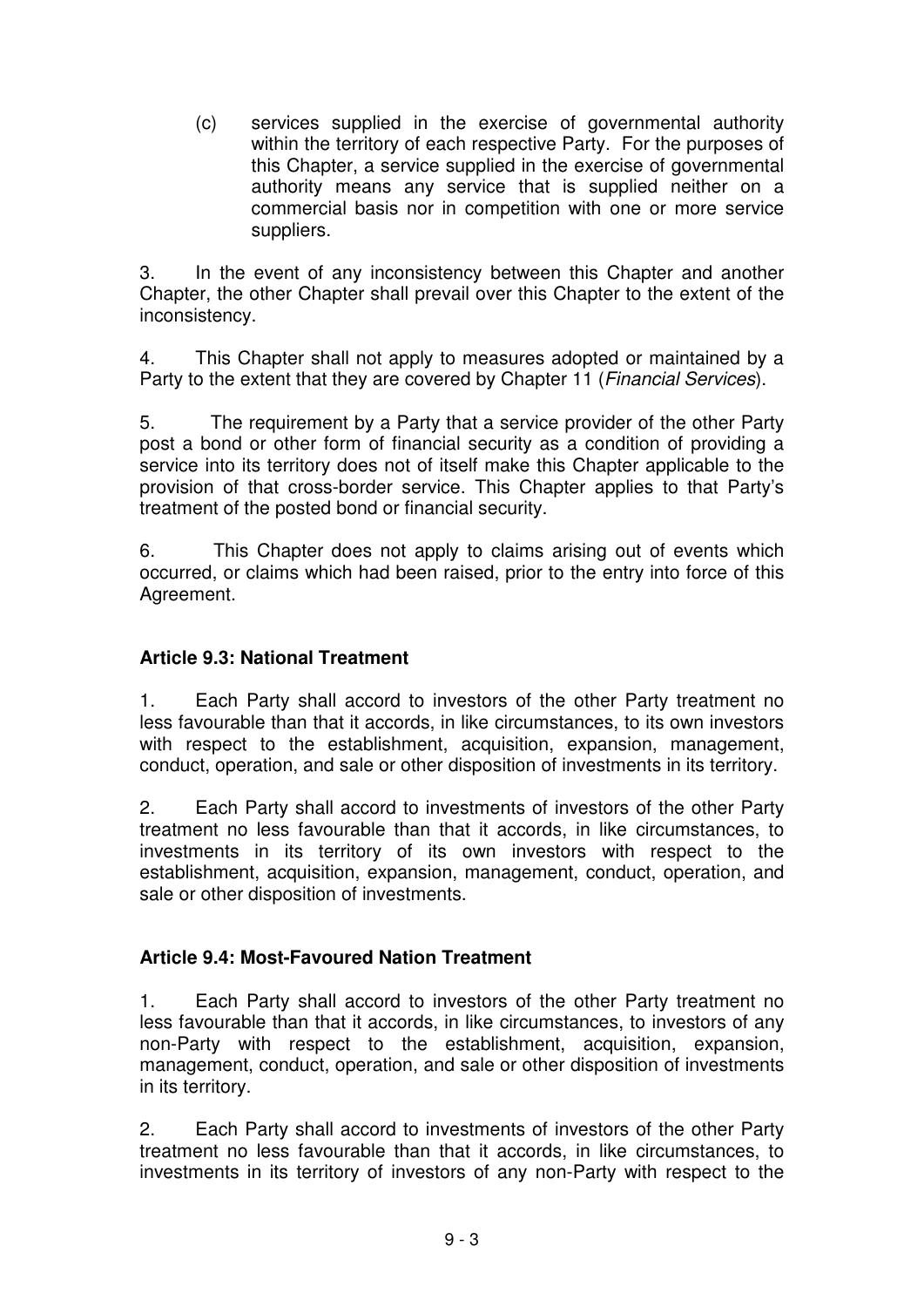establishment, acquisition, expansion, management, conduct, operation, and sale or other disposition of investments.

# **Article 9.5: Minimum Standard of Treatment**

1. Each Party shall accord to investments of investors of the other Party treatment in accordance with customary international law minimum standard of treatment of aliens<sup>6</sup>, including fair and equitable treatment and full protection and security.

2. The concepts of "fair and equitable treatment" and "full protection and security" in paragraph 1 do not require treatment in addition to or beyond that which is required by the customary international law minimum standard of treatment of aliens and do not create additional substantive rights. The obligation to provide:

- (a) "fair and equitable treatment" includes the obligation not to deny justice in criminal, civil or administrative adjudicatory proceedings; and
- (b) "full protection and security" requires each Party to provide the level of police protection required under customary international law.

3. A determination that there has been a breach of another provision of this Agreement, or of a separate international agreement, does not establish that there has been a breach of this Article.

4. Without prejudice to paragraph 1, each Party shall accord to investors of the other Party, and to investments of investors of the other Party, nondiscriminatory treatment with respect to measures it adopts or maintains relating to losses suffered by investments in its territory owing to armed conflict or civil strife.

5. Paragraph 4 does not apply to existing measures relating to subsidies or grants, or to any conditions attached to the receipt or continued receipt of such subsidies or grants, whether or not such subsidies or grants are offered exclusively to investors of the Party or investments of investors of the Party, that would be inconsistent with Articles 9.3 and Article 9.4 but for Article 9.10.4.

 $\overline{a}$ 

<sup>6</sup> Customary international law results from a general and consistent practice of States that they follow from a sense of legal obligation. With regards to this article, the customary international law minimum standard of treatment of aliens refers to all customary international law principles that protect the economic rights and interests of aliens.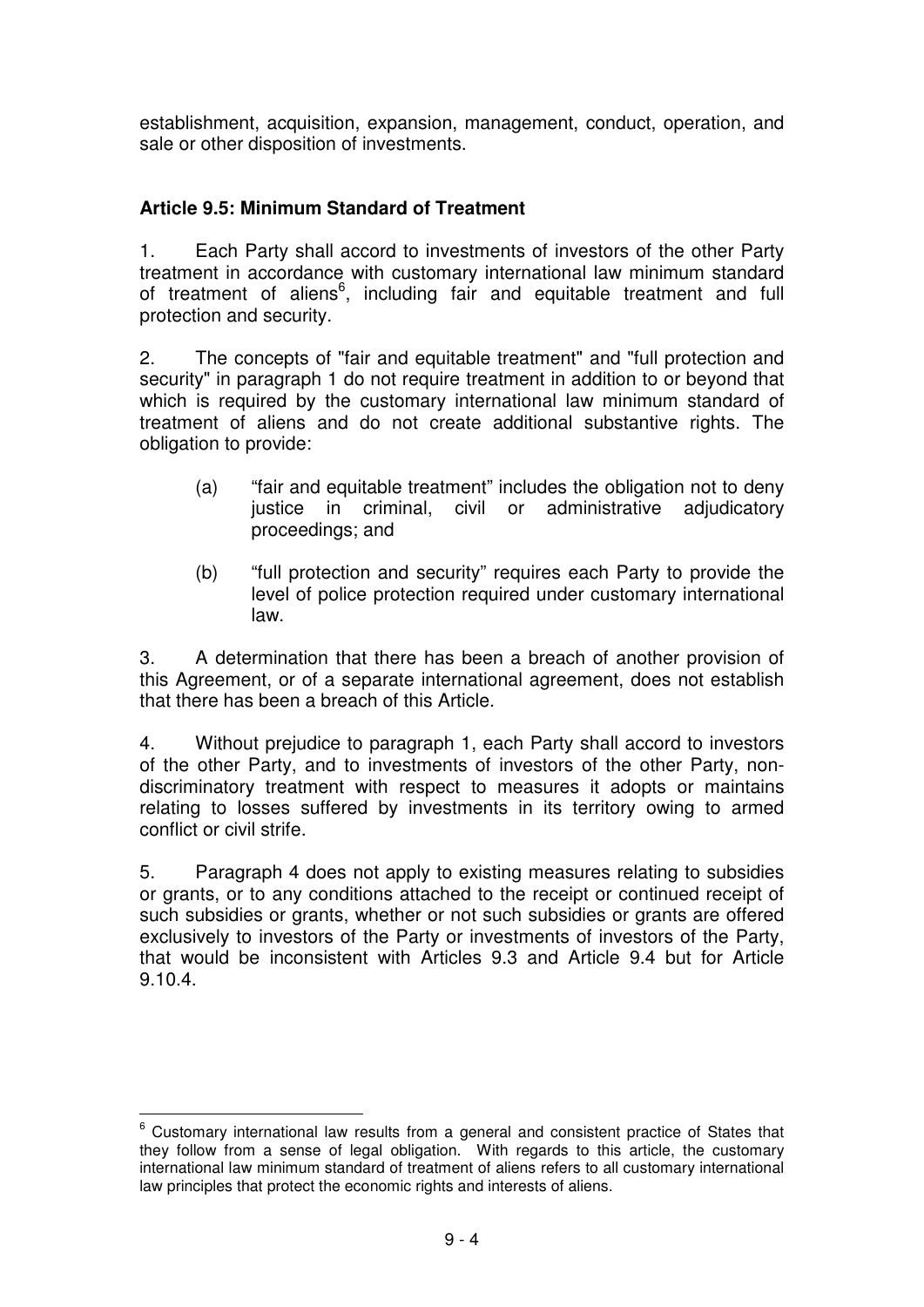## **Article 9.6: Performance Requirements**

1. Neither Party may impose or enforce any of the following requirements, or enforce any commitment or undertaking, in connection with the establishment, acquisition, expansion, management, conduct, operation, or sale or other disposition of an investment of an investor of a Party or of a non-Party in its territory to:

- (a) export a given level or percentage of goods or services;
- (b) achieve a given level or percentage of domestic content;
- (c) purchase, use or accord a preference to goods produced in its territory, or to purchase goods from persons in its territory;
- (d) relate in any way the volume or value of imports to the volume or value of exports or to the amount of foreign exchange inflows associated with such investment;
- (e) restrict sales of goods or services in its territory that such investment produces or provides by relating such sales in any way to the volume or value of its exports or foreign exchange earnings;
- (f) transfer a particular technology, production process or other proprietary knowledge to a person in its territory;
- (g) supply exclusively from the territory of the Party the goods that it produces or the services that it provides to a specific regional market or to the world market.

2. Neither Party may condition the receipt or continued receipt of an advantage, in connection with the establishment, acquisition, expansion, management, conduct, operation, or sale or other disposition of an investment in its territory of an investor of a Party or of a non-Party, on compliance with any of the following requirements:

- (a) to achieve a given level or percentage of domestic content;
- (b) to purchase, use or accord a preference to goods produced in its territory or to purchase goods from persons in its territory;
- (c) to relate in any way the volume or value of imports to the volume or value of exports or to the amount of foreign exchange inflows associated with such investment; or
- (d) to restrict sales of goods or services in its territory that such investment produces or provides by relating such sales in any way to the volume or value of its exports or foreign exchange earnings.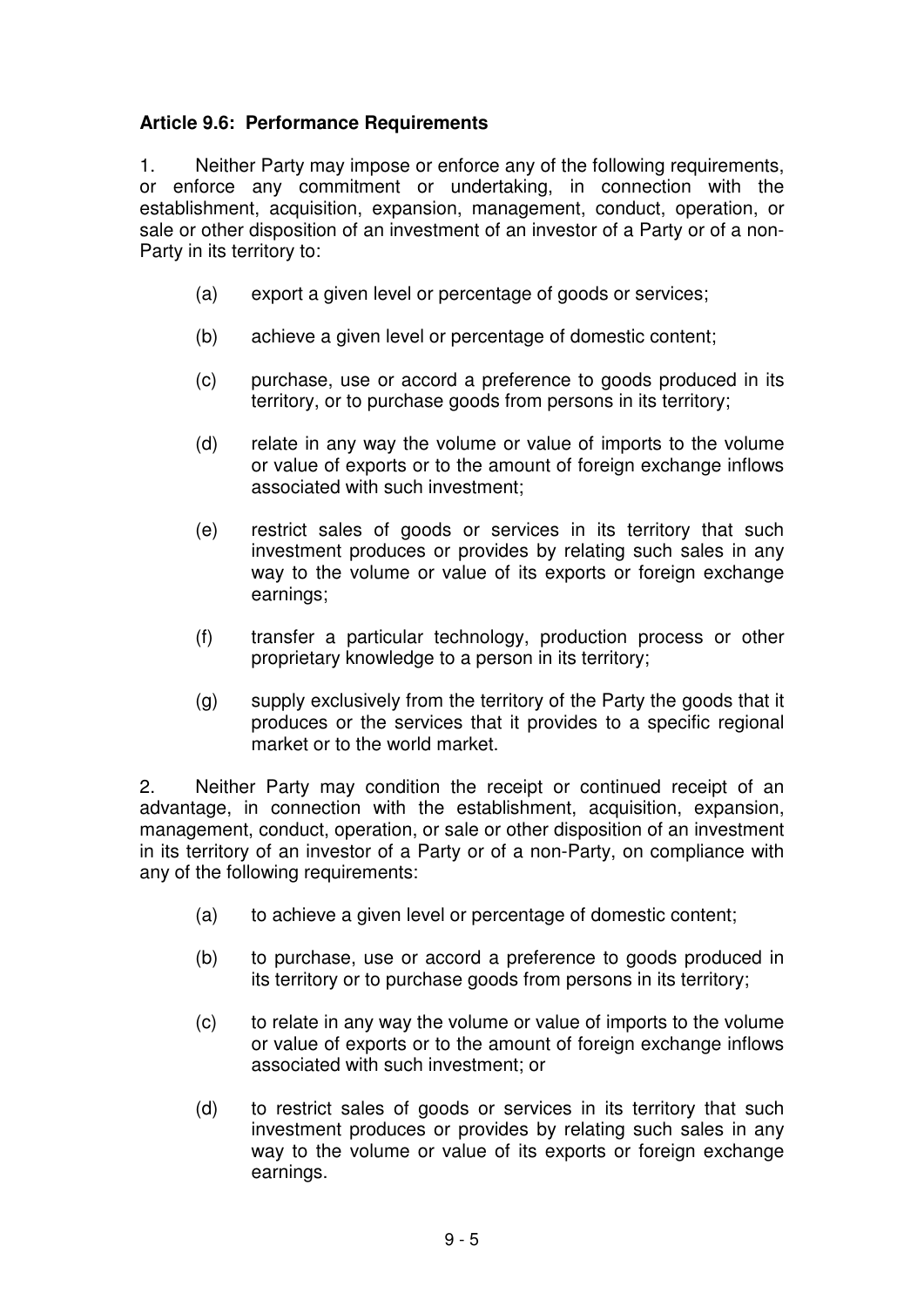- 3. (a) Nothing in paragraph 2 shall be construed to prevent a Party from conditioning the receipt or continued receipt of an advantage, in connection with an investment in its territory of an investor of a Party or of a non-Party, on compliance with a requirement to locate production, provide a service, train or employ workers, construct or expand particular facilities, or carry out research and development, in its territory.
	- (b) The provisions of paragraph 1(f) do not apply:
		- (i) when a party authorizes use of an intellectual property right in accordance with Article 31 of the TRIPS Agreement, or to measures requiring the disclosure of proprietary information that fall within the scope of, and are consistent with Article 39 of the TRIPS Agreement; or
		- (ii) when the requirement is imposed or the commitment or undertaking is enforced by a court, administrative tribunal or competition authority to remedy a practice determined after judicial or administrative process to be anticompetitive under the Party's competition laws.
	- (c) Paragraphs  $(1)(a)$ ,  $(b)$  and  $(c)$ , and  $(2)(a)$  and  $(b)$  do not apply to qualification requirements for goods or services with respect to export promotion and foreign aid programs;
	- (d) The provisions of paragraphs (2)(a) and (b) do not apply to requirements imposed by an importing Party relating to the content of goods necessary to qualify for preferential tariffs or preferential quotas.

4. For greater certainty, paragraphs 1 and 2 do not apply to any requirement other than the requirements set out in those paragraphs.

5. Nothing in this Article shall be construed so as to derogate from the rights and obligations of the Parties under the Agreement on Trade Related Investment Measures in Annex 1A of the WTO Agreement.

6. This Article does not preclude the application of any commitment, undertaking or requirement between private parties, where a Party did not impose or require the commitment, undertaking or requirement.

# **Article 9.7: Expropriation and Compensation**<sup>7</sup>

 $\overline{a}$ 

1. Neither Party shall expropriate or take measures having effect equivalent to expropriation ("expropriation") the investments of investors of the

<sup>&</sup>lt;sup>7</sup> Article 9.7 is to be interpreted in accordance with Annex 9A (*Expropriation*).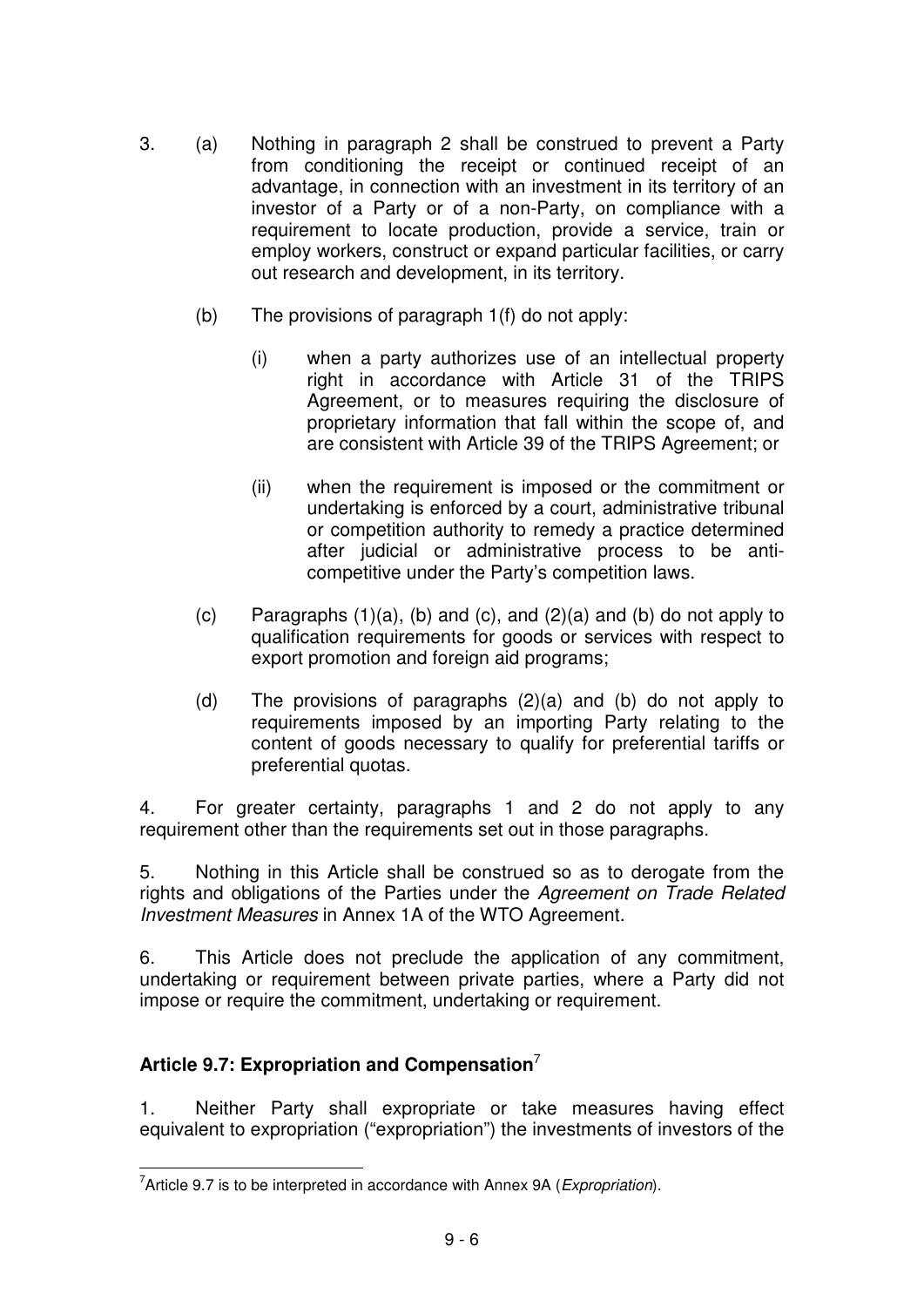other Party unless such a measure is taken on a non-discriminatory basis, for a public purpose, in accordance with due process of law, and upon payment of compensation in accordance with this Article.

2. The expropriation shall be accompanied by the payment of prompt, adequate and effective compensation. Compensation shall be equivalent to the fair market value of the expropriated investment immediately before the expropriation or impending expropriation became public knowledge. Compensation shall carry an appropriate interest, taking into account the length of time from the time of expropriation until the time of payment. Such compensation shall be effectively realizable, freely transferable in accordance with Article 9.8 and made without delay.

3. Notwithstanding paragraphs 1 and 2, any measure of expropriation relating to land, which shall be as defined in the existing domestic legislation of the expropriating Party on the date of entry into force of this Agreement, shall be for a purpose and upon payment of compensation made in accordance with the aforesaid legislation. Such compensation shall be subject to any subsequent amendments to the aforesaid legislation relating to the amount of compensation where such amendments follow the general trends in the market value of the land.

4. This Article does not apply to the issuance of compulsory licenses granted in relation to intellectual property rights, or to the revocation, limitation or creation of intellectual property rights, to the extent that such issuance, revocation, limitation or creation is consistent with the Agreement on Trade-Related Aspects of Intellectual Property Rights in Annex 1C to the TRIPS Agreement.

# **Article 9.8: Transfers**

1. Each Party shall permit all transfers relating to investments in its territory of an investor of the other Party to be made freely and without delay into and out of its territory. Such transfers include:

- (a) contributions to capital;
- (b) profits, dividends, capital gains, and proceeds from the sale of all or any part of the investment or from the partial or complete liquidation of the investment;
- (c) interest, royalty payments, management fees, and technical assistance and other fees;
- (d) payments made under a contract entered into by the investor, or its investment, including payments made pursuant to a loan agreement;
- (e) payments made pursuant to Articles 9.7 and 9.5.4; and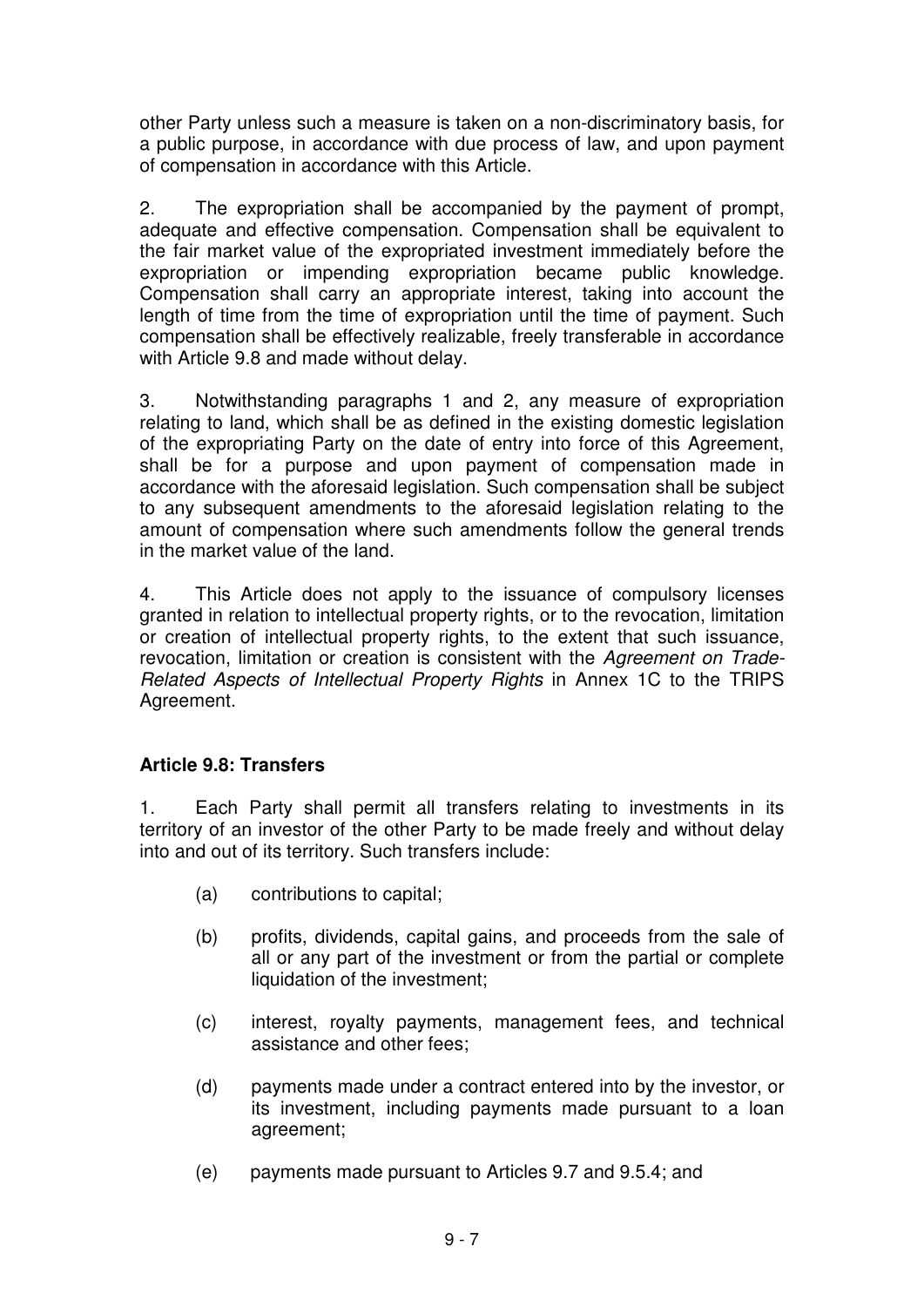(f) payments arising under Article 9.13.

2. Each Party shall permit such transfers to be made in a freely usable currency at the market rate of exchange prevailing at the time of transfer.

3. Notwithstanding paragraphs 1 and 2, a Party may prevent a transfer through the equitable, non-discriminatory, and good faith application of its laws relating to:

- (a) bankruptcy, insolvency, or the protection of the rights of creditors;
- (b) issuing, trading, or dealing in securities, futures, options, or derivatives;
- (c) financial reporting or record keeping of transfers when necessary to assist law enforcement or financial regulatory authorities;
- (d) criminal or penal offences;
- (e) ensuring compliance with orders or judgments in judicial or administrative proceedings; or
- (f) social security, public retirement or compulsory savings schemes.

#### **Article 9.9: Senior Management and Board of Directors**

1. Neither Party may require that an enterprise of that Party that is an investment of an investor of the other Party appoint to senior management positions individuals of any particular nationality.

2. A Party may require that a majority of the board of directors, or any committee thereof, of an enterprise of that Party that is an investment of an investor of the other Party, be of a particular nationality, or resident in the territory of the Party, provided that the requirement does not materially impair the ability of the investor of the other Party to exercise control over its investment.

#### **Article 9.10: Non-Conforming Measures**

- 1. Articles 9.3, 9.4, 9.6 and 9.9 do not apply to:
	- (a) any existing non-conforming measure that is maintained by a Party as set out by that Party in its Schedule to Annex I (Non-Conforming Measures);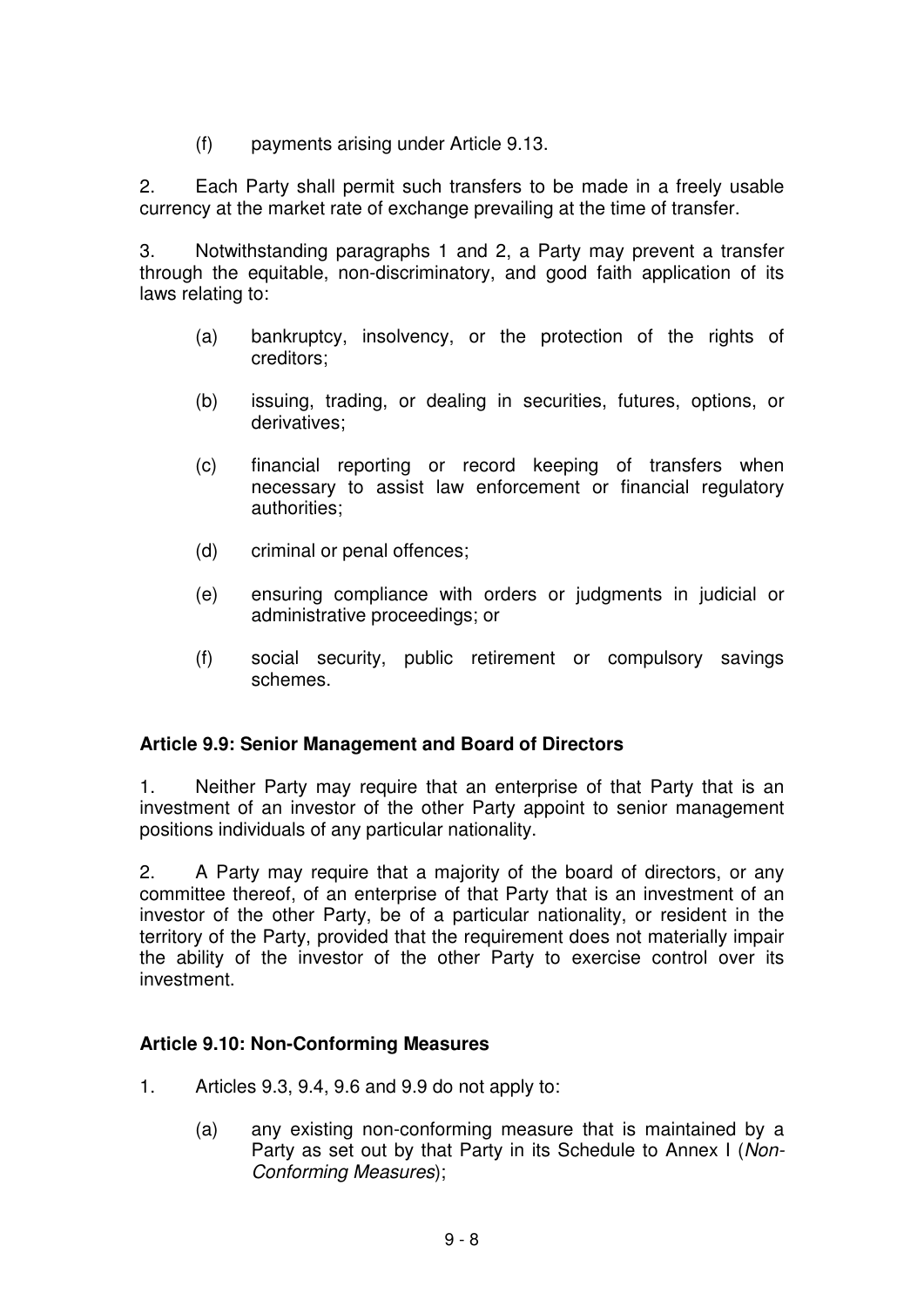- (b) the continuation or prompt renewal of any non-conforming measure referred to in sub-paragraph (a); or
- (c) an amendment to any non-conforming measure referred to in sub-paragraph (a) to the extent that the amendment does not decrease the conformity of the measure, as it existed immediately before the amendment, with Articles 9.3, 9.4, 9.6 and 9.9.

2. Articles 9.3, 9.4, 9.6 and 9.9 do not apply to any measure that a Party adopts or maintains with respect to sectors, sub-sectors, or activities, as set out in its Schedule to Annex II (Non-Conforming Measures).

3. Neither Party may, under any measure adopted after the date of entry into force of this Agreement and covered by its Schedule to Annex II (Non-Conforming Measures), require an investor of the other Party, by reason of its nationality, to sell or otherwise dispose of an investment existing at the time the measure becomes effective.

4. Articles 9.3, 9.4, and 9.9 shall not apply to subsidies or grants provided by a Party, or to any conditions attached to the receipt or continued receipt of such subsidies or grants, whether or not such subsidies or grants are offered exclusively to investors of the Party or investments of investors of the Party, including government-supported loans, guarantees and insurance.

5. Articles 9.3 and 9.4 do not apply to any measure that is an exception to, or derogation from, a Party's obligations under the TRIPS Agreement, as specifically provided for in that agreement.

## **Article 9.11: Denial of Benefits**

Subject to prior notification and consultation, according to the procedures set out in Article 15.3 (Consultations), a Party may deny the benefits of this Chapter to an investor of the other Party that is an enterprise of such Party and to investments of such an investor where the Party establishes that the enterprise is owned or controlled by persons of a non-Party, or of the denying Party, and has no substantive business operations in the territory of the other Party.

## **Article 9.12: Subrogation**

1. If a Party or a designated agency of a Party makes a payment to any of its investors under a guarantee, a contract of insurance or other form of indemnity it has granted in respect of an investment of an investor of that Party, the other Party shall recognise the subrogation or transfer of any right or title in respect of such investment. The subrogated or transferred right or claim shall not be greater than the original right or claim of the investor.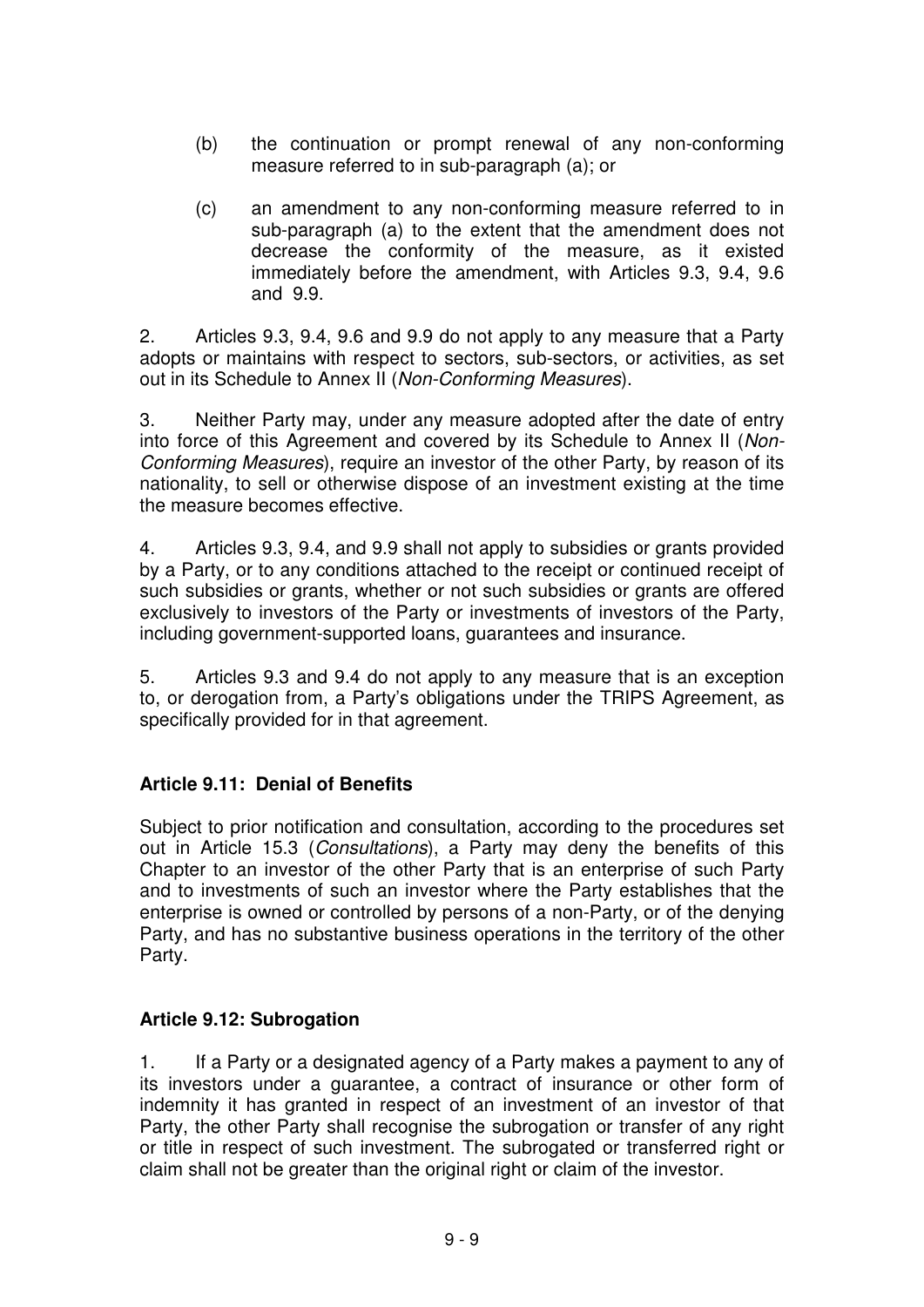2. Where a Party or a designated agency of a Party has made a payment to an investor of that Party and has taken over rights and claims of the investor, that investor shall not, unless authorised to act on behalf of the Party or the designated agency of the Party making the payment, pursue those rights and claims against the other Party.

#### **Article 9.13: Investor-State Dispute Settlement**

1. This Article shall apply to disputes between a Party and an investor of the other Party concerning an alleged breach of an obligation of the former under this Chapter, which causes loss or damage to the investor or its investment.

2. The parties to the dispute shall initially seek to resolve the dispute by consultations and negotiations.

3. Where the dispute cannot be resolved as provided for under paragraph 2 within 6 months from the date of a request for consultations and negotiations, then unless the disputing investor and the disputing Party agree otherwise or if the investor concerned has already submitted the dispute for resolution before the courts or administrative tribunals of the disputing Party (excluding proceedings for interim measures of protection referred to in paragraph 5, below), the investor concerned may submit the dispute for settlement to:

- (a) the International Centre for Settlement of Investment Disputes ("ICSID") for conciliation or arbitration pursuant to the Convention on the Settlement of Investment Disputes between States and Nationals of Other States, if both Contracting Parties are parties to the ICSID Convention; or
- (b) arbitration under the rules of the United Nations Commission on International Trade Law ("UNCITRAL").

4. Each Party hereby consents to the submission of a dispute to conciliation or arbitration under paragraphs 3(a) and (b) in accordance with the provisions of this Article, conditional upon:

- (a) the submission of the dispute to such conciliation or arbitration taking place within three years of the time at which the disputing investor became aware, or should reasonably have become aware, of a breach of an obligation under this Chapter causing loss or damage to the disputing investor or its investment;
- (b) the disputing investor not being an enterprise of the disputing Party until the disputing investor refers the dispute for conciliation or arbitration pursuant to paragraph 3; and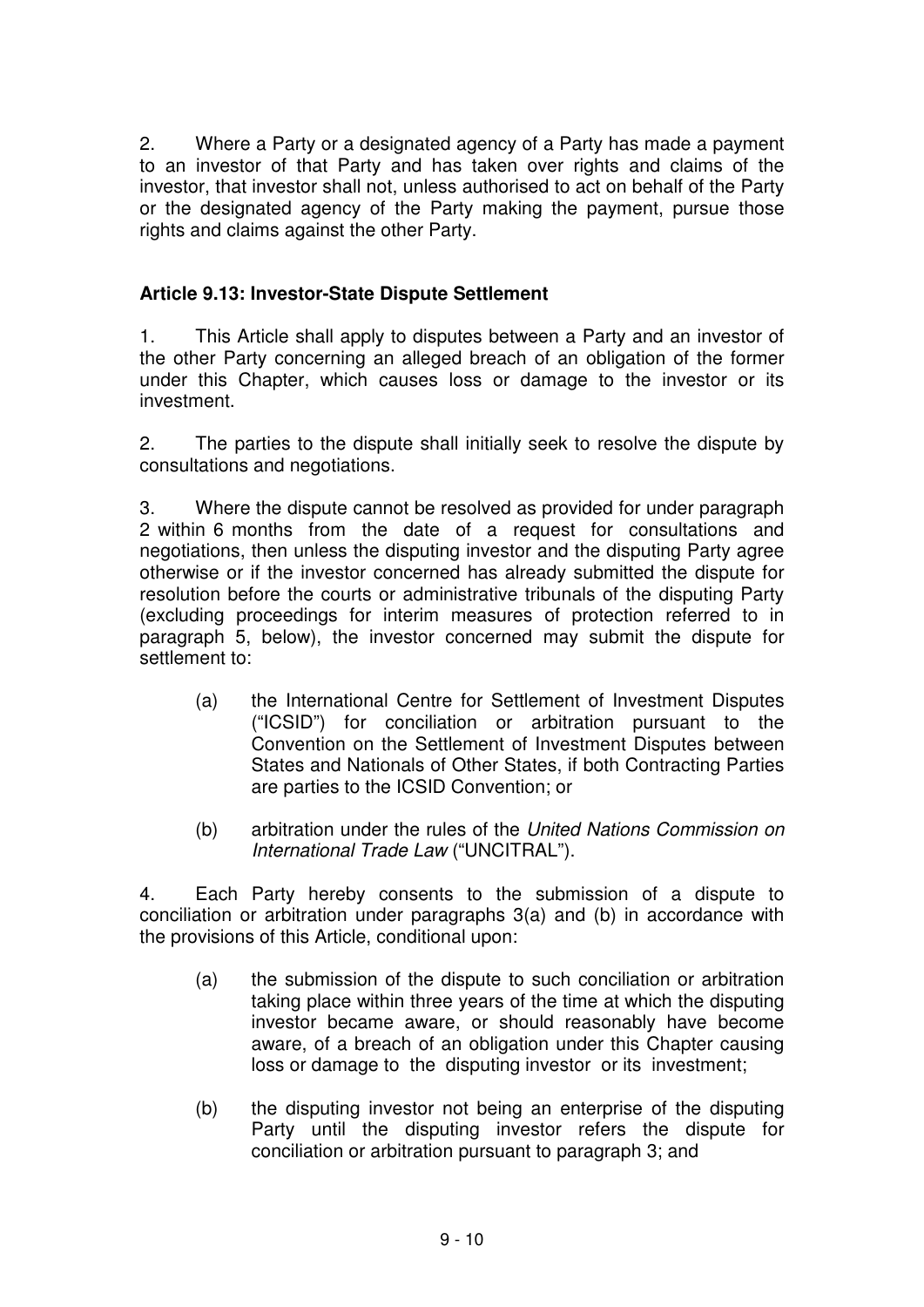- (c) the disputing investor providing written notice, which shall be submitted at least 30 days before the claim is submitted, to the disputing Party of its intent to submit the dispute to such conciliation or arbitration and which:
	- (i) nominates either paragraph 3(a) or (b) as the forum for dispute settlement (and, in the case of ICSID, nominates whether conciliation or arbitration is being sought);
	- (ii) waives its right to initiate or continue any proceedings (excluding proceedings for interim measures of protection referred to in paragraph 5) before any of the other dispute settlement fora referred to in paragraph 3 in relation to the matter under dispute; and
	- (iii) briefly summarises the alleged breach of the disputing Party under this Chapter (including the articles alleged to have been breached) and the loss or damage allegedly caused to the disputing investor or its investment.

5. Neither Party shall prevent the disputing investor from seeking interim measures of protection, not involving the payment of damages or resolution of the substance of the matter in dispute before the courts or administrative tribunals of the disputing Party, prior to the institution of proceedings before any of the dispute settlement fora referred to in paragraph 3, for the preservation of its rights and interests. No claim may be submitted to arbitration if the disputing investor has previously submitted the same alleged breach to an administrative tribunal or court of the disputing Party, or to any other dispute settlement procedures, for adjudication or resolution. That election shall be definitive and the disputing investor may not thereafter submit the claim to arbitration under this Article.

6. Neither Party shall give diplomatic protection, or bring an international claim, in respect of a dispute in which one of its investors and the other Party shall have consented to submit or have submitted to conciliation or arbitration under this Article, unless such other Party has failed to abide by and comply with the award rendered in such dispute. Diplomatic protection, for the purposes of this paragraph, shall not include informal diplomatic exchanges for the sole purpose of facilitating a settlement of the dispute.

7. A Tribunal established under this article shall decide the issues in dispute in accordance with this Chapter and customary rules of interpretation of public international law.

8. Without prejudice to the appointment of other kinds of experts where authorised by the applicable arbitration rules, a Tribunal, at the request of the disputing Party or the disputing investor or, on its own initiative, may appoint one or more experts to report to it in writing on any factual issue concerning technical or other scientific matters, provided the disputing parties so agree, and subject to such terms and conditions as the disputing parties may agree.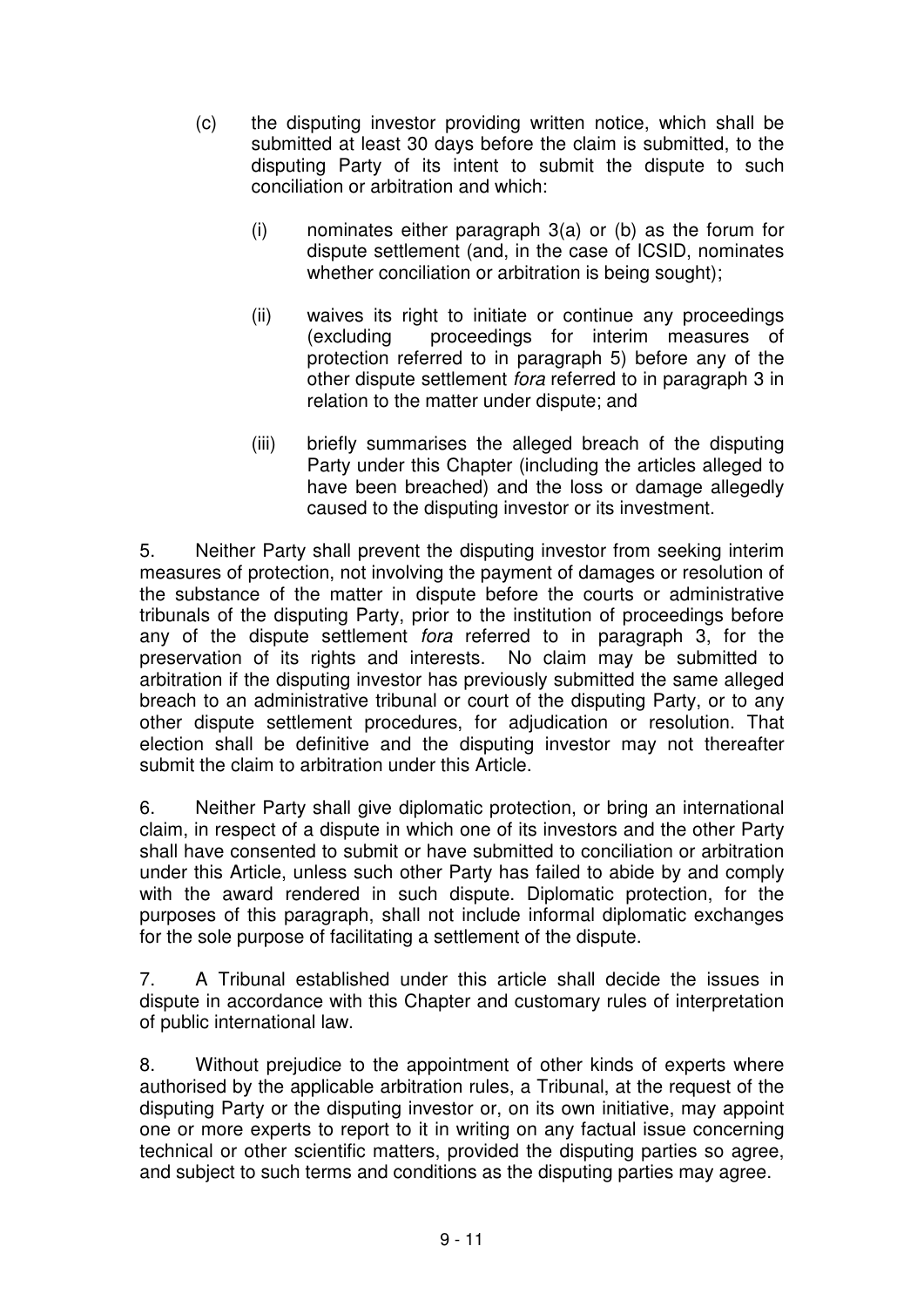9. Where a disputing Party asserts as a defence that the measure alleged to be a breach is within the scope of a non-conforming measure as set out in its Annexes I (Non-Conforming Measures) and II (Non-Conforming Measures), the Tribunal shall, on the request of the disputing Party, request the interpretation of the Administrative Commission of the Agreement established in Article 17.1 (Administrative Commission of the Agreement) on the issue. The Administrative Commission shall issue in writing, its interpretation on the issue within 60 days after the date of receipt of the request. An interpretation issued by the Administrative Commission under this paragraph shall be binding on the Tribunal and an award by the Tribunal must be consistent with that interpretation. If the Administrative Commission fails to submit an interpretation within 60 days, the Tribunal shall decide the issue.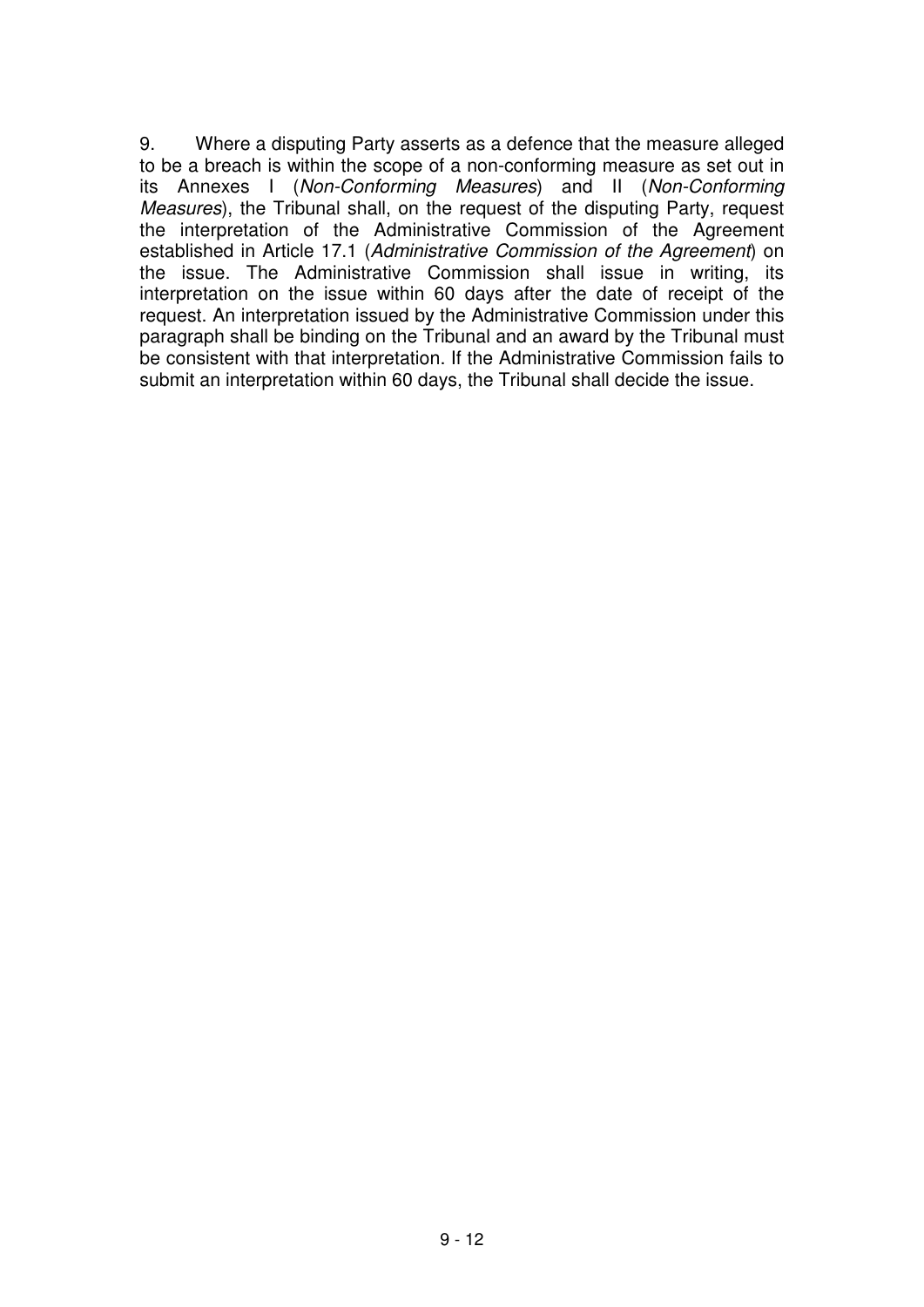# **ANNEX 9A EXPROPRIATION**

The Parties confirm their shared understanding that:

1. Article 9.7.1 is intended to reflect customary international law concerning the obligation of States with respect to expropriation.

2. An action or a series of actions by a Party cannot constitute an expropriation unless it interferes with a tangible or intangible property right or property interest in an investment.

3. Article 9.7.1 addresses 2 situations. The first is direct expropriation, where an investment is nationalized or otherwise directly expropriated through the formal transfer of title or outright seizure.

4. The second situation addressed by Article 9.7.1 is indirect expropriation, where an action or series of actions by a Party has an effect equivalent to direct expropriation without formal transfer of title or outright seizure.

- (a) The determination of whether an action or series actions by a Party, in a specific fact situation, constitutes a measure equivalent to expropriation requires a case-by-case, fact-based inquiry that considers, among other factors:
	- (i) the economic impact of the government action, although the fact that an action or series of actions by a Party has an adverse effect on the economic value of an investment, standing alone, does not establish that a measure equivalent to expropriation has occurred;
	- (ii) the extent to which the government action interferes with distinct, reasonable investment-backed expectations; and
	- (iii) the character of the government action.
- (b) Except in rare circumstances, non-discriminatory regulatory actions by a Party that are designed and applied to protect legitimate public welfare objectives, such as public health, safety and the environment, do not constitute indirect expropriations.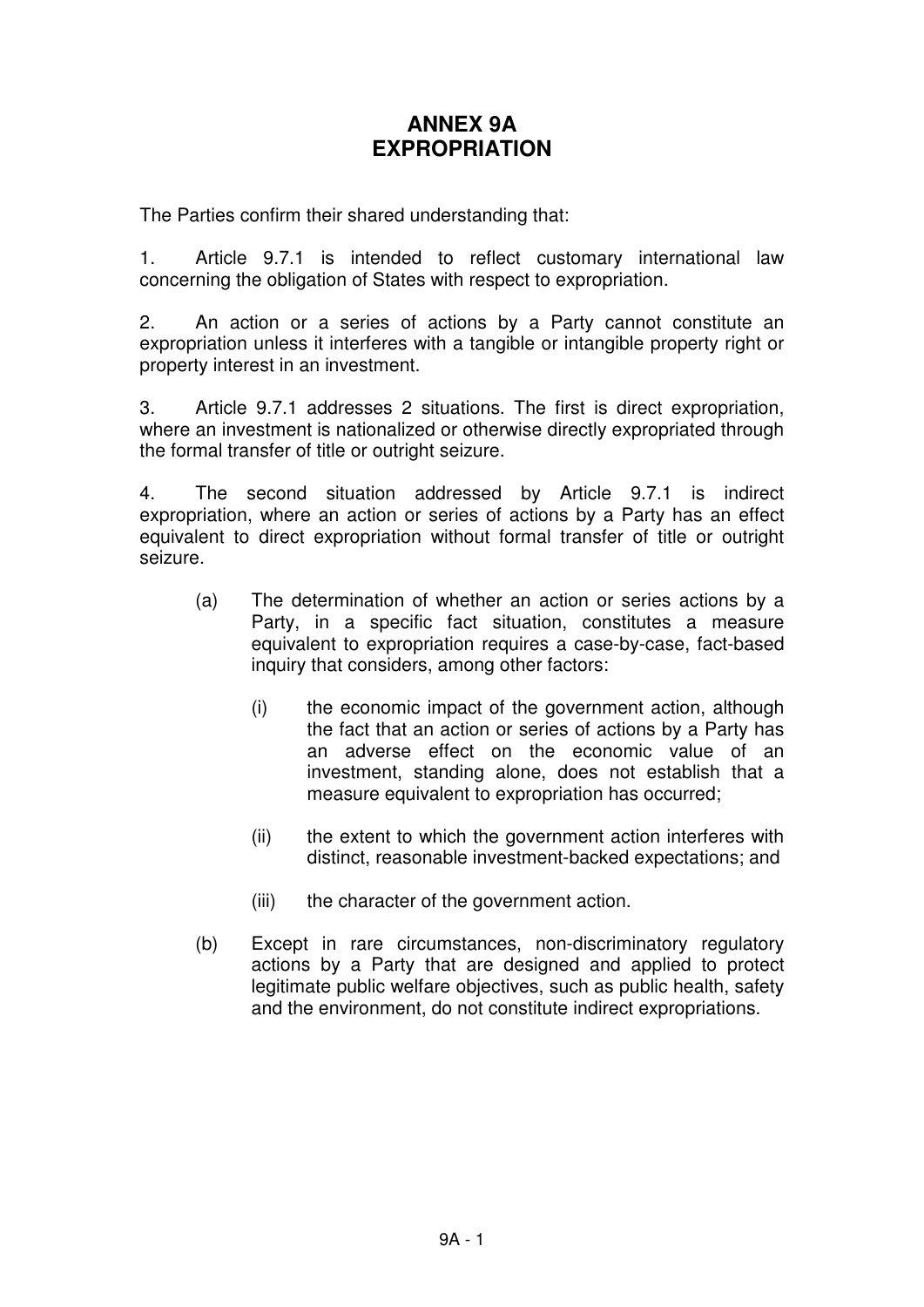# **CHAPTER 10 CROSS BORDER TRADE IN SERVICES**

#### **Article 10.1: Definitions**

For purposes of this Chapter:

1. **cross-border trade in services** or **cross-border supply of services**  means the supply of a service:

- (a) from the territory of one Party into the territory of the other Party;
- (b) in the territory of one Party by a person of that Party to a person of the other Party; or
- (c) by a service supplier of a Party, through presence of natural persons of a Party in the territory of the other Party;

but does not include the supply of a service in the territory of a Party by an investor of the other Party or an investment of an investor of the other Party as defined in Article 9.1 (Definitions);

2. **enterprise** means an entity constituted or organized under applicable law, whether or not for profit, and whether privately or governmentally owned or controlled, including a corporation, trust, partnership, sole proprietorship, joint venture, association, or similar organization and a branch of an enterprise;

3. **enterprise of a Party** means an enterprise organized or constituted under the laws of a Party and a branch located in the territory of a Party;

4. **maritime transport service supplier of a Party** means a person, a shipping company or a vessel of one Party that seeks to supply or supplies a maritime service;

5. **port of a Party** means the port of that Party that is open to foreign vessels;

6. **service supplied in the exercise of governmental authority** means any service which is supplied neither on a commercial basis nor in competition with one or more service suppliers.

7. **service supplier** means a person of a Party that seeks to supply or supplies a service<sup>1</sup>;  $\overline{a}$ 

<sup>&</sup>lt;sup>1</sup> The Parties understand that **seeks to supply or supplies a service** has the same meaning as **supplies a service** as used in GATS Article XXVIII (g). The Parties understand that for purposes of Articles 10.3 (National Treatment), 10.4 (Most-Favoured Nation Treatment), and 10.5 (Market Access) of this Agreement, **service suppliers** has the same meaning as **services and service suppliers** as used in GATS Articles II, XVI, and XVII.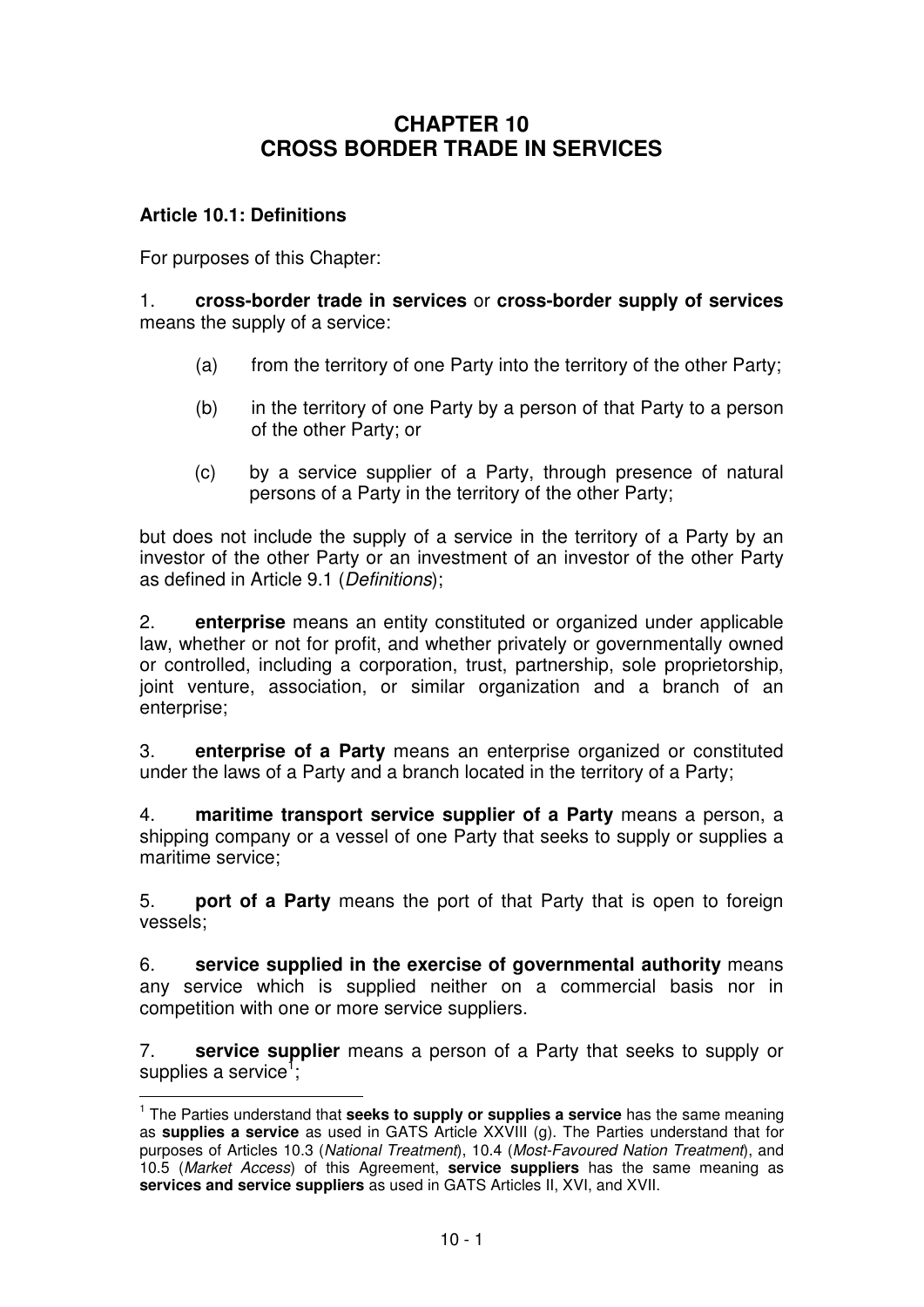8. **vessel** means any merchant ships engaged in any commercial activity, except a ship that is:

- (a) involved solely in the carriage and transportation of cargo for or belonging to; or
- (b) used in the service of the Government of either Party; and

9. **vessel of a Party** means any vessel under the national flag of a Party, registered in the territory of that Party, or any vessel under the flag of a third country that is owned or operated by a shipping company of one Party. "Operated" means owned, managed, chartered, time chartered, or space chartered.

## **Article 10.2: Scope and Coverage**

1. This Chapter applies to measures adopted or maintained by a Party affecting cross-border trade in services by service suppliers of the other Party. Measures covered by this paragraph include measures affecting:

- (a) the production, distribution, marketing, sale and delivery of a service;
- (b) the purchase or use of, or payment for, a service;
- (c) the access to and use of distribution, transport, or telecommunications networks and services in connection with the supply of a service; and
- (d) the presence in its territory of a service supplier of the other Party<sup>2</sup>; and
- (e) the provision of a bond or other form of financial security as a condition for the supply of a service.

2. Notwithstanding Article 10.1.1, Articles 10.5, 10.8, 10.9 and 10.15 also applies to measures by a Party affecting the supply of a service in its territory by an investor or an investment as defined in Article 9.1 (Definitions)<sup>3</sup>.

3. This Chapter does not apply to:

 $\overline{a}$ 

(a) financial services, as defined in Article 11.16 (Definitions), except as otherwise provided for in Chapter 11 (Financial Services);

 $2$  It is clarified that this paragraph 1(d) is without prejudice to and is to be read together with Article 10.1.1.

 $3$  The Parties understand that nothing in this Chapter, including this paragraph, is subject to investor-state dispute settlement pursuant to Article 9.13 (Investor-State Dispute Settlement).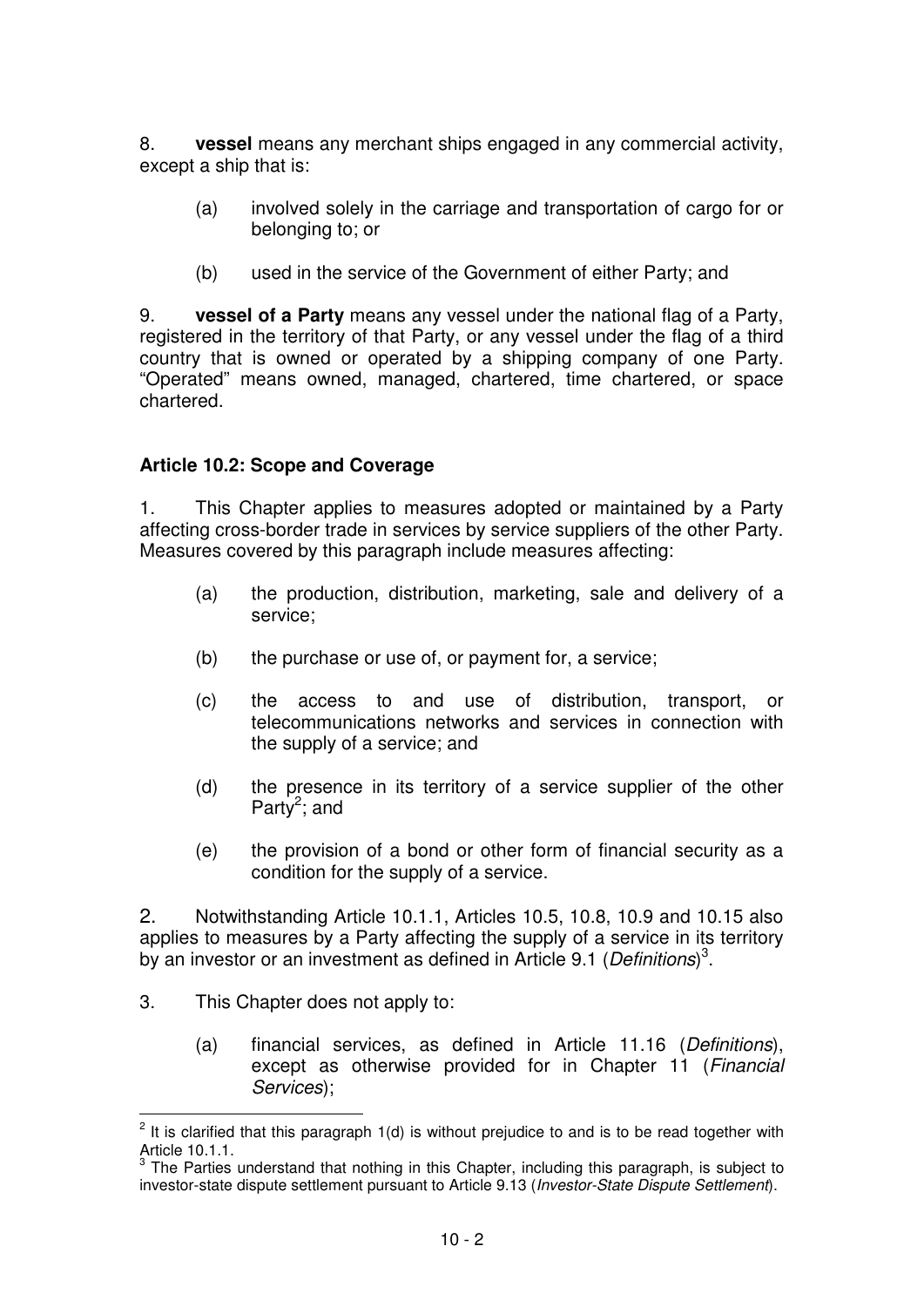- (b) government procurement, as referred to in Chapter 8 (Government Procurement);
- (c) air services, including domestic and international air transportation services, whether scheduled or non-scheduled, and related services in support of air services, other than:
	- (i) aircraft repair and maintenance services during which an aircraft is withdrawn from service;
	- (ii) the selling and marketing of air transport services;
	- (iii) computer reservation system ("CRS") services; and
- (d) subsidies or grants provided by a Party or to any conditions attached to the receipt or continued receipt of such subsidies or grants, whether or not such subsidies or grants are offered exclusively to domestic services, service consumers or service suppliers, including government-supported loans, guarantees and insurance.

4. This Chapter does not impose any obligation on a Party with respect to a natural person of the other Party seeking access to its employment market, or employed on a permanent basis in its territory, and does not confer any right on that natural person with respect to that access or employment.

5. This Chapter does not apply to services supplied in the exercise of governmental authority within the territory of each respective Party.

6. Nothing in this Chapter shall prevent a Party from applying measures to regulate the entry of natural persons of the other Party into, or their temporary stay in, its territory, including those measures necessary to protect the integrity of, and to ensure the orderly movement of natural persons across its borders, provided that such measures are not applied in such a manner as to nullify or impair the benefits accruing to the other Party under the terms of this Chapter.<sup>4</sup>

7. Annex 10A (Movement of Business Persons) contains supplementary provisions to this Chapter and provides for additional rights and obligations in relation to the movement of natural persons between the Parties. The commitments made by each Party under Annex 10A (Movement of Business Persons) shall be subject to any reservations it has taken in its Annex I, II and III of Chapters 9 (Investment), 10 (Cross-Border Trade in Services) and Chapter 11 (Financial Services).

 $\overline{a}$ 

 $4$  The sole fact of requiring a visa for natural persons of the other Party shall not be regarded as nullifying or impairing benefits under a specific commitment.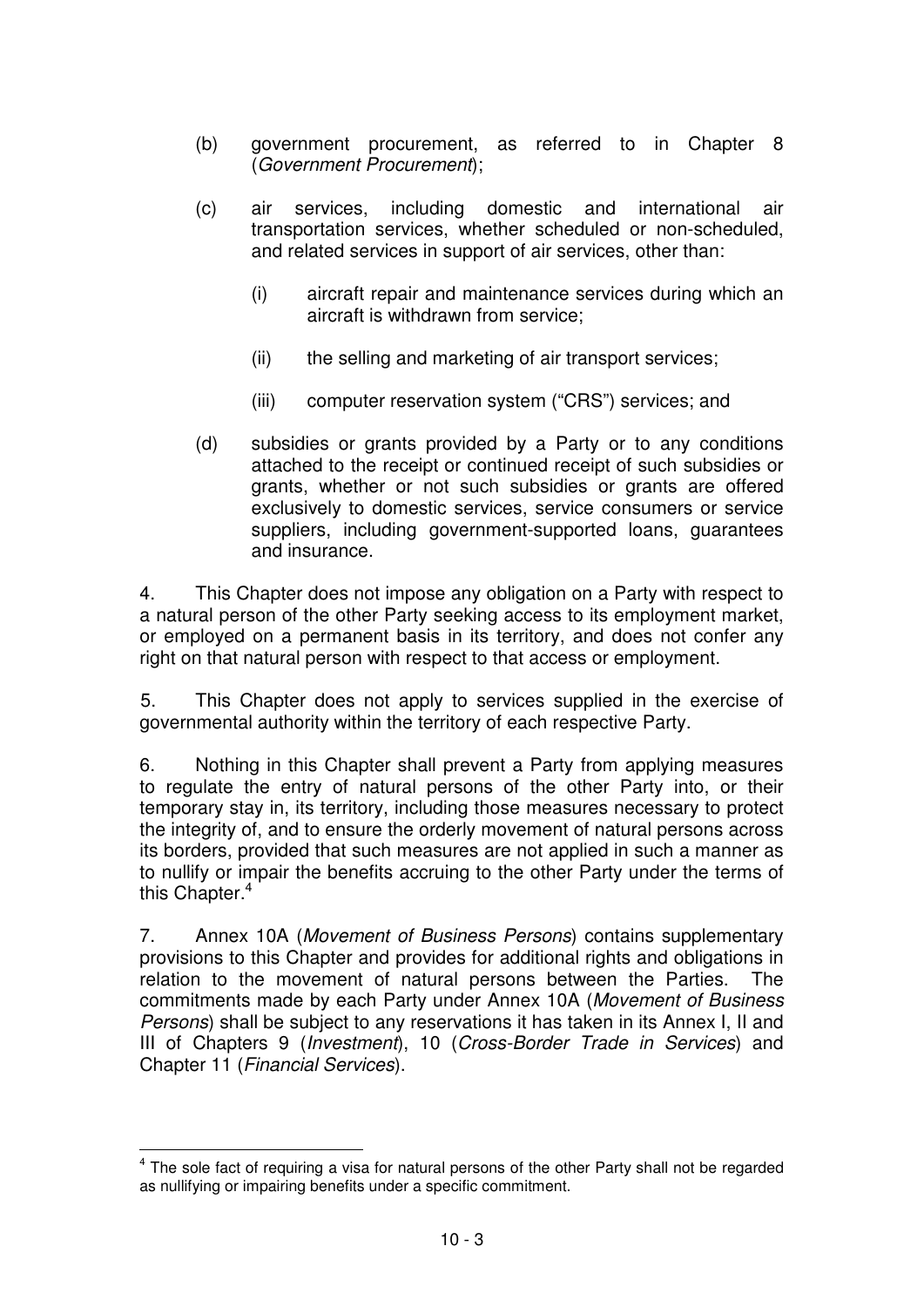8. Annex 10B (Maritime Transport Services) contains supplementary provisions to this Chapter and provides for additional rights and obligations in relation to maritime transport services between the Parties. The commitments made by each Party under Annex 10B (Maritime Transport Services) shall be subject to any reservations it has taken in its Annex I, II and III of Chapters 9 (Investment), 10 (Cross-Border Trade in Services) and Chapter 11 (Financial Services).

## **Article 10.3: National Treatment**

Each Party shall accord to service suppliers of the other Party treatment no less favourable than that it accords, in like circumstances, to its own service suppliers.

#### **Article 10.4: Most-Favoured Nation Treatment**

Each Party shall accord to service suppliers of the other Party treatment no less favorable than that it accords, in like circumstances, to service suppliers of a non-Party.

#### **Article 10.5: Market Access**

 $\overline{a}$ 

A Party shall not adopt or maintain, either on the basis of a regional subdivision or on the basis of its entire territory, measures that<sup>5</sup>:

- (a) impose limitations on:
	- (i) the number of service suppliers whether in the form of numerical quotas, monopolies, exclusive service suppliers or the requirement of an economic needs test;
	- (ii) the total value of service transactions or assets in the form of numerical quotas or the requirement of an economic needs test;
	- (iii) the total number of service operations or the total quantity of services output expressed in terms of designated numerical units in the form of quotas or the requirement of an economic needs test<sup>6</sup>; or

<sup>&</sup>lt;sup>5</sup> Subject to the reservations that a Party makes in respect of market access pursuant to Article 10.7, where the cross-border movement of capital is an essential part of a services supplied through the mode of supply referred to in Article  $10.1.1(a)$ , that Party is hereby committed to allow such movement of capital.

 $6$  This paragraph does not cover measures of a Party which limit inputs for the supply of services.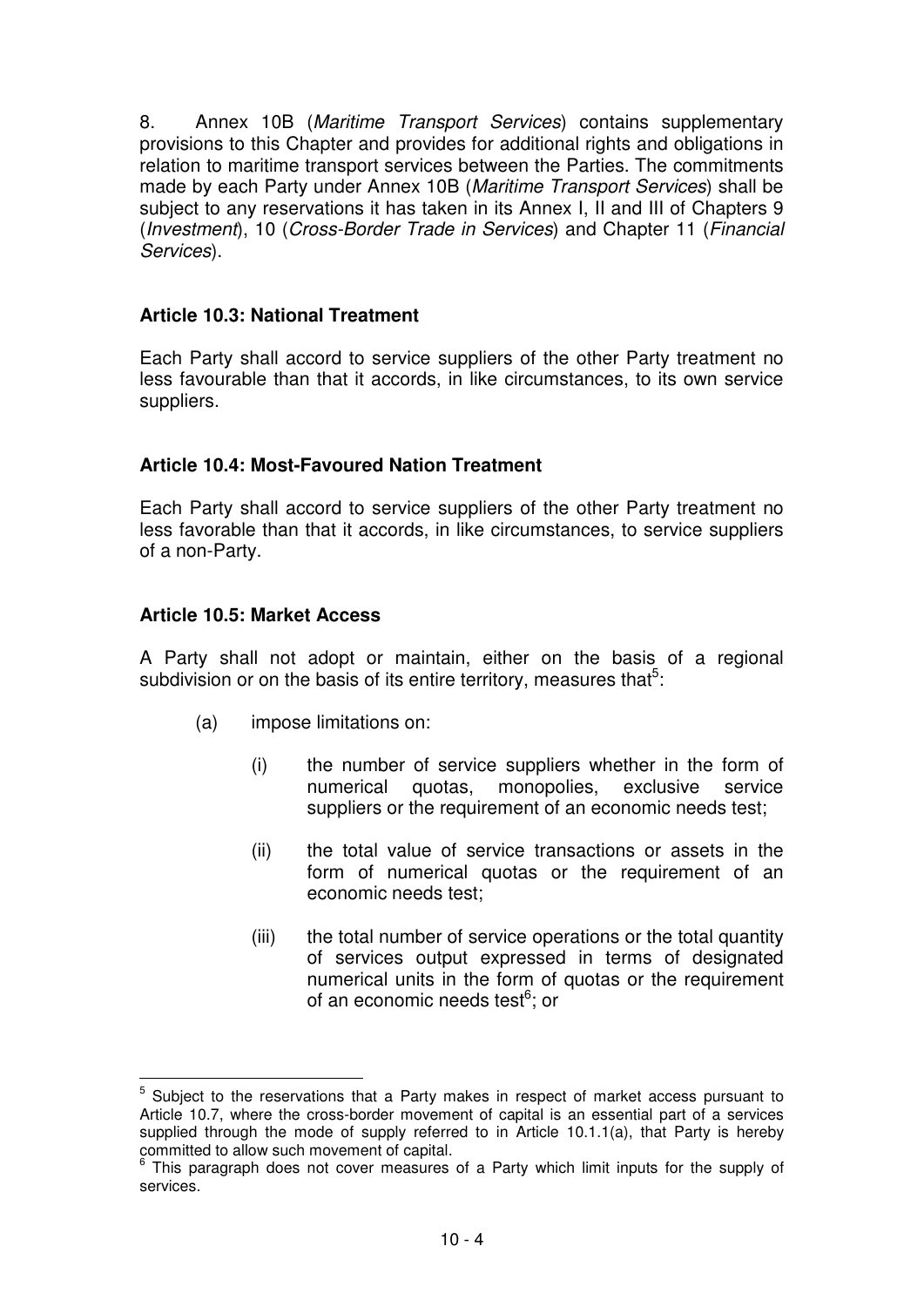- (iv) the total number of natural persons that may be employed in a particular service sector or that a service supplier may employ and who are necessary for, and directly related to, the supply of a specific service in the form of numerical quotas or the requirement of an economic needs test; and
- (b) restrict or require specific types of legal entity or joint venture through which a service supplier may supply a service.

#### **Article 10.6: Local Presence**

A Party shall not require a service supplier of the other Party to establish or maintain a representative office or any form of enterprise, or to be resident, in its territory as a condition for the cross-border supply of a service.

#### **Article 10.7: Non-Conforming Measures**

- 1. Articles 10.3, 10.4, 10.5 and 10.6 do not apply to:
	- (a) any existing non-conforming measure that is maintained by a Party as set out by that Party in its Schedule to Annex I;
	- (b) the continuation or prompt renewal of any non-conforming measure referred to in sub-paragraph (a); or
	- (c) an amendment to any non-conforming measure referred to in sub-paragraph (a) to the extent that the amendment does not decrease the conformity of the measure, as it existed immediately before the amendment, with Articles 10.3, 10.4, 10.5 and 10.6.

2. Articles 10.3, 10.4, 10.5 and 10.6 do not apply to any measure that a Party adopts or maintains with respect to sectors, sub-sectors or activities as set out in its Schedule to Annex II.

- 3. Article 10.9 shall not apply to:
	- (a) any existing non-conforming measure that is maintained by a Party as set out in its Schedule to Annex I; or
	- (b) any existing or new measure that a Party adopts or maintains with respect to sectors, sub sectors or activities as set out in its Schedule to Annex II.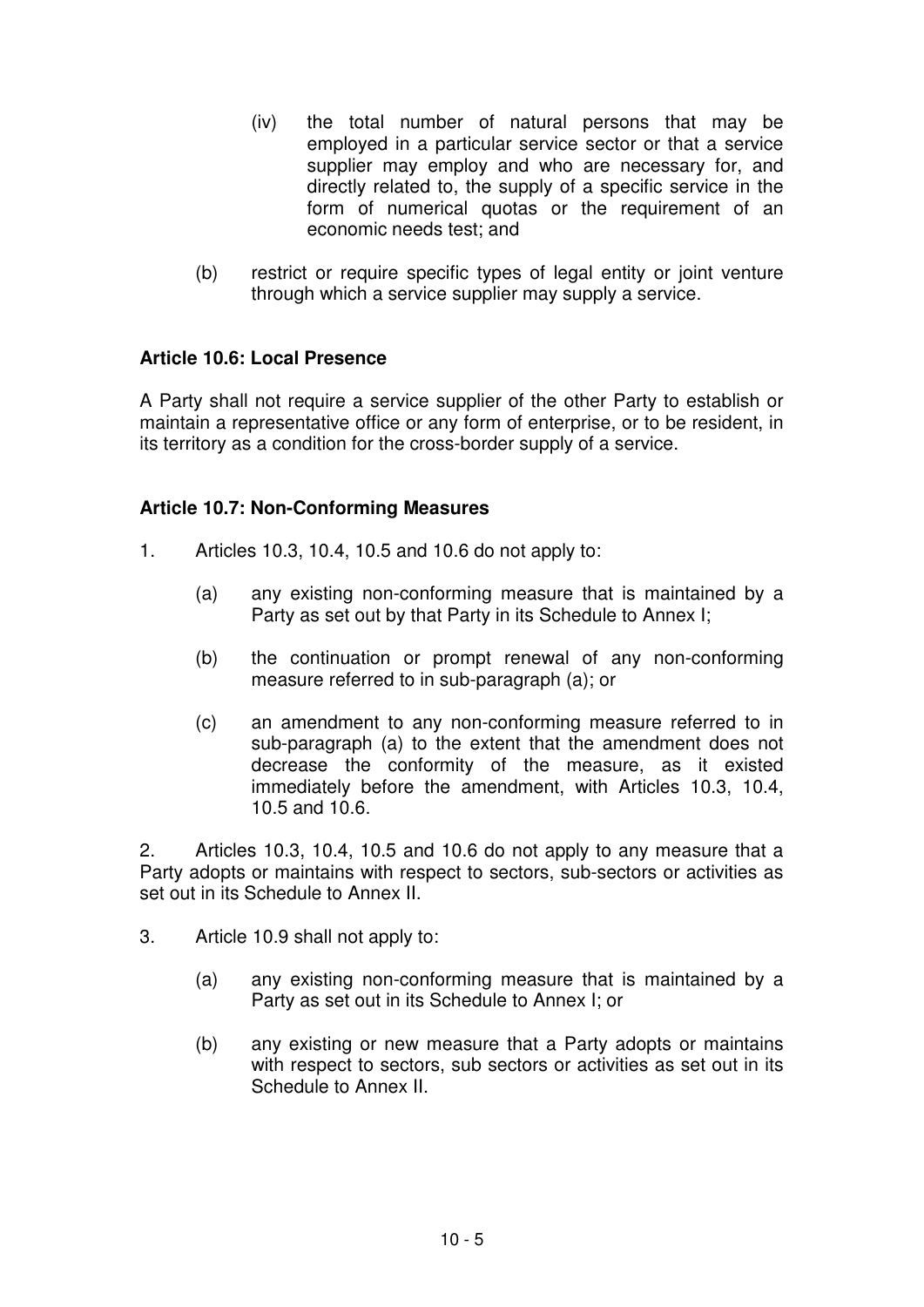## **Article 10.8: New Services**

1. The provisions of this Chapter shall apply to measures adopted or maintained by a Party relating to the provision of new services by service suppliers of either Party save as otherwise provided for in this Article.

2. Paragraph 1 is subject to the right of a Party to impose conditions on the supply of any new service by service suppliers of the other Party, provided that:

- (a) such conditions are not applied in a manner which would constitute a means of arbitrary or unjustifiable discrimination between the Parties where like conditions prevail, or a disguised restriction on trade in services, and
- (b) in seeking such review and imposing such conditions, the Party shall ensure that there is an overall balance of services commitments undertaken by each Party under this Agreement.

3. A Party imposing any conditions pursuant to paragraph 2 shall determine whether such conditions are likely to be of a permanent nature, and if so, such conditions shall be incorporated in its relevant reservations Annex under Article 10.7 by giving written notice to the other Party, except that a Party shall not make a reservation in respect of new services against Article 10.4. Where such conditions are likely to be of a temporary nature, the Party imposing the conditions shall, if it deems fit, phase them out progressively as circumstances giving rise to the need to impose such conditions improve and allow for.

4. For the purpose of this Article, the term **new services** means a service that at the date of entry into force of this Agreement is:

- (a) not currently in existence in the territory of a Party; or
- (b) an existing service not covered or defined in the United Nations Central Product Classification ("CPC") and which is not subject to any regulatory framework in the territory of a Party owing to its infant stage of development as the Party concerned considers it to be as such.

## **Article 10.9: Domestic Regulation**

1. Each Party shall ensure that all measures of general application affecting trade in services are administered in a reasonable, objective and impartial manner.

2. Each Party shall ensure that its judicial, arbitral or administrative tribunals or procedures which provide for the prompt review of, and where justified, appropriate remedies for, administrative decisions affecting trade in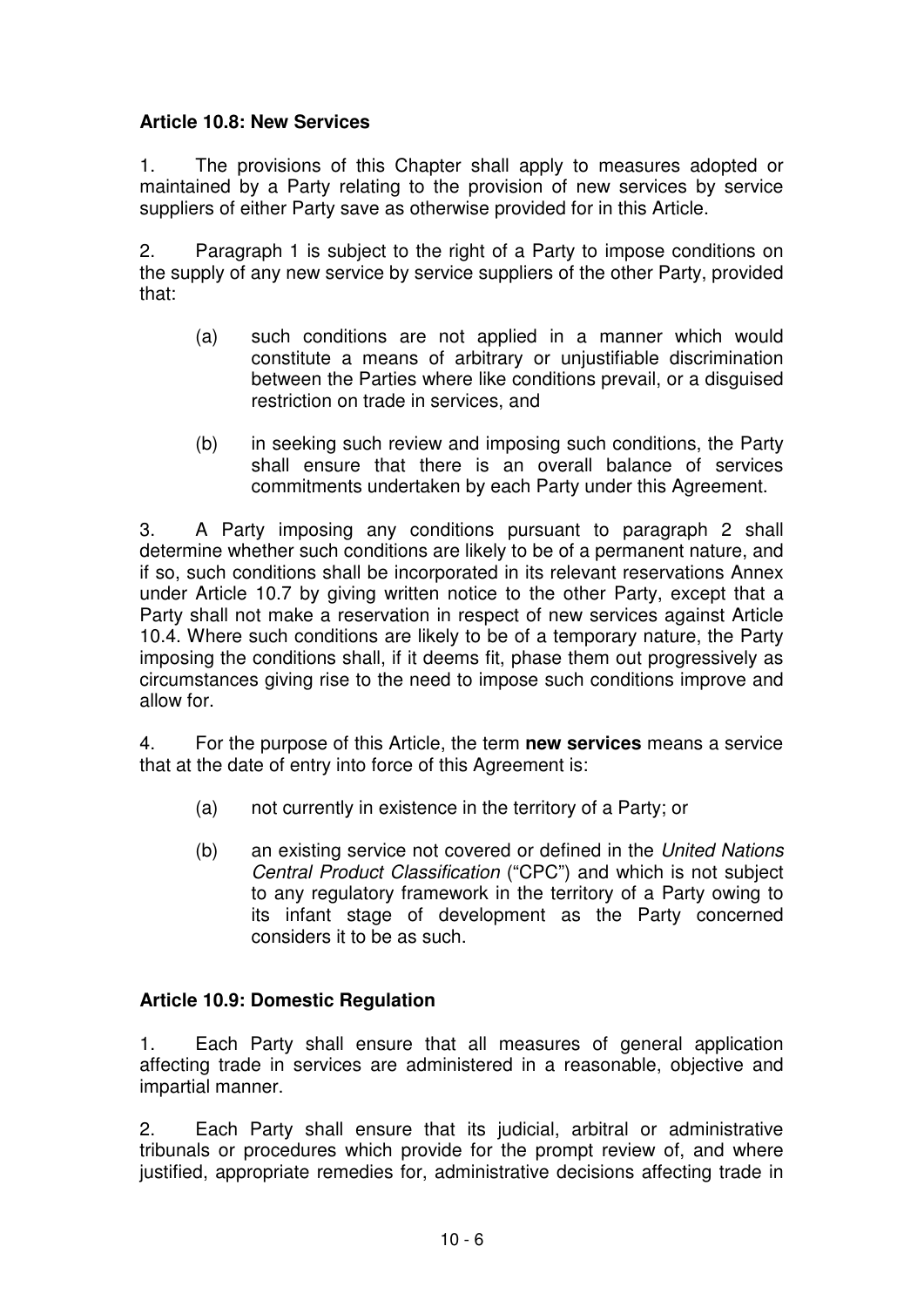services are open on a non-discriminatory basis to service suppliers of the other Party. Where such procedures are not independent of the agency entrusted with the administrative decision concerned, the Party shall ensure that the procedures in fact provide for an objective and impartial review.

3. Paragraph 2 shall not be construed to require a Party to institute such tribunals or procedures where this would be inconsistent with its constitutional structure or the nature of its legal system.

4. Where authorisation is required for the supply of a service, the competent authorities of a Party shall promptly, after the submission of an application considered complete under domestic laws and regulations, inform the applicant of the decision concerning the application. At the request of the applicant, the competent authorities of the Party shall provide, without undue delay, information concerning the status of the application.

5. With the objective of ensuring that domestic regulation, including measures relating to qualification requirements and procedures, technical standards and licensing requirements, do not constitute unnecessary barriers to trade in services, the Parties shall jointly review the results of the negotiations on disciplines on these measures, pursuant to Article VI.4 of GATS, with a view to their incorporation into this Agreement. The Parties note that such disciplines aim to ensure that such requirements are inter alia:

- (a) based on objective and transparent criteria, such as competence and the ability to supply the service;
- (b) not more burdensome than necessary to ensure the quality of the service; and
- (c) in the case of licensing procedures, not in themselves a restriction on the supply of the service.

6. Pending the incorporation of disciplines pursuant to paragraph 5, a Party shall not apply licensing and qualification requirements and technical standards that nullify or impair its obligations under this Chapter in a manner which:

- (a) does not comply with the criteria outlined in paragraphs  $5(a)$ , (b) or (c); and
- (b) could not reasonably have been expected of that Party at the time the obligations were undertaken.

7. In determining whether a Party is in conformity with its obligations under paragraph 6, account shall be taken of international standards of relevant international organisations<sup>7</sup> applied by that Party.

 $\overline{a}$ 

 $7$  The term "relevant international organisations" refers to international bodies whose membership is open to relevant bodies of both Parties.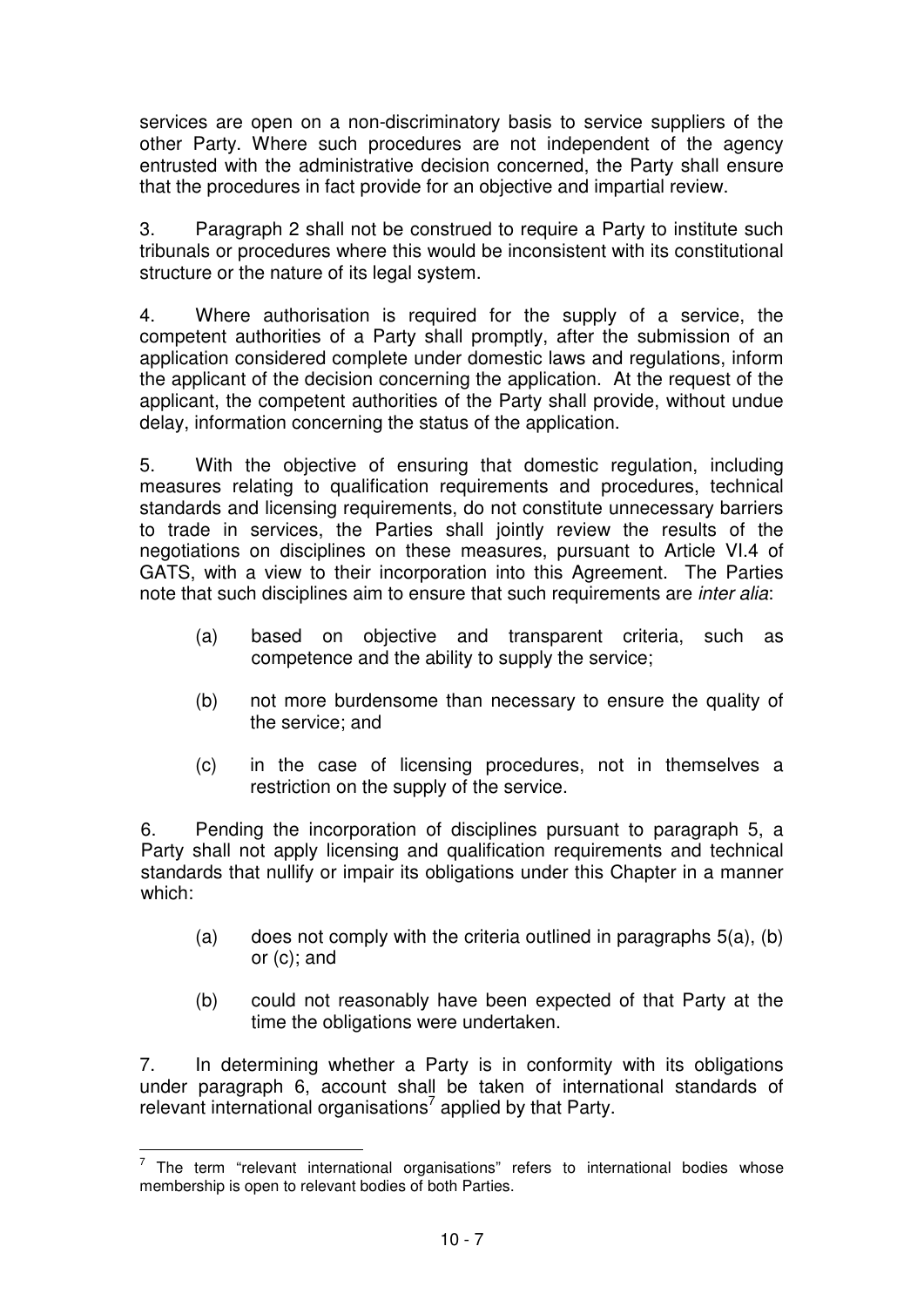8. Each Party shall provide for adequate procedures to verify the competence of professionals of the other Party.

# **Article 10.10: Mutual Recognition**

1. For the purposes of fulfilling, in whole or in part, of its standards or criteria for the authorization, licensing or certification of services suppliers, and subject to the requirements of paragraph 4, a Party may recognize the education or experience obtained, requirements met, or licenses or certifications granted in a particular country, including the other Party and non-Parties. Such recognition, which may be achieved through harmonization or otherwise, may be based upon an agreement or arrangement with the country concerned or may be accorded autonomously.

2. Where a Party recognizes, autonomously or by agreement or arrangement, the education or experience obtained, requirements met or licenses or certifications granted in the territory of a non-Party, nothing in Article 10.4 shall be construed to require the Party to accord such recognition to the education or experience obtained, requirements met or licenses or certifications granted in the territory of the other Party.

3. A Party that is a party to an agreement or arrangement of the type referred to in paragraph 1, whether existing or future, shall afford adequate opportunity for the other Party, if the other Party is interested, to negotiate its accession to such an agreement or arrangement or to negotiate comparable ones with it. Where a Party accords recognition autonomously, it shall afford adequate opportunity for the other Party to demonstrate that the education, experience, licenses, or certifications obtained or requirements met in that other Party's territory should be recognised.

4. A Party shall not accord recognition in a manner which would constitute a means of discrimination between countries in the application of its standards or criteria for the authorisation, licensing or certification of services suppliers, or a disguised restriction on trade in services.

# **Article 10.11: Transfers and Payments**

1. Each Party shall permit all transfers and payments relating to the cross-border supply of services to be made freely and without delay into and out of its territory.

2. Each Party shall permit such transfers and payments relating to the cross-border supply of services to be made in a freely usable currency at the market rate of exchange prevailing at the time of transfer.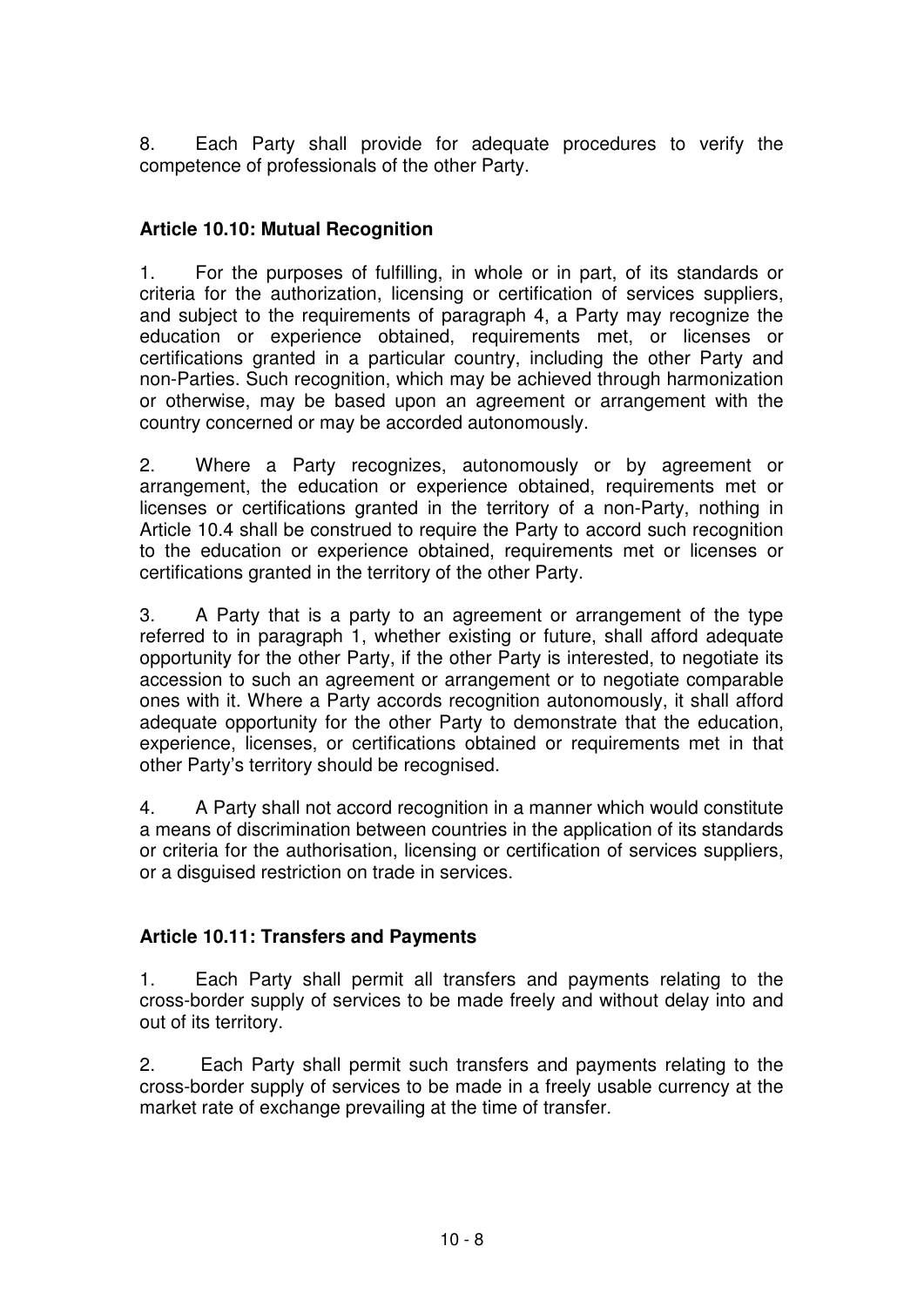3. Notwithstanding paragraphs 1 and 2, a Party may prevent a transfer or payment through the equitable, non-discriminatory and good faith application of its law relating to:

- (a) bankruptcy, insolvency or the protection of the rights of creditors;
- (b) issuing, trading or dealing in securities, futures, options, or derivatives;
- (c) financial reporting or record keeping of transfers when necessary to assist law enforcement or financial regulatory authorities;
- (d) criminal or penal offences;
- (e) ensuring compliance with orders or judgments in judicial or administrative proceedings; or
- (f) social security, public retirement or compulsory savings schemes.

#### **Article 10.12: Denial of Benefits**

Subject to prior notification and consultation, according to the procedures set out in Article 15.3 (Consultations), a Party may deny the benefits of this Chapter to a service supplier of the other Party if the service is being supplied by an enterprise that has no substantial business activities in the territory of the other Party and it is owned or controlled by persons of a non-Party or the denying Party.

#### **Article 10.13: Transparency**

1. Each Party shall publish promptly and, except in emergency situations, at the latest by the time of their entry into force, all relevant measures of general application which pertain to or affect the operation of this Chapter. International agreements which pertain to or affect cross-border trade in services to which a Party is a signatory shall also be published.

2. Where publication as referred to in paragraph 1 above is not practicable, such information shall be made otherwise publicly available.

3. Each Party shall respond promptly to all requests by the other Party for specific information on any of its measures of general application or international agreements within the meaning of paragraph 1 above. Each Party shall also establish one or more enquiry points to provide specific information to the other Party, upon request, on all such matters.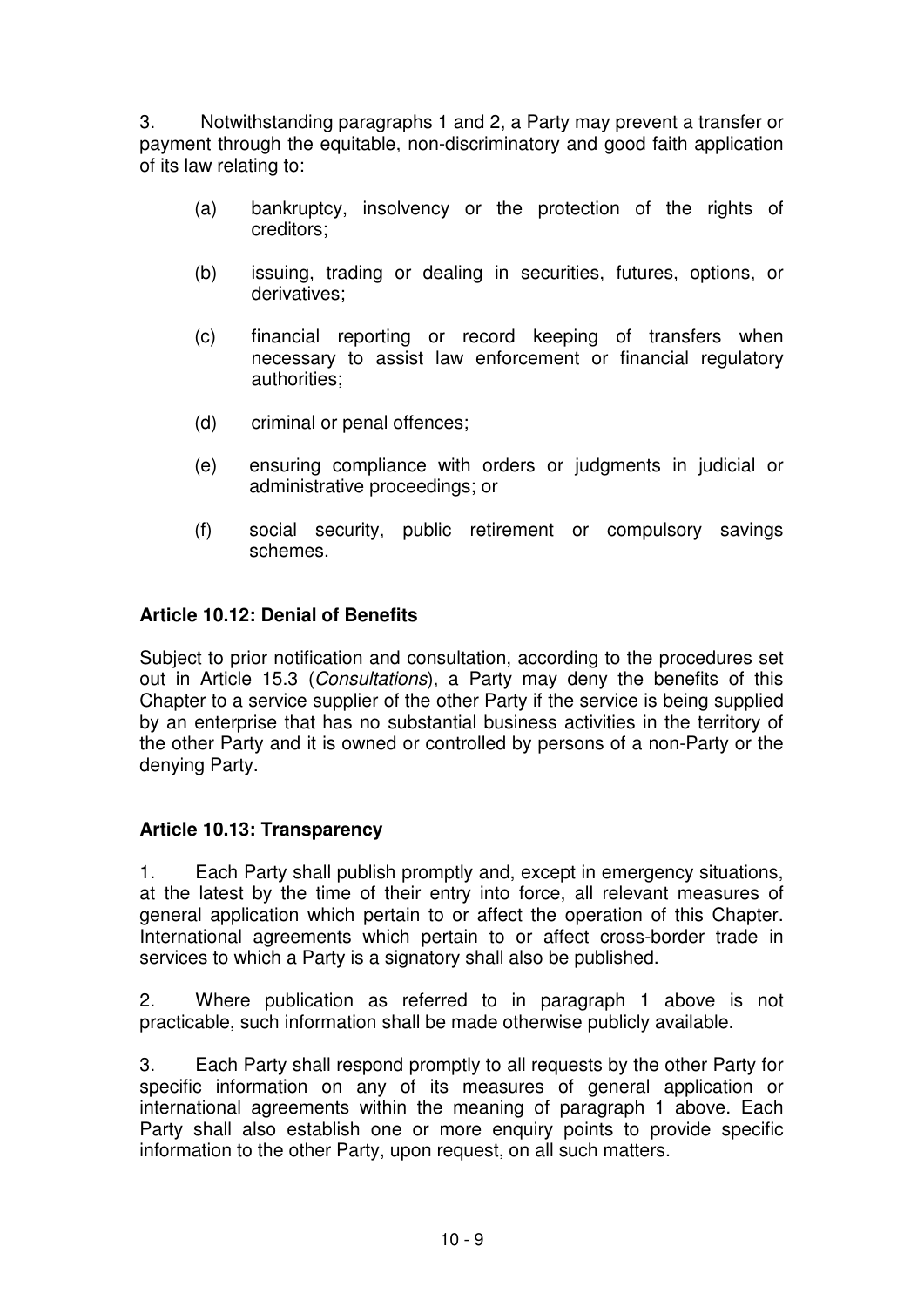## **Article 10.14: Monopolies and Exclusive Service Suppliers**

1. Each Party shall ensure that any monopoly supplier of a service in its territory does not, in the supply of the monopoly service in the relevant market, act in a manner inconsistent with its obligations under Articles 10.3, 10.4, 10.5 and 10.6.

2. Where a Party's monopoly supplier competes, either directly or through an affiliated company, in the supply of a service outside the scope of its monopoly rights and which is subject to that Party's obligations under Articles 10.3, 10.4, 10.5 and 10.6., the Party shall ensure that such a supplier does not abuse its monopoly position to act in its territory in a manner inconsistent with such obligations.

3. If a Party has reason to believe that a monopoly supplier of a service of the other Party is acting in a manner inconsistent with paragraph 1 or 2, it may request the other Party establishing, maintaining or authorising such supplier to provide specific information concerning the relevant operations in its territory.

4. The provisions of this Article shall also apply to cases of exclusive service suppliers, where a Party, formally or in effect:

- (a) authorises or establishes a small number of service suppliers; and
- (b) substantially prevents competition among those suppliers in its territory.

# **Article 10.15: Cooperation**

Both Parties shall encourage and facilitate, as appropriate:

- (a) public and private cooperation through the exchange of knowledge, experience and best practices in key industries so as to position them as leaders in their respective regions; and
- (b) promoting the use and development of their respective logistics services to facilitate international trade, including, where applicable, cooperating in the multilateral fora to ensure that countries with interests in logistics facilities are addressed.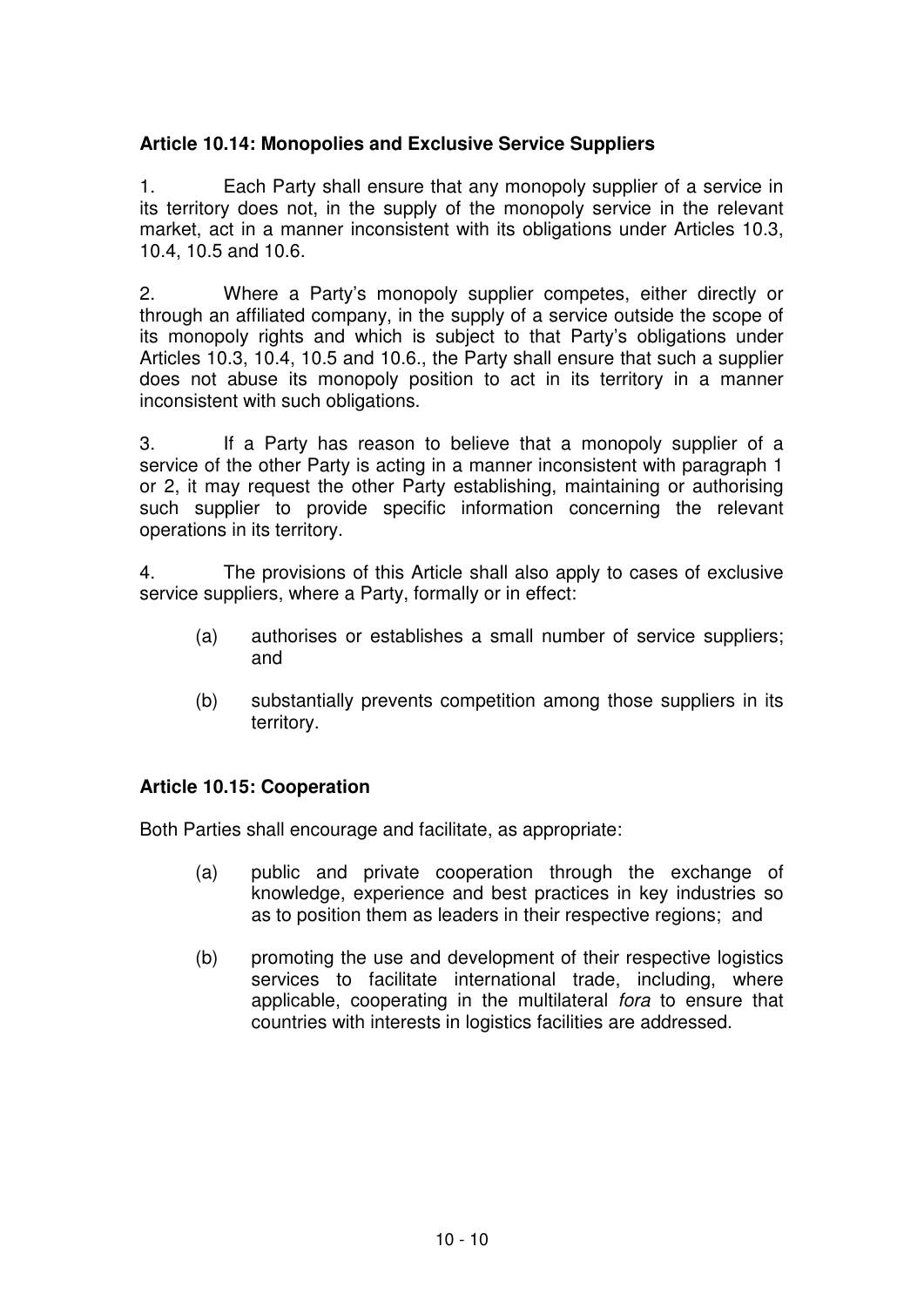# **ANNEX 10A MOVEMENT OF BUSINESS PERSONS**

## **Article 1: Scope**

This Annex applies to measures affecting the movement of natural persons of a Party who enter the territory of the other Party for business purposes.

# **Article 2: Definitions**

For the purposes of this Annex, the following definitions shall apply:

1. **immigration formality** means a visa, employment pass (in the case of Singapore), working permit (in the case of Panama) or other document or electronic authorisation granting a natural person of one Party the right to reside or work in the territory of the other Party;

2. **intra-corporate transferee** means an employee of a service supplier, enterprise of a Party or an investor of a Party as defined in Chapter 9 (Investment), who has been so employed for a period of not less than one year immediately preceding the date of the application for temporary entry, and who is:

- (a) a manager, meaning a business person within an organisation who primarily directs the organisation or a department or subdivision of the organisation, supervises and controls the work of other supervisory, professional or managerial employees, has the authority to hire and fire or take other personnel actions (such as promotion or leave authorisation), and exercises discretionary authority over day-to-day operations. This does not include a first-line supervisor, unless the employees supervised are professionals, nor does this include an employee who primarily performs tasks necessary for the provision of the service or operation of an investment;
- (b) an executive meaning a business person within an organisation who primarily directs the management of the organisation, exercises wide latitude in decision-making, and receives only general supervision or direction from higher level executives, the board of directors, or stockholders of the business. An executive would not directly perform tasks related to the actual provision of the service or the operation of an investment; or
- (c) a specialist meaning a business person within an organisation who possesses knowledge at an advanced level of expertise and who possesses proprietary knowledge of the organisation's service, research equipment, techniques, or management (a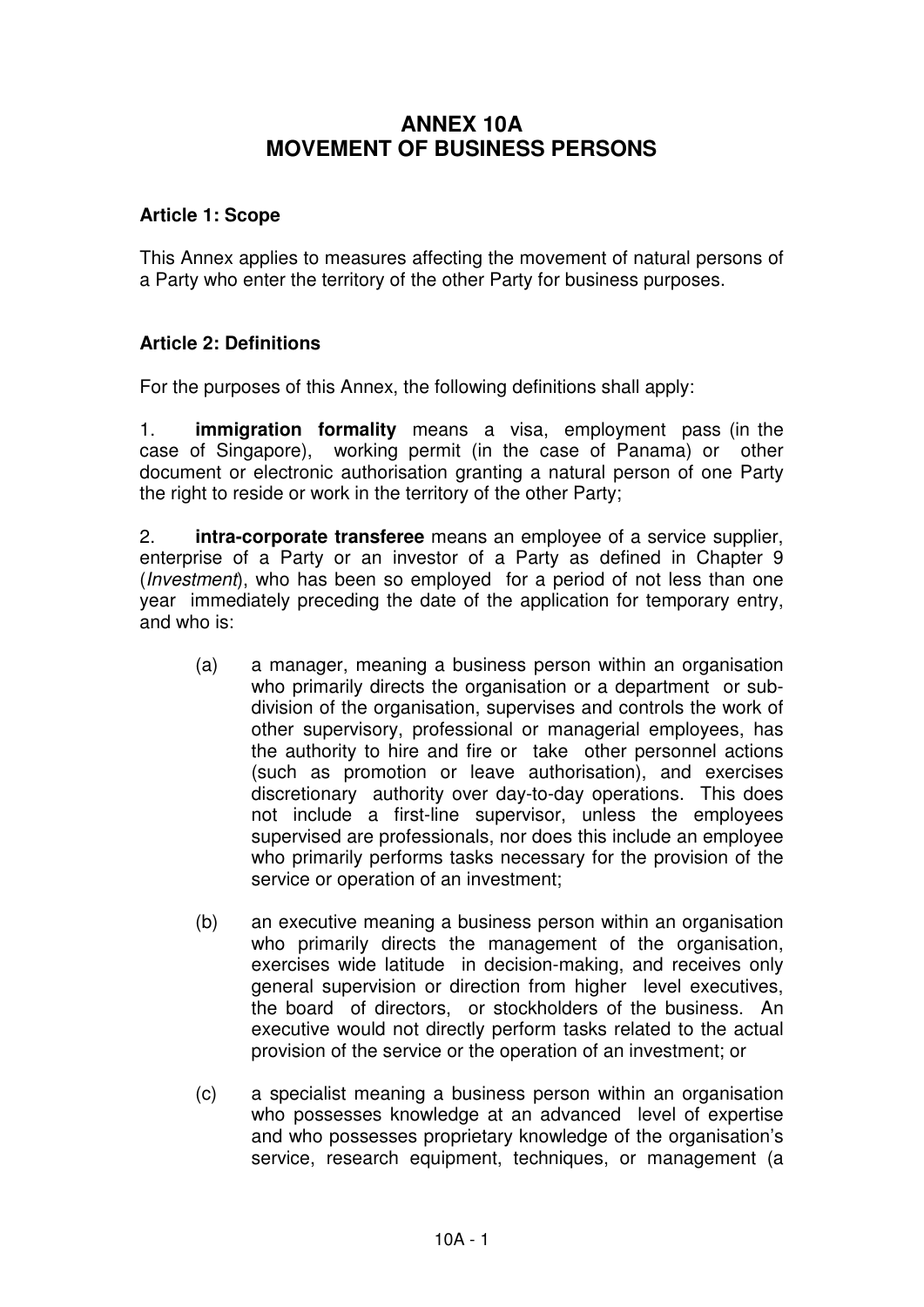specialist may include, but is not limited to, members of a licensed profession);

3. **temporary entry** means entry by an intra-corporate transferee, as the case may be, without the intent to establish permanent residence and for the purpose of engaging in activities which are clearly related to their respective business purposes.

## **Article 3: Intra-Corporate Transferees**

A Party shall grant temporary entry to an intra-corporate transferee of the other Party who otherwise meets its criteria for the grant of an immigration formality unless there has been a breach of any of the conditions governing temporary entry, or an application for an extension of an immigration formality has been refused on such grounds of national security or public order by the granting Party as it deems fit:

- (a) in the case of Singapore, for an initial period of up to two years which may be extended for periods of up to three years at a time for a total term not exceeding 8 years; and
- (b) in the case of Panama, for an initial period of up to two years which may be extended for periods of up to three years at a time for a total term not exceeding 8 years.

## **Article 4: Provision of Information**

A Party shall:

- (a) publish or otherwise make available to the other Party such information as will enable the other Party to become acquainted with its measures relating to this Annex; and
- (b) no later than six months after the date of entry into force of this Agreement, prepare, publish or otherwise make available in its own territory, and in the territory of the other Party, explanatory material regarding the requirements for temporary entry under this Annex in such a manner as will enable business persons of the other Party to become acquainted with them.

## **Article 5: Dispute Settlement**

1. A Party may not initiate proceedings under Chapter 15 (Dispute Settlement) regarding a refusal to grant temporary entry under this Annex unless:

(a) the matter involves a pattern of practice; and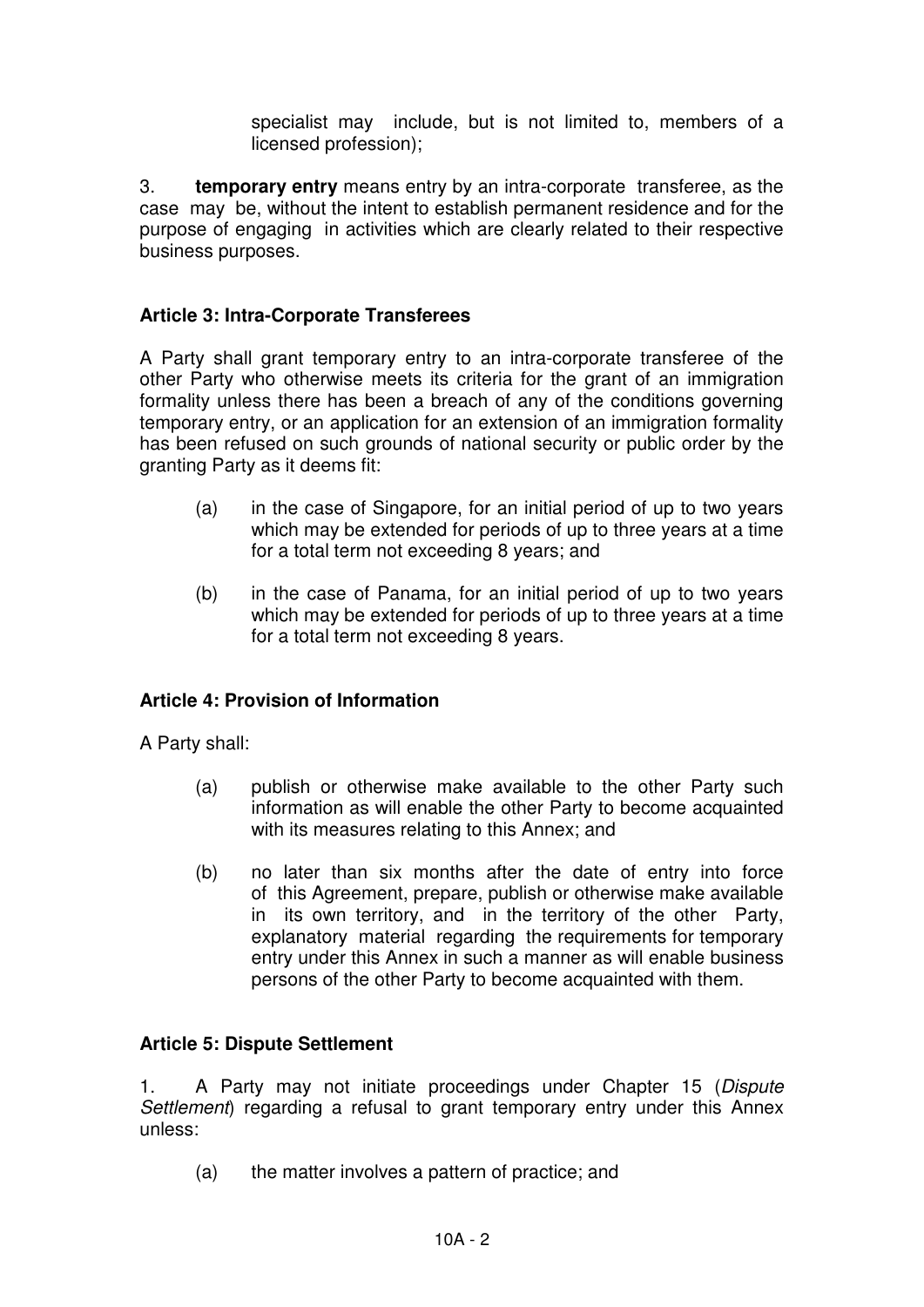(b) its natural persons affected have exhausted the available domestic administrative remedies regarding the particular matter.

2. The remedies referred to in paragraph 1(b) shall be deemed to be exhausted if a final determination in the matter has not been issued by the competent authority within one year of the institution of proceedings for domestic administrative remedies, including proceedings by way of review, and the failure to issue a determination is not attributable to delays caused by the natural person.

## **Article 6: Expeditious Application Procedures**

A Party shall process expeditiously applications for immigration formalities from natural persons of the other Party, including further immigration formality requests or extensions thereof, particularly applications from members of professions for which mutual recognition arrangements have been concluded.

## **Article 7: Notification of Outcome of Application**

A Party shall notify the applicants for temporary entry, either directly or through their prospective employers, of the outcome of their applications, including the period of stay and other conditions.

## **Article 8: Online Lodgement and Processing**

Where possible, after the date of entry into force of this Agreement, the Parties shall provide facilities for online lodgement and processing:

- (a) in the case of Singapore, of employment passes which shall be applied for by the prospective employers; and
- (b) in the case of Panama, of working permits which shall be applied for by the prospective employers.

## **Article 9: Resolution of Problems**

The relevant authorities of both Parties shall endeavour to favourably resolve any specific or general problems (within the framework of their domestic laws, regulations and other similar measures governing the temporary entry of natural persons), which may arise from the implementation and administration of this Annex.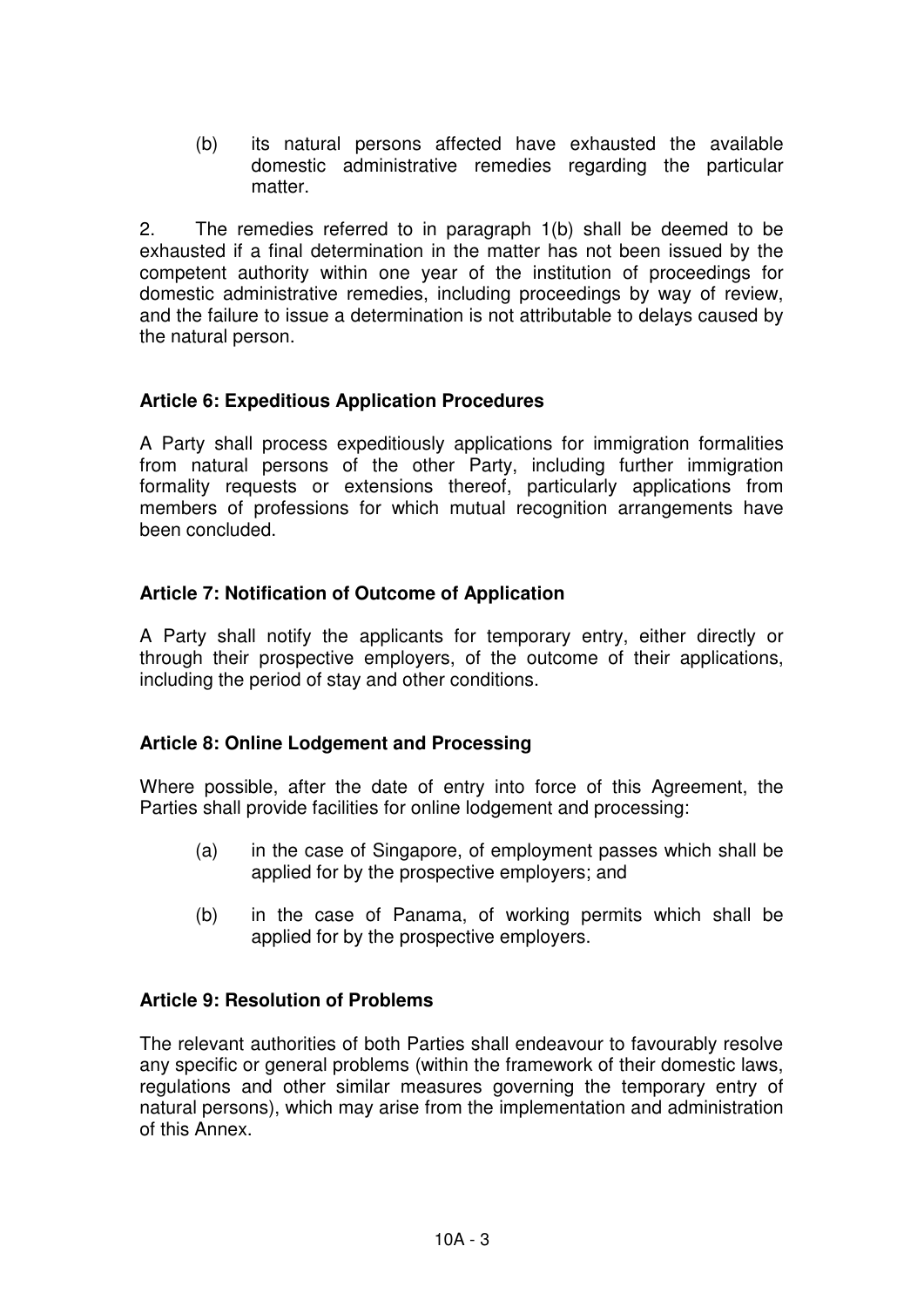## **Article 10: Labour Market Testing**

Neither Party shall require labour market testing, labour certification tests or other procedures of similar effect as a condition for temporary entry in respect of natural persons on whom the benefits of this Annex are conferred.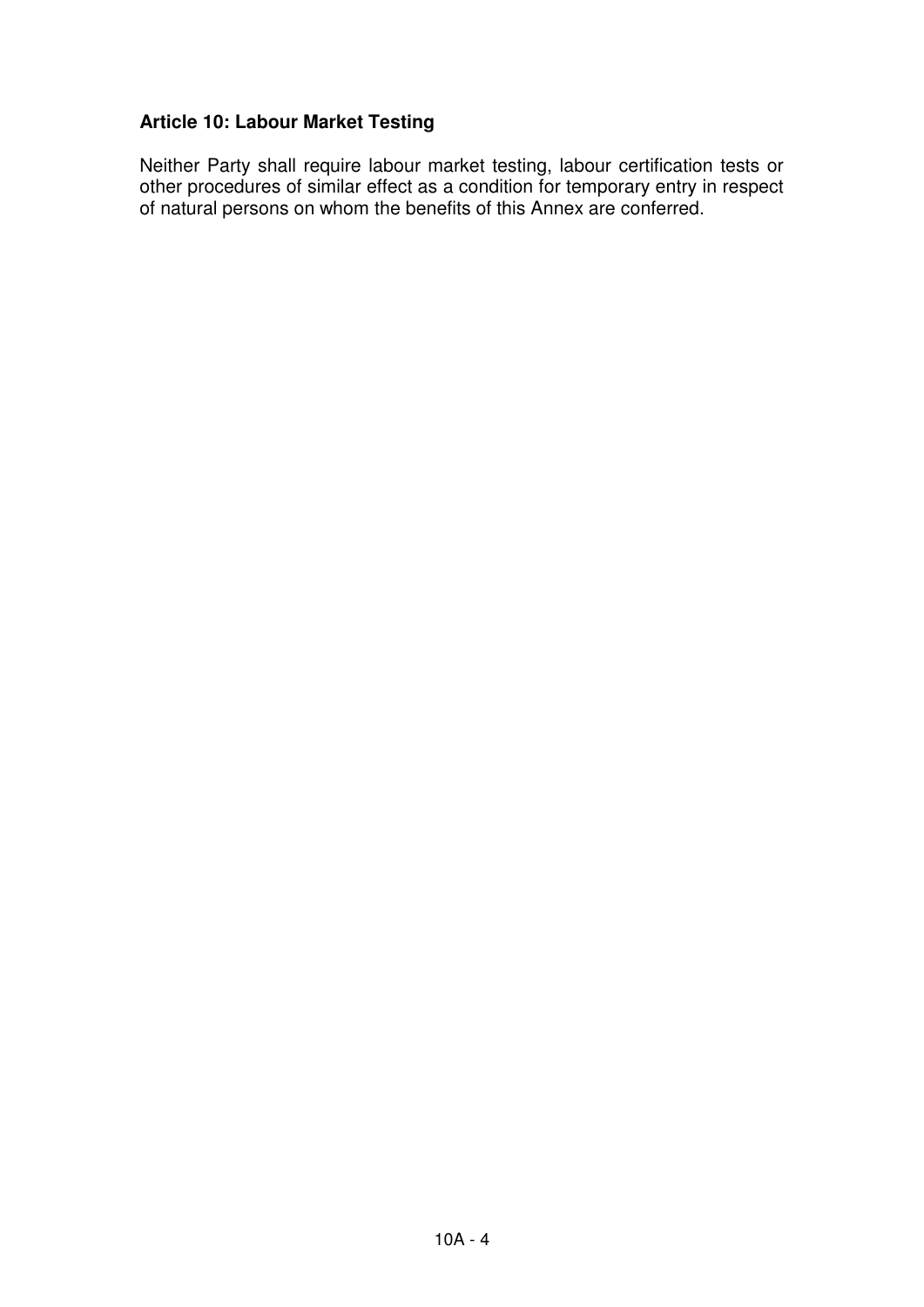# **ANNEX 10B MARITIME TRANSPORT SERVICES**

#### **Article 1: Scope**

 $\overline{a}$ 

This Annex applies to measures adopted or maintained by a Party affecting maritime transport services by maritime transport service suppliers of the other Party.

## **Article 2: Taxes, Tariffs and Port Access Fees**

1. On a reciprocal basis, each Party shall afford vessels of the other Party the same treatment that it accords to its own vessels with respect to taxes assessed on tonnage or freight value and other taxes, port access fees and levies $^1$ .

2. Port services shall be made available to international maritime transport services suppliers of the Parties on reasonable and nondiscriminatory terms and conditions<sup>2</sup>.

3. Vessels of a Party shall have the right to call at ports of the other Party, subject to advance notice requirements of such entry to the appropriate authorities of that Party. Nothing in this Agreement with respect to port access shall be construed to prevent either Party from taking actions necessary for the protection of its national security, safety or environmental interests.

#### **Article 3: Coastwise Transportation of Empty Vans, Tanks and Barges**

Notwithstanding any other provision of law or treaty, a vessel of a Party may transport the following goods between points embraced within the coastwise laws of either Party:

(a) Empty cargo vans, empty lift vans, and empty shipping tanks; equipment for use with cargo vans, lift vans, or shipping tanks; empty barges specifically designed for carriage aboard a vessel and equipment, excluding propulsion equipment, for use with such barges; and empty instruments of international traffic, including containers, if such articles are owned or leased by the owner or operator of the transporting vessel and are transported for his use in handling his cargo in foreign trade; and

 $<sup>1</sup>$  It is understood that such taxes, fees and levies correspond to those imposed on the basis</sup> of a jurisdictional exercise of a Party.<br><sup>2</sup> Part, Santiaca, queb, act, pilotago;

Port Services such as: pilotage; towing and tug assistance; provisioning, fuelling and watering: garbage collecting and ballast waste disposal; port captain's services; navigation aids; shored-based operational services essential to ship operations, including communications, water and electrical supplies; emergency repair facilities; and anchorage, berth and berthing services.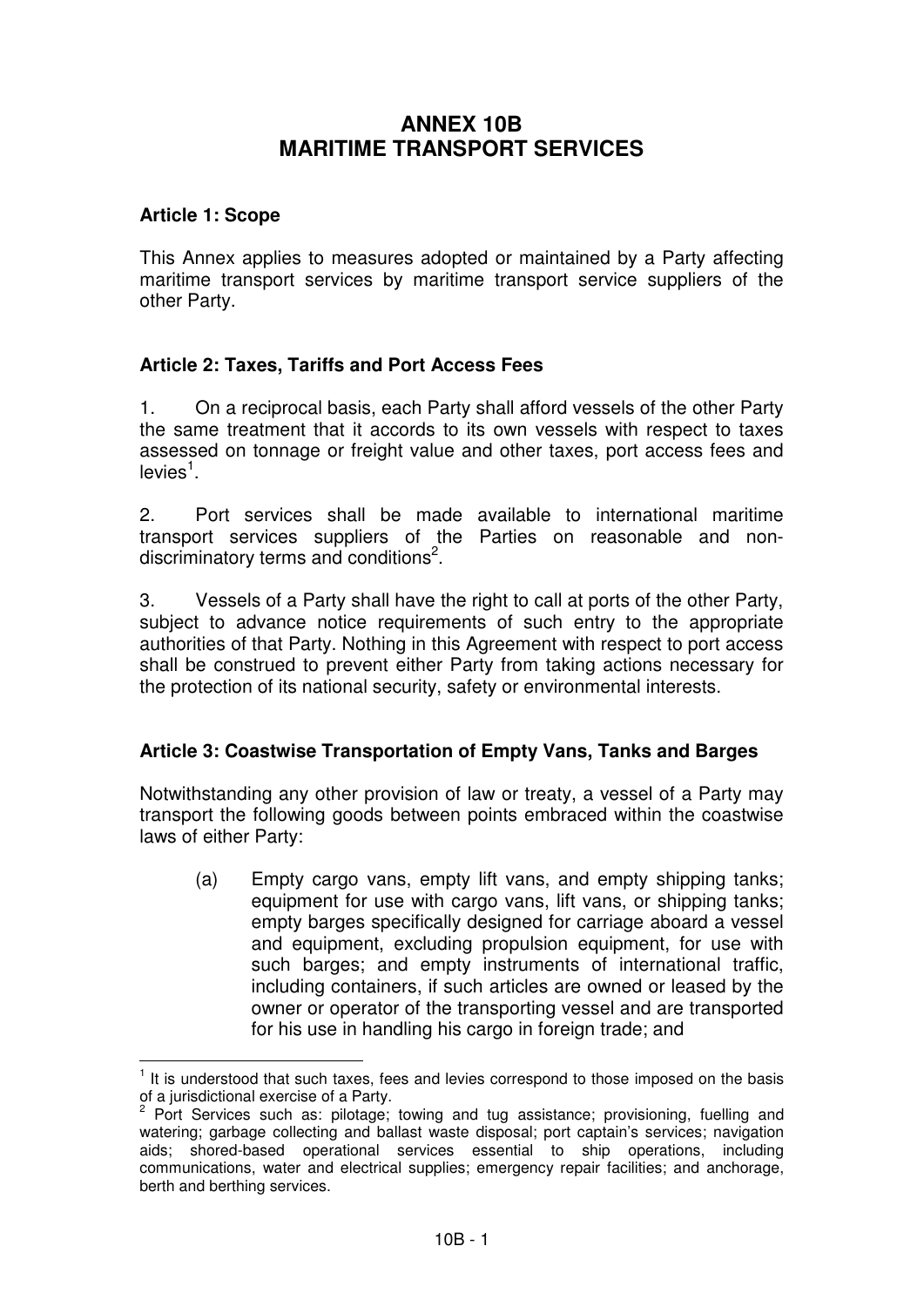(b) Stevedoring equipment and material, if such equipment and material is owned or leased by the owner or operator of the transporting vessel, or is owned or leased by the stevedoring company contracting for the lading or unlading of that vessel, and is transported without charge for use in the handling of cargo in foreign trade.

#### **Article 4: International Maritime Transport and Feeder Services**

Transportation between a port of a Party and a port of the other Party is open. In addition, international maritime transport services suppliers of a Party can operate between ports of the other Party for the purposes of pre and onward carriage of their own international cargo.

#### **Article 5: Bilateral of Multilateral Agreements in Force**

A Party that is a party to an agreement or arrangement regarding maritime transport services, whether existing or in future, shall, upon a written request, afford adequate opportunity for the other Party, if that other Party is interested, to negotiate its accession to such an agreement or arrangement or to negotiate comparable ones with it.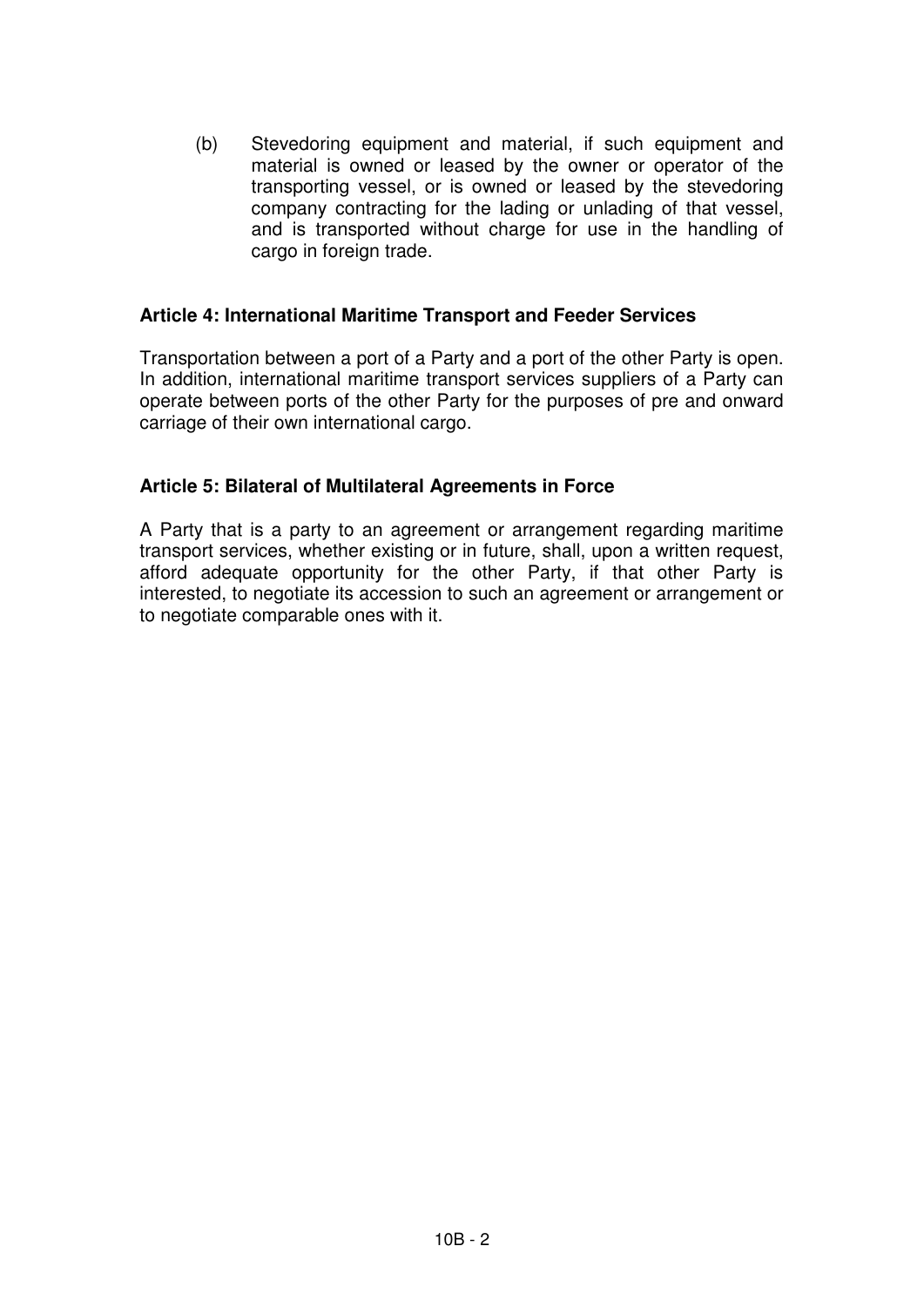# **CHAPTER 11 FINANCIAL SERVICES**

#### **Article 11.1: Scope and Coverage**

1. This Chapter applies to measures adopted or maintained by a Party relating to:

- (a) financial institutions of the other Party;
- (b) investors of the other Party, and investments of such investors, in financial institutions in the Party's territory; and
- (c) cross-border trade in financial services**.**

2. Chapters 9 (Investment) and 10 (Cross-Border Trade in Services) apply to measures described in paragraph 1 only to the extent that these Chapters or the Articles therein are incorporated into this Chapter. Accordingly:

- (a) Articles 9.7 (Expropriation and Compensation), 9.8 (Transfers), 9.11 (Denial of Benefits) and 10.12 (Denial of Benefits) are hereby incorporated into and made a part of this Chapter;
- (b) Article 9.13 (Investor-State Dispute Settlement) is hereby incorporated into and made a part of this Chapter solely for claims that a Party has breached Articles 9.7 (Expropriation and Compensation), 9.8 (Transfers), 9.11 (Denial of Benefits) as incorporated into this Chapter; and
- (c) Article 10.11 (Transfers and Payments), is incorporated into and made a part of this Chapter to the extent that cross-border trade in financial services is subject to obligations pursuant to Article 11.5.

3. This Chapter does not apply to measures adopted or maintained by a Party relating to:

- (a) activities or services forming part of a public retirement plan or statutory system of social security; or
- (b) activities or services conducted for the account or with the guarantee or using the financial resources of the Party, including its public entities,

except that this Chapter shall apply if a Party allows any of the activities or services referred to in sub-paragraphs (a) or (b) to be conducted by its financial institutions in competition with a public entity or a financial institution.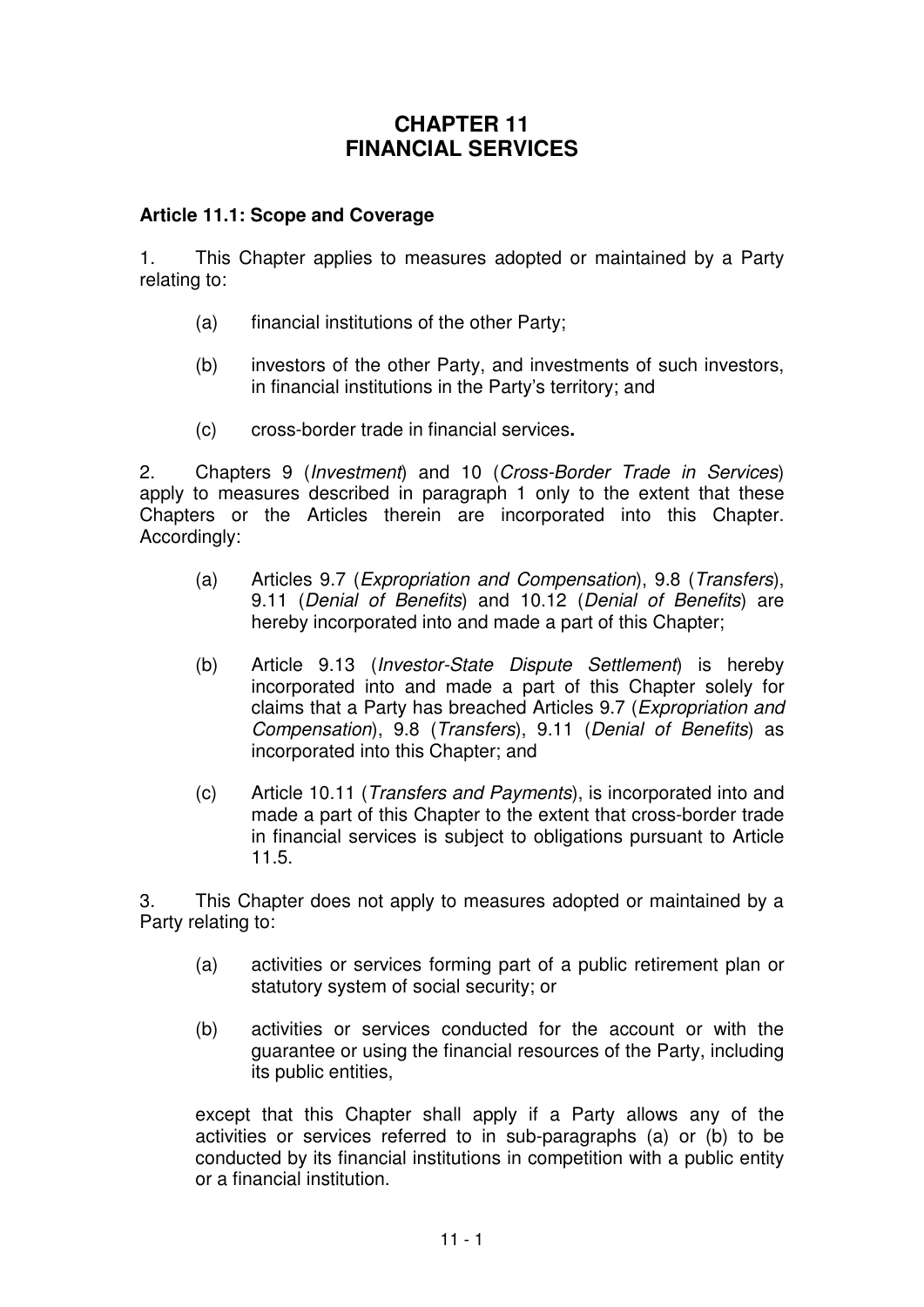4. This Chapter does not apply to laws, regulation or requirements governing the procurement by government agencies of financial services purchased for government purposes and not with a view to commercial resale or use in the supply of services for commercial sale.

## **Article 11.2: National Treatment**

1. Each Party shall accord to investors of the other Party treatment no less favorable than that it accords to its own investors, in like circumstances, with respect to the establishment, acquisition, expansion, management, conduct, operation, and sale or other disposition of financial institutions and investments in financial institutions in its territory.

2. Each Party shall accord to financial institutions of the other Party and to investments of investors of the other Party in financial institutions treatment no less favourable than that it accords to its own financial institutions, and to investments of its own investors in financial institutions, in like circumstances, with respect to the establishment, acquisition, expansion, management, conduct, operation, and sale or other disposition of financial institutions and investments.

3. For purposes of the national treatment obligations in Article 11.6.1, a Party shall accord to cross-border financial service suppliers of the other Party treatment no less favorable than that it accords to its own financial service suppliers, in like circumstances, with respect to the supply of the relevant service.

## **Article 11.3: Most-Favoured Nation Treatment**

Each Party shall accord to investors of the other Party, financial institutions of the other Party, investments of investors in financial institutions, and crossborder financial service suppliers of the other Party treatment no less favorable than that it accords to the investors, financial institutions, investments of investors in financial institutions and cross-border financial service suppliers of the other Party or of a non-Party, in like circumstances.

## **Article 11.4: Recognition of Prudential Measures**

1. A Party may recognise prudential measures of the other Party or of a non-Party in the application of measures covered by this Chapter. Such recognition may be:

- (a) accorded unilaterally;
- (b) achieved through harmonization or other means; or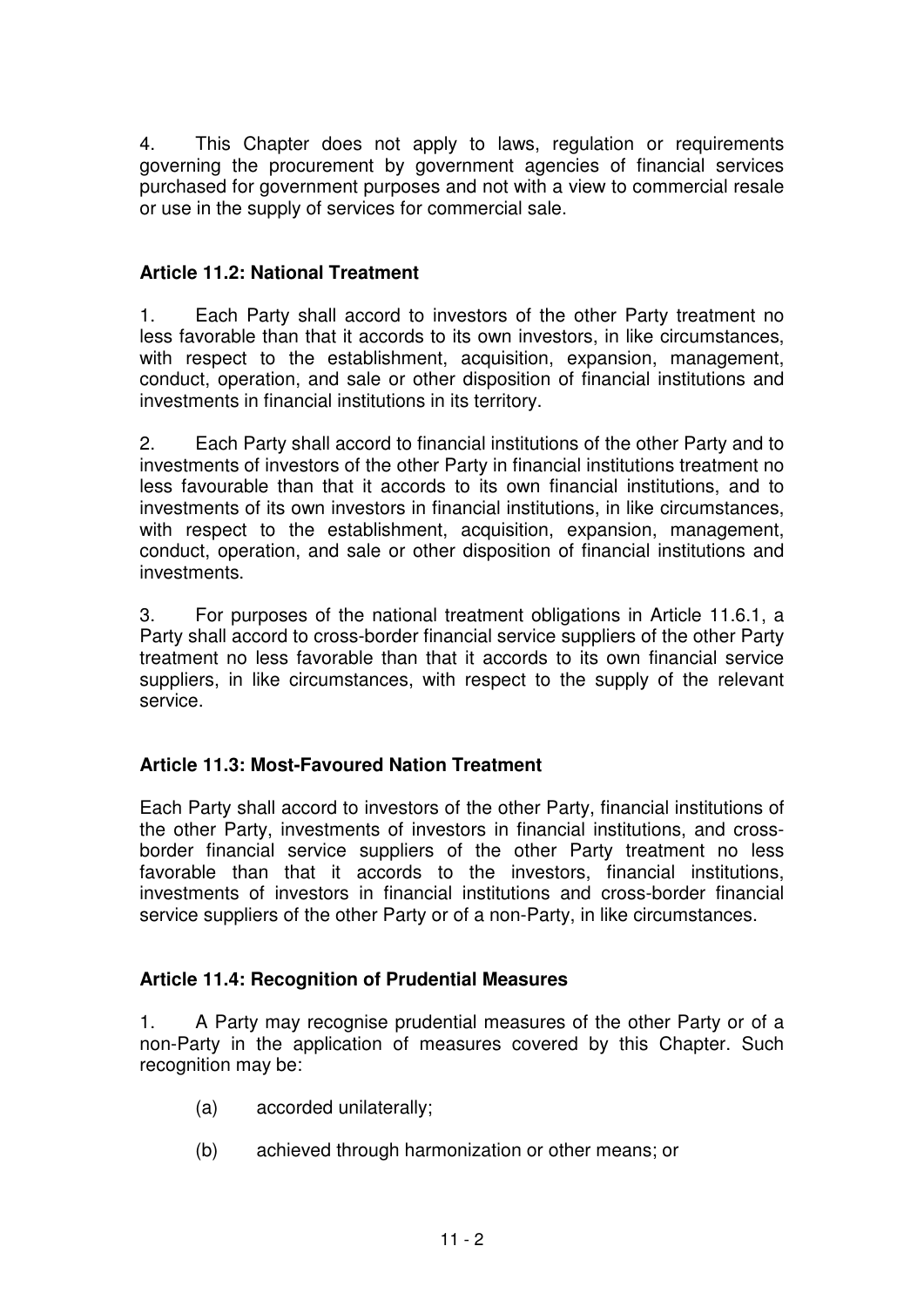(c) based upon an agreement or arrangement with the other Party or a non-Party.

2. A Party according recognition of prudential measures under paragraph 1 shall provide adequate opportunity to the other Party to demonstrate that circumstances exist in which there are or would be equivalent regulation, oversight, implementation of regulation, and, if appropriate, procedures concerning the sharing of information between the Parties.

3. Where a Party accords recognition of prudential measures under paragraph 1(c) and the circumstances set out in paragraph 2 exist, the Party shall provide adequate opportunity to the other Party to negotiate accession to the agreement or arrangement, or to negotiate a comparable agreement or arrangement.

## **Article 11.5: Market Access for Financial Institutions**

A Party shall not adopt or maintain, with respect to financial institutions of the other Party, either on the basis of a regional sub-division or on the basis of its entire territory, measures that:

- (a) impose limitations on:
	- (i) the number of financial institutions whether in the form of numerical quotas, monopolies, exclusive service suppliers, or the requirements of an economic needs test:
	- (ii) the total value of financial service transactions or assets in the form of numerical quotas or the requirement of an economic needs test;
	- (iii) the total number of financial service operations or the total quantity of financial services output expressed in terms of designated numerical units in the form of quotas or the requirement of an economic needs test; or
	- (iv) the total number of natural persons that may be employed in a particular financial service sector or that a financial institution may employ and who are necessary for, and directly related to, the supply of a specific financial service in the form of a numerical quota or the requirement of an economic needs test; or
- (b) restrict or require specific types of legal entity or joint venture through which a financial institution may supply a service.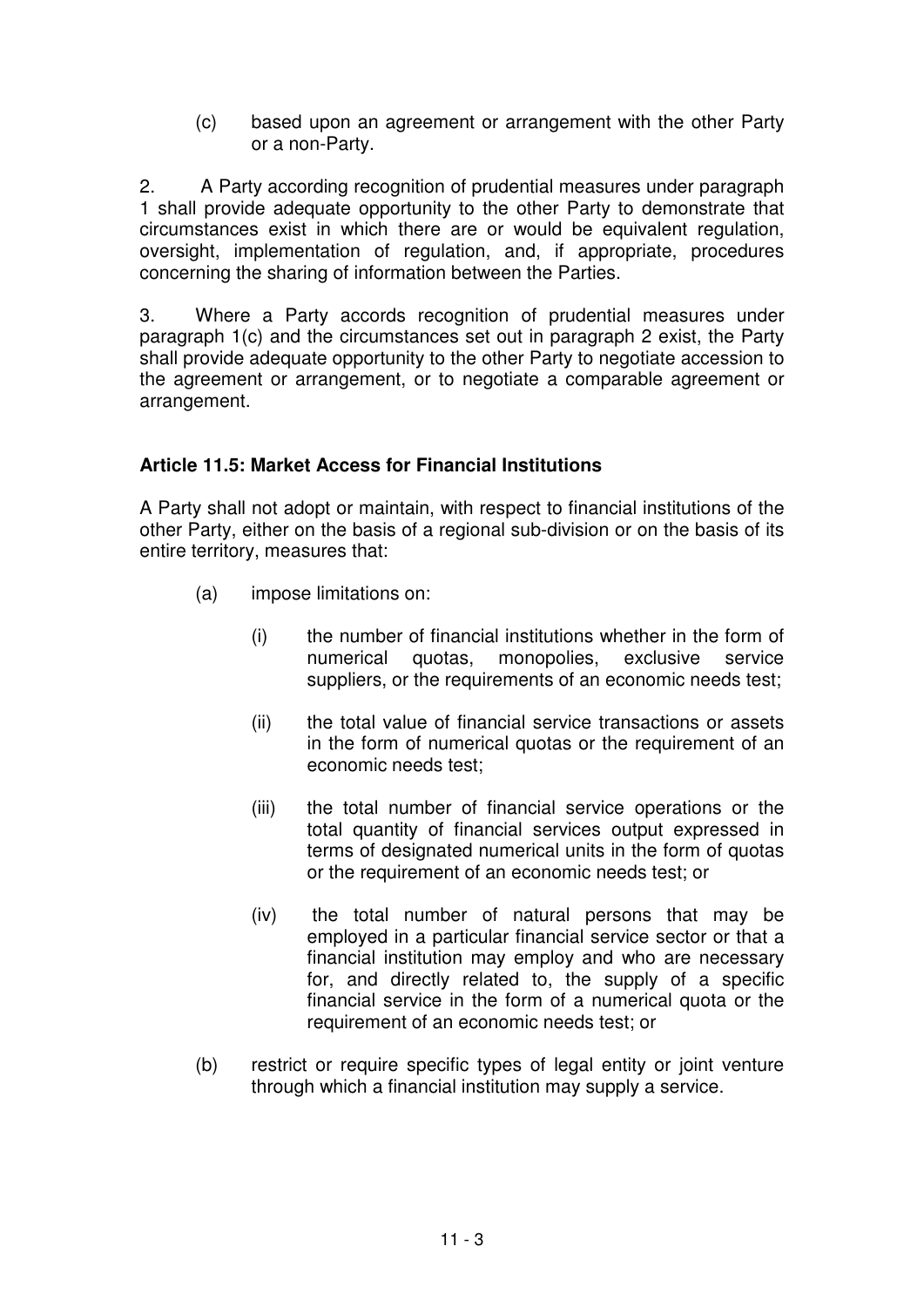# **Article 11.6: Cross-Border Trade in Financial Services**

1. Each Party shall permit, under terms and conditions that accord national treatment, cross-border financial service suppliers of the other Party to supply the financial services as specified in Annex 11.6.

2. A Party shall permit persons located in its territory, and its nationals wherever located, to purchase financial services from cross-border financial service suppliers of the other Party located in the territory of that other Party.

3. This Article does not require a Party to permit such suppliers to do business or solicit in its territory. Each Party may define "doing business" and "solicitation" for purposes of this obligation, as long as such definitions are not inconsistent with paragraph 1.

4. Without prejudice to other means of prudential regulation of crossborder trade in financial services, a Party may require the registration, authorisation or licensing of cross-border financial service suppliers of the other Party and of financial instruments.

## Article 11.7: New Financial Services<sup>1</sup>

A Party shall permit a financial institution of the other Party to supply any new financial service that the former Party would permit its own financial institutions, in like circumstances, to supply without additional legislative action by the Party. Notwithstanding Article 11.5(b), a Party may determine the institutional and juridical form through which the new financial service may be supplied and may require authorization for the supply of the service. Where a Party requires such authorization of the new financial service, a decision shall be made within a reasonable time and the authorization may only be refused for prudential reasons.

## **Article 11.8: Treatment of Certain Information**

 $\overline{a}$ 

Nothing in this Chapter requires a Party to furnish or allow access to:

- (a) information related to the financial affairs and accounts of individual customers of financial institutions or cross-border financial service suppliers; or
- (b) any confidential information, the disclosure of which would impede law enforcement or otherwise be contrary to the public

<sup>&</sup>lt;sup>1</sup> The Parties understand that nothing in this Article 11.7 prevents a financial institution of a Party from applying to the other Party to consider authorizing the supply of a financial service that is not supplied in the territory of any Party. Such application shall be subject to the law of the Party to which the application is made and, for greater certainty, shall not be subject to the obligations of Article 11.7.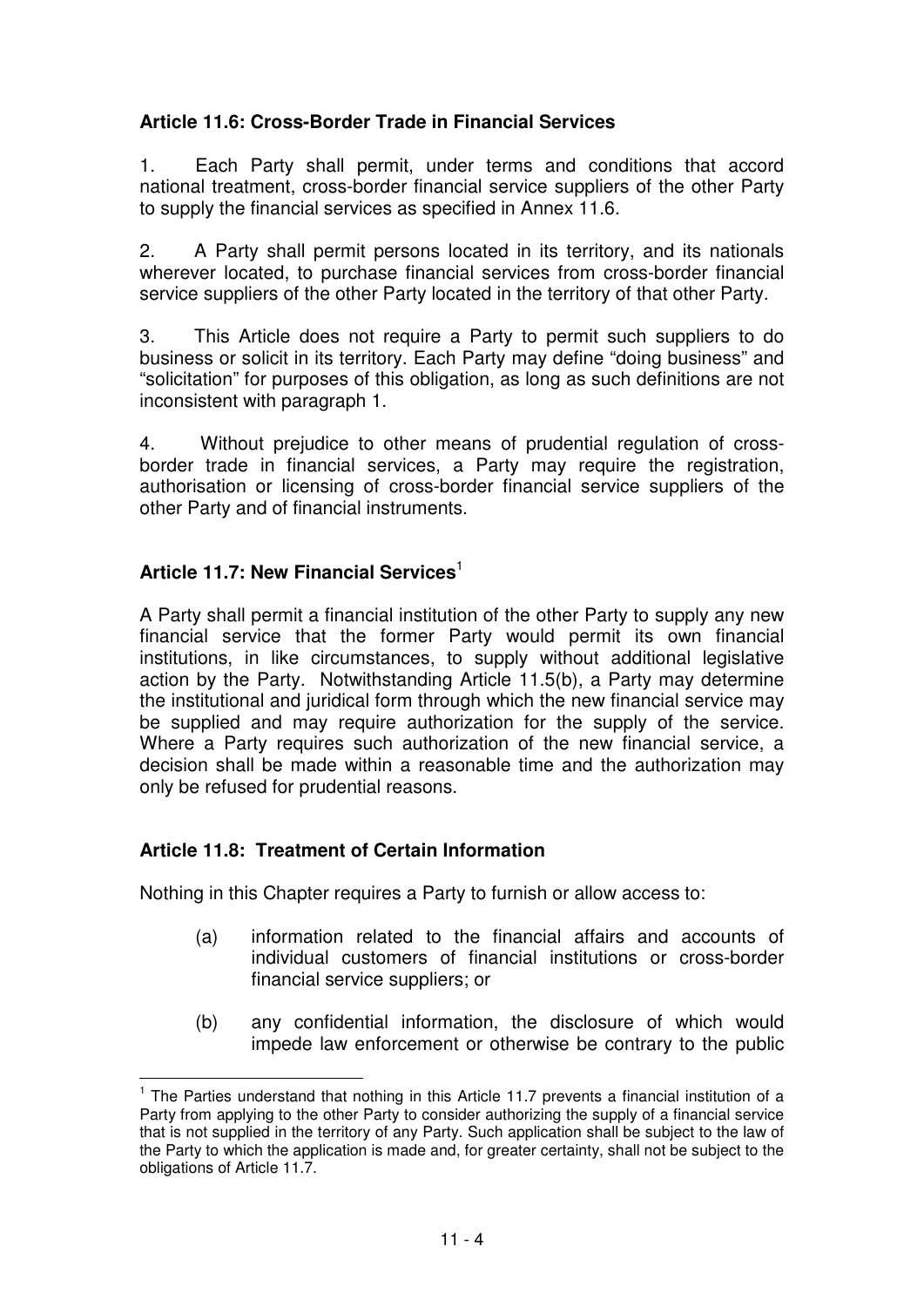interests or prejudice legitimate commercial interests of particular enterprises.

#### **Article 11.9: Senior Management and Boards of Directors**

1. A Party may not require financial institutions of the other Party to engage individuals of any particular nationality as senior managerial or other essential personnel.

2. A Party may not require that a majority of the board of directors of a financial institution of the other Party be composed of nationals of the Party, persons residing in the territory of the Party, or a combination thereof.

#### **Article 11.10: Non-Conforming Measures**

- 1. Articles 10.2, 10.3, 10.5, 10.6 and 10.9 do not apply to:
	- (a) any existing non-conforming measure that is maintained by a Party at the central level of government, as set out by that Party in Section A of its Schedule to Annex III (Non-Conforming Measures); or
	- (b) the continuation or prompt renewal of any non-conforming measure referred to in sub-paragraph (a).

2. Articles 10.2, 10.3, 10.5, 10.6 and 10.9 do not apply to any measure that a Party adopts or maintains with respect to sectors, sub-sectors, or activities, as set out in Section B of its Schedule to Annex III (Future Measures).

3. Section C of the Schedule to Annex III establishes certain specific commitments by each Party.

4. A non-conforming measure set out in a Party's Schedule to Annex I or II as a measure to which Articles 9.3 (National Treatment), 9.4 (Most-Favored Nation Treatment), 10.3 (National Treatment), 10.4 (Most-Favored Nation Treatment) and 10.5 (Market Access) does not apply, shall be treated as a non-conforming measure described in paragraph 1(a) to which Articles 11.2, 11.3, or 11.5, as the case may be, does not apply, to the extent that the measure, sector, sub-sector or activity set out in the schedule of nonconforming measures is covered by this Chapter.

## **Article 11.11: Exceptions**

1. Notwithstanding any other provision of this Chapter, Chapters 9 (Investment), 12 (Telecommunications) or 13 (Electronic Commerce), including specifically Article 12.12 (Relationship with other Chapters), and in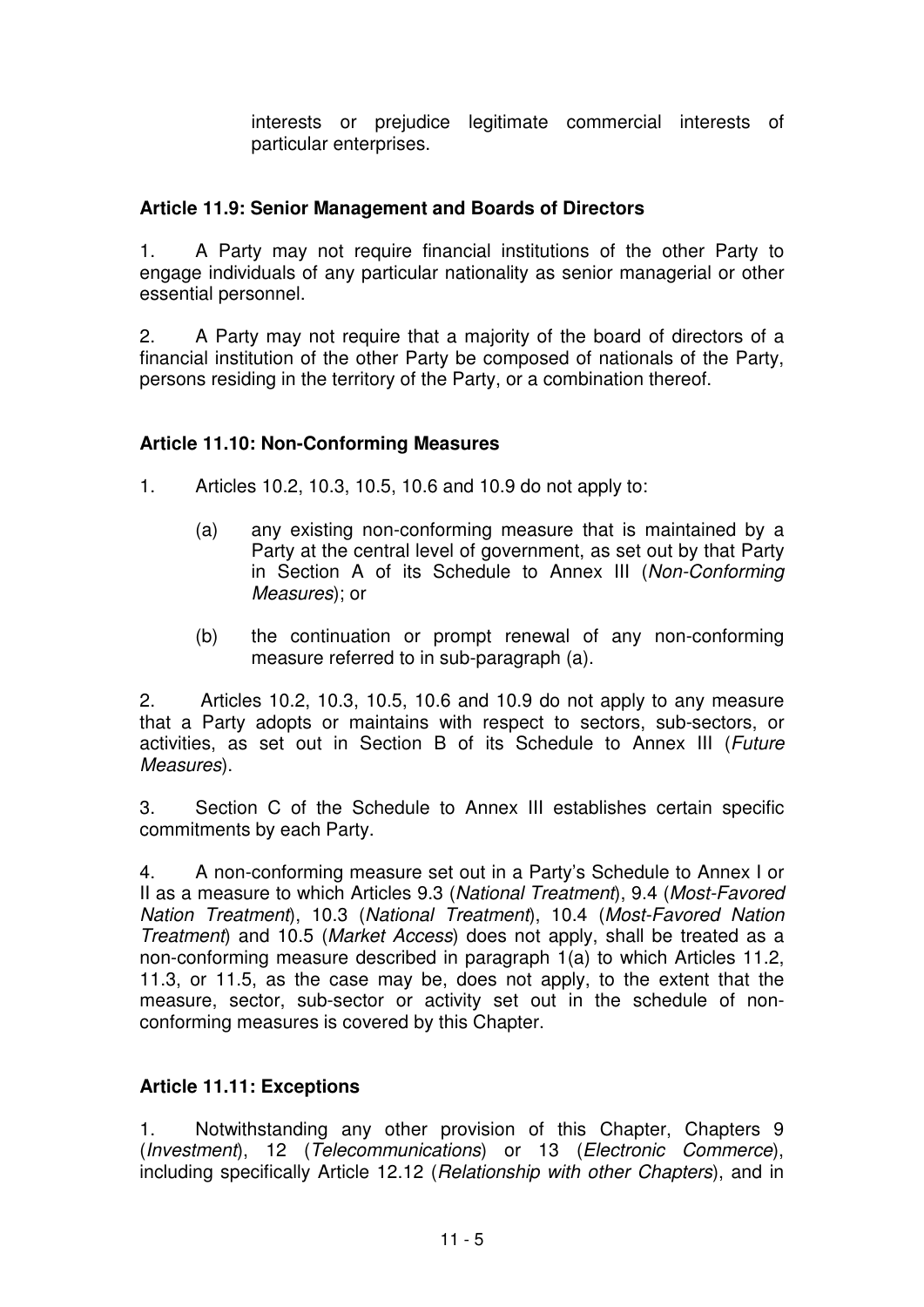addition Article 11.1 with respect to the supply of financial services in the territory of a Party by an investor of the other Party or investments of investors of the other Party, as defined in Chapter 9 (Investment), a Party shall not be prevented from adopting or maintaining measures for prudential reasons<sup>2</sup>, including for the protection of investors, depositors, policy holders or persons to whom a fiduciary duty is owed by a financial institution or cross-border financial service supplier, or to ensure the integrity and stability of the financial system. Where such measures do not conform with the provisions of this Agreement referred to in this paragraph, they shall not be used as a means of avoiding the Party's commitments or obligations under such provisions.

2. Nothing in this Chapter, Chapters 9 (Investment), 12 (Telecommunications) or 13 (Electronic Commerce), including specifically Article 12.12 (Relationship with other Chapters), and in addition Article 11.1 with respect to the supply of financial services in the territory of a Party by an investor of the other Party or investments of investors of the other Party, as defined in Chapter 9 (*Investment*), applies to non-discriminatory measures of general application taken by any public entity in pursuit of monetary and related credit policies or exchange rate policies. This paragraph shall not affect a Party's obligations under Articles 9.6 (Performance Requirements), 9.8 (Transfers) or 10.11 (Transfers and Payments).

3. Notwithstanding Articles 9.8 (Transfers) or 10.11 (Transfers and Payments), as incorporated into this Chapter, a Party may prevent or limit transfers by a financial institution or cross-border financial service supplier to, or for the benefit of, an affiliate of or person related to such institution or supplier, through the equitable, non-discriminatory and good faith application of measures relating to maintenance of the safety, soundness, integrity or financial responsibility of financial institutions or cross-border financial service suppliers. This paragraph does not prejudice any other provision of this Agreement that permits a Party to restrict transfers.

4. For greater certainty, nothing in this Chapter shall be construed to prevent the adoption or enforcement by any Party of measures necessary to secure compliance with laws or regulations that are not inconsistent with this Chapter, including those relating to the prevention of deceptive and fraudulent practices or to deal with the effects of a default on financial services contracts, subject to the requirement that such measures are not applied in a manner which would constitute a means of arbitrary or unjustifiable discrimination between countries where like conditions prevail, or a disguised restriction on investment in financial institutions or cross-border trade in financial services.

#### **Article 11.12: Transparency**

1. The Parties recognise that transparent regulations and policies governing the activities of financial institutions and cross-border financial  $\overline{a}$ 

 $2$  It is understood that the term "prudential reasons" includes the maintenance of the safety, soundness, integrity or financial responsibility of individual financial institutions or crossborder financial service suppliers.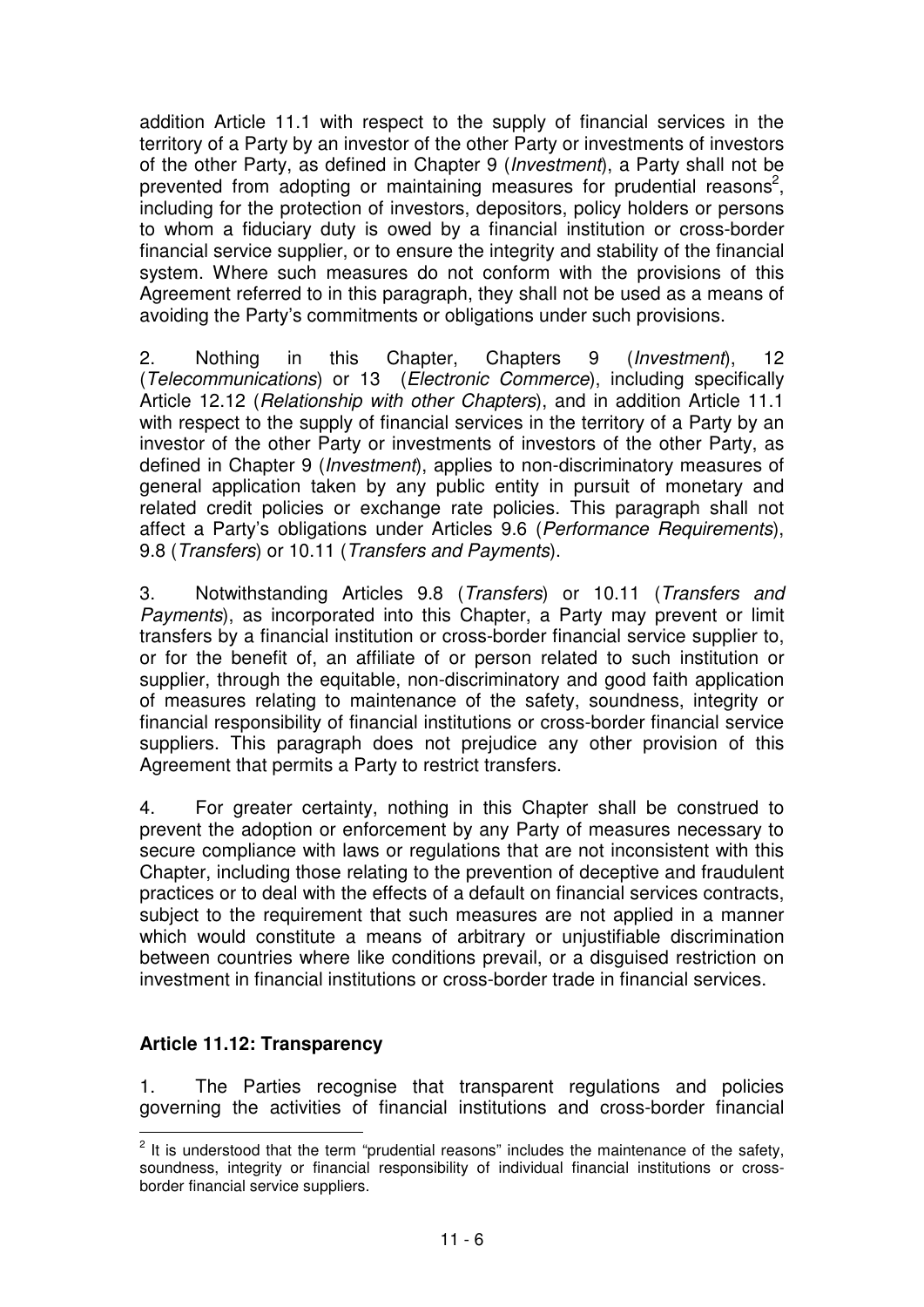service suppliers are important in facilitating financial institutions located outside the territory of the Party, financial institutions of the other Party and cross-border financial service suppliers to gain access to and operate in the other Party's market. Each Party commits to promote regulatory transparency in financial services.

2. In lieu of Article 14.2 (Publication), a Party shall, to the extent practicable:

- (a) publish in advance any regulations of general application relating to the subject matter of this Chapter that it proposes to adopt; and
- (b) provide interested persons of the other Party a reasonable opportunity to comment on such proposed regulations.

3. At the time it adopts final regulations, a Party should, to the extent practicable, address in writing any substantive comments received from interested persons with respect to the proposed regulations.

4. To the extent practicable, each Party should allow reasonable time between publication of final regulations and their effective date.

5. Each Party shall ensure that the rules of general application adopted or maintained by their self-regulatory organisations are promptly published or otherwise made available in such a manner as to enable interested persons to become acquainted with them.

6. Each Party shall maintain or establish appropriate mechanisms that will respond to inquiries from interested persons regarding measures of general application covered by this Chapter.

7. Each Party's regulatory authorities shall make available to interested persons their requirements, including any documentation required, for completing applications relating to the supply of financial services.

8. On the request of an applicant, the regulatory authority shall inform the applicant of the status of its application. If such authority requires additional information from the applicant, it shall notify the applicant without undue delay.

9. A regulatory authority shall make an administrative decision on a completed application of an investor in a financial institution, a financial institution or a cross-border financial service supplier of the other Party relating to the supply of a financial service within 120 days, and shall promptly notify the applicant of the decision. An application shall not be considered complete until all relevant hearings are held and all necessary information is received. Where it is not practicable for a decision to be made within 120 days, the regulatory authority shall notify the applicant without undue delay and shall endeavour to make the decision within a reasonable time thereafter.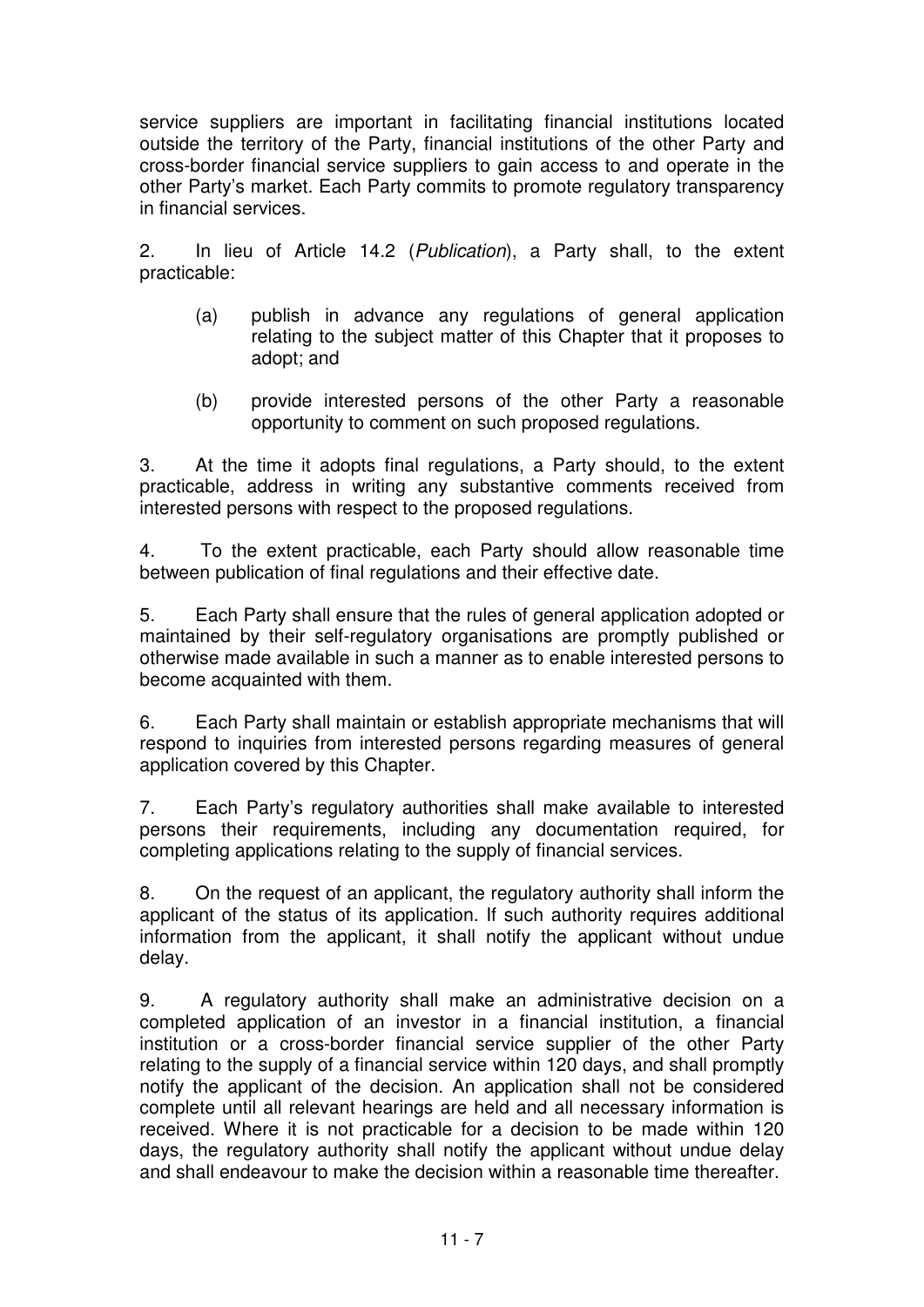## **Article 11.13: Self-Regulatory Organisations**

Where a Party requires a financial institution or a cross-border financial service supplier of the other Party to be a member of, participate in, or have access to, a self-regulatory organisation to provide a financial service in or into the territory of that Party, that Party shall ensure observance of the obligations set out in Articles 11.2 and 11.3 by such self-regulatory organisation.

#### **Article 11.14: Consultations**

1. A Party may request consultations with the other Party regarding any matter arising under this Agreement that affects financial services. The other Party shall give sympathetic consideration to the request. The Parties shall report the results of their consultations to the Administrative Commission established pursuant to Article 17.1 (Administrative Commission of the Agreement).

2. Consultations under this Article shall include officials of the authorities specified in Annex 11A.

3. Nothing in this Article shall be construed to require regulatory authorities participating in consultations under paragraph 1 to disclose information or take any action that would interfere with specific regulatory, supervisory, administrative, or enforcement matters.

4. Nothing in this Article shall be construed to require a Party to derogate from its relevant law regarding sharing of information among financial regulators or the requirements of an agreement or arrangement between financial authorities of the Parties.

#### **Article 11.15: Dispute Settlement**

1. Except otherwise provided for, Chapter 15 (Dispute Settlement) applies as modified by this Article to the settlement of disputes arising under this Chapter.

2. When a Party claims that a dispute arises under this Chapter, the panel shall compose:

- (a) where the disputing Parties so agree, entirely of panelists meeting the criteria set out in paragraph 3; and
- (b) in any other case, panelists meeting the criteria set out in either paragraph 3 or in Article 15.7.5 (Composition of Arbitral Panels),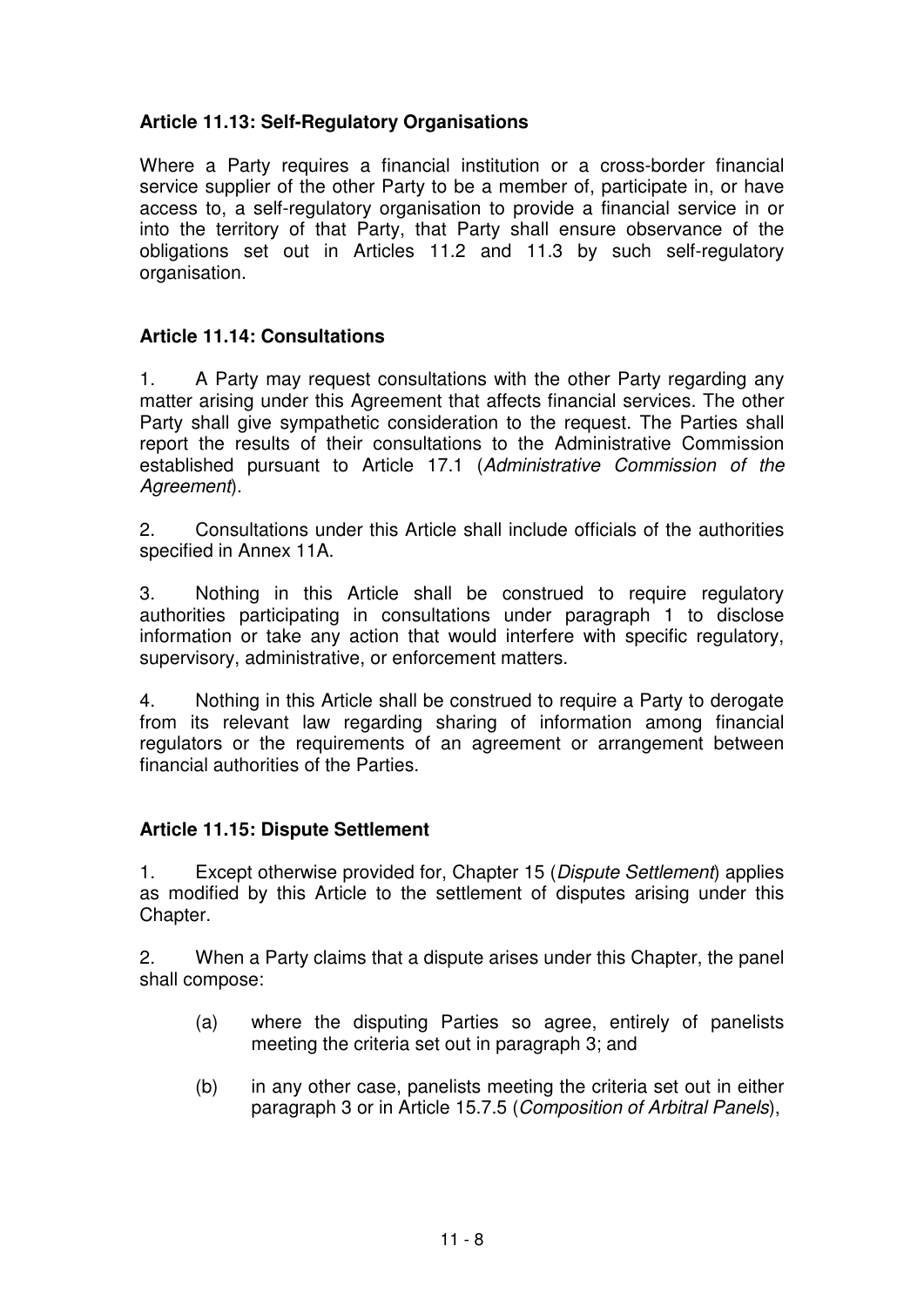However, the chair of the panel shall meet the criteria set out in paragraph 3 if Article 11.11 is invoked by the Party complained against, unless the Parties agree otherwise.

- 3. Financial services panelists shall:
	- (a) have expertise or experience in financial services law or practice, which may include the regulation of financial institutions;
	- (b) be chosen strictly on the basis of objectivity, reliability and sound judgment; and
	- (c) meet the criteria set out in Article 15.7.5 (Composition of Arbitral Panels).

4. Notwithstanding Article 15.16 of Dispute Settlement (Nonimplementation – Compensation and Suspension of Benefits), where a panel finds a measure to be inconsistent with this Agreement and the measure under dispute affects:

- (a) only the financial services sector, the complaining Party may suspend benefits only in the financial services sector;
- (b) the financial services sector and any other sector, the complaining Party may suspend benefits in the financial services sector that have an effect equivalent to the effect of the measure in the Party's financial services sector; or
- (c) only a sector other than the financial services sector, the complaining Party may not suspend benefits in the financial services sector

#### **Article 11.16: Definitions**

For purposes of this Chapter:

1. **cross-border financial service supplier of a Party** means a person of a Party that is engaged in the business of supplying a financial service within the territory of the Party and that seeks to supply or supplies a financial service through the cross-border supply of such services;

2. **cross-border trade in financial services** or **cross-border supply of financial services** means the supply of a financial service:

- (a) from the territory of one Party into the territory of the other Party;
- (b) in the territory of one Party by one person of that Party to a person of the other Party; or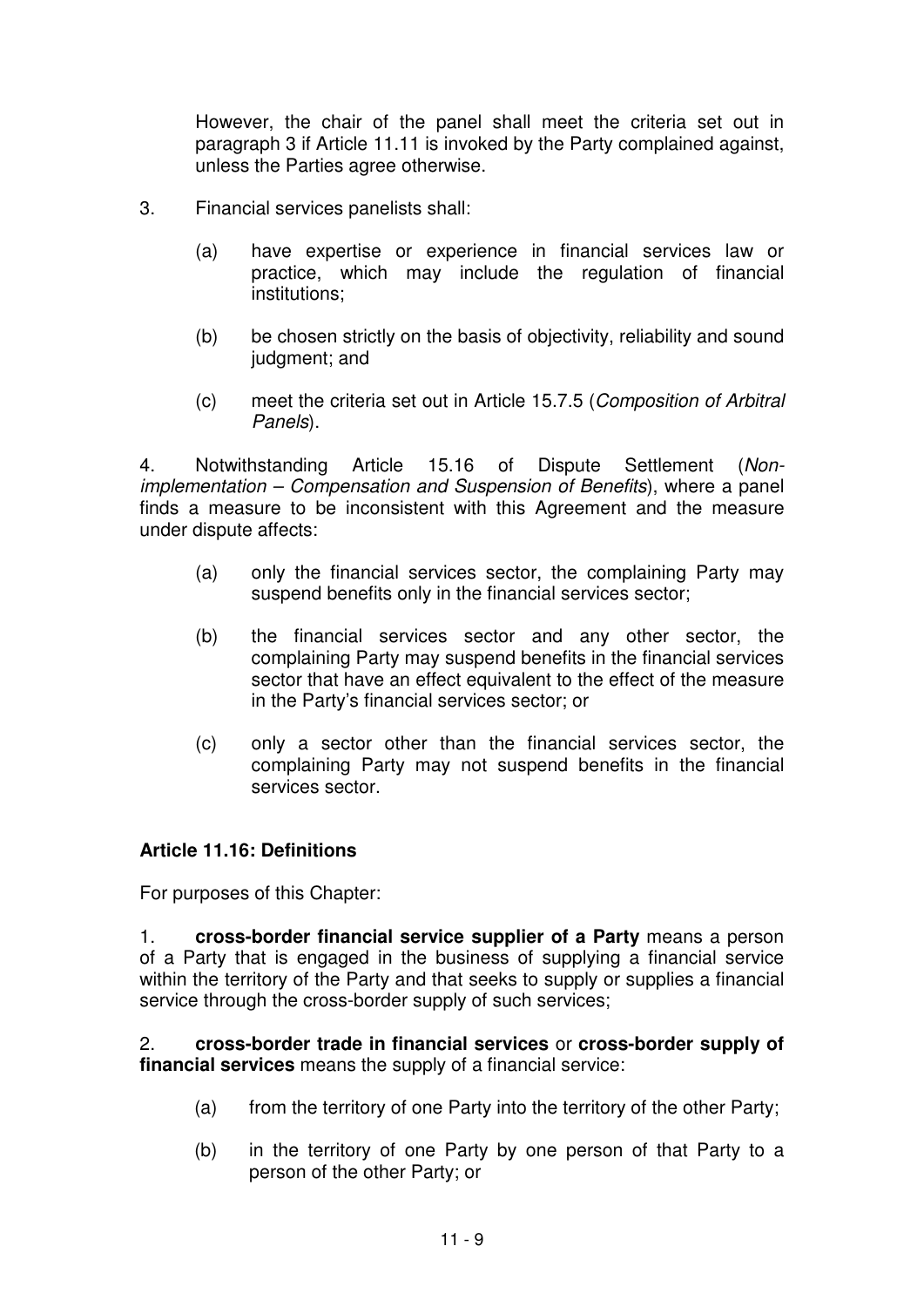(c) by a national of one Party in the territory of the other Party,

but does not include the supply of a financial service in the territory of a Party by an investor of the other Party, or investments of such investors, in financial institutions in the Party's territory;

3. **enterprise of a Party** means an enterprise, as defined in Article 1.3.3 (Definitions of General Application), organised or constituted under the laws of a Party and a branch located in the territory of a Party. For the purposes of this Chapter, an **enterprise of a Party** includes a branch of an enterprise of a non-Party in the territory of a Party;

4. **financial institution** means any financial intermediary or other enterprise that is authorised to do business and regulated or supervised as a financial institution under the law of the Party in whose territory is located;

5. **financial institution of the other Party** means a financial institution, including a branch, located in the territory of a Party that is controlled by persons of the other Party;

6. **financial service** means any service of a financial nature. Financial services include all insurance and insurance-related services, and all banking and other financial services (excluding insurance), as well as services incidental or auxiliary to a service of a financial nature. Financial services include the following activities:

Insurance and insurance-related services

- (a) direct insurance (including co-insurance):
	- (i) life;
	- (ii) non-life;
- (b) reinsurance and retrocession;
- (c) insurance intermediation, such as brokerage and agency;
- (d) service auxiliary to insurance, such as consultancy, actuarial, risk assessment and claim settlement services.

Banking and other financial services (excluding insurance)

- (e) acceptance of deposits and other repayable funds from the public;
- (f) lending of all types, including consumer credit, mortgage credit, factoring and financing of commercial transactions;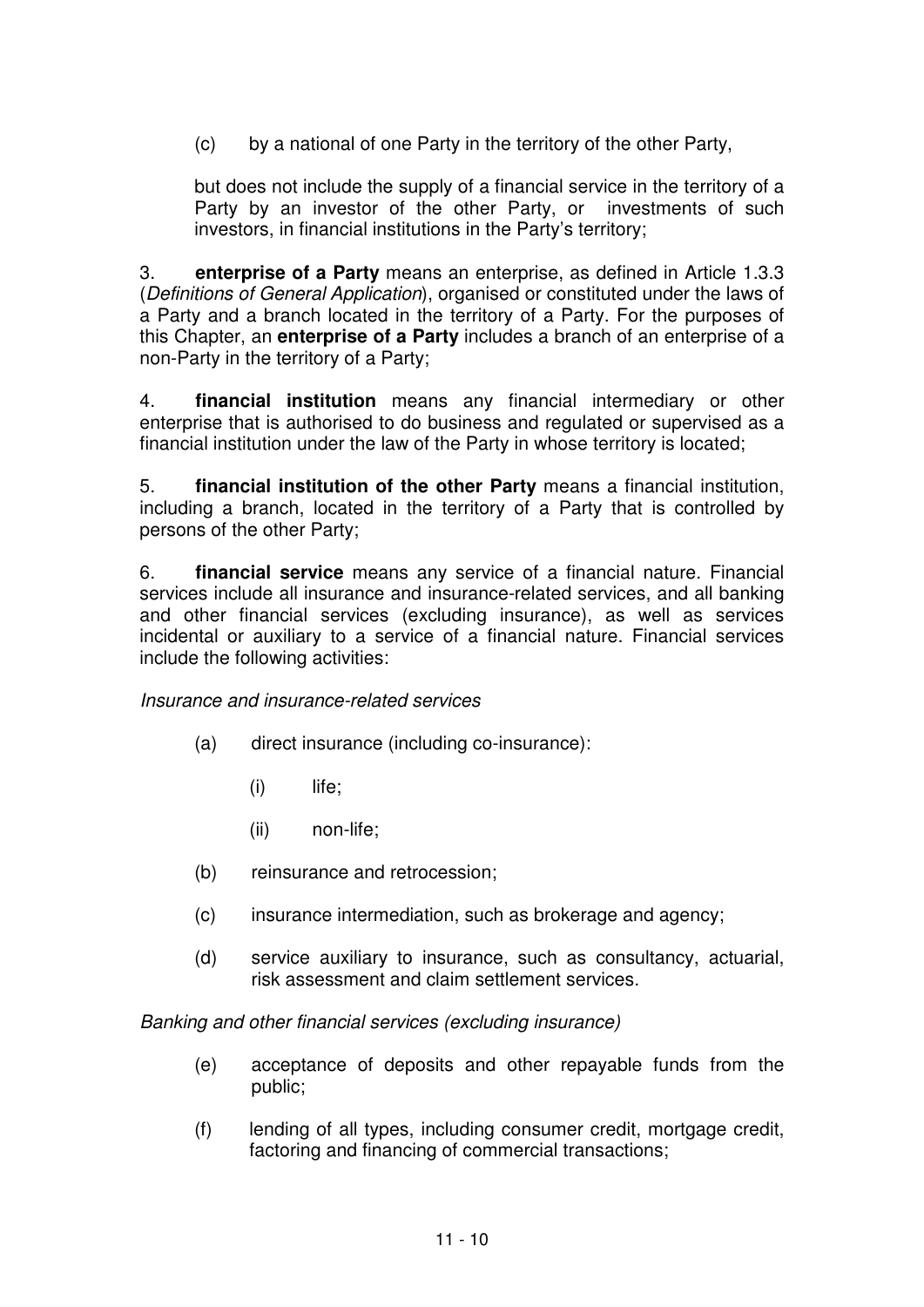- (g) financial leasing;
- (h) all payment and money transmission services, including credit, charge and debit cards, travelers checks and bankers drafts;
- (i) guarantees and commitments;
- (j) trading for own account or for account of customers, whether on an exchange, in an over-the-counter market or otherwise, the following:
	- (i) money market instruments (including checks, bills, certificates of deposits);
	- (ii) foreign exchange;
	- (iii) derivative products including, but not limited to, futures and options;
	- (iv) exchange rate and interest rate instruments, including products such as swaps, forward rate agreements;
	- (v) transferable securities;
	- (vi) other negotiable instruments and financial assets, including bullion;
- (k) participation in issues of all kinds of securities, including underwriting and placement as agent (whether publicly or privately) and provision of services related to such issues;
- (l) money broking;
- (m) asset management, such as cash or portfolio management, all forms of collective investment management, pension fund management, custodial, depository and trust services;
- (n) settlement and clearing services for financial assets, including securities, derivative products, and other negotiable instruments;
- (o) provision and transfer of financial information, and financial data processing and related software by suppliers of other financial services;
- (p) advisory, intermediation and other auxiliary financial services on all the activities listed in sub-paragraphs (e) through (o), including credit reference and analysis, investment and portfolio research and advice, advice on acquisitions and on corporate restructuring and strategy.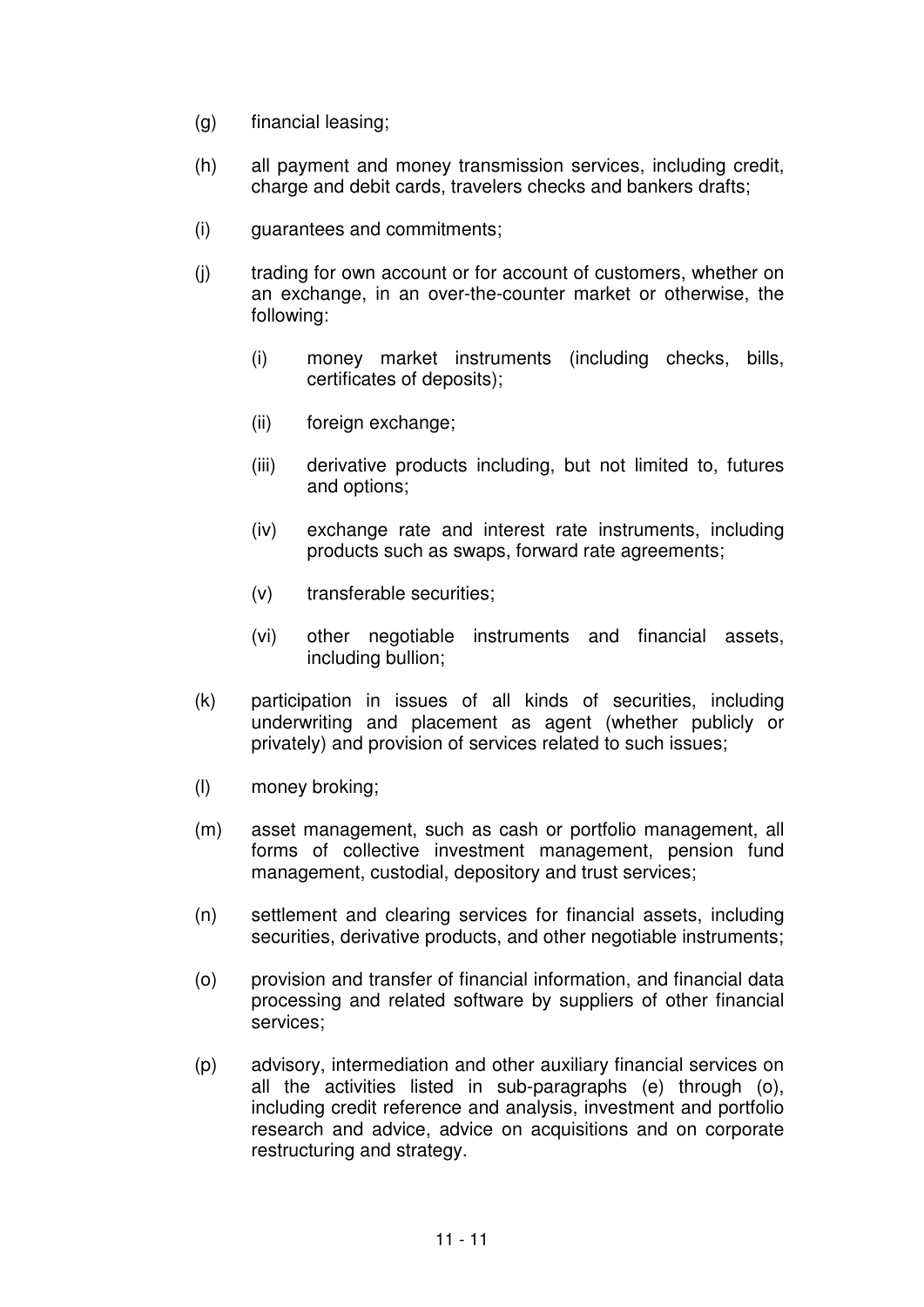7. **financial service supplier of a Party** means a person of a Party that is engaged in the business of supplying a financial service within the territory of that Party;

8. **investment** means "investment" as defined in Article 9.1 (Definitions), except that, with respect to "loans" and "debt instruments" referred to in that Article:

- (a) a loan to or debt instrument issued by a financial institution is an investment only where it is treated as regulatory capital by the Party in whose territory the financial institution is located; and
- (b) a loan granted by or debt instrument owned by a financial institution, other than a loan to or debt instrument of a financial institution referred to in sub-paragraph (a), is not an investment;

For greater certainty, a loan granted by or debt instrument owned by a cross-border financial service supplier, other than a loan to or debt instrument issued by a financial institution, is an investment if such loan or debt instrument meets the criteria for investments set out in Article 9.1 (Definitions).

9. **investor of a Party** means a Party or state enterprise thereof, or a person of that Party, that attempts to make, is making, or has made an investment in the territory of the other Party;

10. **new financial service** means, for purposes of Article 11.7, a financial service not supplied in the Party's territory that is supplied within the territory of the other Party, and includes any new form of delivery of a financial service or the sale of a financial product that is not sold in the Party's territory;

- 11. **public entity** means:
	- (a) a government, central bank or a monetary authority of a Party, or an entity owned or controlled by a Party, that is principally engaged in carrying out governmental functions or activities for governmental purposes, not including an entity principally engaged in supplying financial services on commercial terms; or
	- (b) a private entity performing functions normally performed by a central bank, or monetary authority, when exercising those functions; and

12. **self-regulatory organisation** means any non-governmental body, including any securities or futures exchange or market, clearing agency, other organization or association, that exercises regulatory or supervisory authority over financial service suppliers or financial institutions by statue or delegation from the government or relevant authorities.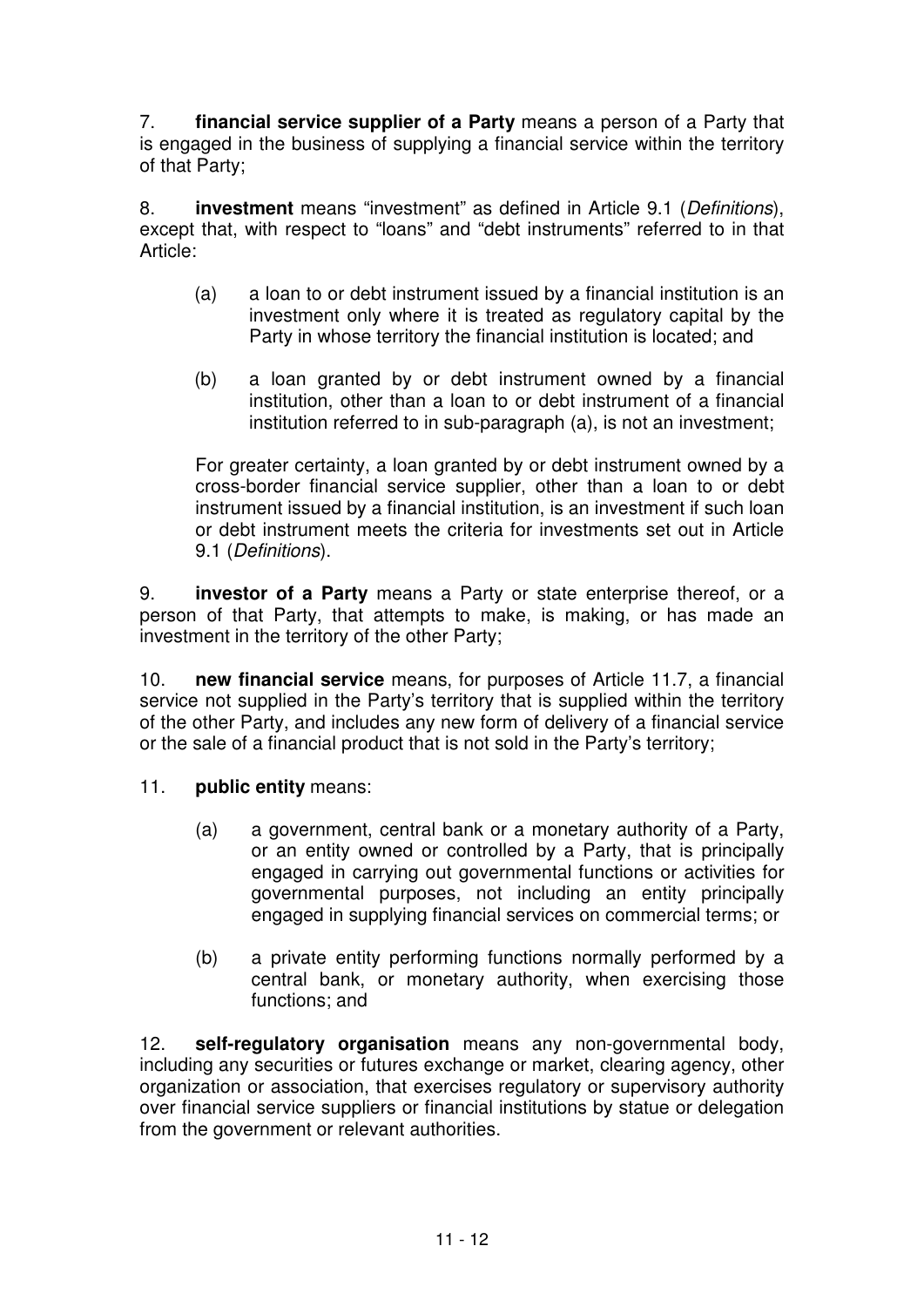# **ANNEX 11A AUTHORITIES RESPONSIBLE FOR FINANCIAL SERVICES**

The authority of each Party responsible for financial services is:

- (a) for Panama, the Ministry of Trade and Industries or its successor in consultation with the corresponding competent authorities (Superintendencia de Bancos, Superintendencia de Seguros y Reaseguros and the Comision Nacional de Valores); and
- (b) for Singapore, the Monetary Authority of Singapore.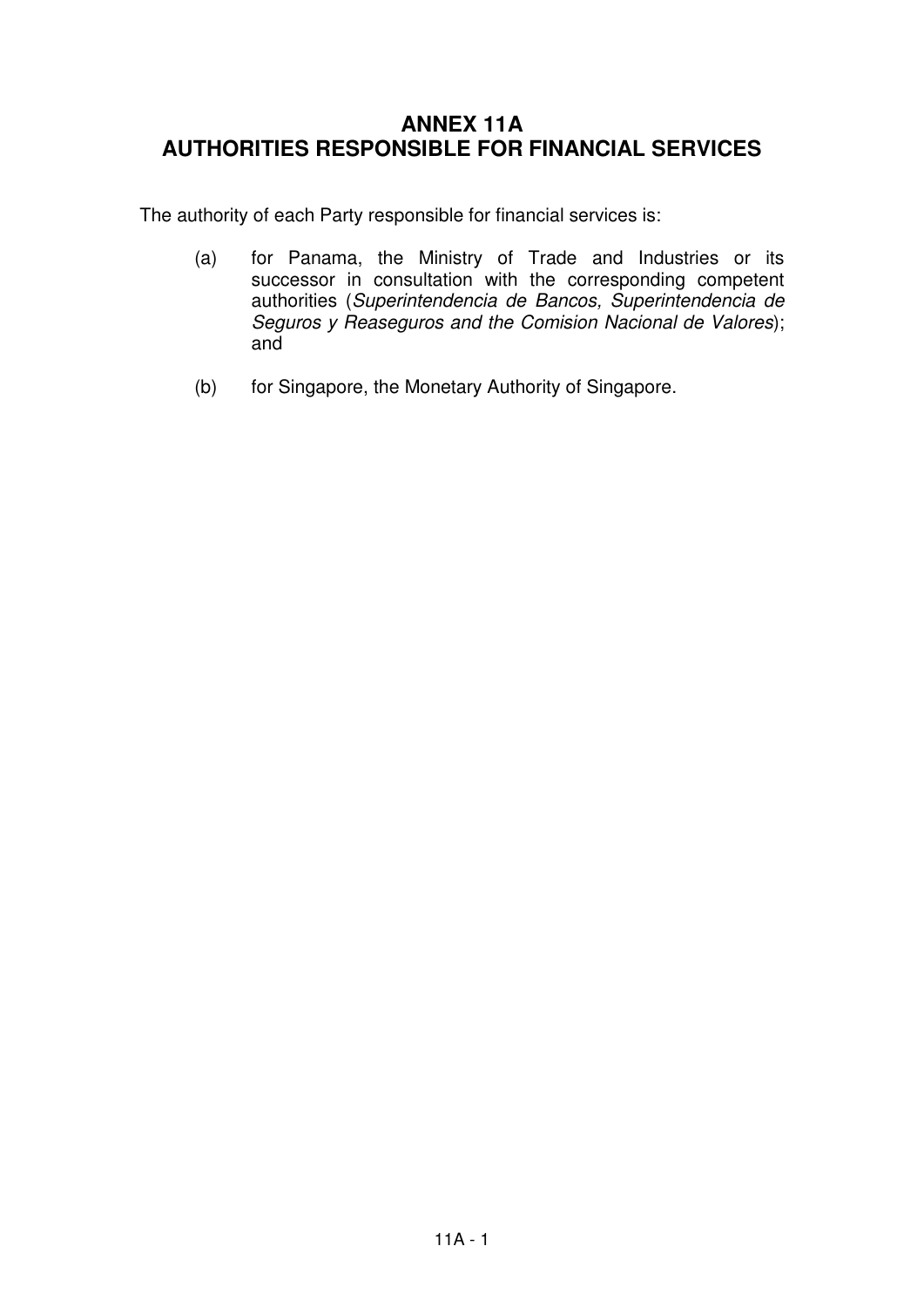# **ANNEX 11.6 APPLICATION OF ARTICLE 11.6**

#### **For Panama**:

Article 11.6 applies to the cross-border supply of or trade in financial services as defined in sub-paragraph (a) of the definition of "cross-border trade in financial services or cross-border supply of financial services" in Article 11.16 with respect to the Parties' commitments set out in their respective Schedules to the General Agreement on Trade in Services, including any changes to their Schedules made after the entry into force of this Agreement pursuant to the Doha Development Agenda or any other negotiations under GATS.

#### **For Singapore**:

Article 11.6 applies to the cross-border supply of or trade in financial services as defined in sub-paragraph (a) of the definition of "cross-border trade in financial services or cross-border supply of financial services" in Article 11.16 with respect to the Parties' commitments set out in their respective Schedules to the General Agreement on Trade in Services, including any changes to their Schedules made after the entry into force of this Agreement pursuant to the Doha Development Agenda or any other negotiations under GATS.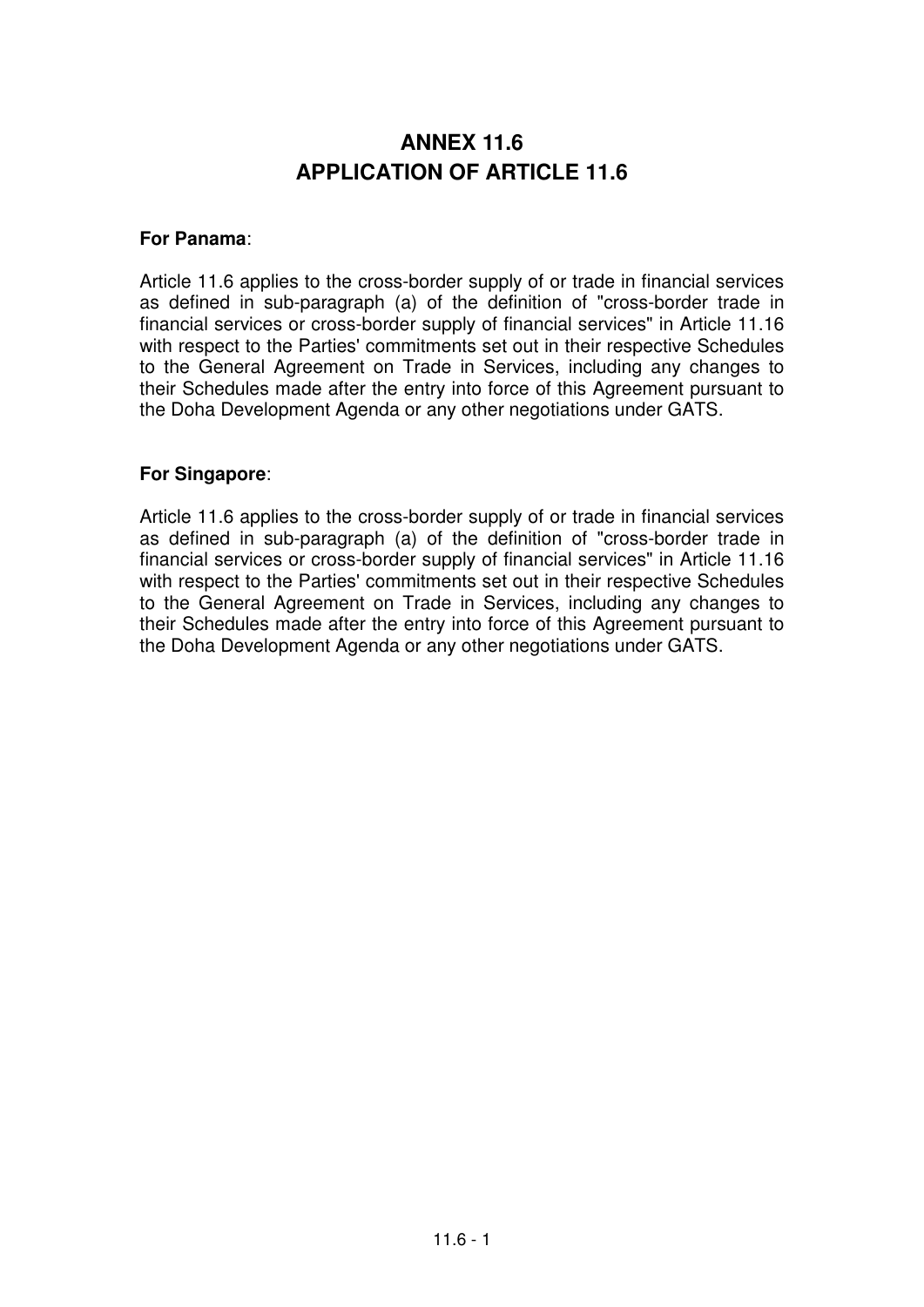# **CHAPTER 12 TELECOMMUNICATIONS**

#### **Article 12.1: Scope and Coverage**

1. This Chapter applies to measures<sup>1</sup> affecting trade in public telecommunications transport network and services.

2. This Chapter does not apply to any measure adopted or maintained by a Party relating to cable or broadcast distribution of radio or television programming<sup>2</sup>.

- 3. Nothing in this Chapter shall be construed to:
	- (a) require a Party (or require a Party to compel any service supplier) to establish, construct, acquire, lease, operate, or provide telecommunications transport networks or telecommunications services where such networks or services are not offered to the public generally; or
	- (b) require a Party to compel any service supplier engaged in the cable or broadcast distribution of radio or television programming to make available its cable or broadcast facilities as a public telecommunications transport network, unless a Party specifically designates such facilities as such.

#### **Article 12.2: Access to and use of Public Telecommunications Transport Network and Services**<sup>3</sup>

1. A Party shall ensure that service suppliers of the other Party have access to and use of any public telecommunications transport network and service, including leased circuits, offered in its territory or across its borders on reasonable, non-discriminatory, timely and transparent terms and conditions, including as set out in paragraphs 2 through 6.

- 2. Each Party shall ensure that such service suppliers are permitted to:
	- (a) purchase or lease, and attach terminal or other equipment that interfaces with the public telecommunications transport network;

 $\overline{a}$ 

<sup>&</sup>lt;sup>1</sup> This includes the effective enforcement of such measures.

 $2$  For greater certainty, the Parties obligations under this Chapter shall not apply to measures adopted or maintained relating to broadcasting services as defined in the Parties Schedule to Annex II.

 $3$  This Article does not apply to access to unbundled network elements, including access to leased circuits as an unbundled network element.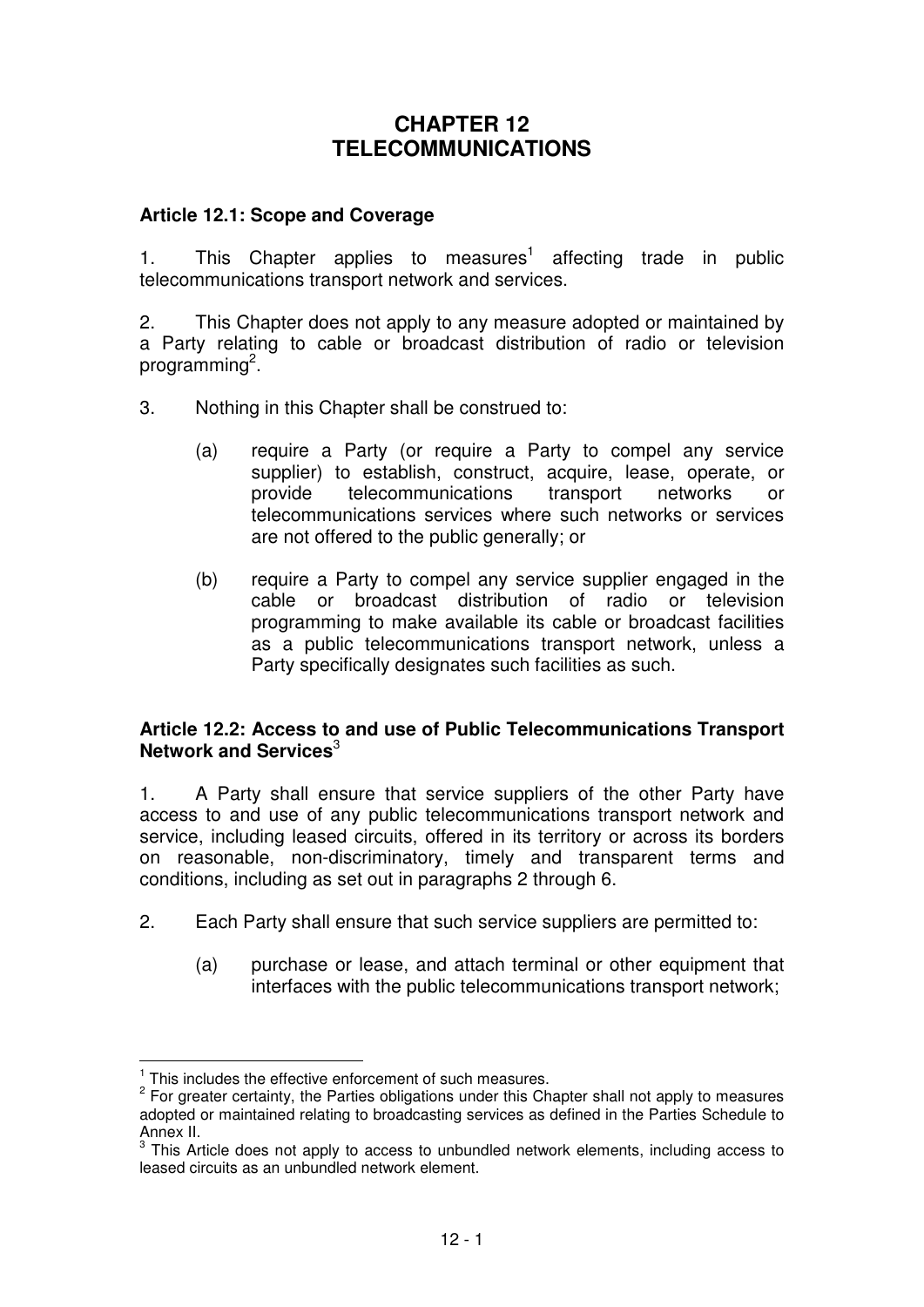- (b) provide services to individual or multiple end-users over any leased or owned circuit(s);
- (c) interconnect private leased or owned circuits with public telecommunications transport networks and services or with circuits leased or owned by another service supplier subject to paragraph 6 (c);
- (d) perform switching, signalling, processing, and conversion functions; and
- (e) use operating protocols of their choice.

3. A Party shall ensure that service suppliers of the other Party may use public telecommunications transport networks and services for the movement of information in its territory or across its borders and for access to information contained in data bases or otherwise stored in machine-readable form in the territory of either Party.

4. Notwithstanding paragraph 3, a Party may take such measures as are necessary to:

- (a) ensure the security and confidentiality of messages; or
- (b) protect the privacy of customer proprietary network information,

subject to the requirement that such measures are not applied in a manner that would constitute a means of arbitrary or unjustifiable discrimination or a disguised restriction on trade in services.

 5. Each Party shall ensure that no condition is imposed on access to and use of public telecommunications transport networks or services, other than that necessary to:

- (a) safeguard the public service responsibilities of suppliers of public telecommunications transport networks or services, in particular, their ability to make their networks or services available to the public generally; or
- (b) protect the technical integrity of public telecommunications transport networks or services.

6. Provided that conditions for access to and use of public telecommunications transport networks or services satisfy the criteria set out in paragraph 5, such conditions may include:

(a) a requirement to use specified technical interfaces, including interface protocols, for interconnection with such networks or services;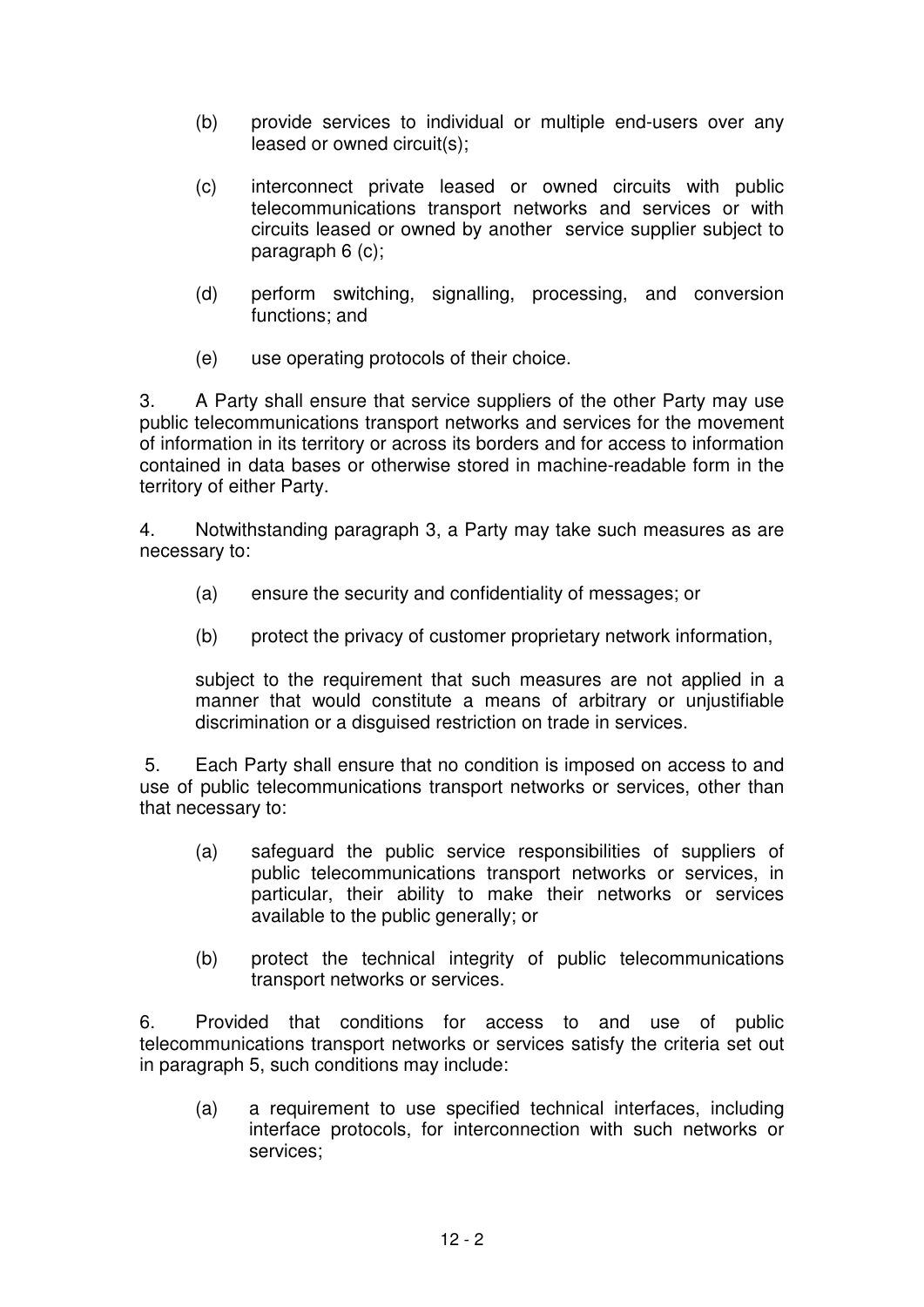- (b) a licensing, permit, registration, or notification procedure; or
- (c) restrictions on interconnection of private leased or owned circuits with such networks or services or with circuits leased or owned by another services supplier.

#### **Article 12.3: Interconnection with Suppliers of Public Telecommunications Transport Networks and Services**

1. A Party shall ensure that suppliers of public telecommunications transport networks or services in its territory provides interconnection with the facilities and equipment of suppliers of public telecommunications transport networks or services of the other Party.

2. In carrying out paragraph 1, each Party shall ensure that suppliers of public telecommunications transport networks or services in its territory take reasonable steps to protect the confidentiality of proprietary information of, or relating to, suppliers and end-users of public telecommunications transport networks or services and only use such information for the purpose of providing public telecommunications transport networks or services.

## Article 12.4: Conduct of Major Suppliers<sup>4</sup>

## Treatment by Major Suppliers

 $\overline{a}$ 

1. A Party shall ensure that any major supplier in its territory accords suppliers of public telecommunications transport networks or services of the other Party treatment no less favourable than such major supplier accords to itself, its subsidiaries, its affiliates, or any non-affiliated service supplier regarding:

- (a) the availability, provisioning, rates, or quality of like public telecommunications transport networks or services; and
- (b) the availability of technical interfaces necessary for interconnection.

A Party shall assess such treatment on the basis of whether such suppliers of public telecommunications transport networks or services, subsidiaries, affiliates, and non-affiliated service suppliers are in like circumstances.

 $4$  Articles 12.4.3, 12.4.4, 12.4.5, 12.4.6 (a) and (d), do not apply to suppliers of commercial mobile services. However, nothing in this Article shall be construed to preclude a Party from imposing the requirements set out in this Article on suppliers of commercial mobile services if those suppliers are designated by that Party as a major supplier.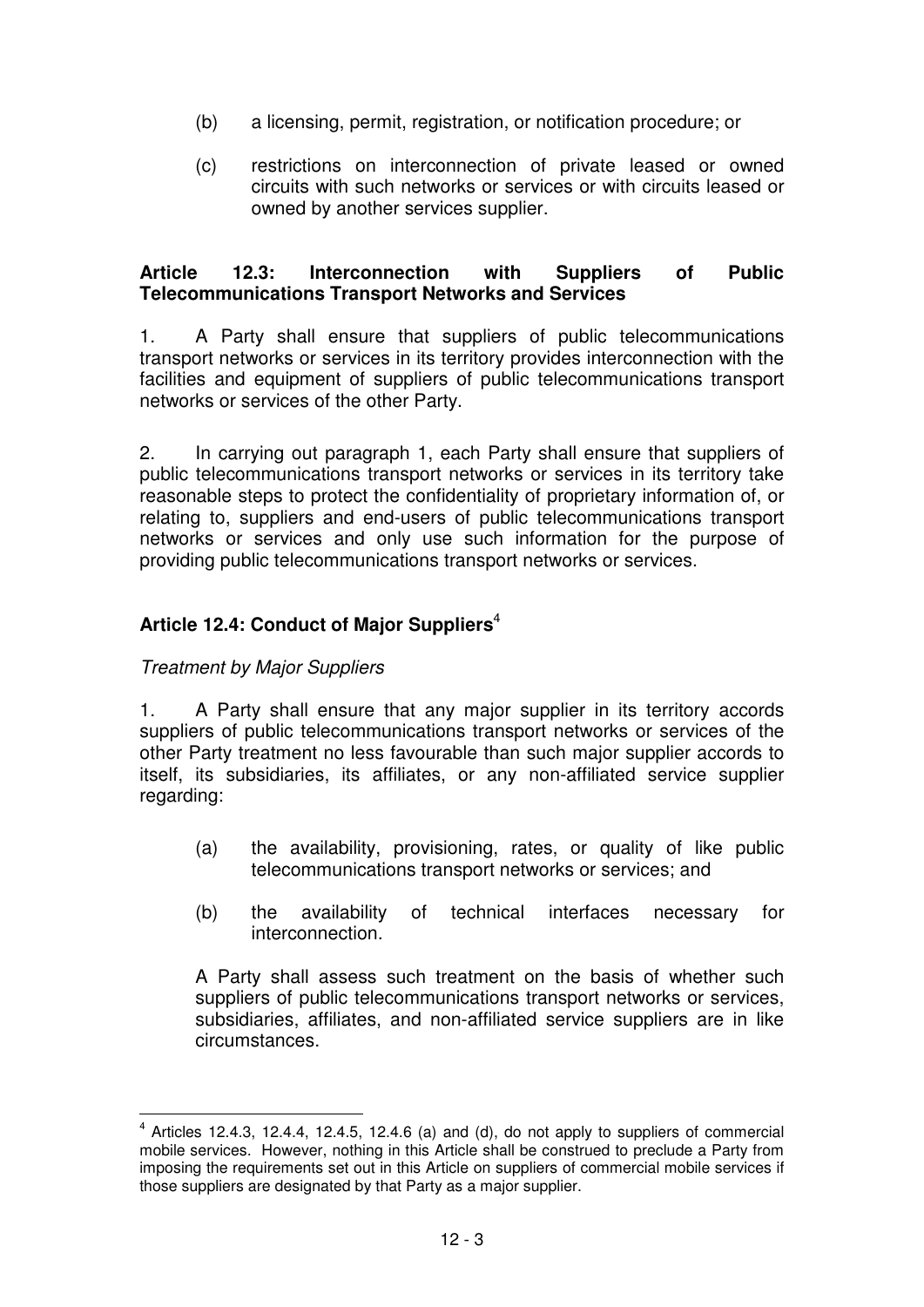#### Competitive Safeguards

2. Each Party shall maintain appropriate measures for the purpose of preventing suppliers of public telecommunications transport networks or services who, alone or together, are a major supplier in its territory from engaging in or continuing anti-competitive practices. For purposes of this paragraph, anti-competitive practices include:

- (a) engaging in anti-competitive cross-subsidisation;
- (b) using information obtained from competitors with anticompetitive results; and
- (c) not making available, on a timely basis, to suppliers of public telecommunications transport networks or services, technical information about essential facilities and commercially relevant information that is necessary for them to provide public telecommunications transport networks or services.

#### Co-Location

- 3. (a) A Party shall ensure that major suppliers in its territory provide to suppliers of public telecommunications transport networks or services of the other Party physical co-location, at premises owned or controlled by the major supplier, of equipment necessary for interconnection on terms and conditions, and at cost-oriented rates, that are reasonable, non-discriminatory, timely and transparent.
	- (b) Where physical co-location is not practical for technical reasons or because of space limitations, each Party shall ensure that major suppliers in its territory provide or facilitate virtual colocation on terms and conditions, and at cost oriented rates, that are reasonable, non-discriminatory, timely and transparent.
	- (c) Each Party may determine, in accordance with its national laws and regulations, which premises in its territory shall be subject to sub-paragraphs (a) and (b).

#### Poles, Ducts, and Conduits

4. (a) A Party shall ensure that major suppliers in its territory provide access to poles, ducts, and conduits, owned or controlled by such major suppliers to suppliers of public telecommunications transport networks or services of the other Party, under terms, conditions, and cost-oriented rates, that are reasonable, nondiscriminatory (including with respect to timeliness), and transparent.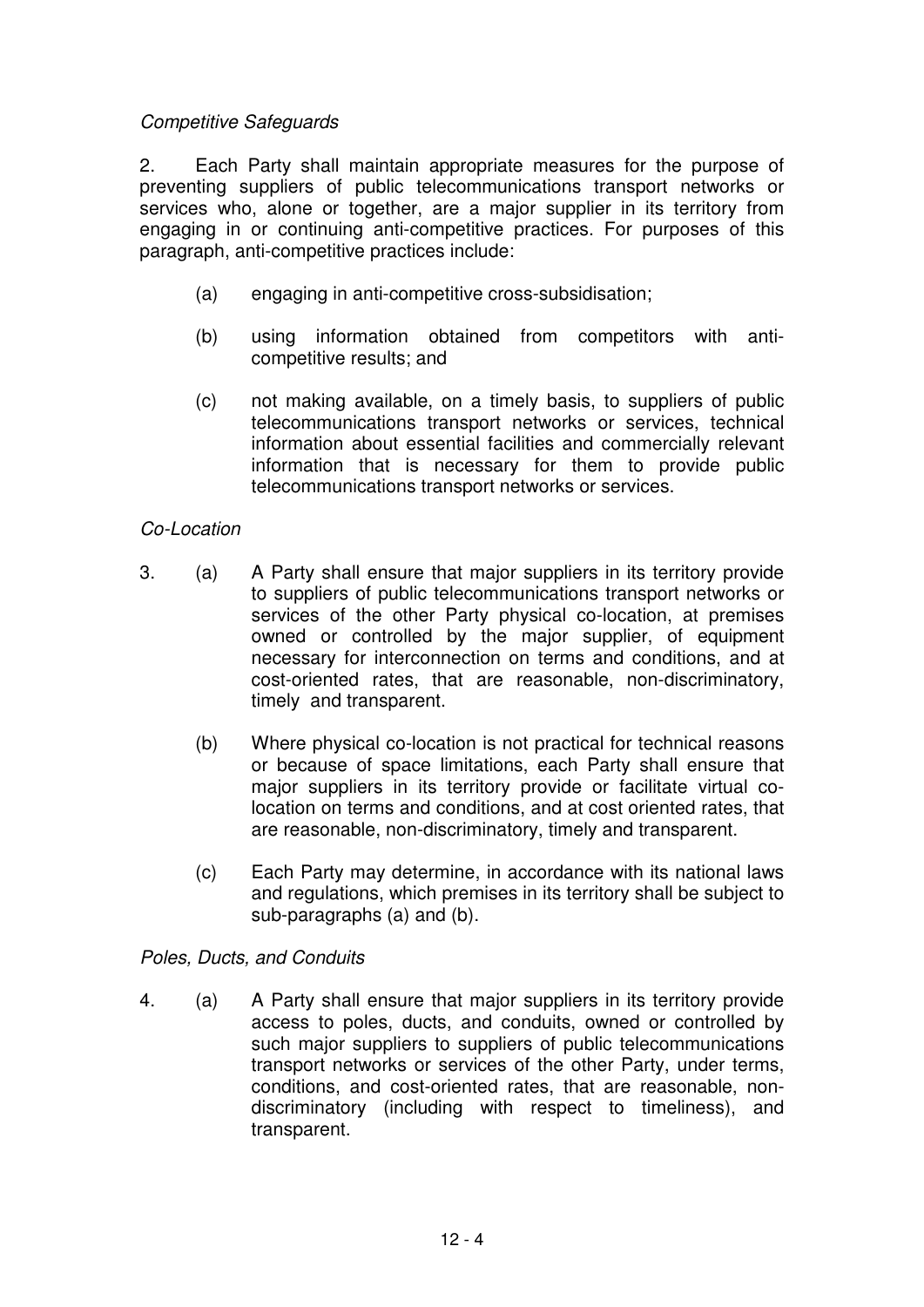(b) Nothing shall prevent a Party from determining, under its domestic law and regulation, which particular structures owned or controlled by the major suppliers in its territory, are required to be made available in accordance with sub-paragraph (a) provided that this is based on a determination that such structures cannot feasibly be economically or technically substituted in order to provide a competing service.

#### Number Portability

5. Each Party shall ensure that major suppliers in its territory provide number portability to the extent technically feasible, on a timely basis and on reasonable terms and conditions.

#### Interconnection

6. (a) General Terms and Conditions

A Party shall ensure that any major supplier in its territory provides interconnection for the facilities and equipment of suppliers of public telecommunications transport networks or services of the other Party:

- (i) at any technically feasible point in the major supplier's network;
- (ii) under non-discriminatory terms, conditions (including technical standards and specifications), and rates;
- (iii) of a quality no less favourable than that provided by such major supplier for its own like services or for like services of non-affiliated suppliers of public telecommunications transport networks or services or for its subsidiaries or other affiliates;
- (iv) in a timely fashion, on terms, conditions, (including technical standards and specifications), and cost-oriented rates, that are transparent, reasonable, having regard to economic feasibility, and sufficiently unbundled so that the supplier of public telecommunications transport networks or services need not pay for network components or facilities that it does not require for the service to be provided; and
- (v) upon request, at points in addition to the network termination points offered to the majority of suppliers of public telecommunications transport networks or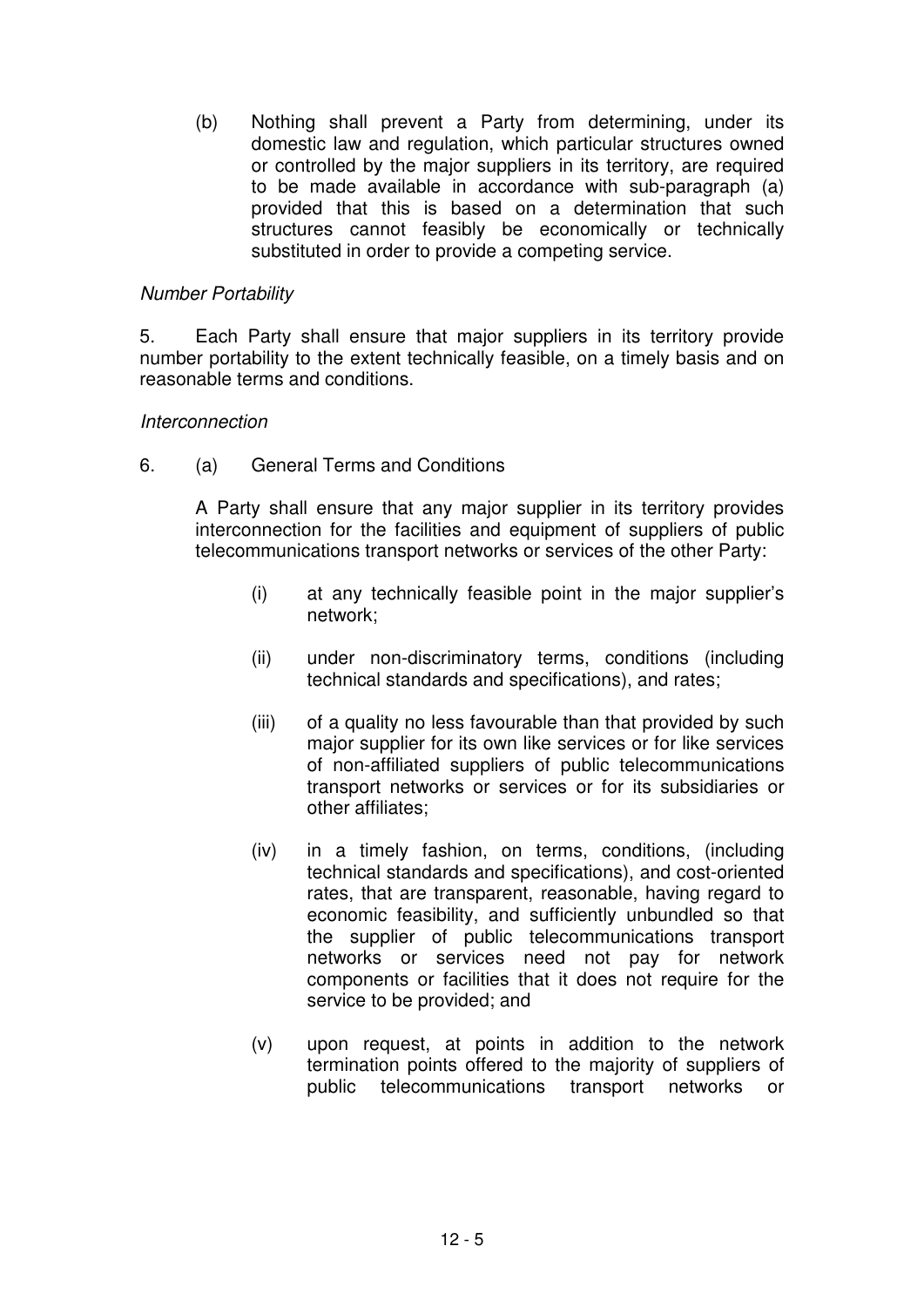services, subject to charges that reflect the cost of construction of necessary additional facilities<sup>5</sup>.

(b) Public Availability of the Procedures for Interconnection **Negotiations** 

Each Party shall make publicly available the applicable procedures for interconnection negotiations with major suppliers in its territory.

- (c) Public Availability of Interconnection Agreements concluded with Major Suppliers
	- (i) each Party shall require major suppliers in its territory to file all interconnection agreements to which they are party with its telecommunications regulatory body.
	- (ii) each Party shall make available for inspection to suppliers of public telecommunications transport networks or services which are seeking interconnection, interconnection agreements in force between a major supplier in its territory and any other supplier of public telecommunications transport networks or services in such territory.
- (d) Resolution of Interconnection Disputes

A Party shall ensure that suppliers of public telecommunications transport networks or services of the other Party, that have requested interconnection with a major supplier in the Party's territory, has recourse to a telecommunications regulatory body to resolve disputes regarding the terms, conditions, and rates for interconnection within a reasonable and publicly available period of time.

## **Article 12.5: Submarine Cable Landing Stations**

A Party shall ensure reasonable and non-discriminatory access to submarine cable capacity, and cross-connect links in and backhaul links from, a submarine cable landing station for suppliers of public telecommunications transport networks or services of the other Party.

#### **Article 12.6: Independent Regulation**

 $\overline{a}$ 

1. Each Party shall ensure that its telecommunications regulatory body is separate from, and not accountable to, any supplier of public telecommunications transport networks or services.

<sup>&</sup>lt;sup>5</sup> These costs may include the cost of physical or virtual co-location referenced in Article 12.4.3.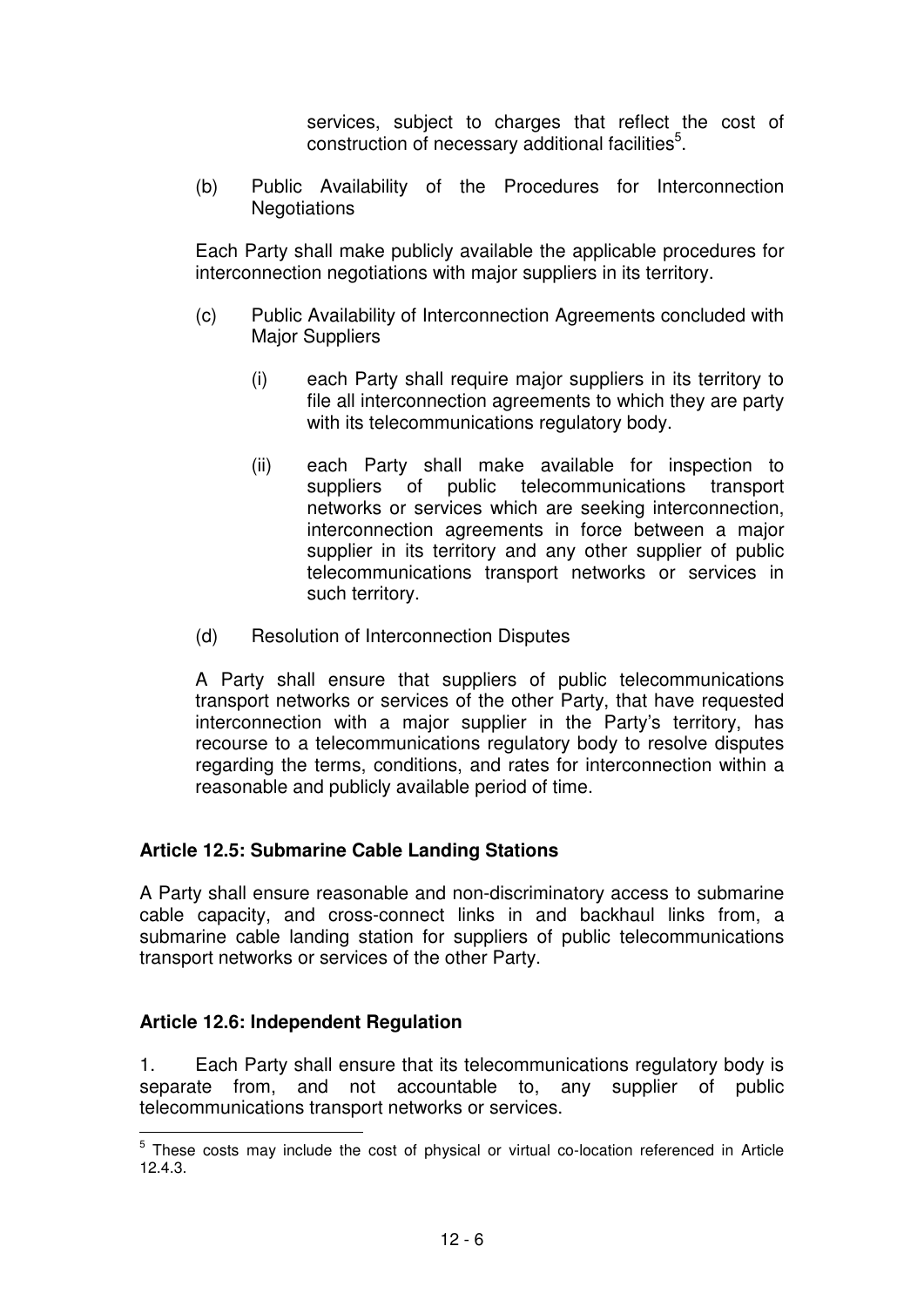2. Each Party shall ensure that the decisions of, and procedures used by its telecommunications regulatory body is impartial with respect to all suppliers of public telecommunications transport networks or services.

## **Article 12.7: Universal Service**

Each Party shall administer any universal service obligation that it maintains in a transparent, non-discriminatory, and competitively neutral manner and shall ensure that its universal service obligation is not more burdensome than necessary for the kind of universal service that it has defined.

#### **Article 12.8: Licensing Process**

1. When a Party requires a supplier of public telecommunications transport networks or services to have a license or concession, the Party shall make publicly available:

- (a) all the licensing criteria and procedures it applies;
- (b) the period of time normally required to reach a decision concerning an application for a license or concession; and
- (c) the terms and conditions of all licenses or concessions it has issued.

2. Each Party shall ensure that an applicant receives, upon request, the reasons for the denial of a license or concession.

## **Article 12.9: Allocation and use of Scarce Resources**

1. Each Party shall administer its procedures for the allocation and use of scarce resources, including frequencies, numbers and rights of way, in an objective, timely, transparent and non-discriminatory fashion.

2. Each Party shall make publicly available the current state of allocated frequency bands but shall not be required to provide detailed identification of frequencies assigned or allocated for specific government uses.

## **Article 12.10: Resolution of Domestic Telecommunications Disputes**

#### Recourse to Telecommunications Regulatory Bodies

1. Each Party shall ensure that suppliers of public telecommunications transport networks or services of the other Party have recourse (within a reasonable period of time) to a telecommunications regulatory body to resolve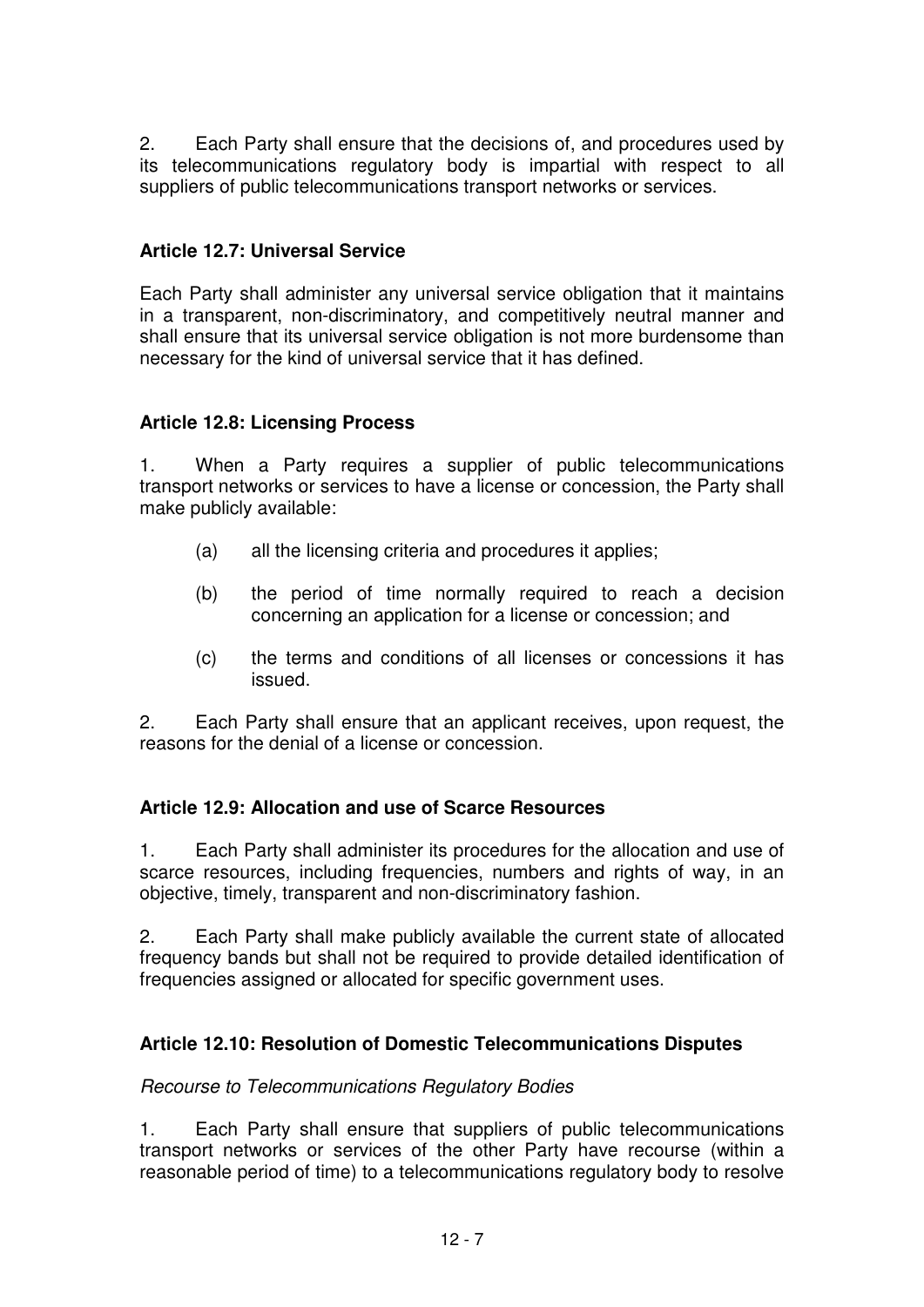disputes arising under domestic measures addressing a matter set out in Articles 12.2 through 12.9.

#### Reconsideration

2. Each Party shall ensure that any supplier of public telecommunications transport networks or services aggrieved or whose interests are adversely affected by a determination or decision of the telecommunications regulatory body may petition that body for reconsideration of the determination or decision.

#### Judicial Review and Appeal

3. Each Party shall ensure that any supplier of public telecommunications transport networks or services aggrieved by a determination or decision of the telecommunications regulatory body has the opportunity to appeal, or obtain judicial review of, such determination or decision to an independent judicial or administrative authority<sup>6</sup>.

## **Article 12.11: Transparency**

 $\overline{a}$ 

Further to Chapter 14 (Transparency), each Party shall ensure that:

- (a) rulemakings, including the basis for such rulemakings, of its telecommunications regulatory body and end-user tariffs filed with its telecommunications regulatory body are promptly published or otherwise made available to all interested suppliers of public telecommunications transport networks or services;
- (b) interested suppliers of public telecommunications transport networks or services are provided with adequate advance public notice of, and the opportunity comment on, any rulemaking proposed by the telecommunications regulatory body;
- (c) Its measures relating to public telecommunications transport networks or services are made publicly available, including:
	- (i) tariffs and other terms and conditions of service;
	- (ii) specifications of technical interfaces;
	- (iii) conditions applying to attachment of terminal or other equipment to the public telecommunications transport network; and

 $6$  For greater certainty, in the case of Panama, only the judicial review process at the Supreme Court shall be applicable.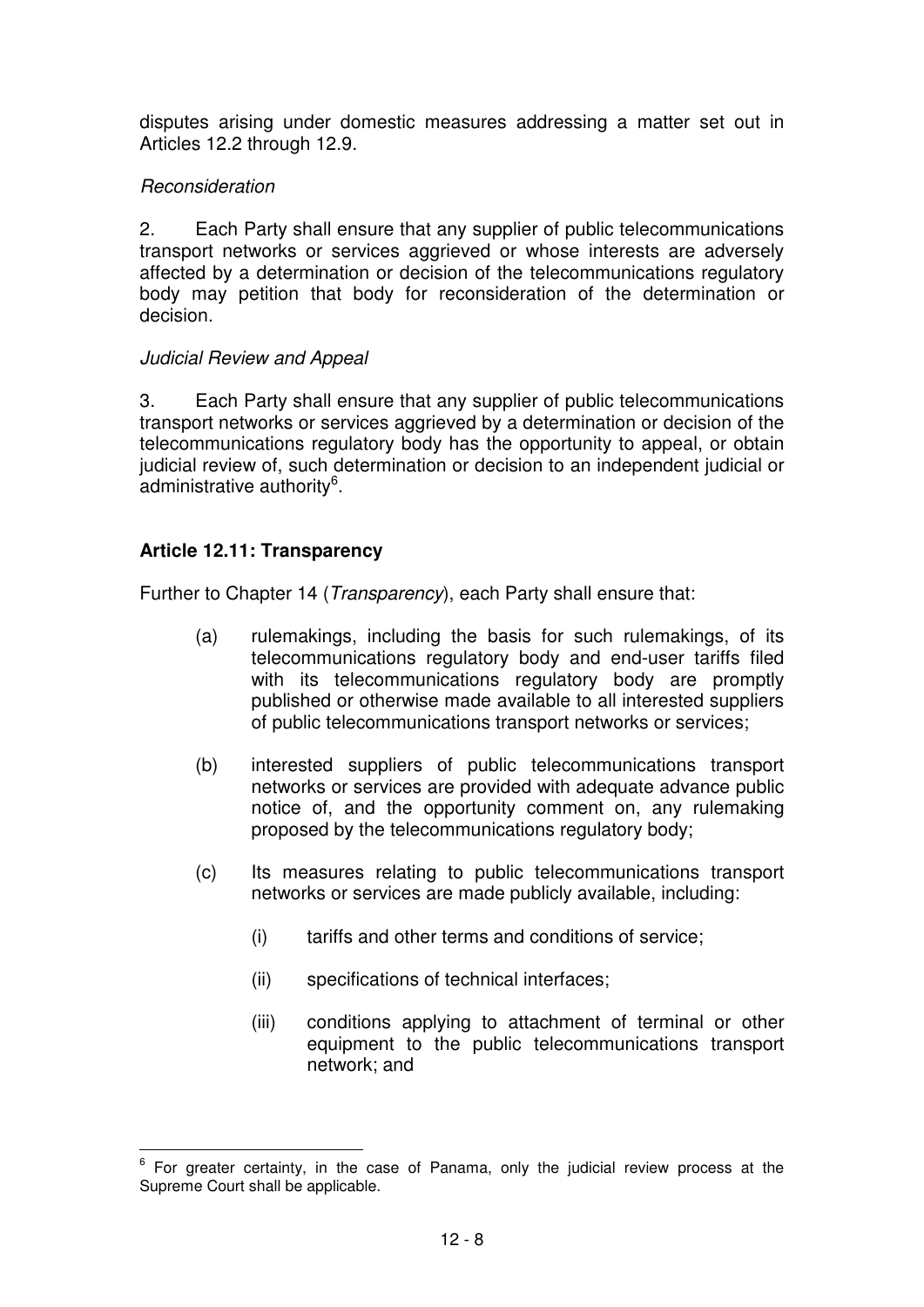- (iv) notification, permit, registration, or licensing requirements, if any; and
- (d) Information on bodies responsible for preparing, amending, and adopting standards related measures is made publicly available.

## **Article 12.12: Relationship to other Chapters**

In the event of any inconsistency between this Chapter and any other Chapter, this Chapter shall prevail to the extent of any such inconsistency.

## **Article 12.13: Definitions**

For the purposes of this Chapter:

1. **backhaul links** means end-to-end transmission links from a submarine cable landing station to another primary point of access to the Party's public telecommunications transport network;

2. **cost-oriented** means based on cost, and may include a reasonable profit, and may involve different cost methodologies for different facilities or services;

3. **commercial mobile services** means public telecommunications services supplied through mobile wireless means;

4. **cross-connect links** means the links in a submarine cable landing station used to connect submarine cable capacity to the transmission, switching and routing equipment of different suppliers of public telecommunications services co-located in that submarine cable landing station;

5. **customer proprietary network information** means information made available to the supplier of public telecommunications transport networks or services by the end-user solely by virtue of the end-user telecommunications service supplier relationship:

6. **end-user** means a final consumer of or subscriber to a public telecommunications transport networks or service, including a service supplier but excluding a supplier of public telecommunications transport networks or services;

7. **essential facilities** means facilities of a public telecommunications transport network or service that:

(a) are exclusively or predominantly provided by a single or limited number of suppliers; and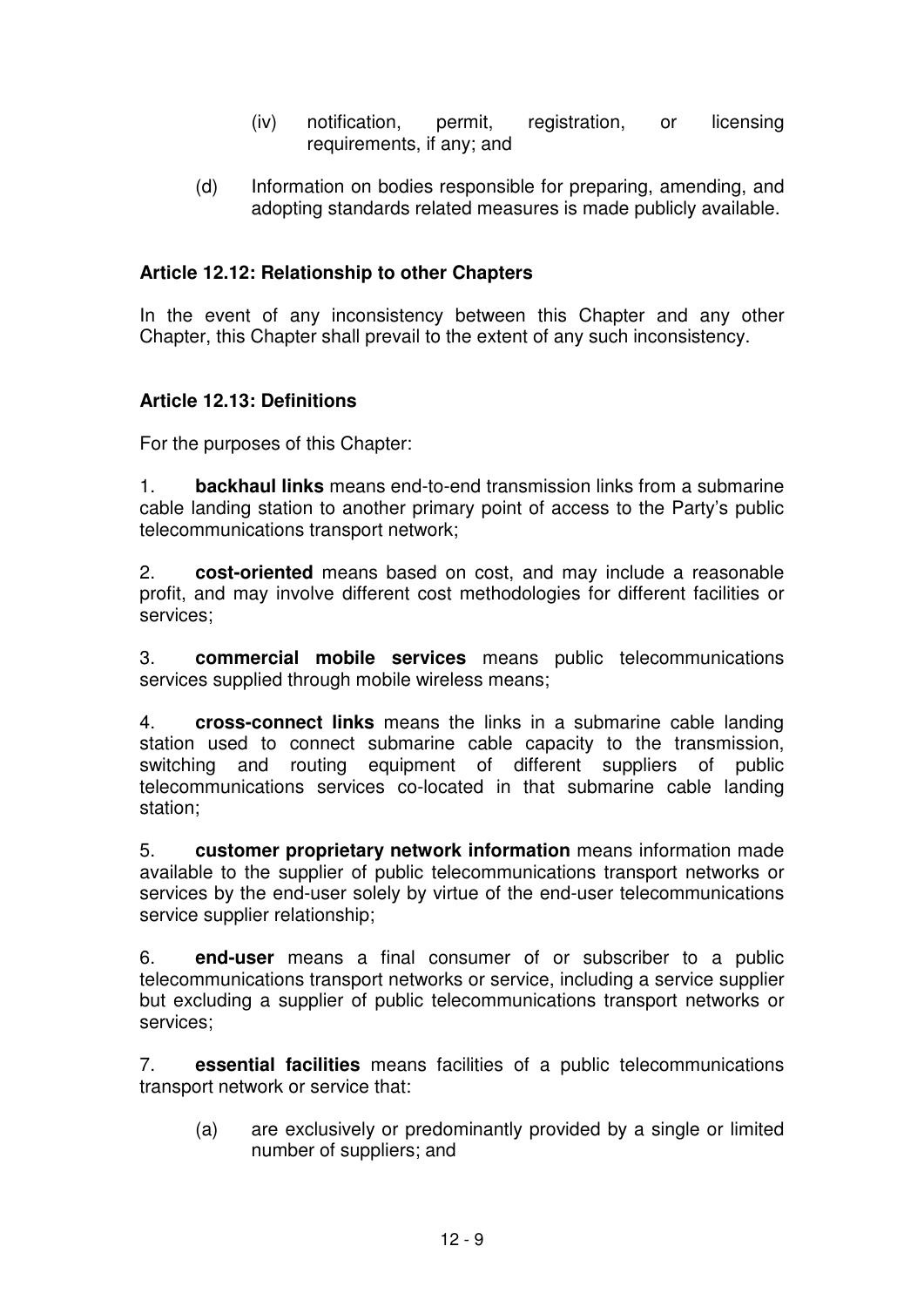(b) cannot feasibly be economically or technically substituted in order to provide a service;

8. **interconnection** means linking with suppliers providing public telecommunications transport networks or services in order to allow the users of one supplier to communicate with users of another supplier and to access services provided by another supplier;

9. **leased circuits** means telecommunications facilities between two or more designated points which are set aside for the dedicated use of or availability to a particular customer or other users of the customer's choosing;

10. **major supplier** means a supplier of public telecommunications transport networks or services that has the ability to materially affect the terms of participation (having regard to price and supply) in the relevant market for public telecommunications transport networks or services as a result of:

- (a) control over essential facilities; or
- (b) use of its position in the market;

11. **network element** means a facility or equipment used in the provision of a public telecommunications service, including features, functions, and capabilities that are provided by means of such facility or equipment;

12. **non-discriminatory** means treatment no less favourable than that accorded to any other user of like public telecommunications transport networks or services in like circumstances;

13. **number portability** means the ability of end-users of public telecommunications transport networks or services to retain, at the same location, existing telephone numbers without impairment of quality, reliability, or convenience by the original suppliers when switching between like suppliers of public telecommunications transport networks or services;

14. **physical co-location** means physical access to and control over space in order to install, maintain, or repair equipment used to provide public telecommunications transport networks or services;

15. **public telecommunications transport network** means the public telecommunications infrastructure which permits telecommunications between and among defined network termination points;

16. **public telecommunications transport service** means any telecommunications transport service required, explicitly or in effect, by a Party to be offered to the public generally. Such services may include *inter* alia, telegraph, telephone, telex and data transmission typically involving the real time transmission of customer-supplied information between two or more points without any end-to-end change in the form or content of the customer's information;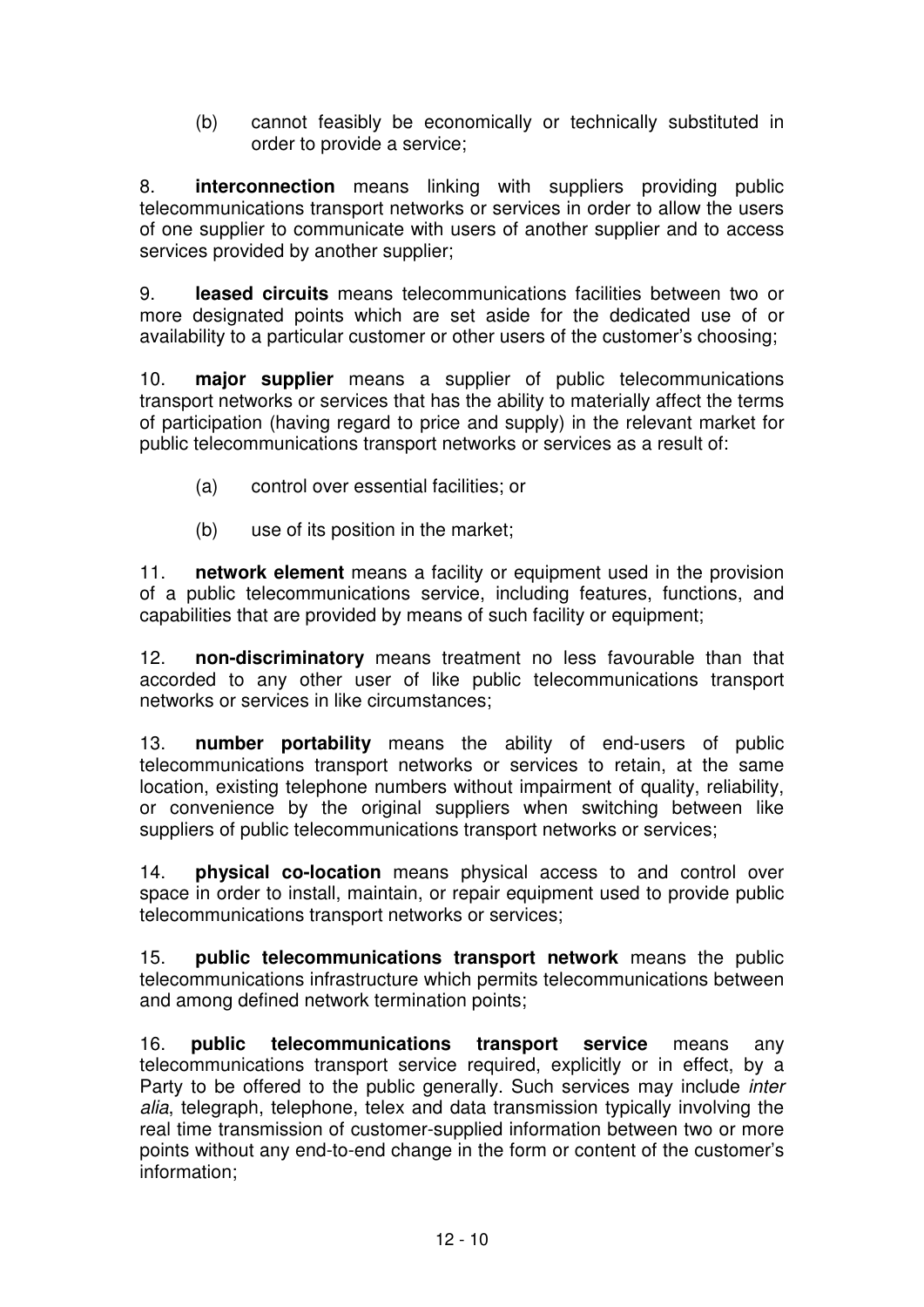17. **service supplier** means any person that supplies a service;

18. **submarine cable landing station** means the premises and buildings where international submarine cables arrive and terminate and are connected to backhaul links;

19. **supplier of public telecommunications transport networks and services** means any provider of public telecommunications transport networks or public telecommunications transport services, including those who provide such networks or services to other suppliers of public telecommunications transport networks or services;

20. **telecommunications** means the transmission and reception of signals by any electromagnetic means<sup>7</sup>;

21. **telecommunications regulatory body** means a national body responsible for the regulation of telecommunications; and

22. **user** means an end-user or a supplier of public telecommunications transport networks or services.

 $\overline{a}$ 

 $<sup>7</sup>$  Including by photonic means.</sup>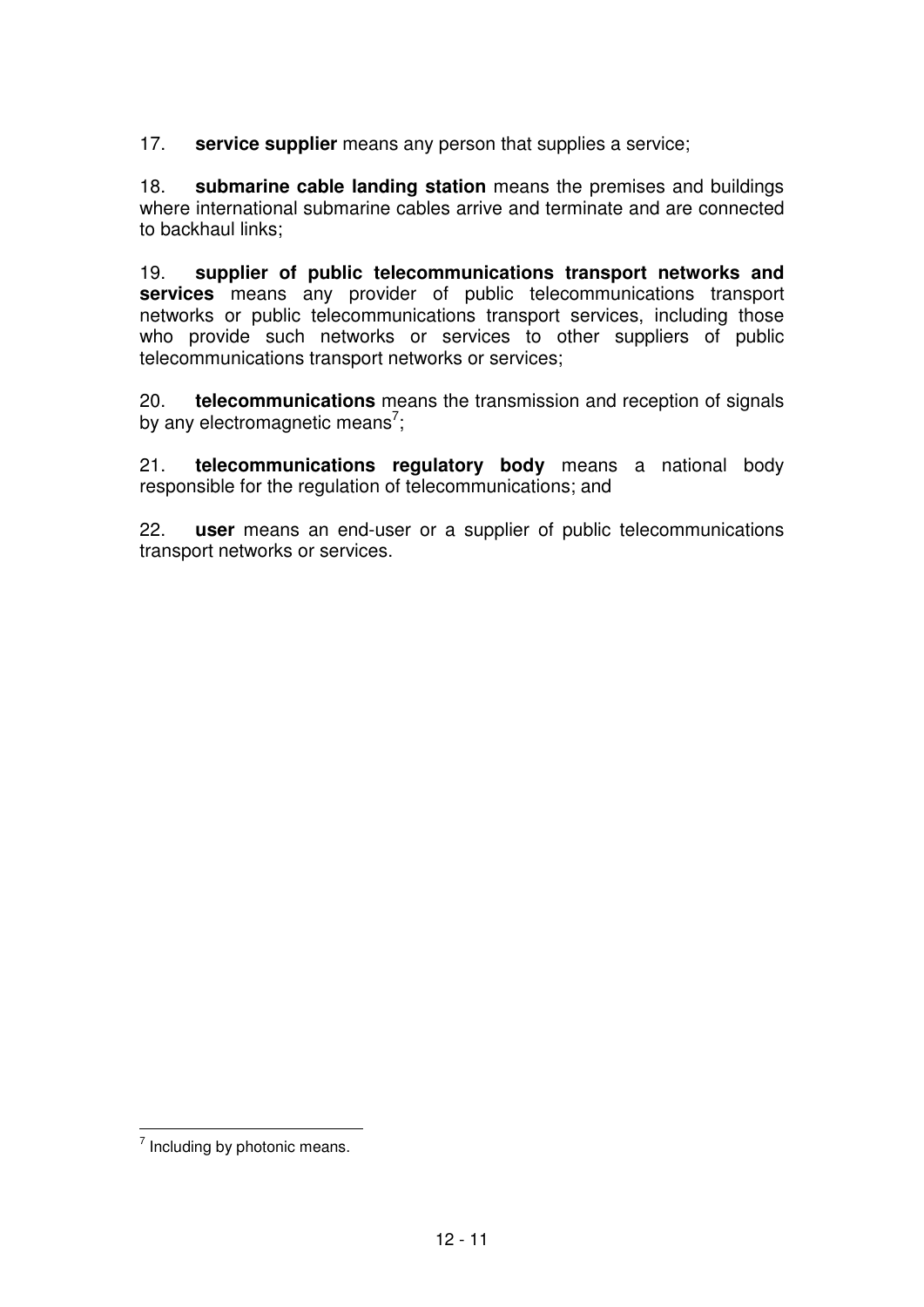# **CHAPTER 13 ELECTRONIC COMMERCE**

#### **Article 13.1: General**

The Parties recognize the economic growth and opportunity provided by electronic commerce and the importance of avoiding barriers to its use and development and the applicability of WTO rules to electronic commerce.

#### **Article 13.2: Electronic Supply of Services**

For greater certainty, the Parties affirm that measures related to the supply of a service using electronic means falls within the scope of the obligations contained in the relevant provisions of Chapters 9 (Investment), 10 (Cross-Border Trade in Services) and 11 (Financial Services), subject to any exceptions applicable to such obligations and except where an obligation does not apply to any such measure pursuant to Articles 9.10 (Non-Conforming Measures), 10.7 (Non-Conforming Measures), or 11.10 (Non-Conforming Measures).

#### **Article 13.3: Digital Products**

1. A Party shall not apply customs duties or other duties, fees, or charges on or in connection with the importation or exportation of digital products by electronic transmission<sup>1</sup>.

2. A Party shall not accord less favorable treatment to some digital products than it accords to other like digital products:

(a) on the basis that:

 $\overline{a}$ 

- (i) the digital products receiving less favorable treatment are created, produced, published, stored, transmitted, contracted for, commissioned, or first made available on commercial terms, outside its territory; or
- (ii) the author, performer, producer, developer, or distributor of such digital products is a person of the other Party or a non-Party; or
- (b) so as otherwise to afford protection to the other like digital products that is created, produced, published, stored, transmitted, contracted for, commissioned, or first made available on commercial terms, in its territory.

<sup>&</sup>lt;sup>1</sup> Paragraph 1 does not preclude a Party from imposing internal taxes or other internal charges provided that these are imposed in a manner consistent with this Agreement.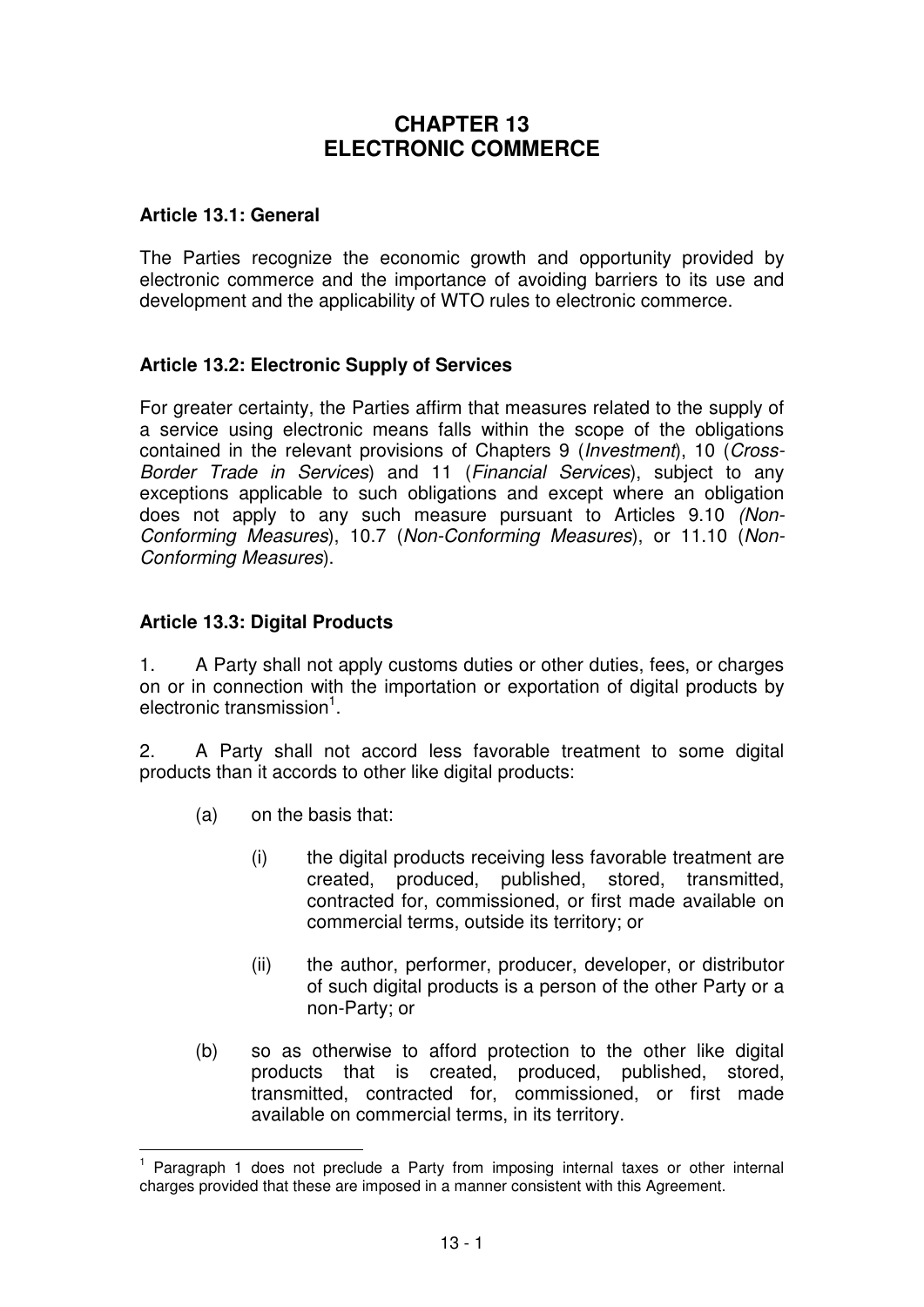- 3. A Party shall not accord less favorable treatment to digital products:
	- (a) created, produced, published, stored, transmitted, contracted for, commissioned, or first made available on commercial terms in the territory of the other Party than it accords to like digital products created, produced, published, stored, transmitted, contracted for, commissioned, or first made available on commercial terms, in the territory of a non-Party;
	- (b) whose author, performer, producer, developer, or distributor is a person of the other Party than it accords to like digital products whose author, performer, producer, developer, or distributor is a person of a non-Party.

4. Paragraphs 2 & 3 do not apply to any non-conforming measure described in Articles 9.10 (Non-Conforming Measures), 10.7 (Non-Conforming Measures), or 11.10 (Non-Conforming Measures).

5. This Article does not apply to measures affecting the electronic transmission of a series of text, video, images, sound recordings, and other products scheduled by a content provider for aural and / or visual reception, and for which the content consumer has no choice over the scheduling of the series.

## **Article 13.4: Cooperation**

Recognizing the global nature of electronic commerce, the Parties affirm the importance of:

- (a) working together to overcome obstacles encountered by the private sector, including small and medium enterprises in using electronic commerce;
- (b) sharing information and experiences on issues in the sphere of electronic commerce, including those related to data privacy, consumer confidence in electronic commerce, cyber-security, electronic signatures, intellectual property rights, and electronic government;
- (c) working to maintain cross-border flows of information as an essential element in fostering a vibrant environment for electronic commerce;
- (d) encouraging the private sector to adopt self-regulation, including through codes of conduct, model contracts, guidelines, and enforcement mechanisms that foster electronic commerce; and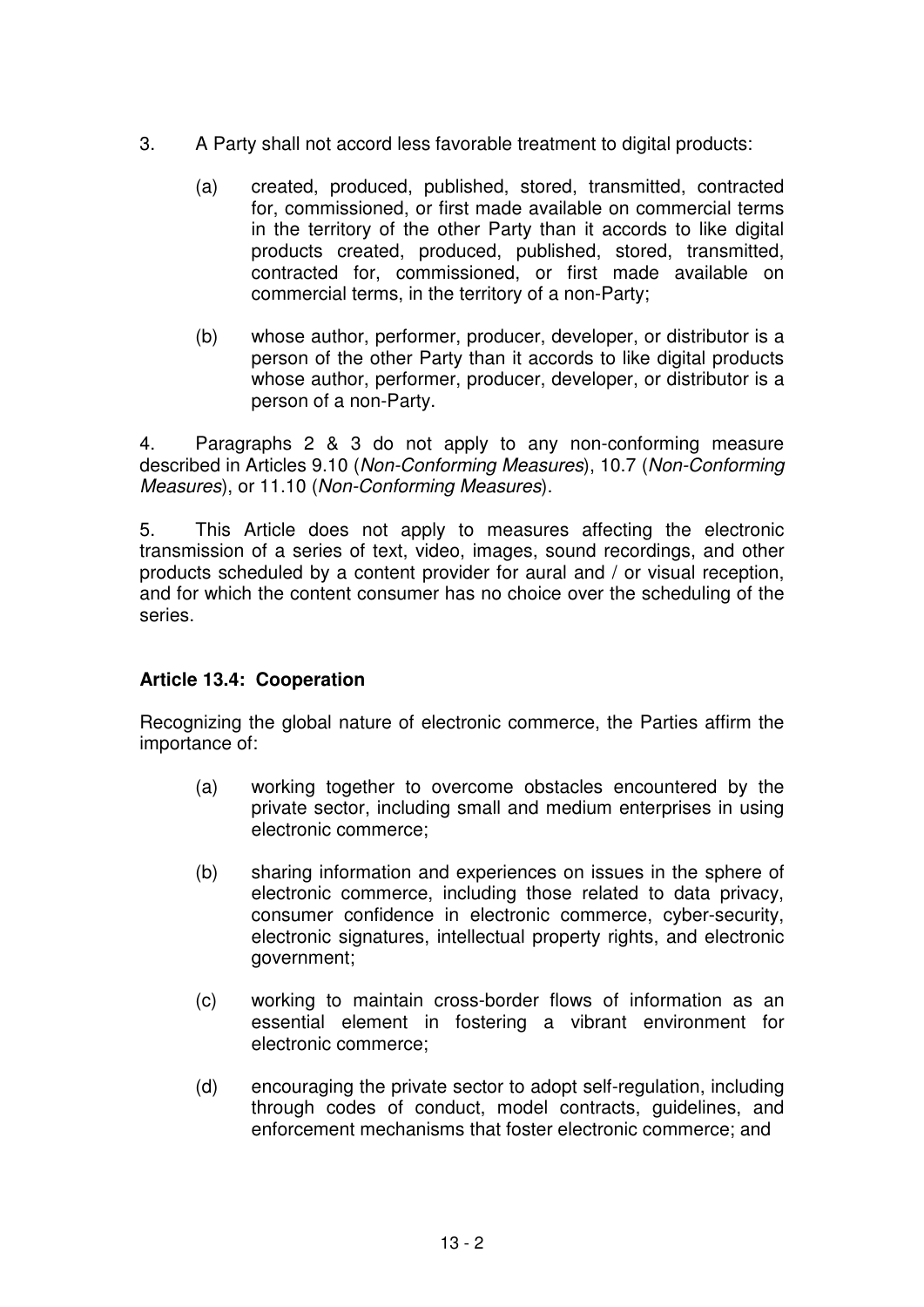(e) actively participating in regional and multilateral fora to promote the development of electronic commerce.

## **Article 13.5: Definitions**

 $\overline{a}$ 

For purposes of this Chapter:

1. **carrier medium** means any physical object capable of storing a digital product by any method now known or later developed, and from which a digital product can be perceived, reproduced, or communicated, directly or indirectly, and includes, but is not limited to, an optical medium, a floppy disk, or a magnetic tape;

2. **digital products** means computer programs, text, video, images, sound recordings and other products that are digitally encoded, regardless of whether they are fixed on a carrier medium or transmitted electronically<sup>2</sup>;

3. **electronic transmission** or **transmitted electronically** means the transfer of digital products using any electromagnetic or photonic means; and

4. **using electronic means** means employing computer processing.

 $2$  For greater clarity, digital products do not include digitized representatives of financial instruments.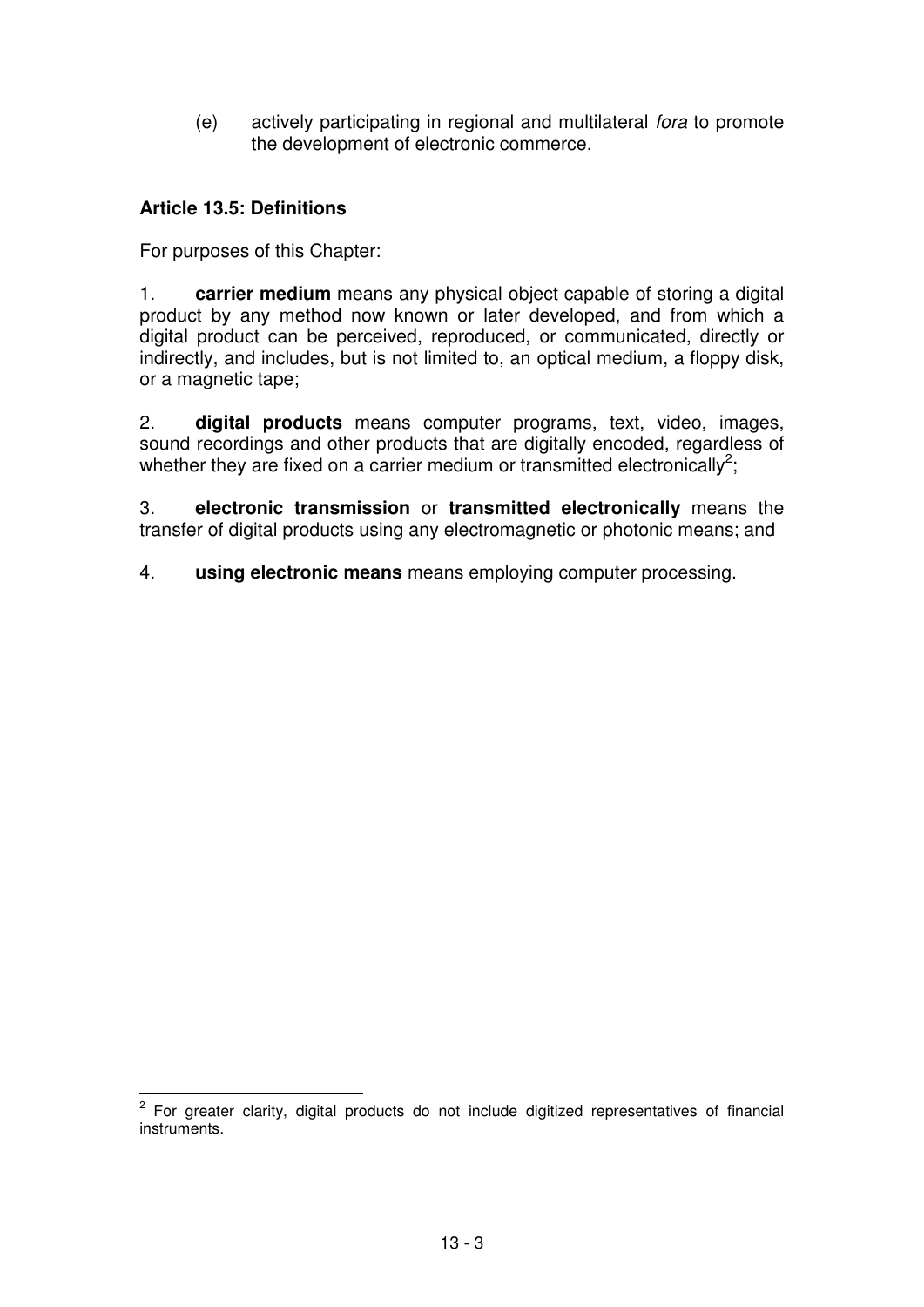# **CHAPTER 14 TRANSPARENCY**

#### **Article 14.1: Contact Points**

1. Each Party shall designate a contact point or points to facilitate communications between the Parties on any matter covered by this Agreement.

2. On the request of the other Party, the contact points shall identify the office or official responsible for the matter and assist, as necessary, in facilitating communications with the requesting Party.

#### **Article 14.2: Publication**

Each Party shall ensure that its laws, regulations, procedures, and administrative actions of general application respecting any matter covered by this Agreement are promptly published or otherwise made available in such a manner as to enable interested persons and the other Party to become acquainted with them, unless otherwise provided for in this Agreement.

#### **Article 14.3: Notification and Provision of Information**

1. Each Party shall do its best efforts to notify, within the existing domestic regulations, to the other Party of any actual measure that the Party considers might materially affect the operation of this Agreement or otherwise substantially affect the other Party's interests under this Agreement.

2. On request of the other Party, a Party shall provide information and respond to questions pertaining to actual measures related to matters covered under this Agreement, whether or not the other Party has been previously notified of that measure.

3 Any notification, request, or information under this Article shall be provided to the other Party through the relevant contact points.

4. Any notification or information provided under this Article shall be without prejudice as to whether the measure is consistent with this Agreement.

#### **Article 14.4: Administrative Proceedings**

1. With a view to administering in a consistent, impartial, and reasonable manner all measures referred to in Article 1.3.8 (Definitions of General Application), each Party shall ensure that in its administrative proceedings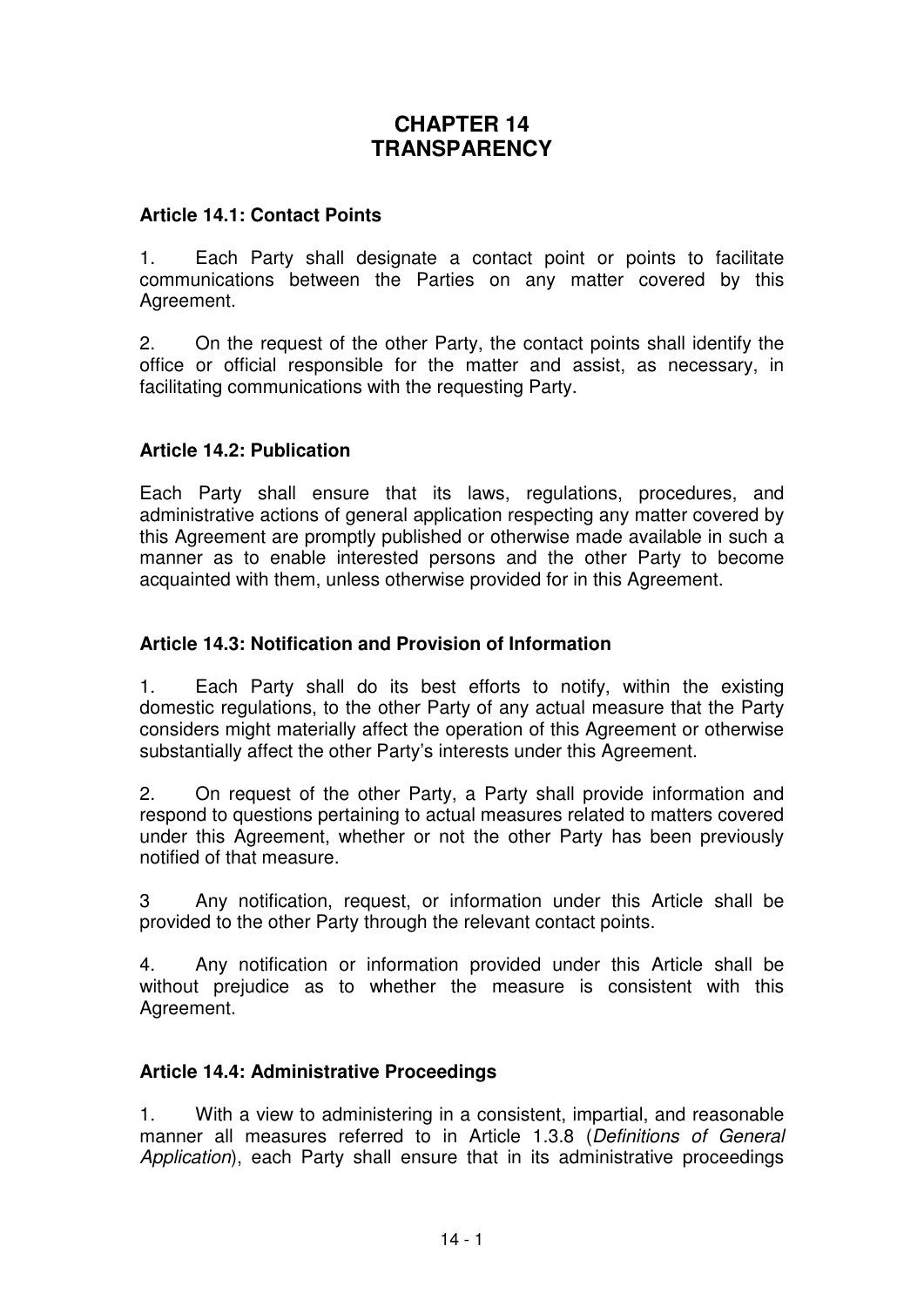applying such measures to particular persons, goods, or services of the other Party in specific cases that:

- (a) wherever possible, persons of the other Party that are directly affected by a proceeding are provided reasonable notice, in accordance with domestic procedures, when a proceeding is initiated, including a description of the nature of the proceeding, a statement of the legal authority under which the proceeding is initiated, and a general description of any issues in controversy;
- (b) such persons are afforded a reasonable opportunity to present facts and arguments in support of their positions prior to any final administrative action, when time, the nature of the proceeding, and the public interest permit; and
- (c) its procedures are in accordance with their domestic law.

## **Article 14.5: Review and Appeal**

 $\overline{a}$ 

1. Each Party shall establish or maintain judicial or administrative tribunals or procedures for the purpose of the prompt review<sup>1</sup> and, where warranted, correction of final administrative actions regarding matters covered by this Agreement. Such tribunals shall be impartial and independent of the office or authority entrusted with administrative enforcement and shall not have any substantial interest in the outcome of the matter.

2. Each Party shall ensure that, in any such tribunals or procedures, the parties to the proceedings are provided with the right to:

- (a) a reasonable opportunity to support or defend their respective positions<sup>2</sup>; and
- (b) a decision based on the evidence and submissions of record or, where required by domestic law, the record compiled by the administrative authority.

3. Each Party shall ensure, subject to appeal or further review as provided in its domestic law, that such decision shall be implemented by, and shall govern the practice of, the offices or authorities with respect to the administrative action at issue**.** 

 $<sup>1</sup>$  For greater certainty, the review of final administrative actions can take the form of common</sup> law judicial review.

 $2\overline{r}$  For greater certainty, the correction of final administrative actions includes a referral back to the body that took such action for corrective action.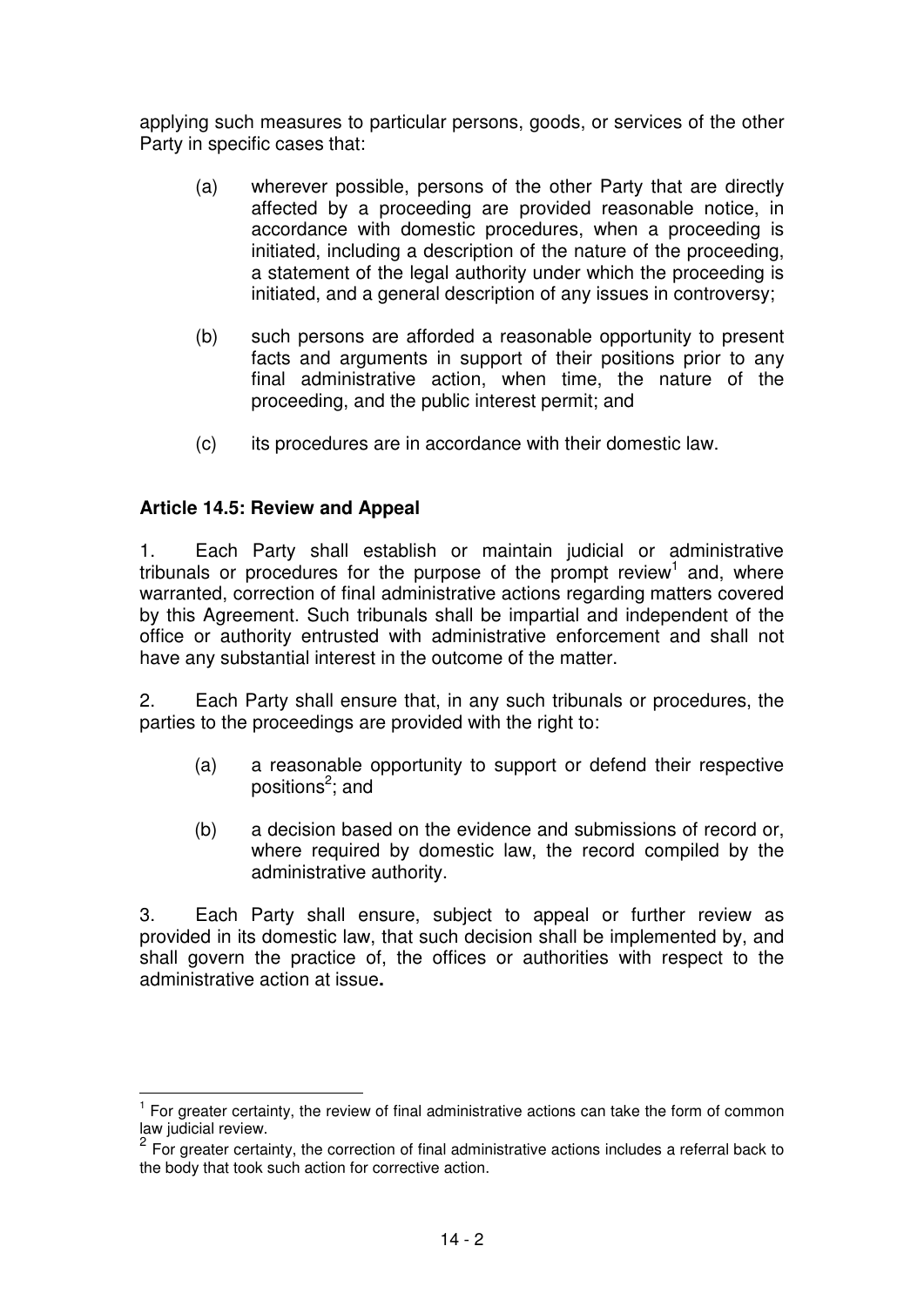## **Article 14.6: Definitions**

For purposes of this Chapter:

**Administrative ruling of general application** means an administrative ruling or interpretation that applies to all persons and fact situations that fall generally within its ambit and that establishes a norm of conduct but does not include:

- (a) a determination or ruling made in an administrative proceeding that applies to a particular person, good, or service of the other Party in a specific case; or
- (b) a ruling that adjudicates with respect to a particular act or practice.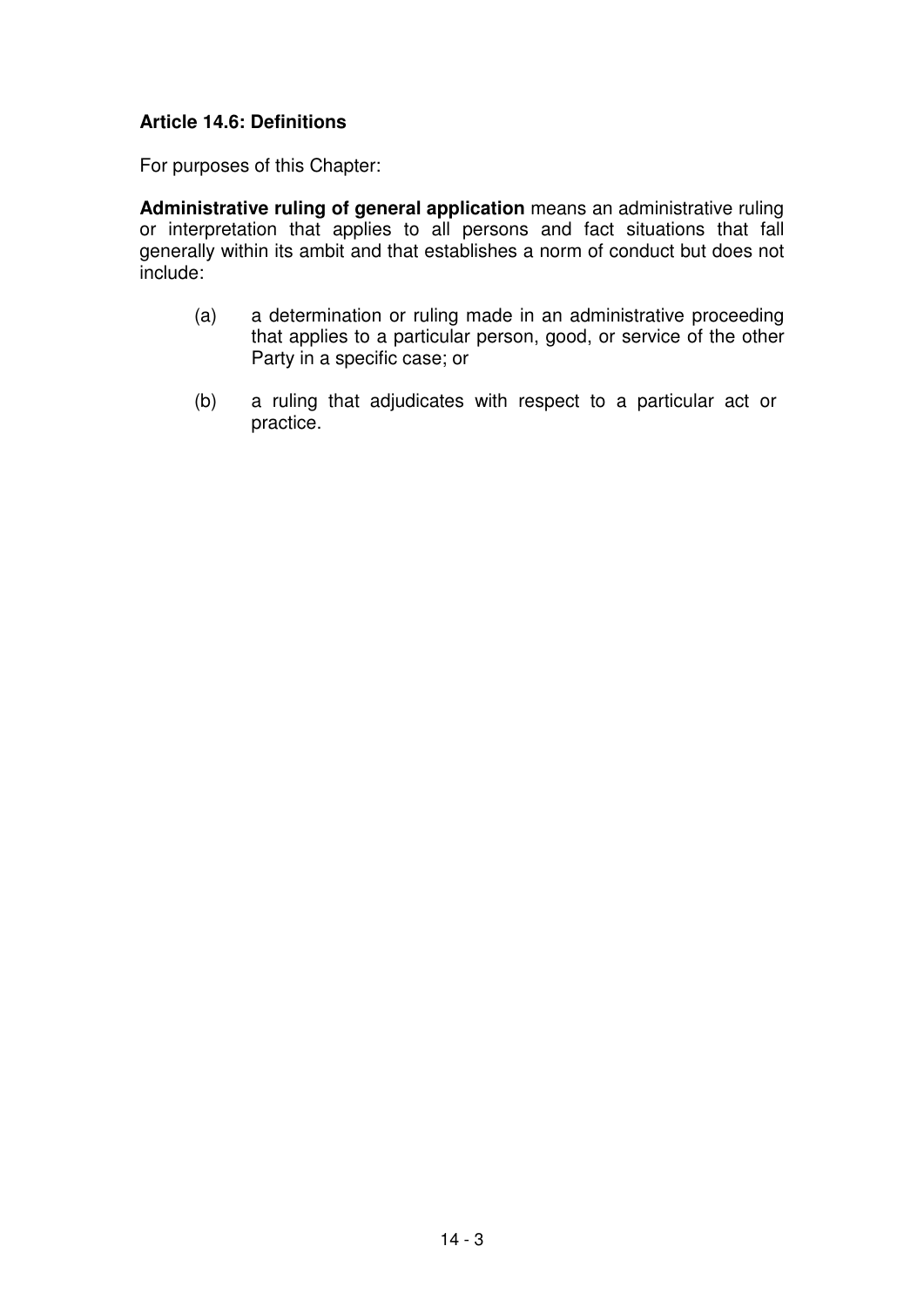# **CHAPTER 15 DISPUTE SETTLEMENT**

#### **Article 15.1: Cooperation**

The Parties shall at all times endeavour to agree on the interpretation and application of this Agreement, and shall make every attempt through cooperation and consultations to arrive at a mutually satisfactory resolution of any matter that might affect its operation.

#### **Article 15.2: Scope of Application**

1. Except as otherwise provided in this Agreement, the provisions of this Chapter shall apply with respect to the avoidance or settlement of disputes between the Parties concerning their rights and obligations under this Agreement.

2. The rules, procedures and time frames set out in this Chapter may be waived, varied or modified by mutual agreement.

#### **Article 15.3: Consultations**

 $\overline{a}$ 

1. Except as otherwise provided in this Agreement, either Party may request consultations with the other Party with respect to any matter affecting the implementation, interpretation or application of this Agreement. If a Party requests consultations with regard to a matter, the other Party shall afford adequate opportunity for consultations and shall reply promptly to the request for consultations and enter into consultations in good faith.

2. The requesting Party shall deliver the request to the other Party and shall set out the reasons for the request, including identification of the measure or other matter at issue and an indication of the legal basis for the complaint.

3. Consultations shall be held within 30 days after the date of receipt of the request for consultations. Consultations on matters regarding perishable goods<sup>1</sup> shall commence within 10 days after the date of receipt of the request.

4. The Parties shall at all times endeavour to agree on the interpretation and application of the Agreement and shall make every attempt to arrive at a mutually satisfactory resolution of any matter through consultations under this Article or other consultative provisions of this Agreement. To this end, the Parties shall:

<sup>&</sup>lt;sup>1</sup> For greater certainty, the term "perishable goods" means perishable agricultural and fish goods classified in Chapters 1 through 24 of the Harmonized System.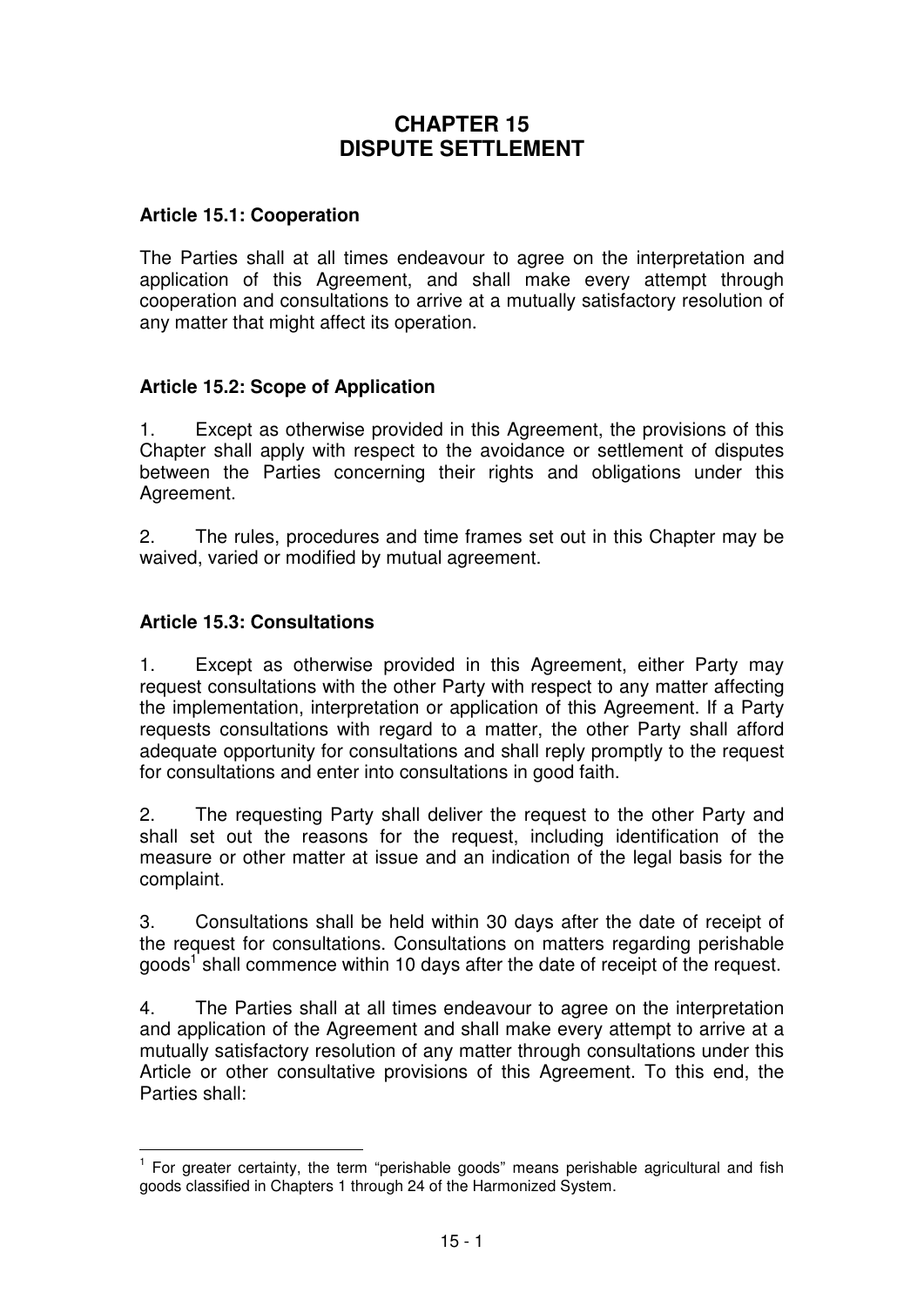- (a) provide sufficient information to enable a full examination of how the measure or other matter might affect the operation and application of this Agreement; and
- (b) treat any confidential information exchanged in the course of consultations which the other Party has designated as confidential, on the same basis as the Party providing the said information.

#### **Article 15.4: Referral to the Administrative Commission, Good Offices, Conciliation and Mediation**

1. Except as otherwise provided in this Agreement, the provisions of this Article shall apply whenever:

- (a) a Party considers that any benefit accruing to it directly or indirectly under this Agreement is being nullified or impaired, or that the attainment of any objective of this Agreement is being impeded, as a result of a measure of the other Party that is inconsistent with this Agreement;
- (b) a Party considers that any benefit the Party could reasonably have expected to accrue to it under Chapters 2 (Trade in Goods), 3 (Rules of Origin) and 10 (Cross-Border Trade in Services), is being nullified or impaired as the result of a measure that is not inconsistent with this Agreement; or
- (c) the Parties are unable to agree on compensatory adjustments pursuant to Headnotes of Section A and Section B of Annex III (Financial Services Annexes).

2. The Parties shall first seek to resolve a dispute described in paragraph 1 above through consultations under Article 15.3. The Parties shall make every effort to reach a mutually satisfactory resolution through consultation.

- 3. If the Parties fail to resolve a matter pursuant to Article 15.3 within:
	- (a) 60 days after the date of receipt of the request for consultations;
	- (b) 15 days after the date of receipt of the request for consultations in matters regarding perishable goods; or
	- (c) such other period as they may agree,

a Party may in writing refer the matter to the Administrative Commission established under Article 17.1 (Administrative Commission of the Agreement) which shall endeavour to resolve the dispute.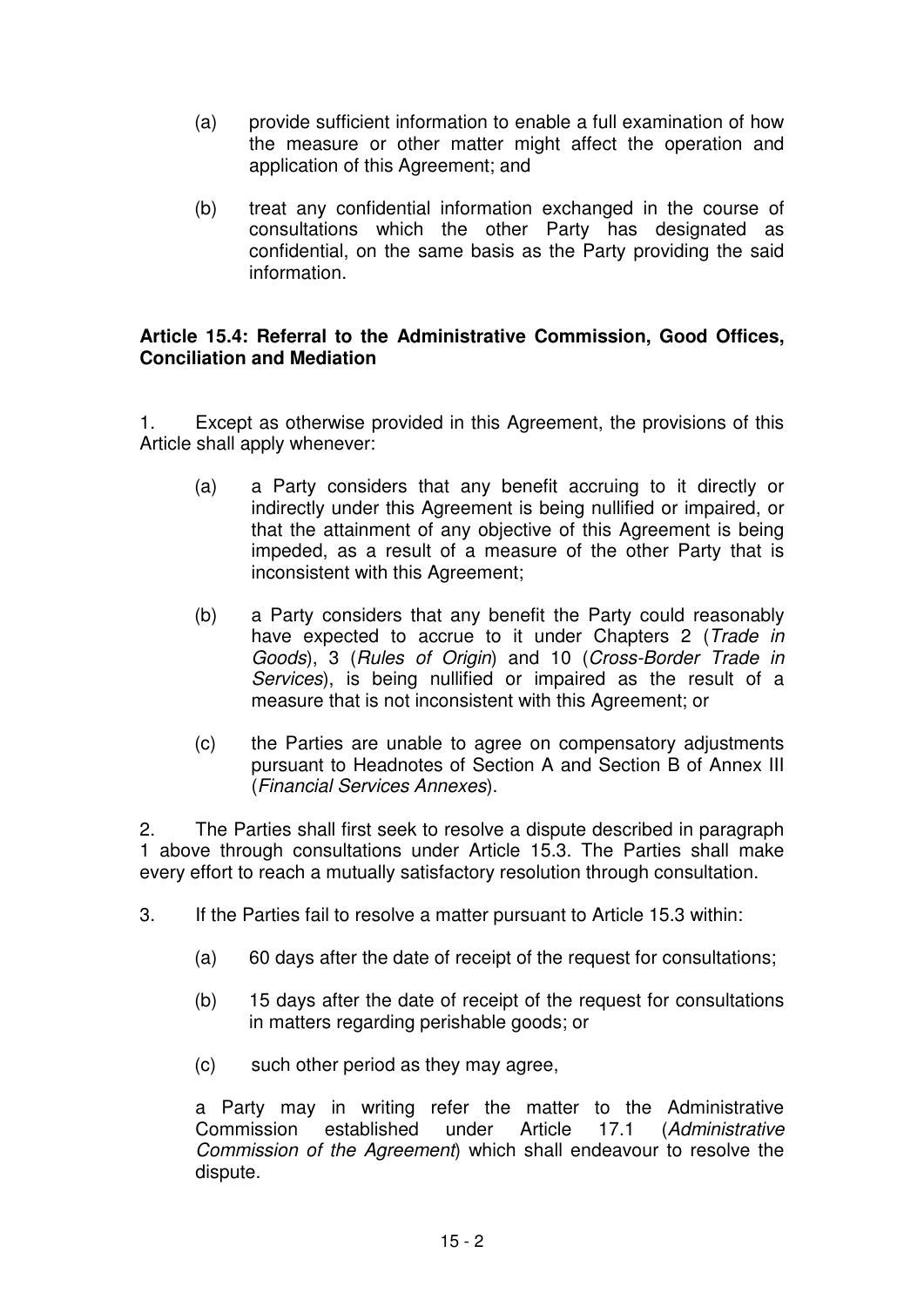4. Good offices, conciliation and mediation are procedures that are initiated on a voluntary basis if the Parties so agree.

5. Proceedings involving good office, conciliation and mediation, and in particular the positions of the Parties to the dispute during these proceedings, shall be confidential and without prejudice to the rights of either Party in any further proceedings under these procedures.

6. Good offices, conciliation or mediation may be requested at any time by either Party to a dispute. They may begin at any time and be terminated at any time.

7. If the Parties agree, procedures for good offices, conciliation or mediation may continue while the dispute proceeds for resolution before an arbitral panel appointed under Article 15.6.

## **Article 15.5: Choice of Forum**

1. Disputes regarding any matter arising under this Agreement as well as the WTO Agreement, any agreement negotiated thereunder, or any successor agreement, may be settled in the forum selected by the complaining Party.

2. Once a Party has requested the establishment of an arbitral panel under Article 15.6 or under the WTO Agreement, the forum selected shall be used to the exclusion of the others. The complaining Party shall notify the other Party in writing of its intention to bring a dispute to a particular forum before doing so.

3. For the purposes of this Article, dispute settlement proceedings under Article 15.6 or Article 6 of the Understanding on Rules and Procedures Governing the Settlement of Disputes of the WTO Agreement are deemed to be initiated upon a request for an arbitral panel by the Party.

## **Article 15.6: Request for an Arbitral Panel**

- 1. If the Administrative Commission has not resolved a dispute within:
	- (a) 75 days after the date of receipt of the request for consultations pursuant to Article 15.3;
	- (b) 30 days after the date of receipt of the request for consultations pursuant to Article 15.3 in a matter regarding perishable goods; or
	- (c) such other period as the Parties may agree;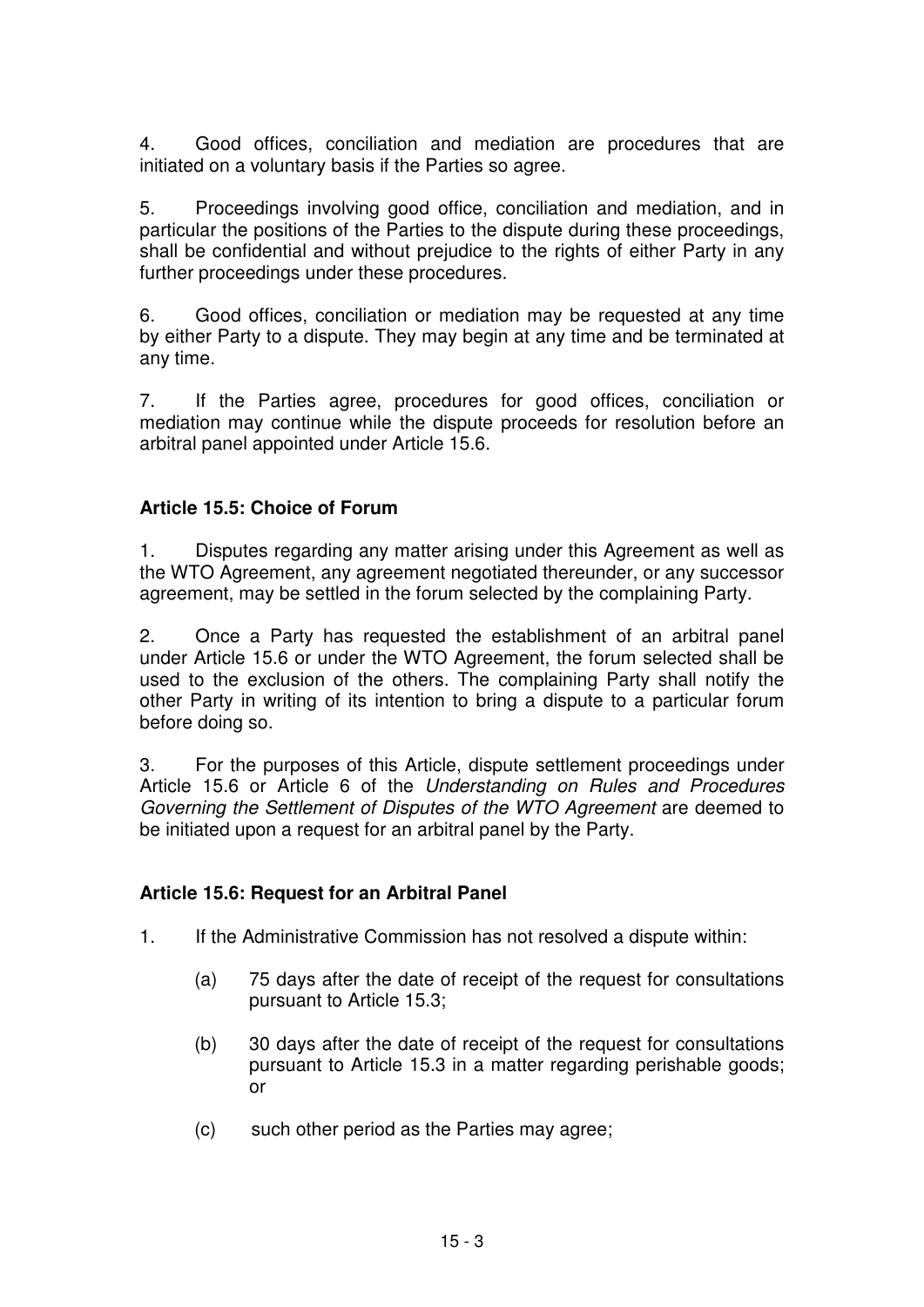the complaining Party may request, in writing, for the establishment of an arbitral panel. The request shall identify the specific measure at issue and provide a brief summary of the legal basis of the complaint sufficient to present the problem clearly. The complaining Party shall deliver the request to the other Party.

2. The Parties shall establish an arbitral panel upon receipt of such a request.

3. Unless otherwise agreed by the Parties, the arbitral panel shall be established and perform its functions in a manner consistent with the provisions of this Chapter.

## **Article 15.7: Composition of Arbitral Panels**

1. The arbitral panel referred to in Article 15.6 shall consist of three members. Each Party shall appoint a panelist within 30 days of the receipt of the request under Article 15.6.1, and the Parties shall within 30 days of the appointment of the second of them, designate by common agreement the third panelist who shall chair the arbitral panel. The chair shall not be a national of either Party and shall not have his or her usual place of residence in the territory of either Party.

2. If the third panelist has not been designated within 30 days of the appointment of the second panelist, the Director-General of the World Trade Organisation shall, at the request of either Party, appoint the chair of the arbitral panel within a further period of 30 days.

3. If one of the Parties does not appoint its panelist within 30 days of the receipt of the request under Article 15.6.1, the other Party may inform the Director-General of the WTO who shall appoint the chair of the arbitral panel within a further 30 days and the chair shall, upon appointment, request the Party which has not appointed a panelist to do so within 14 days. If after such period, that Party has still not appointed a panelist, the chair shall inform the Director-General of the WTO who shall make this appointment within a further 30 days.

4. If a panelist appointed under this Article resigns or becomes unable to act, a successor panelist shall be appointed in the same manner as prescribed for the appointment of the original panelist and the successor shall have all the powers and duties of the original panelist. In such a case, any time period applicable to the panel proceeding shall be suspended for a period beginning on the date the panelist resigns or becomes unable to act, and ending on the date the replacement is appointed.

5. Any person appointed as a member of the arbitral panel: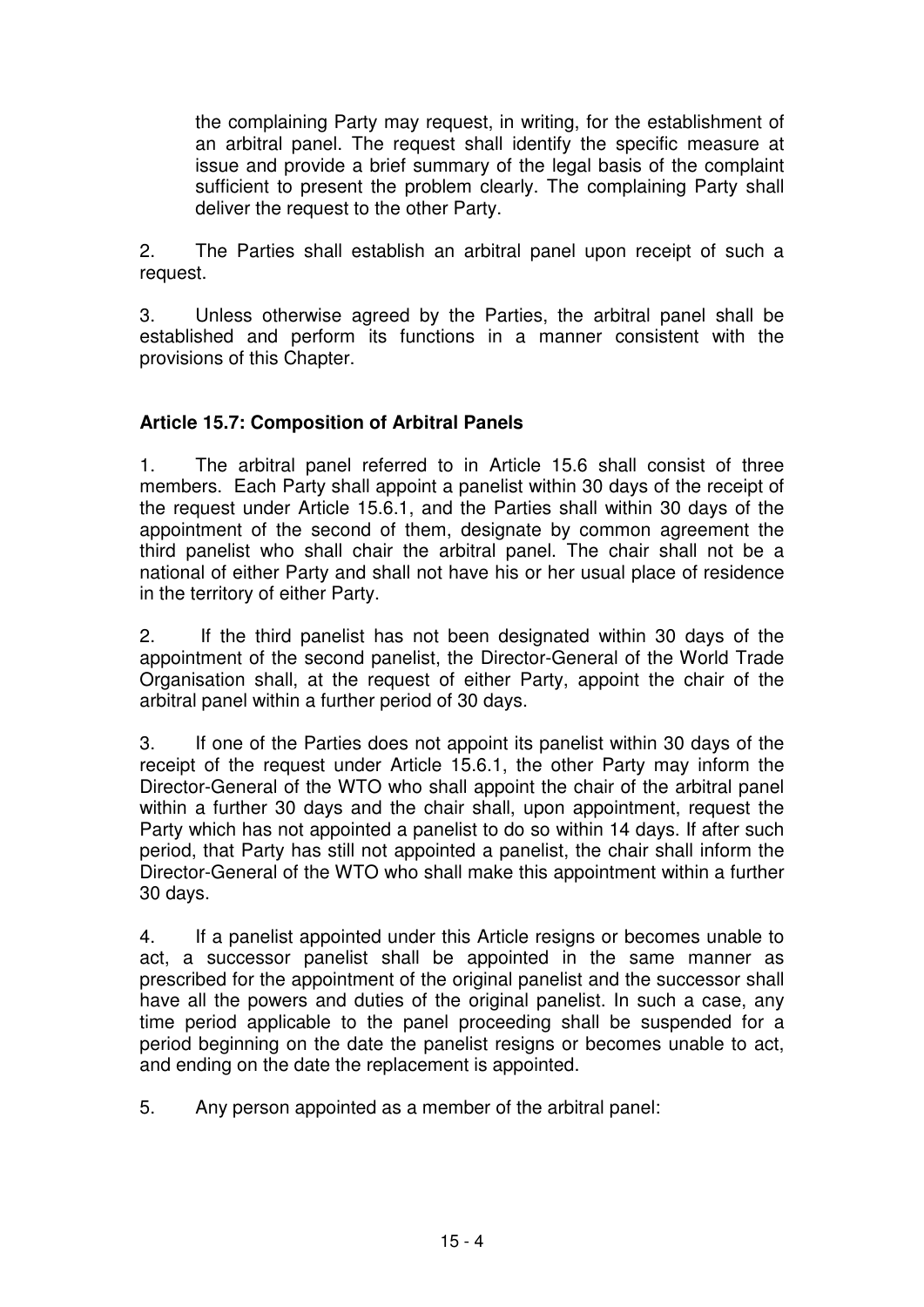- (a) shall have expertise or experience in law, international trade, other matters covered by this Agreement or the resolution of disputes arising under international trade agreements; and
- (b) shall be chosen strictly on the basis of objectivity, reliability, sound judgement and independence<sup>2</sup>.

6. Persons appointed as a member of the arbitral panel shall comply with a Code of Conduct to be established by the Parties by the date of entry into force of this Agreement.

## **Article 15.8: Functions of Arbitral Panels**

1. The function of an arbitral panel is to make an objective assessment of the dispute before it, including an examination of the facts of the case and the applicability of and conformity with this Agreement. The findings and recommendations of the arbitral panel shall be set out in a final report presented to the Parties pursuant to Article 15.13.

2. Findings and recommendations of an arbitral panel shall not add to or diminish the rights and obligations of the Parties under this Agreement.

3. Arbitral panels appointed under this Chapter shall interpret and apply the provisions of this Agreement in accordance with customary rules of interpretation of public international law.

## **Article 15.9: Rules of Procedure**

 $\overline{a}$ 

1. The Parties shall establish by the date of entry into force of this Agreement Model Rules of Procedure, which shall ensure that:

- (a) the right of a hearing before the arbitral panel and the opportunity to present allegations and rebuttals in writing; and
- (b) the hearings before the arbitral panel, the deliberations and the preliminary report, as well as all the writings and communications presented in be confidential.

2. Unless the Parties agree otherwise, the arbitral panel shall conduct the proceedings in accordance with the Model Rules of Procedure and may, after consulting the Parties, adopt additional rules of procedure not inconsistent with the model rules, or the provisions of this Chapter.

 $2$  For greater certainty, a person appointed as a member of the panel shall not be a government official of either Party.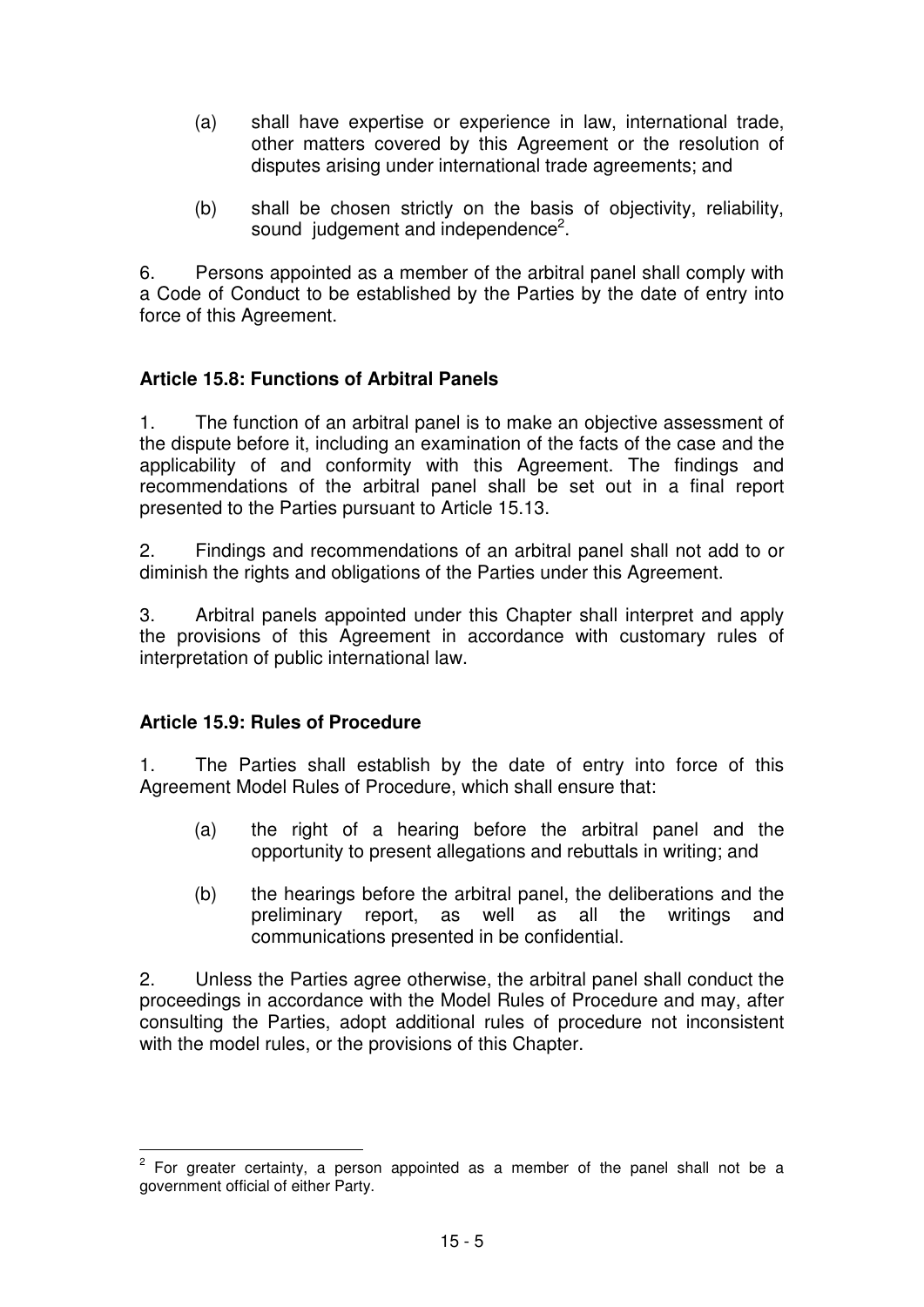3. Unless the Parties otherwise agree within 20 days from the date of receipt of the request for the establishment of the arbitral panel, the terms of reference shall be:

"To examine, in the light of the relevant provisions of this Agreement, the matter referred to in the request for the establishment of an arbitral panel pursuant to Article 15.6, and to make findings, determinations and recommendations as provided in Article 15.12.2 and to present the written reports referred to in Article 15.12 and Article 15.13."

4. If the complaining Party wishes to argue that a matter has nullified or impaired benefits in the sense of Article 15.4.1(b), the terms of reference shall so indicate.

5. If a Party wishes the arbitral panel to make findings as to the degree of adverse trade effects on either Party of any measure found not to conform with the obligations of the Agreement or to have caused nullification or impairment in the sense of Article 15.4.1(b), the terms of reference shall so indicate.

6. The arbitral panel may rule on its own jurisdiction.

7. An arbitral panel may make its findings and recommendations upon the default of a Party.

8. An arbitral panel shall make its decision by consensus; provided that where an arbitral panel is unable to reach consensus it may make its decision by majority vote. Panelists may furnish separate opinions on matters not unanimously agreed upon. No arbitral panel may disclose which panelists are associated with majority or minority opinions in its initial or final reports.

9. An arbitral panel shall meet in closed session. The Parties shall be present at the meetings only when invited by the arbitral panel to appear before it.

10. The panel hearings, deliberations, initial reports, all documents submitted to and all communications with the arbitral panel shall be kept confidential. Nothing in this Article shall preclude a Party from disclosing statements of its own positions or its submissions to the public; provided that a Party shall treat as confidential information submitted by the other Party to the arbitral panel which that Party has designated as confidential. Where a Party submits a confidential version of its written submissions to the arbitral panel, it shall also, upon request of the other Party, provide a non-confidential summary of the information contained in its submissions that could be disclosed to the public.

11. A Party may disclose to other persons such information in connection with the arbitral proceedings as it considers necessary for the preparation of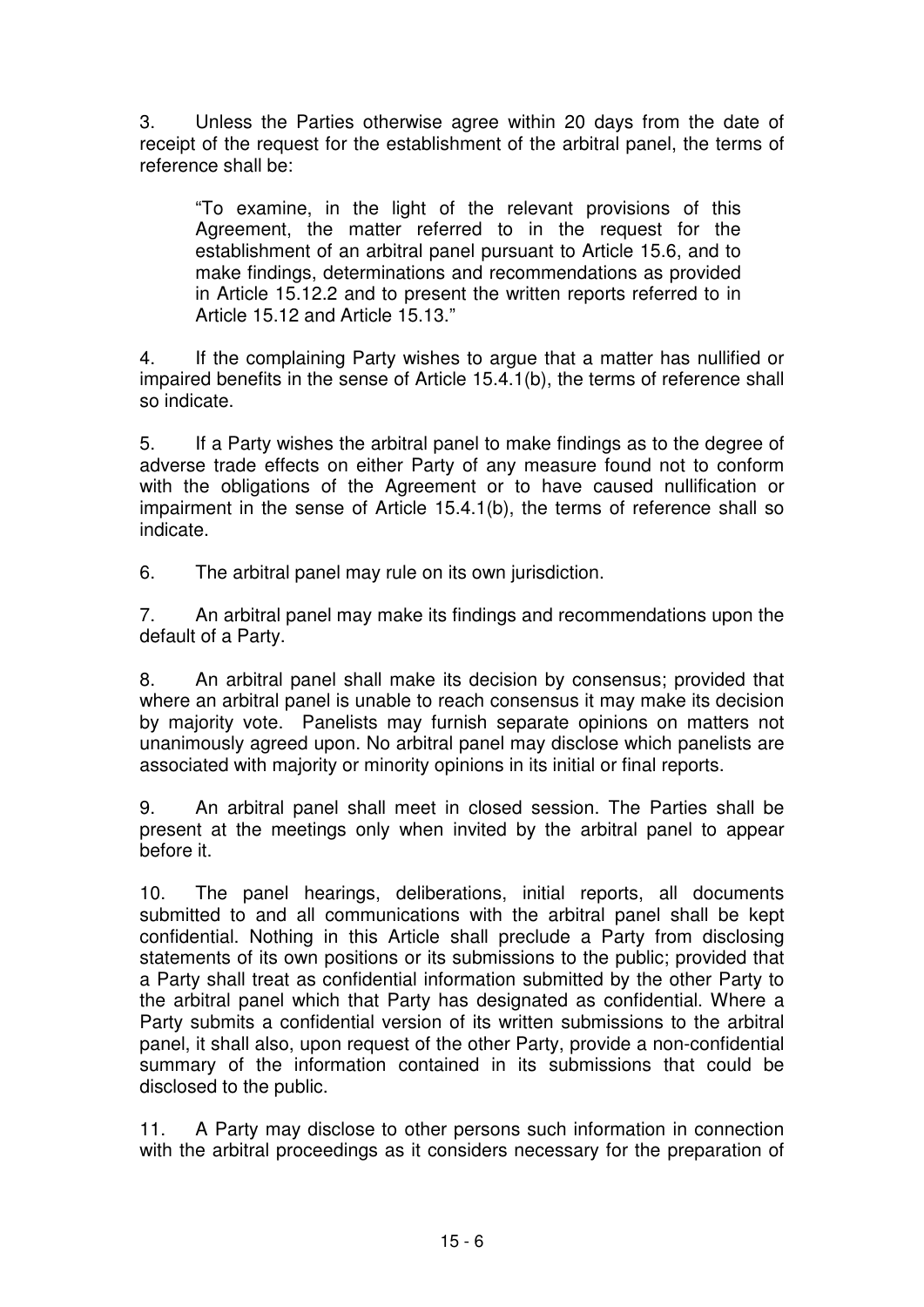the case, but it shall ensure that those persons maintain the confidentiality of any information.

## **Article 15.10: Location of Panel Hearings**

The location of the proceedings of the arbitral panel shall be decided by mutual agreement of the Parties, failing which shall alternate between the capitals of the Parties in alphabetical order.

## **Article 15.11: Role of Experts**

On request of a Party or on its own initiative, the arbitral panel may seek information and technical advice from any person or body that it deems appropriate, provided that the Parties so agree and subject to such terms and conditions as the Parties may agree.

## **Article 15.12: Initial Report**

1. Unless the Parties otherwise agree, the arbitral panel shall base its report on the relevant provisions of the Agreement, the submissions and arguments of the Parties, and on any information before it pursuant to Article 15.11.

2. Unless the Parties otherwise agree, the arbitral panel shall, within 90 days after the last panelist is selected, present to the Parties an initial report containing:

- (a) findings of fact, including any findings pursuant to a request under Article 15.9.5, together with reasons;
- (b) its determination as to whether the measure at issue is inconsistent with this Agreement or cause nullification or impairment in the sense of Article 15.4.1(b) or any other determination requested in the terms of reference; and
- (c) its recommendations, if any, for resolution of the dispute.

3. If the arbitral panel considers that it cannot provide its report within 90 days, it shall inform the Parties in writing of the reasons for the delay together with an estimate of the period within which it will provide its report. In no case should the period to provide the report exceed 120 days.

4. A Party may submit written comments to the arbitral panel on its initial report within 14 days of presentation of the report or within such other period as the Parties may agree. A copy of the comments submitted shall be provided to the other Party.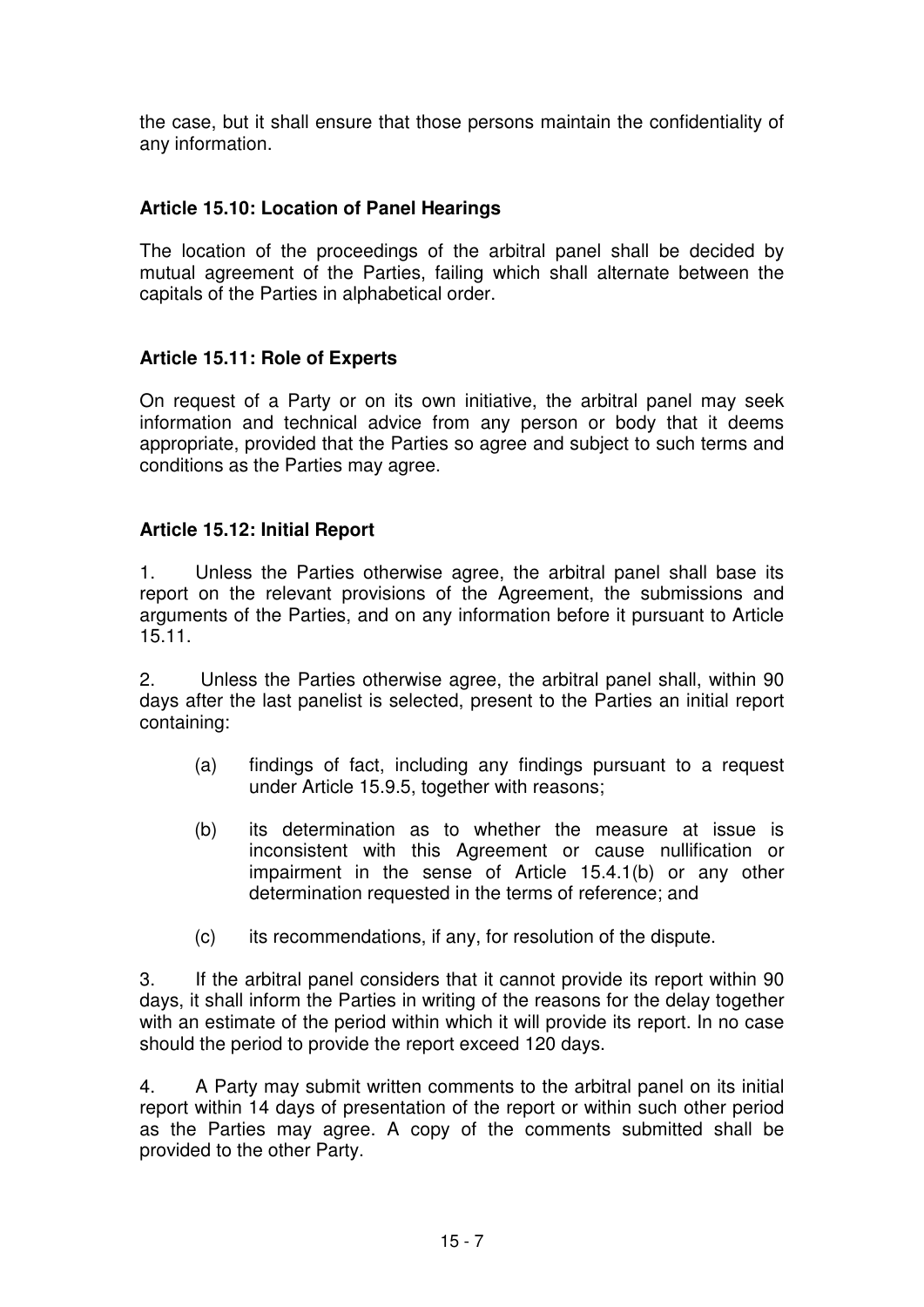5. After considering any such written comments on the initial report, the arbitral panel, on its own initiative or on the request of either Party, may request or receive the views of a Party, reconsider its report and make any further examination it considers appropriate.

## **Article 15.13: Final Report**

1. The arbitral panel shall present a final report to the Parties, including any separate opinions on matters not unanimously agreed, within 45 days of presentation of the initial report, unless the Parties otherwise agree.

2. The Parties shall release the final report to the public within 15 days thereafter, subject to the protection of confidential information.

## **Article 15.14: Suspension and Termination of Proceedings**

1. The Parties may agree to suspend the work of the arbitral panel at any time for a period not exceeding 12 months from the date of such agreement. If the work of the arbitral panel has been suspended for more than 12 months, the authority for establishment of the arbitral panel shall lapse unless the Parties agree otherwise.

2. The Parties may agree to terminate the proceedings before an arbitral panel at any time by jointly notifying the chair of the arbitral panel to this effect.

## **Article 15.15: Implementation of Final Report**

1. On the receipt of the final report of an arbitral panel, the Parties shall agree on the resolution of the dispute, including the reasonable period of time necessary to implement the resolution of the dispute, which normally shall conform with the determinations and recommendations, if any, of the arbitral panel.

2. If, in its final report, the arbitral panel determines that a Party has not conformed with its obligations under this Agreement or that a disputing Party's measure is causing nullification and impairment in the sense of Article 15.4.1(b), the resolution, whenever possible, shall be to eliminate the nonconformity or the nullification or impairment.

#### **Article 15.16: Non-Implementation – Compensation and Suspension of Benefits**

1. If an arbitral panel has made a determination of the type described in Article 15.15.2, and the Parties are unable to reach agreement on a resolution pursuant to Article 15.15.1 within 45 days of receiving the final report, or such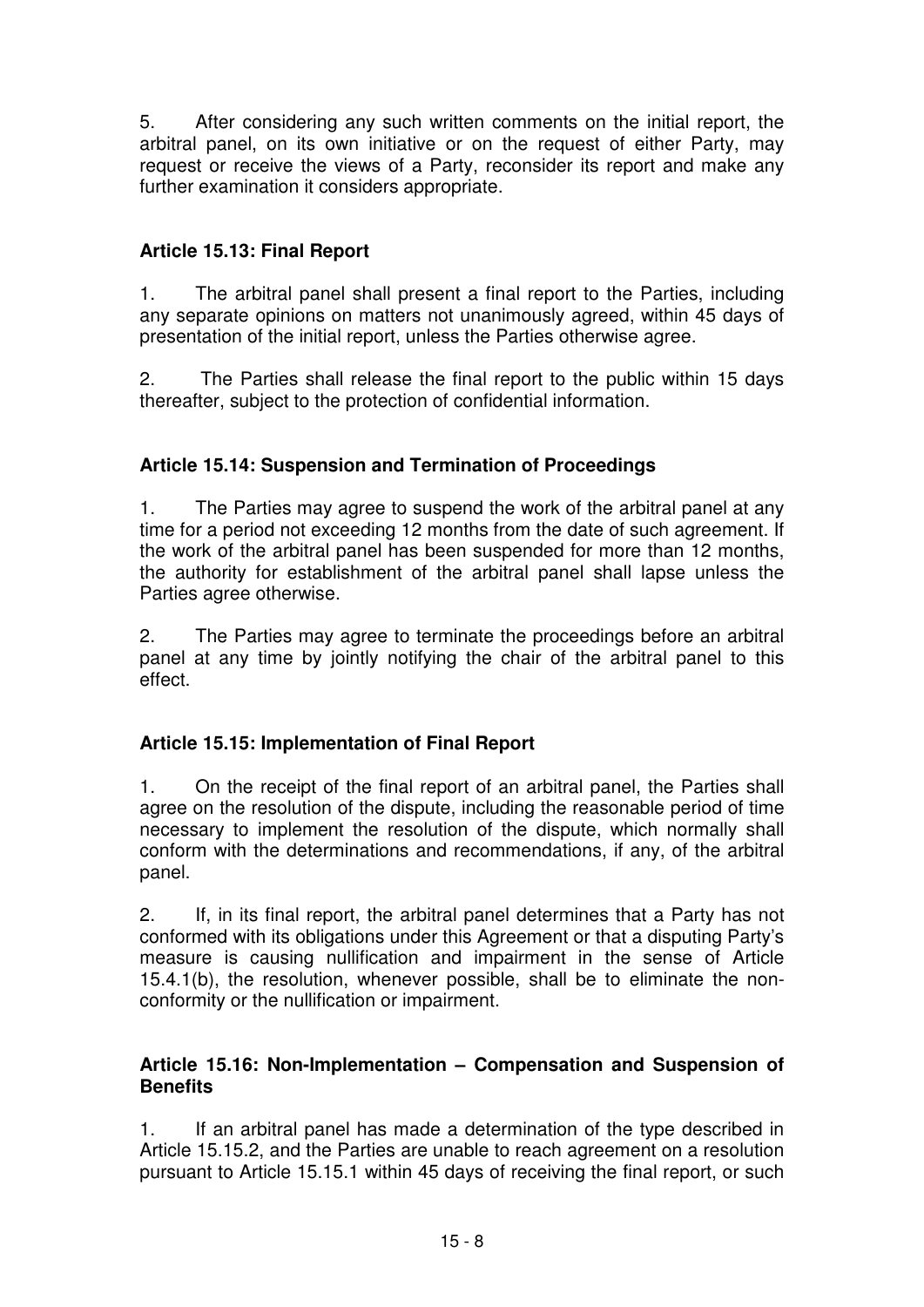other period as the Parties agree, the Party complained against shall enter into negotiations with the other Party with a view to developing mutually acceptable compensation.

2. If the Parties:

 $\overline{a}$ 

- (a) are unable to agree on compensation within 30 days after the period for developing such compensation has begun; or
- (b) have agreed on compensation or on a resolution pursuant to Article 15.15.1 and the complaining Party considers that the Party complained against has failed to observe the terms of the agreement;

such complaining Party may at any time thereafter provide written notice to the Party complained against that it intends to suspend the application to the Party complained against of benefits of equivalent effect. The notice shall specify the level of benefits that the Party proposes to suspend<sup>3</sup>. The complaining Party may begin suspending benefits 30 days after the later of the date on which it provides notice under this paragraph or the arbitral panel issues its determination under paragraph 3, as the case may be.

- 3. If the Party complained against considers that:
	- (a) the level of benefits proposed to be suspended is manifestly excessive; or
	- (b) it has eliminated the non-conformity or the nullification or impairment that the arbitral panel has found,

it may, within 30 days after the complaining Party provides notice under paragraph 2, request that the original arbitral panel be reconvened to consider the matter. The Party complained against shall deliver its request in writing to the complaining Party. The arbitral panel shall reconvene, as soon as possible, after delivery of the request and shall present its determination to the disputing Parties within 90 days after it reconvenes to review a request under sub-paragraph (a) or (b), but in any case no later than 120 days after such request. Where the original arbitral panel cannot hear the matter for any reason, a new arbitral panel shall be appointed pursuant to the procedures set out in Article 15.7. If the arbitral panel determines that the level of benefits proposed to be suspended is manifestly excessive, it shall determine the level of benefits it considers to be of equivalent effect.

4. The complaining Party may suspend benefits up to the level the arbitral panel has determined under paragraph 3 or, if the arbitral panel has

 $3$  For greater certainty, the phrase "the level of benefits that the Party proposes to suspend" refers to the level of concessions under the Agreement the suspension of which a complaining Party considers will have an effect equivalent to that of the disputed measure and shall be restricted to benefits granted to the Party complained against under this Agreement.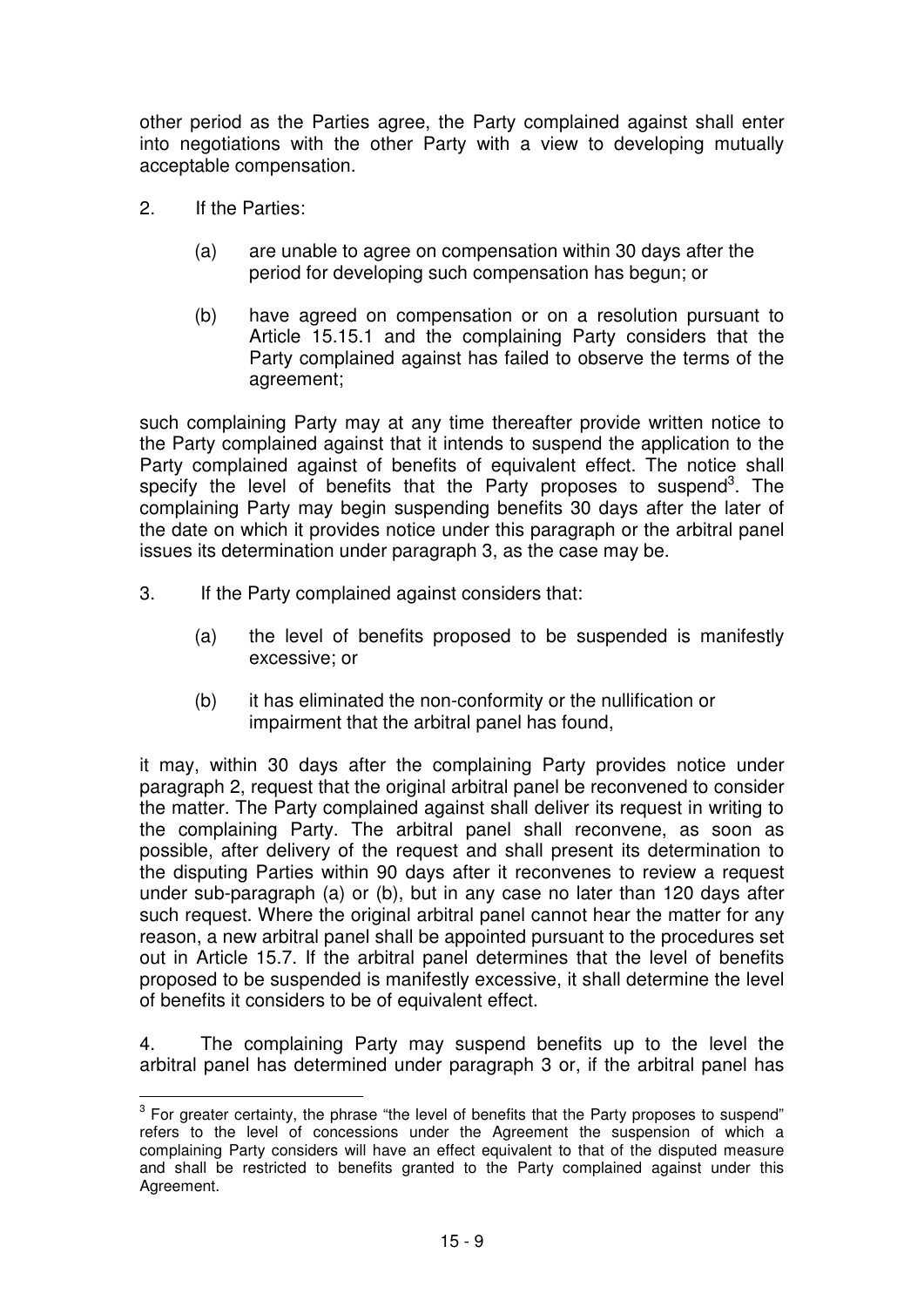not determined the level, the level the complaining Party has proposed to suspend under paragraph 2, unless the arbitral panel has determined that the Party complained against has eliminated the non-conformity or the nullification or impairment.

5. If the arbitral panel decides that the Party complained against has eliminated the non-conformity or the nullification or impairment, the complaining Party shall promptly reinstate any benefits such Party has suspended under paragraph 3.

- 6. In considering what benefits to suspend pursuant to paragraph 2:
	- (a) a complaining Party should first seek to suspend benefits in the same sector or sectors as that affected by the measure or other matter that the arbitral panel has found to be inconsistent with the obligations of this Agreement or to have caused nullification or impairment in the sense of Article 15.4.1(b); and
	- (b) a complaining Party that considers it is not practicable or effective to suspend benefits in the same sector or sectors may suspend benefits in other sectors.

7. The suspension of benefits shall be temporary and shall only be applied until such time as:

- (a) the Party removes the measure found to be inconsistent with this Agreement;
- (b) the Party eliminates the nullification or impairment caused by a measure in the sense of Article 15.4.1(b) that the arbitral panel has found;
- (c) the Party that must implement the arbitral panel's recommendations has done so; or
- (d) a mutually satisfactory solution is reached.

## **Article 15.17: Private Rights**

No Party may provide for a right of action under its domestic law against the other Party on the ground that a measure of the other Party is inconsistent with this Agreement.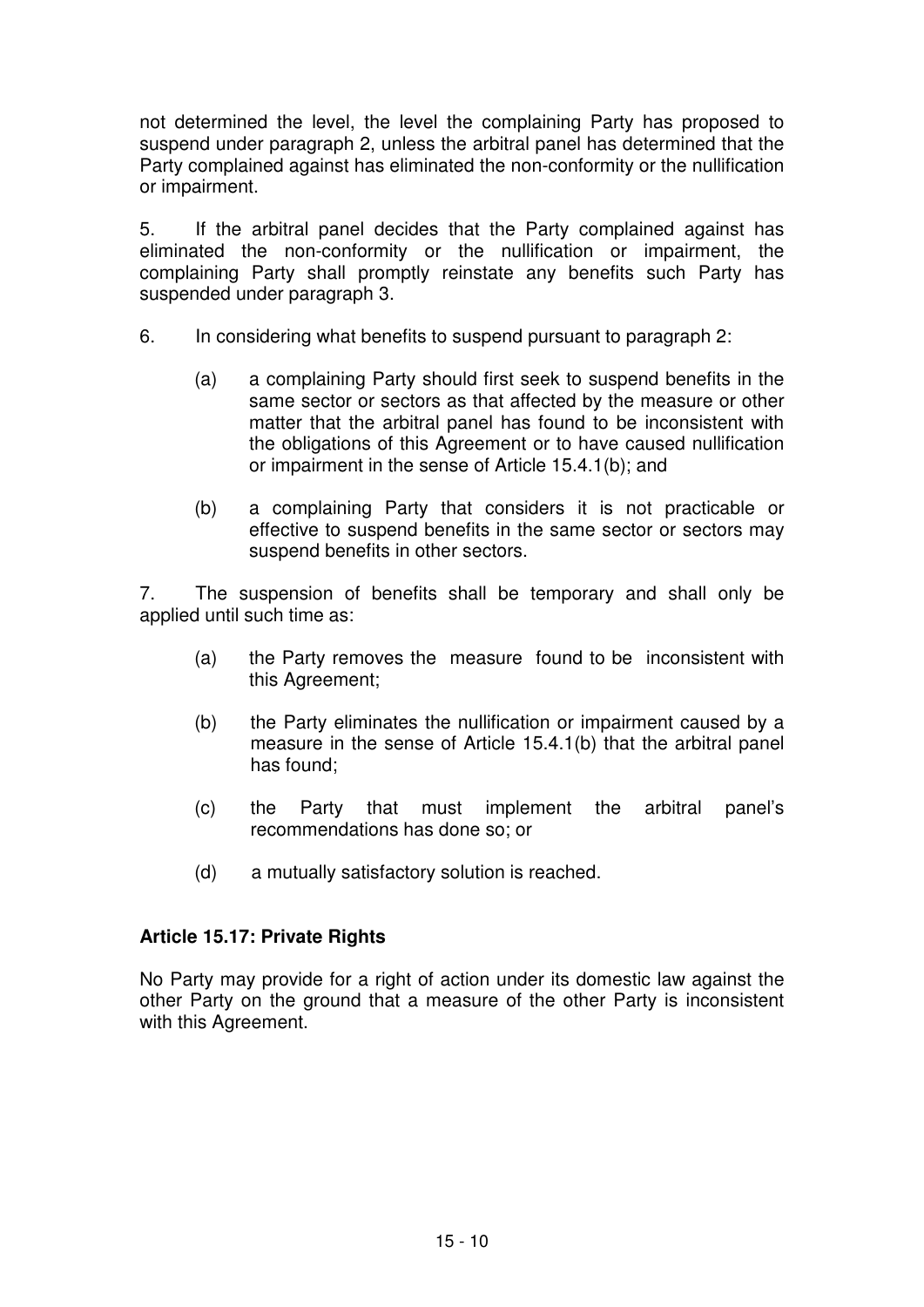# **CHAPTER 16 STRATEGIC PARTNERSHIP**

#### **Article 16.1: Objectives**

1. The Parties agree to establish a framework for cooperation between themselves to expand and enhance the benefits of this Agreement.

- 2. The Parties shall establish close cooperation aimed *inter alia* at:
	- (a) strengthening and building on existing cooperative relationships, including a focus on innovation, research and development;
	- (b) creating new opportunities for trade and investment; and
	- (c) promote and foster technical and scientific cooperation in areas of mutual interest.

#### **Article 16.2: Scope**

1. The Parties affirm the importance of all forms of cooperation, with particular attention given to economic, scientific and technological cooperation in contributing towards implementation of the objectives and principles of this Agreement. Cooperation may be extended to other areas as mutually agreed between the Parties.

2. Possible areas of trade and investment cooperation and technical and scientific cooperation are set out in Annex 16.2.

3. Such cooperation should contribute to achieving the objectives of this Agreement through the identification and development of innovative cooperation programmes capable of providing added value to their relationships.

4. Cooperation between Parties under this Chapter will supplement the cooperation and cooperative activities set out in other Chapters of this Agreement.

## **Article 16.3: Trade and Investment Cooperation**

- 1. The Parties shall:
	- (a) develop a program of mutually agreed cooperative activities so as to pursue the areas of cooperation described in Annex 16.2;
	- (b) develop other mutually agreed cooperation activities between the Parties to assist the private sector in both Parties to better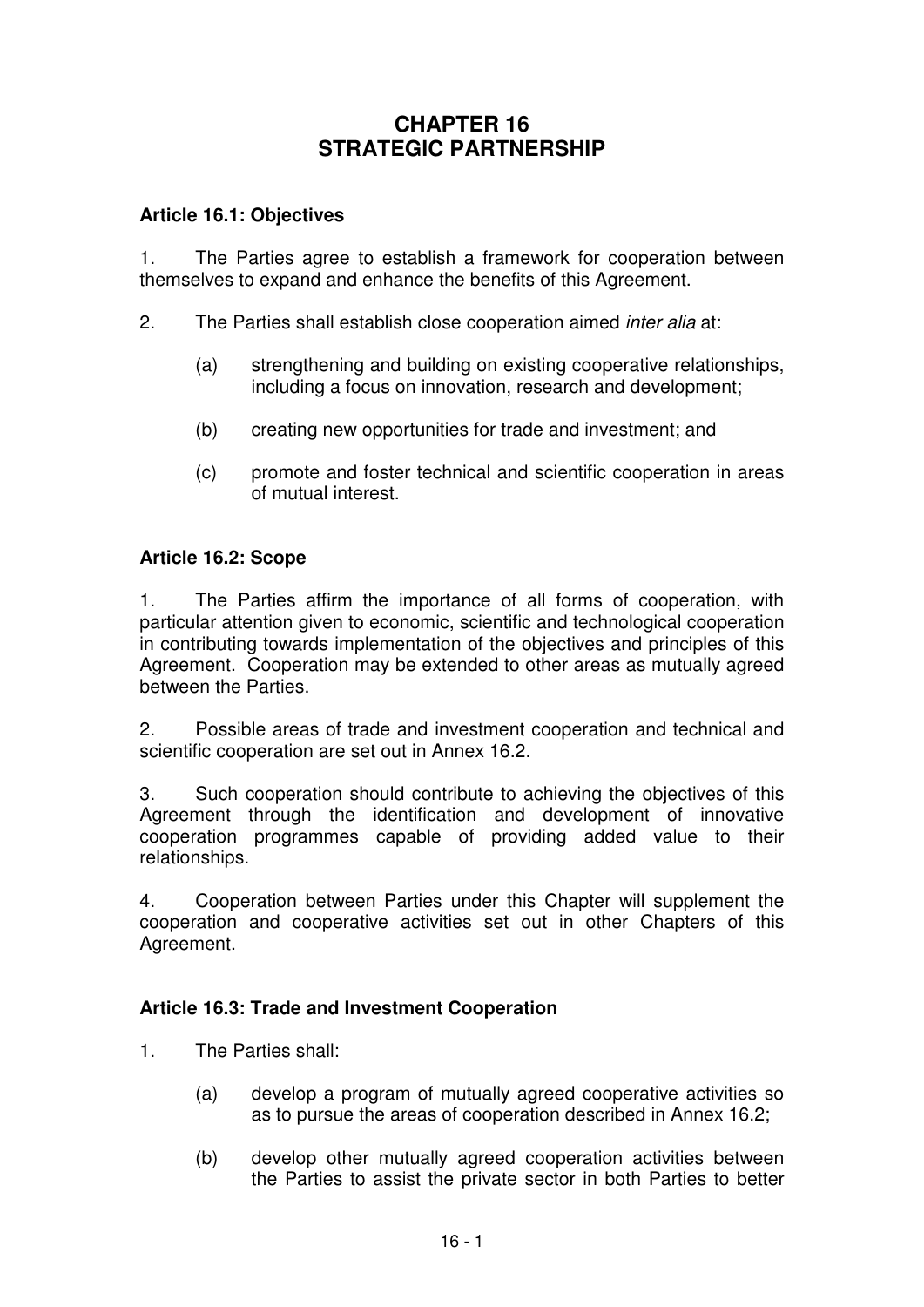understand business and investment opportunities in the other Party; and

(c) undertake such other mutually agreed activities in furtherance of the object of this Agreement.

2. The areas of cooperation between the Parties shall reflect their respective national priorities for the promotion and attraction of investment related cooperative activities and shall be agreed upon in writing by the Parties. The program for cooperation may include long, medium and shortterm activities related to:

- (a) building capacity for investment, job creation and workers' wellbeing;
- (b) organizing joint investment promotion activities, e.g., conferences, seminars, workshops, meetings, outreach / education programs, and joint promotion of specific projects of interest;
- (c) exchanging lists of sectors / industries where one Party could encourage investments from the other Party and initiate promotional activities; and
- (d) the facilitation of partnerships, linkages or other new channels for the development of investments in such sectors.

## **Article 16.4: Technical and Scientific Cooperation**

- 1. The Parties shall:
	- (a) develop a program of mutually agreed programs and projects so as to pursue the areas of cooperation described in Annex 16.2; and
	- (b) support, where appropriate, the participation of public, private and social organizations, including the participation of universities, institutions dedicated to research and non governmental organisations, in the execution of these programs and projects

2. Provided both Parties agree, the technical and scientific cooperation Parties may, apart from what has been provided for in Annex 16.2, take the following between the forms:

- (a) exchange of specialists, researchers and university professors;
- (b) apprenticeship programs for professional training and instruction;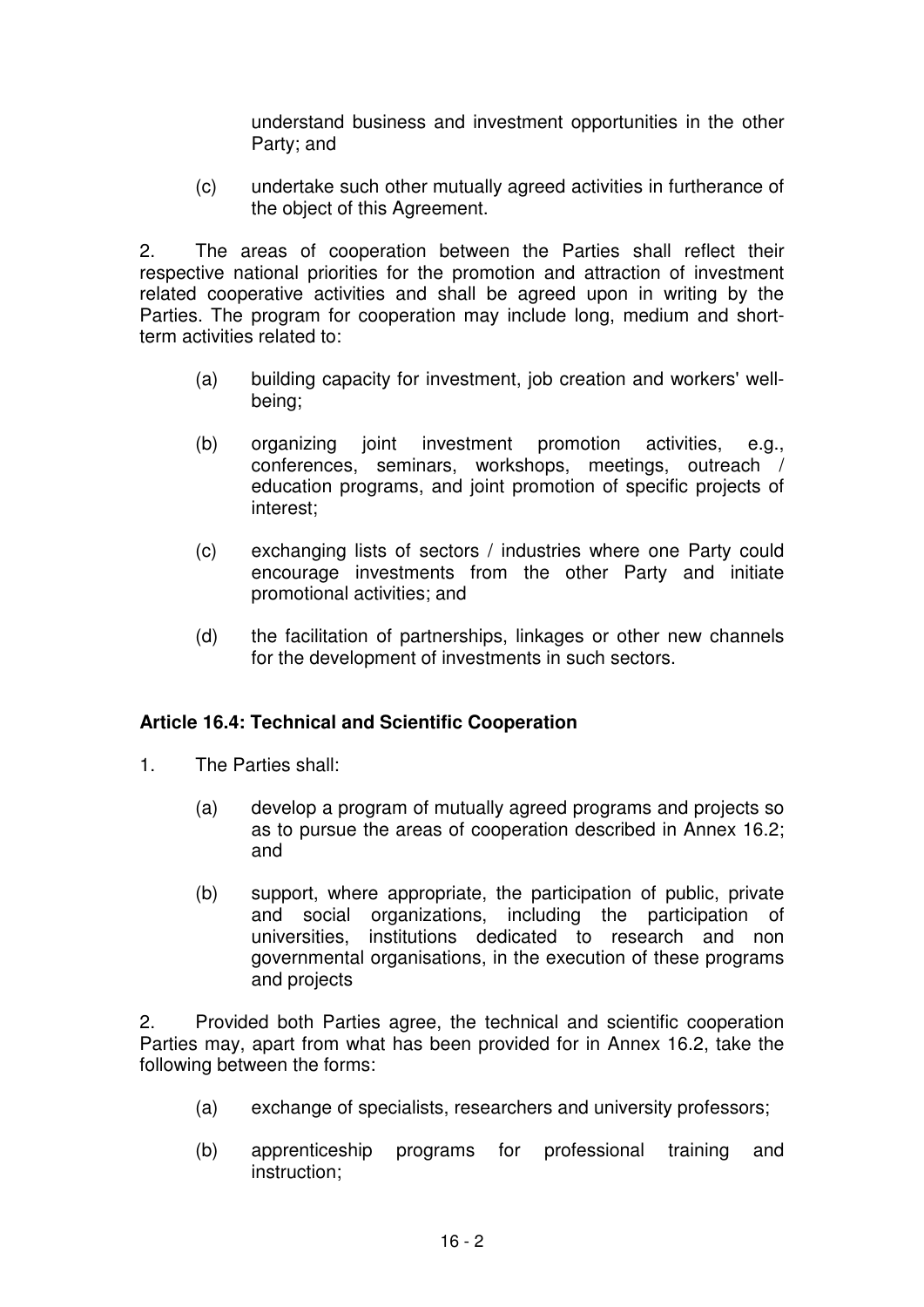- (c) joint or coordinated implementation of research and/or technological development programs and projects that link centres for research industry;
- (d) information exchange on scientific and technological research;
- (e) development of joint cooperation activities in third countries, as may be agreed by the Parties;
- (f) granting scholarships for studies of professional specialization and intermediate studies of technical instruction;
- (g) organising seminars, workshops and conferences; and
- (h) any other form of cooperation agreed upon by the Parties.

#### **Article 16.5: Contact Point**

1. The Parties shall designate a contact point to facilitate communication concerning the interpretation of implementation of the Chapter

- 2. The contact points for the Parties are as follows:
	- (a) For Panama:

Ministry of Trade and Industries Edison Plaza, Ave, Ricardo J. Alfaro, El Paical, 2nd Floor Panama, Republic of Panama Tel: (507) 360-0690 Fax : (507) 360-0691 Email: admtratados@mici.gob.pa; and

(b) For Singapore

.

Ministry of Trade and Industry, Trade Division, 100 High Street # 09-01, The Treasury, Singapore 179434, Republic of Singapore Tel: (65) 6225 9911 Fax: (65) 6332 7260 Email: mti\_fta@mti.gov.sg

or their successors or designated contact points.

3. The Parties will make maximum use of diplomatic channels to promote dialogue and cooperation consistent with this Agreement.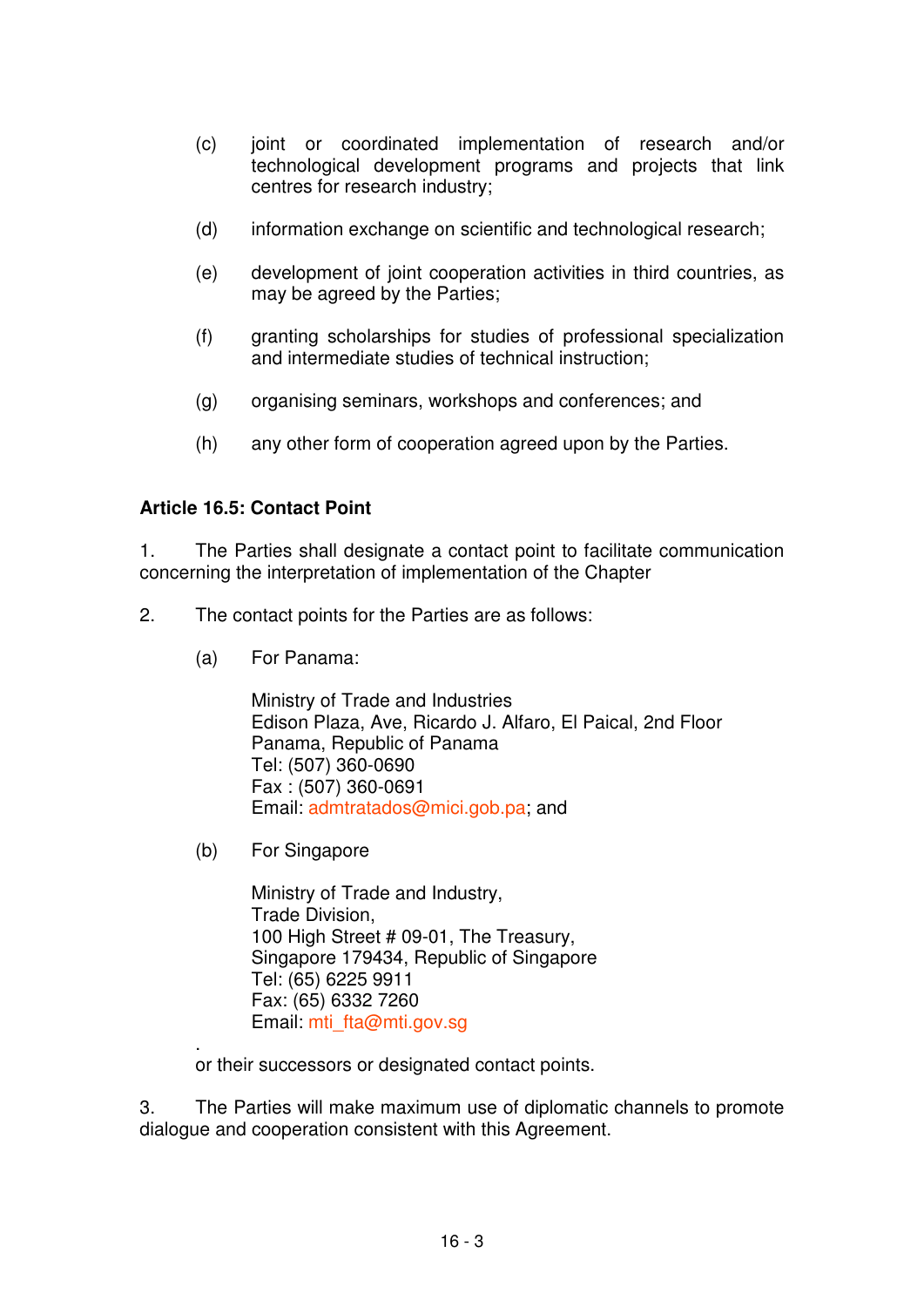## **Article 16.6: General**

Any cooperative activity agreed to between the Parties pursuant to this Chapter shall be in writing and shall specify the objectives, financial and technical resources required, work timelines, as well as the tasks that must be performed by by each Party.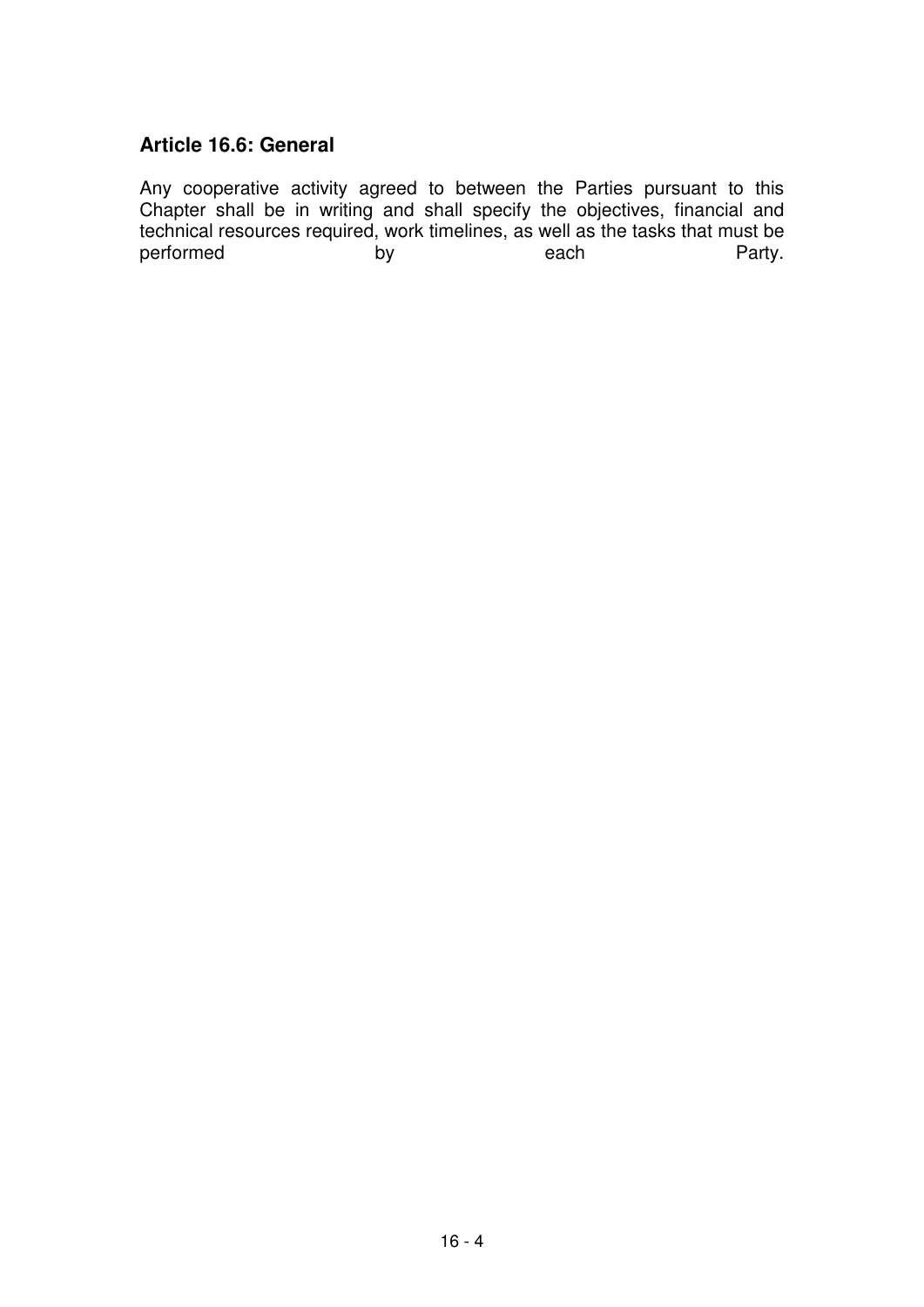# **ANNEX 16.2 POSSIBLE AREAS OF PROMOTION AND ATTRACTION OF INVESTMENT AND COOPERATION**

## **TRADE AND INVESTMENT DEVELOPMENT AGENDA**

| $\mathbf{1}$   | Enhancement of Panama-Singapore internet linkages to enable<br>better exchange of information on investment rules and regulations                                        |
|----------------|--------------------------------------------------------------------------------------------------------------------------------------------------------------------------|
|                | Identifying specific investment sectors of interest to the respective<br>private sectors in Singapore and Panama                                                         |
| $\overline{2}$ | Trade and investment promotions activities in Panama and<br>Singapore via seminars, workshops and trade and investment<br>missions.                                      |
|                | Educating<br>enterprises from both Parties<br>business<br>about<br>opportunities in Panama and Singapore;                                                                |
| 3              | Cooperation in the marketing and trading agro-products.                                                                                                                  |
| $\overline{4}$ | medium enterprises (SMEs) and family-owned<br>Small<br>and<br>businesses, including training in entrepreneurship and information<br>and communications technology (ICT). |
| 5              | ICT and e-commerce.                                                                                                                                                      |
| 6              | Cooperation between tourism agencies of Panama and Singapore<br>to boost travel between two regions.                                                                     |
| $\overline{7}$ | Business process outsourcing.                                                                                                                                            |
| 8              | Media and entertainment services.                                                                                                                                        |
| 9              | Environmental services.                                                                                                                                                  |
| 10             | Manufactures, assembling, technology of information.                                                                                                                     |
|                | automotive, drugs<br>Manufacturing:<br>and<br>pharmaceuticals,<br>petrochemicals, food processing, light engineering goods.                                              |
| 11             | Electric Power.                                                                                                                                                          |
| 12             | Port Construction and Operation and related maritime services.                                                                                                           |
| 13             | Maritime Industry: shipyards, floating docks and dry docks.                                                                                                              |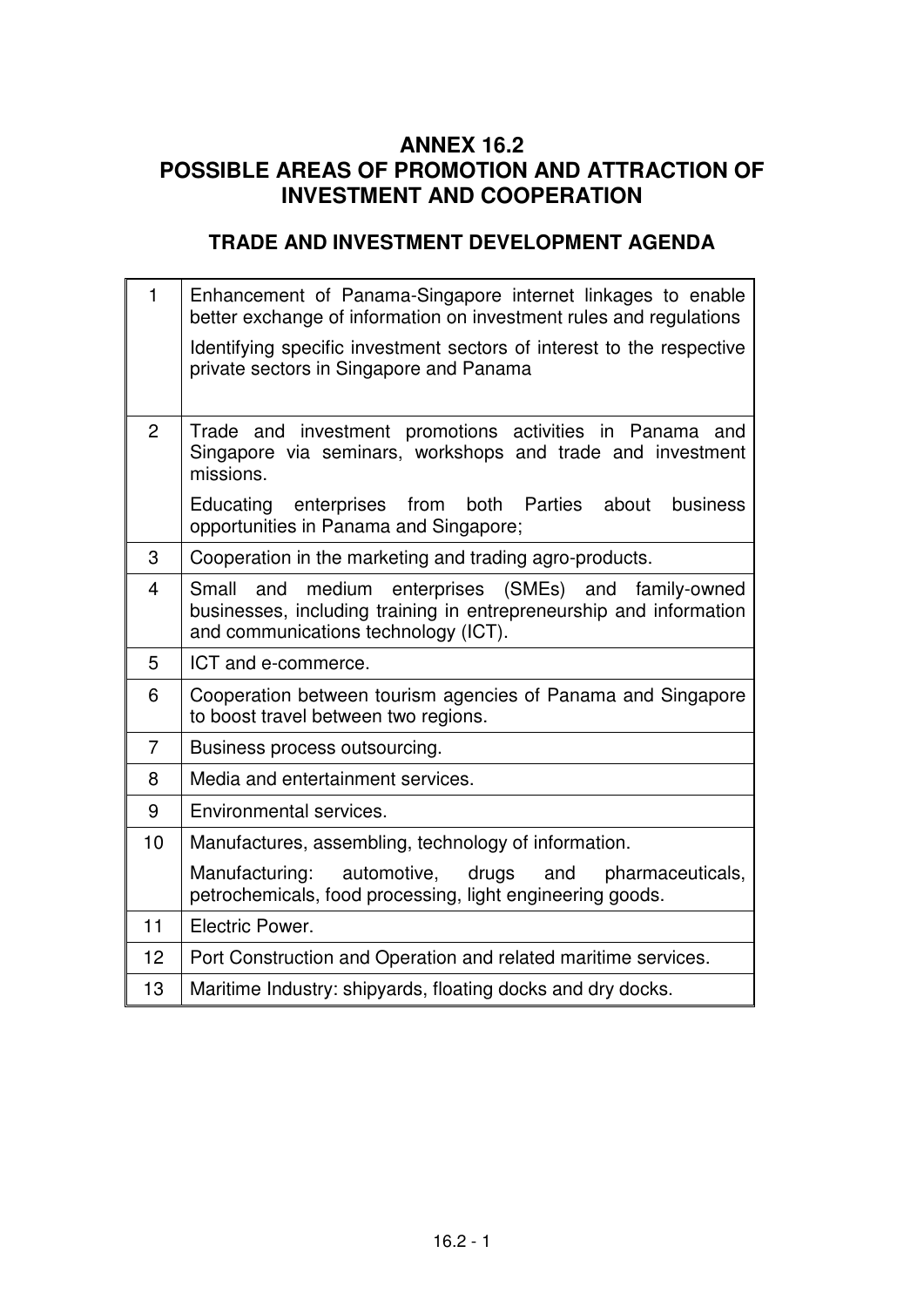# **POSSIBLE AREAS FOR TECHNICAL AND SCIENTIFIC COOPERATION**

# **TECHNICAL AND SCIENTIFIC PROMOTION AGENDA**

|                | Quality assurance processes.                                  |
|----------------|---------------------------------------------------------------|
|                |                                                               |
| $\overline{2}$ | Online and distance education at all levels.                  |
| 3              | Higher education.                                             |
| 4              | Technical education and vocational training.                  |
| 5              | Industry collaboration for technical and vocational training. |
| 6              | Teacher training and development.                             |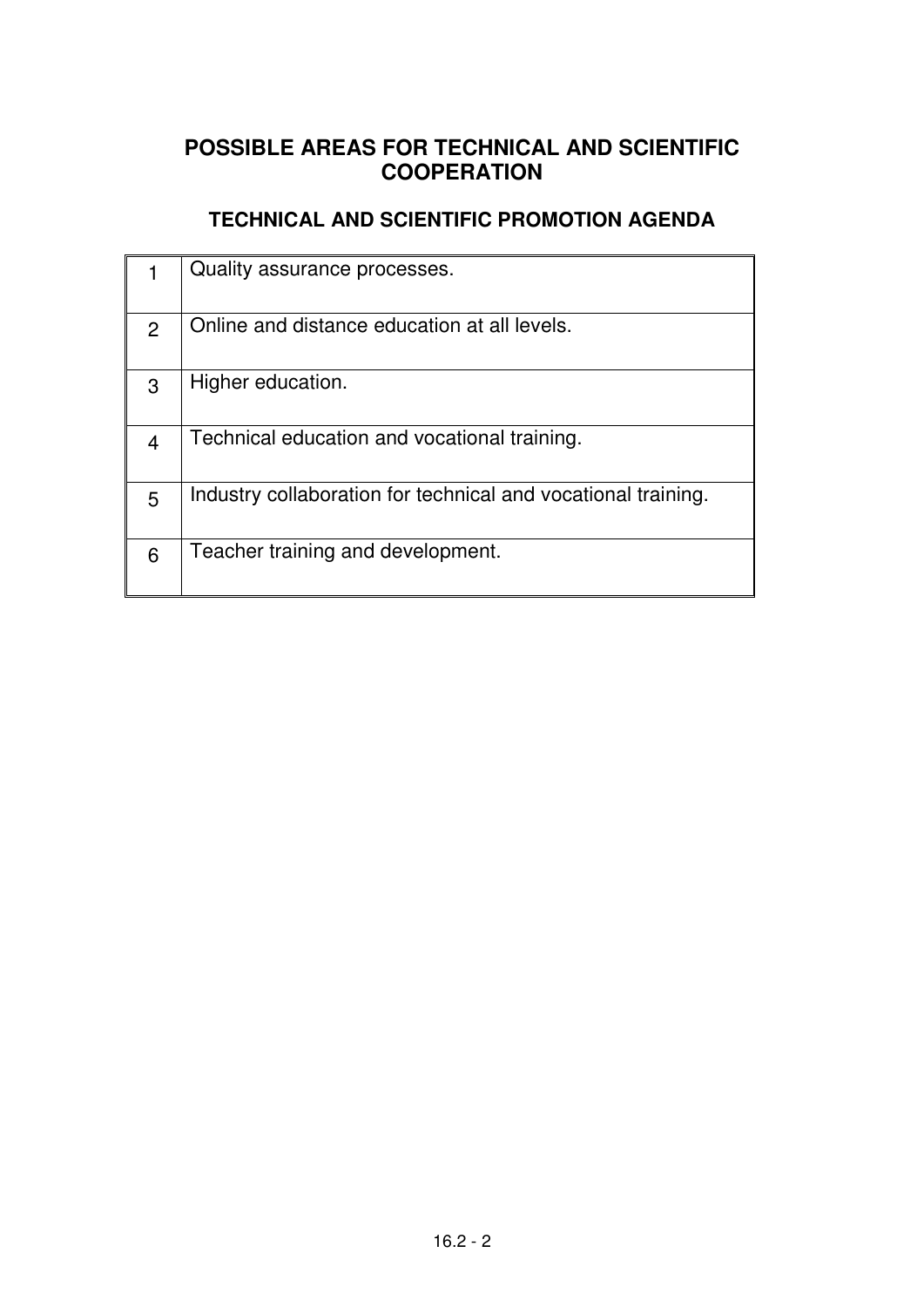# **CHAPTER 17 ADMINISTRATION OF THE AGREEMENT**

#### **Article 17.1: Administrative Commission of the Agreement**

1. The Parties hereby establish an Administrative Commission of the Agreement to supervise the implementation of this Agreement and to review the trade relationship between the Parties.

- (a) The Administrative Commission of the Agreement shall be composed of government officials of each Party and shall be chaired by:
	- (i) Panama´s Minister for Trade and Industry; and
	- (ii) Singapore's Minister for Trade and Industry

or their designees.

 $\overline{a}$ 

- (b) The Administrative Commission of the Agreement may establish ad hoc and standing committees or working groups<sup>1</sup>, based on the agreed terms of reference<sup>2</sup> for such working groups or committees (where necessary) and also the composition thereof in order to:
	- (i) study and recommend to the Ministers in charge of trade negotiations of the Parties any appropriate measures to resolve any issue arising from the implementation or application of any part of this Agreement; and / or
	- (ii) consider, at either Party's request, fresh concessions or issues not already dealt with by this Agreement.
- 2. The Administrative Commission of the Agreement shall:
	- (a) review the general functioning of this Agreement;
	- (b) review and consider specific matters related to the operation and implementation of this Agreement in the light of its objectives;

<sup>&</sup>lt;sup>1</sup> This may include working groups or committees on maritime services and investment issues, where appropriate and necessary.

<sup>&</sup>lt;sup>2</sup> For greater certainty, the ad hoc and standing committees or working groups, may have the following functions, where appropriate: (a) reviewing, for the purpose of avoiding disputes between the Parties, claims by a Party that a measure of the other Party (which is in force) has affected the effective implementation of the undertakings in this Agreement; (b) assessing and recommending to the Administrative Commission, proposed amendments or other modifications to this Agreement.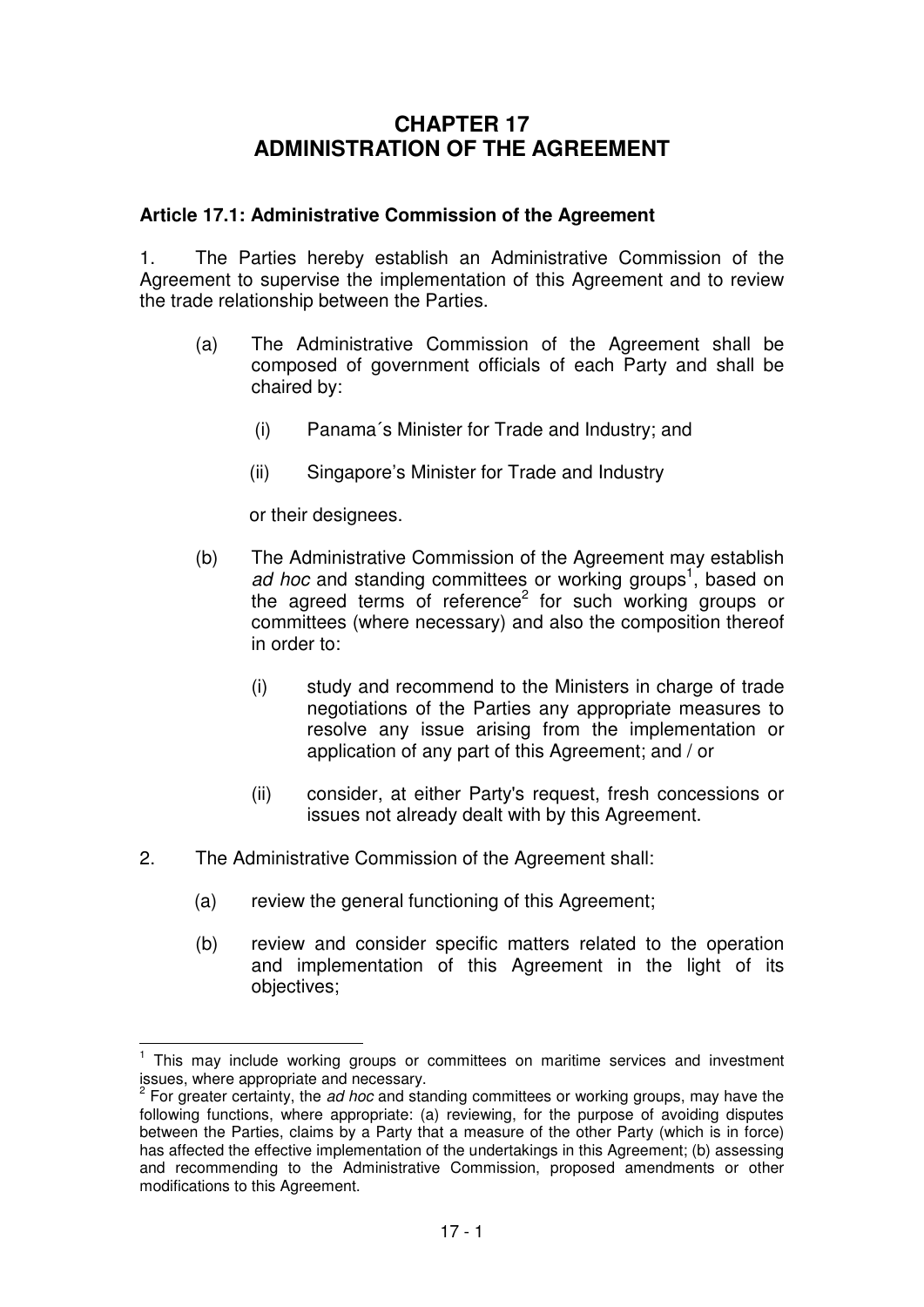- (c) facilitate the avoidance and settlement of disputes arising under this Agreement, including through consultations pursuant to Article 15.3 (Consultations);
- (d) consider and adopt any amendment to this Agreement or other modification to the commitments $3$  therein, subject to the completion of necessary domestic legal procedures by each Party and Article 18.9 (Amendments);
- (e) consider any other matter that may affect the functioning of this Agreement and make recommendations, as appropriate, for enhancing the implementation of this Agreement;
- (f) consider ways to further enhance trade relations between the Parties and to further the objectives of this Agreement;
- (g) adopt, as appropriate, binding interpretations of this Agreement; and pursuant to Article 9.13 (Investor - State Dispute Settlement); and
- (h) take such other action as the Parties may agree.

3. The Administrative Commission shall normally convene every two years, or such other time as the Parties may agree, with such sessions to be held alternatively in the territory of each Party. A request by the Tribunal to the Administrative Commission pursuant to Article 9.13.9 (Investor – State Dispute Settlement) shall not be construed as to require the convening of a session of the Administrative Commission of the Agreement.

## **Article 17.2 Administration of Dispute Settlement Proceedings**

1. Each Party shall:

 $\overline{a}$ 

- (a) designate an office that shall be responsible for providing administrative assistance to panels established under Article 15.6 (Request for an Arbitral Panel)<sup>4</sup>.
- (b) be responsible for the operation and costs of its designated office; and
- (c) notify the other Party of the location of its office.

 $3$  For greater certainty, this includes Annexes such as Annex 2.3 (Customs Duties Elimination Schedule) of Chapter 2 (Trade in Goods), Annex 3A (Product-Specific Rules) of Chapter 3 (Rules of Origin), Annex I and II of Chapters 9 (Investment) and 10 (Cross-Border Trade in Services) and Annex III of Chapter 11 (*Financial Services*).

 $4$  For greater certainty, it is clarified that this Article does not require Parties to establish a new or separate office for the purposes of providing administrative assistance to arbitral panels established under Article 15.6 (Request for an Arbitral Panel).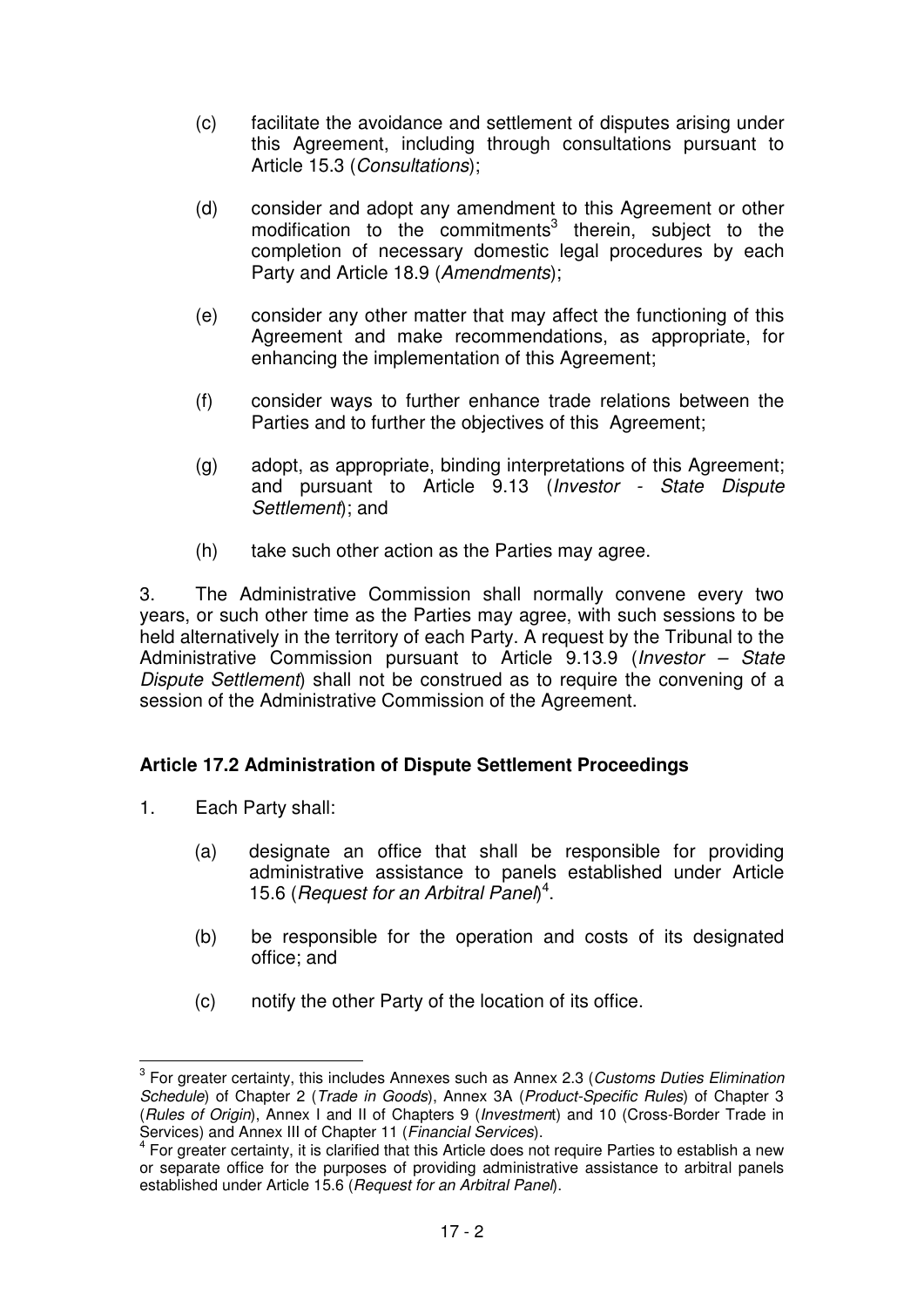2. Unless otherwise agreed between the Parties, the expenses of the Panel, including the remuneration of panelists and their assistants, their travel and lodging expenses, and all general expenses relating to proceedings of a panel established under Article 15.6 (Request for an Arbitral Panel) shall be borne equally by the Parties.

3. Each Party shall bear its own expenses and legal costs in the arbitral proceedings.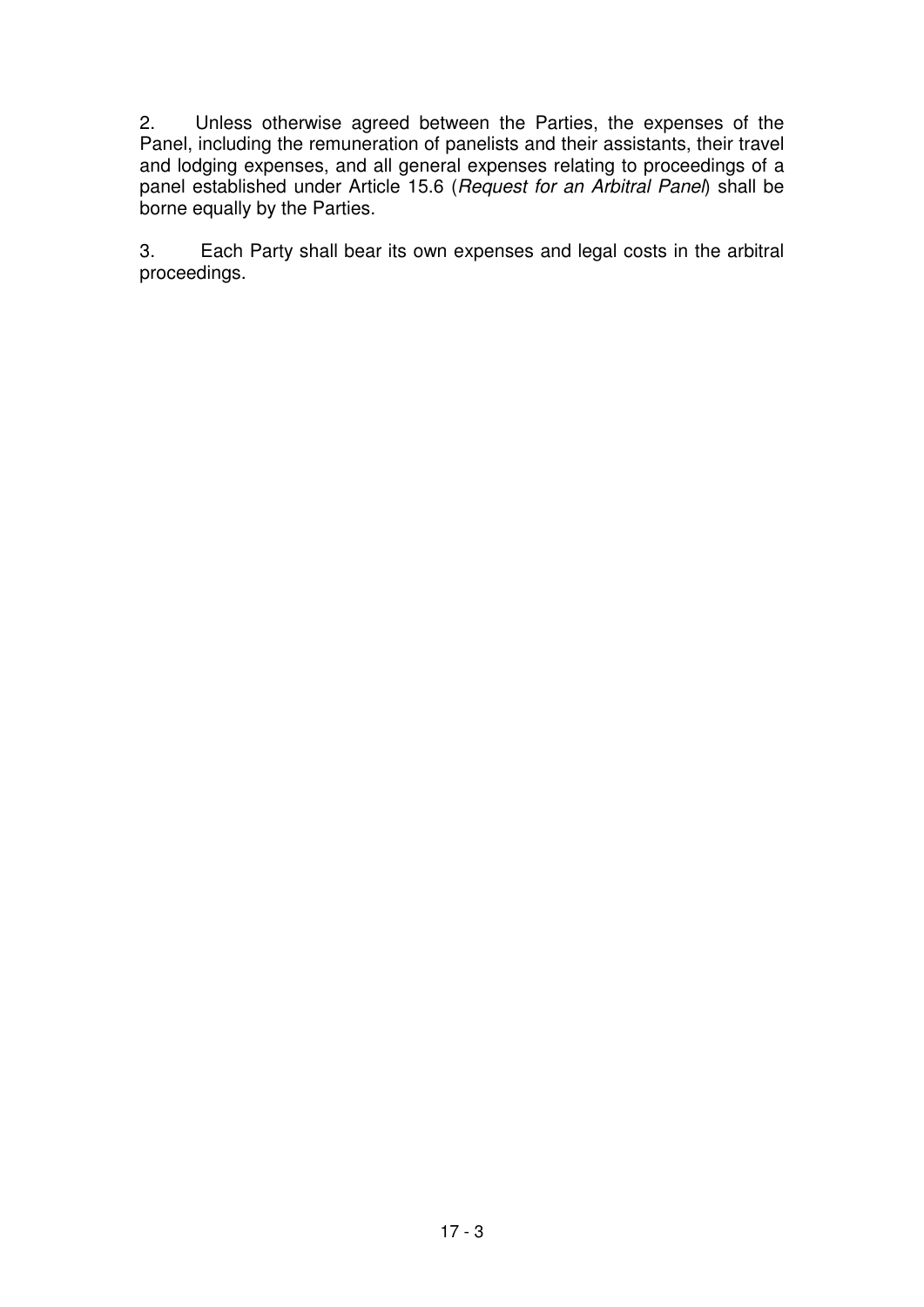# **CHAPTER 18 GENERAL AND FINAL PROVISIONS**

#### **Article 18.1: General Exceptions**

1. For purposes of Chapters 2 (Trade in Goods), 3 (Rules of Origin), 4 (Customs Procedure) and 6 (Technical Barriers to Trade), Article XX of GATT 1994 and its interpretive notes are incorporated into and made part of this Agreement, *mutatis mutandis*. The Parties understand that the measures referred to in Article XX(b) of GATT 1994 include environmental measures necessary to protect human, animal, or plant life or health, and that Article XX(a) of GATT 1994 applies to measures relating to the conservation of living and non-living exhaustible natural resources.

2. For purposes of Chapters 9 (Investment), 10 (Cross-Border Trade in Services), 12 (Telecommunications) and 13 (Electronic Commerce), Article XIV of GATS (including its footnotes) is incorporated into and made part of this Agreement, mutatis mutandis. The Parties understand that the measures referred to in Article XIV(b) of GATS include environmental measures necessary to protect human, animal, or plant life or health**.** 

#### **Article 18.2: Essential Security**

Unless otherwise provided for in this Agreement, nothing in this Agreement shall be construed to:

- (a) require a Party to furnish or allow access to any information, the disclosure of which it determines to be contrary to its essential security interests; or
- (b) preclude a Party from applying measures that it considers necessary for the fulfilment of its obligations with respect to the maintenance or restoration of international peace or security, or the protection of its own essential security interests<sup>1</sup>.

#### **Article 18.3: Taxation**

 $\overline{a}$ 

1. Except as set out in this Article, nothing in this Agreement shall apply to taxation measures.

2. Nothing in this Agreement shall affect the rights and obligations of either Party under any tax convention. In the event of any inconsistency between this Agreement and any such convention, that convention shall

 $1$  For greater certainty, nothing in this Agreement shall prevent a Party from taking any action which it considers necessary for the protection of critical communications infrastructure from deliberate attempts intended to disable or degrade such infrastructure.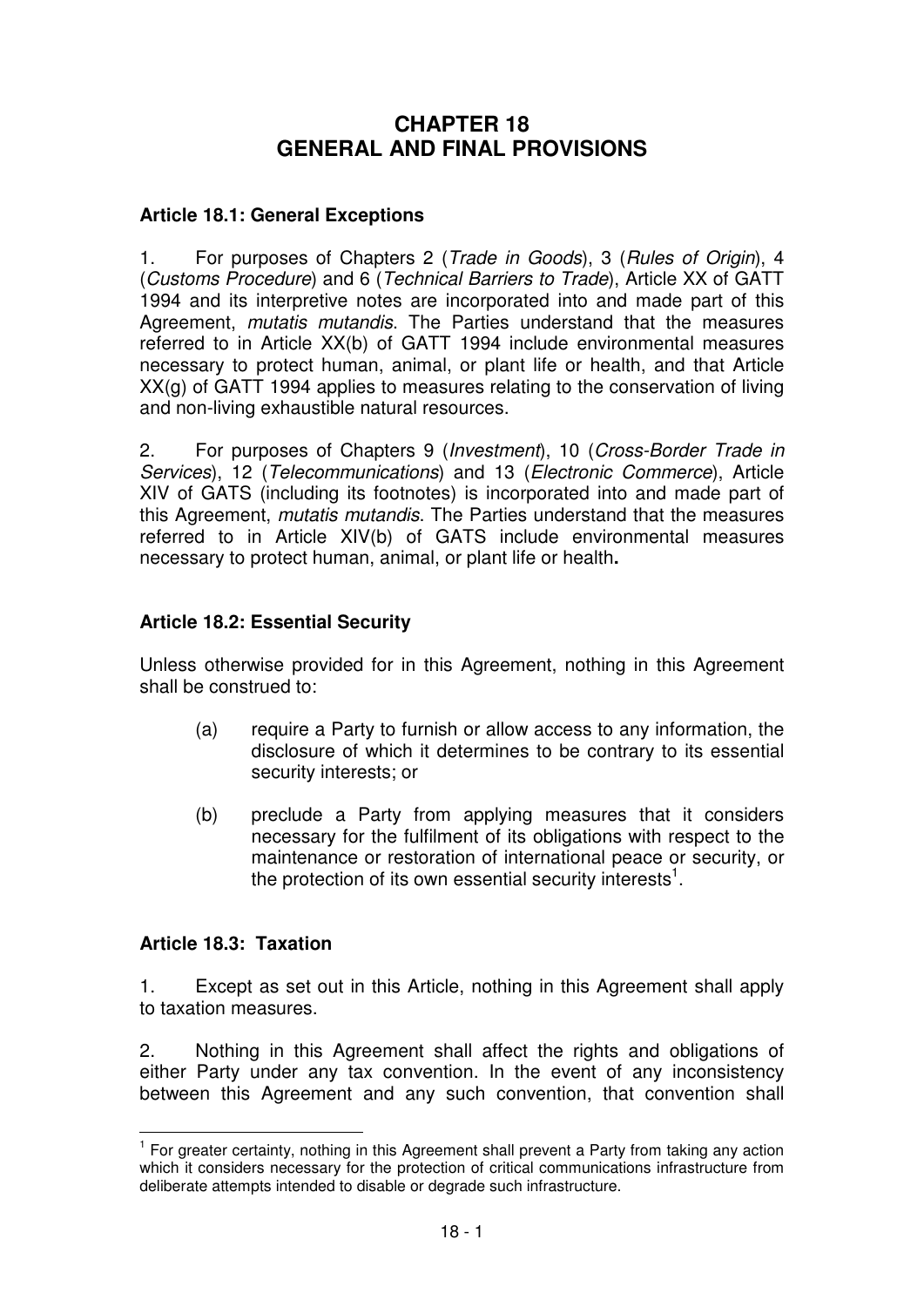prevail to the extent of the inconsistency. In the case of a tax convention between the Parties, the competent authorities under that convention shall have sole responsibility for determining whether any inconsistency exists between this Agreement and that convention.

- 3. Notwithstanding paragraph 2:
	- (a) Article 2.2 (National Treatment) and such other provisions of this Agreement as are necessary to give effect to that Article shall apply to taxation measures to the same extent as does Article III of GATT 1994; and
	- (b) Article 2.4 (Export Duties) shall apply to taxation measures.
- 4. Subject to paragraph 2:

 $\overline{a}$ 

- (a) Article 9.3 (National Treatment) and Article 10.3 (National Treatment) shall not be applied to the adoption or enforcement of any taxation measure aimed at ensuring the equitable or effective imposition or collection of taxes permitted by Article XIV(d) of GATS; and
- (b) Article 9.4 (Most-Favoured Nation Treatment) and Article 10.4 (Most-Favoured Nation Treatment) shall not be applied to any Most-Favoured Nation obligation with respect to an advantage accorded to a Party pursuant to an agreement on double taxation or provisions on the avoidance of double taxation in any international agreement or arrangement by which a Party is bound, as permitted by Article XIV(e) of GATS.

5. Subject to paragraph 2 and without prejudice to the rights and obligations of Parties under Articles 9.6.2, 9.6.3 and 9.6.4 (Performance Requirements) shall apply to taxation measures.

6. Article 9.7 (Expropriation and Compensation) shall apply to taxation measures to the extent that such taxation measures constitute expropriation as provided for in Article 9.7 (Expropriation and Compensation)<sup>2</sup>. An investor that seeks to invoke Article 9.7 (Expropriation and Compensation) with respect to a taxation measure must first refer to the competent authorities described in paragraph 7 at the time that it gives notice under Article 9.13.4(c) (Investor-State Dispute Settlement), the issue of whether that taxation

<sup>&</sup>lt;sup>2</sup> With reference to Article 9.7 (Expropriation and Compensation) and this paragraph, in assessing whether a taxation measure constitutes expropriation, the following considerations are relevant: (i) the imposition of taxes does not generally constitute expropriation. The mere introduction of new taxation measures in respect of an investment does not in and of itself constitute expropriation; and (ii) taxation measures which are applied on a non-discriminatory basis, as opposed to being targeted at investors of a particular nationality or specific individual taxpayers, are less likely to constitute expropriation. A taxation measure should not constitute expropriation if, when the investment is made, it was already in force, and information about the measure was made public or otherwise made publicly available.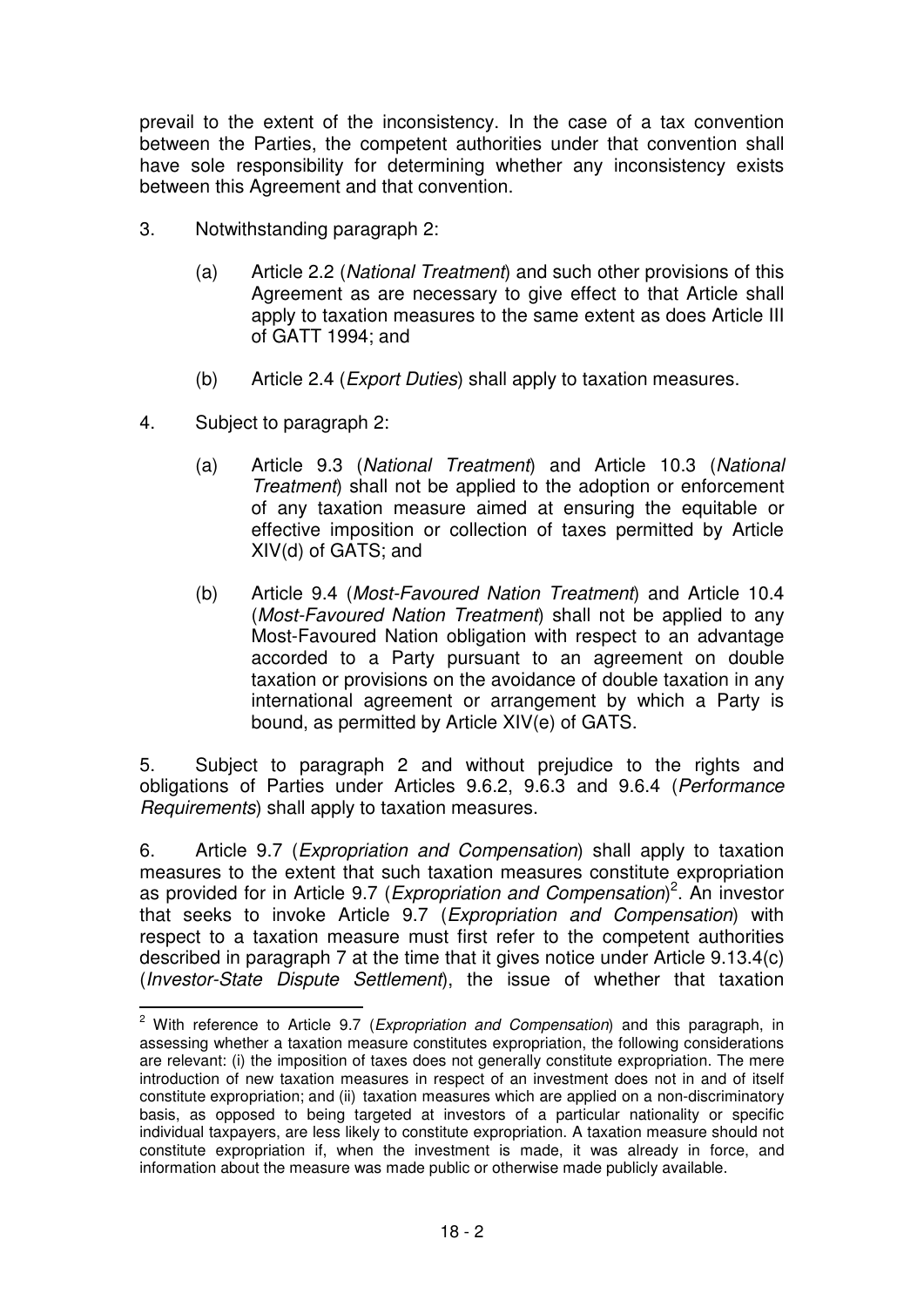measure involves an expropriation. If the competent authorities do not agree to consider the issue or, having agreed to consider it, fail to agree that the measure is not an expropriation within a period of 6 months of such referral, the investor may submit its claim to arbitration under Article 9.13 (Investor-State Dispute Settlement**).**

7. For purposes of this Article:

### **competent authorities** means:

- (a) in the case of Singapore, Director (Fiscal Planning), Ministry of Finance, or his successor; and
- (b) in the case of Panama, Ministry of Economy and Finance or his successor; and

### **taxes** and **taxation measures** do not include:

- (a) a "customs duty" as defined in Article 2.16.2 (Definitions); or
- (b) the measures listed in exception (b) and (c) of the definition of customs duty in Article 2.16.2 (Definitions).

### **Article 18.4: Transfers and Restrictions to Safeguard the Balance of Payments**

1. For the purpose of Chapter 2 (Trade in Goods), the Parties shall endeavour to avoid the imposition of restrictive measures for balance of payments purposes.

2. Any such measures taken for trade in goods must be in accordance with Art XII of GATT 1994 and the Understanding on the Balance of Payments Provisions of GATT 1994, which shall be incorporated and made a part of this Agreement.

3. For purposes of Chapters 9 (Investment), 10 (Cross-Border Trade in Services) and 11 (Financial Services), Articles XI and XII of GATS (including its footnotes) is incorporated into and made part of this Agreement, mutatis mutandis. For greater certainty, it is clarified that such restrictions shall be applied on a national treatment basis and such that the other Party is treated no less favourably than any non-Party.

## **Article 18.5: Disclosure of Information**

Nothing in this Agreement shall be construed to require a Party to furnish or allow access to confidential information, the disclosure of which would impede law enforcement, or otherwise be contrary to the public interest, or which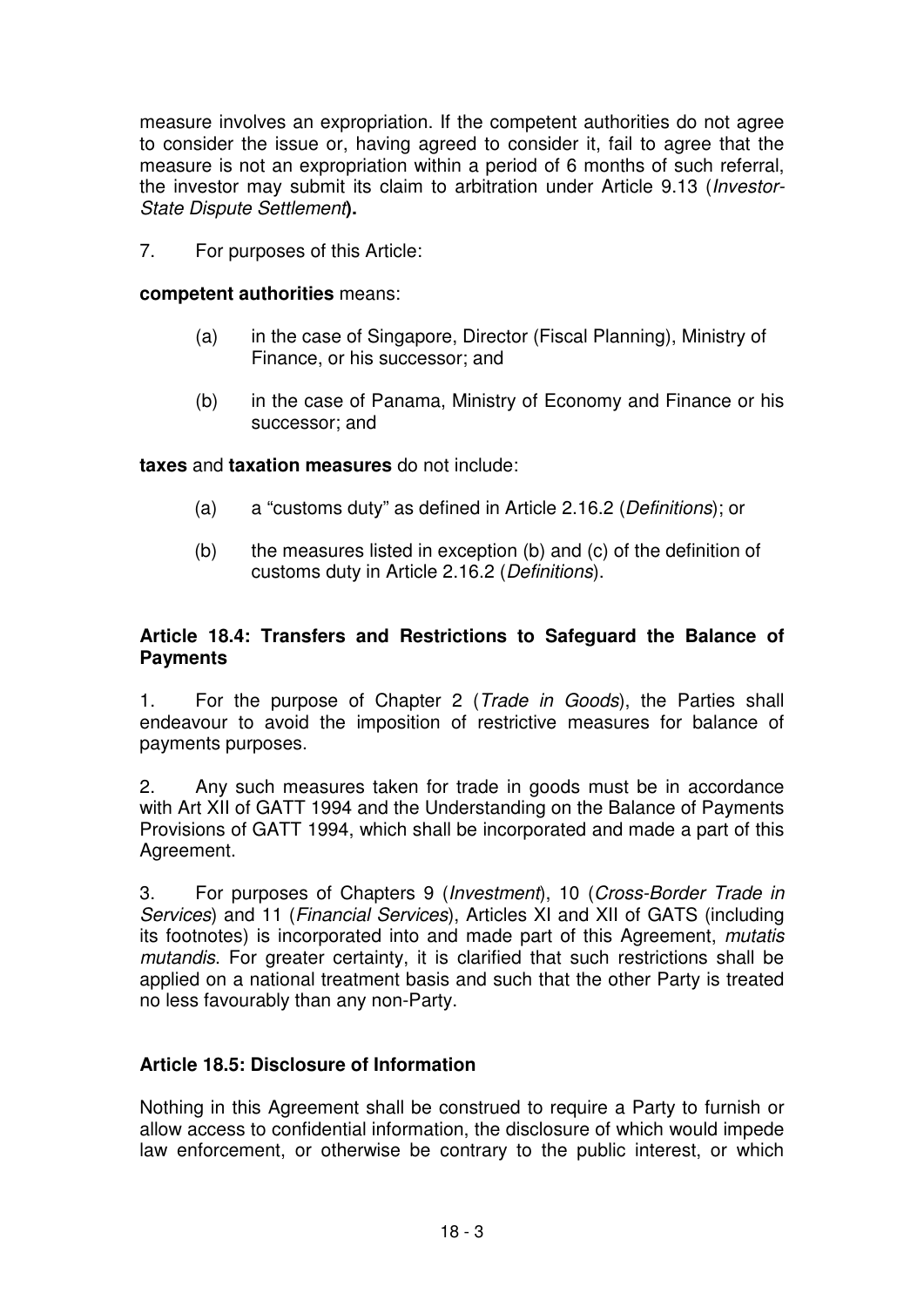would prejudice the legitimate commercial interests of particular enterprises, public or private, unless otherwise provided for in this Agreement<sup>3</sup>.

### **Article 18.6: Accession**

1. Any country or group of countries may accede to this Agreement subject to such terms and conditions as may be agreed between such country or countries and the Parties, and following approval in accordance with the applicable legal procedures of each country.

2. This Agreement shall not apply as between any Party and any acceding country or group of countries if, at the time of the accession, either does not consent to such accession.

## **Article 18.7: Relation to other Agreements**

In the event of any inconsistency between this Agreement and any other agreement to which both Parties are parties, the Parties shall immediately consult with each other with a view to finding a mutually satisfactory solution.

## **Article 18.8 Annexes**

The Annexes to this Agreement shall form an integral part of this Agreement.

### **Article 18.9: Amendments**

This Agreement may be amended with the agreement of the Parties. Any amendments shall be in writing and shall enter into force on such date or dates as may be agreed between them.

### **Article 18.10: Entry into Force and Termination**

1. This Agreement shall enter into force on the date on which the Parties have exchanged notes confirming the completion of their respective procedures for the entry into force of this Agreement, or such other date as the Parties may agree.

2. Either Party may terminate the Agreement by giving the other Party six months' advance notice in writing.

3. Within 30 days after the date of receipt of a notification under paragraph 2, either Party may request consultations regarding whether the  $\overline{a}$ 

 $3$  For greater certainty, nothing in the Agreement shall be construed to require a Party to disclose information relating to the affairs and accounts of individual customers or any confidential or proprietary information in the possession of public entities.